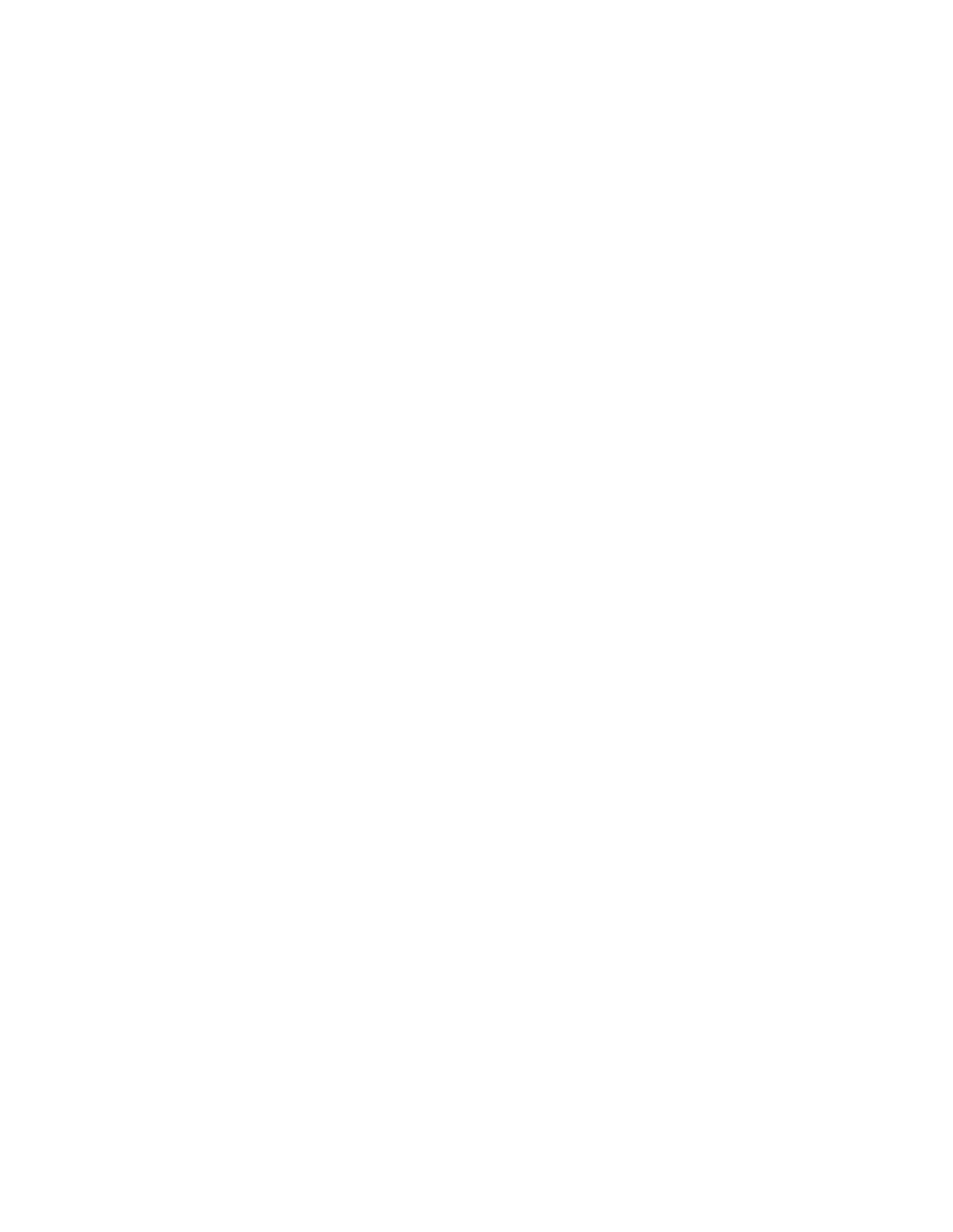

November 30, 2009

TO: All those concerned and invested in the education of African Nova Scotian students

May we first express our thanks to the Department of Education and the Council on African Canadian Education for entrusting us with this inspiring and challenging work! Everywhere we traveled across the length and breadth of this spectacular province we were heartened by the response we received from the intact African Nova Scotian communities we encountered. These communities are deeply rooted yet alive to ideas from afar. They have used this study to refocus on Black learners.

It has now been 15 years since the publication of the BLAC Report in 1994, when the government of Nova Scotia and all political parties signed on to 46 recommendations aimed at transforming generations of injustice into seasons of hope for African Nova Scotian learners.

Some of the outcomes of the programs and initiatives put in place have been embraced and celebrated. Students have won scholarships, teachers have expanded their knowledge base, communities have gained confidence in advocating for their rights and innovative Africentric teaching tools have enriched curricula across the province.

Yet today African Canadian communities still seek precise numerical information on their young learners and reliable data on their progress as a group. All those with the interests of these young learners at heart want to know what compulsory education has done for them. Are the programs of equity and redress put in place for African Nova Scotian learners reaching them, or are they mostly still left standing outside, staring through a window at others enjoying their feast?

This study has demonstrated that transformation on a large scale does not necessarily translate into change on a daily level or touch the lives of those it is intended to serve. Clearly the true value of this report will be the successes and healthy experiences of African Nova Scotian learners in the province's schools.

Enid Lee Clem Marshall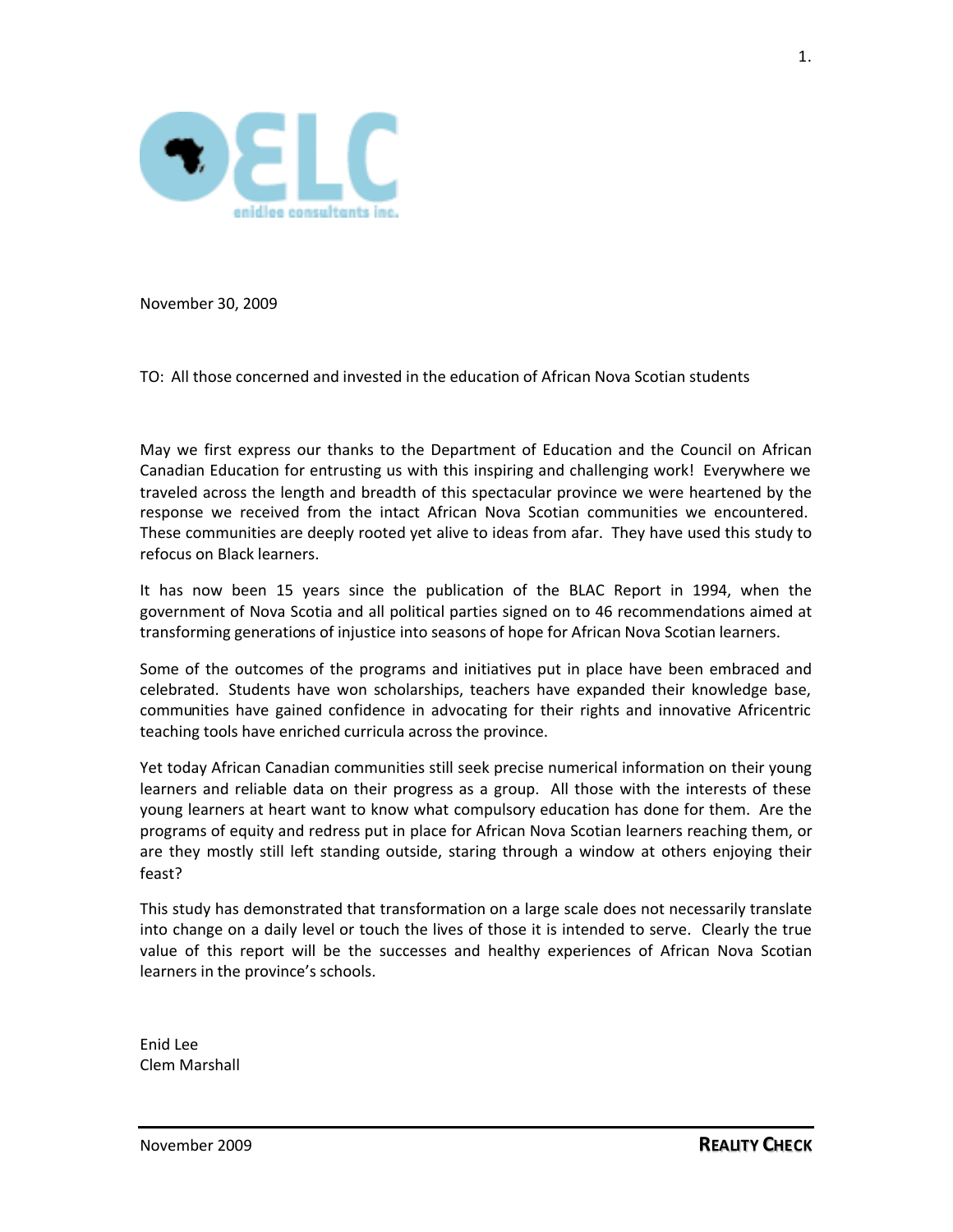## **ACKNOWLEDGEMENT**

We thank every individual who gave time, thought, passion and expertise to this important project. If we were to mention you all by name, we would run into several pages.

We express our appreciation to:

#### **COMMUNITY**

Parents and family members who came out to focus group sessions in all kinds of weather.

Community Elders who offered important perspectives on the history and contemporary events in the African Nova Scotian communities.

Former Members of Black Learners Advisory Committee (BLAC) and the African United Baptist Association (AUBA) who brought their experiences of struggle to the table.

The staff of The Council on African Canadian Education (CACE) who were interviewed and also provided us with many documents for review.

The Board members on the Council on African Canadian Education (CACE) who invited us to do this review and were open in their dialogue with us.

The Board members of the Black Educators Association (BEA) who participated fully in this review and gave many hours of their time deepening our understanding of the work and development of their organization.

The staff members of the Black Educators Association (BEA) who were co-operative and facilitated our review by providing reports.

Members of education committees and other community bodies who kept us focused on community realities in focus group sessions.

Regional educators who facilitated some of the community meetings, who were interviewed and pointed us to others whom we should interview.

Tutors and site coordinators of the Cultural and Academic Enrichment Program who were interviewed.

Facilitators of community focus groups who assisted us with logistics.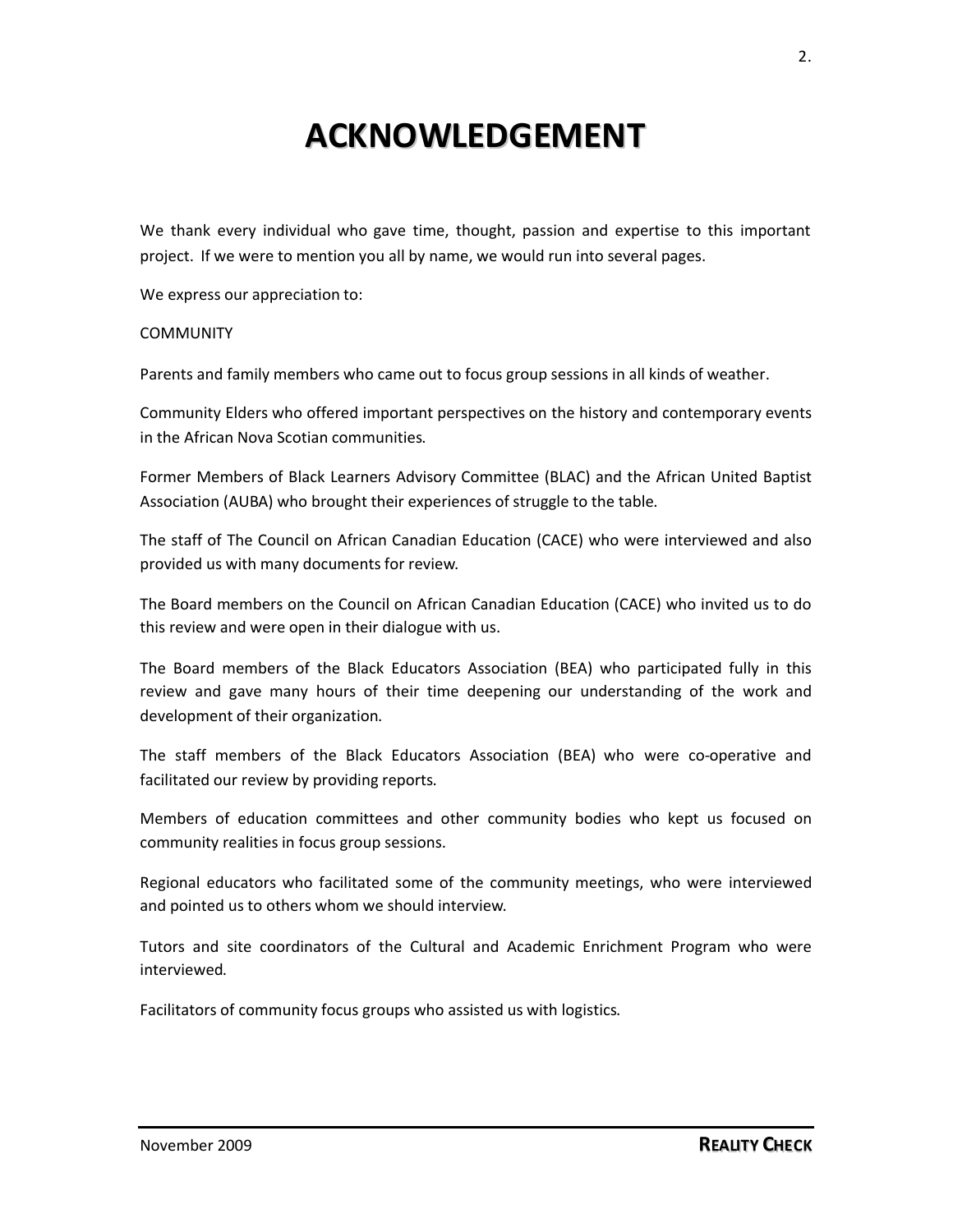#### **SCHOOLS**

Students in focus group sessions who provided us with powerful accounts of their experiences in school.

Teachers and guidance counselors who welcomed us into their classrooms or allowed us to interview them during their lunch hour and after school.

Principals and assistant principals who facilitated our visits to their schools, gave us interviews and provided responses to recommendations.

Superintendents who made time for interviews and who shared their vision of education with us.

School board members who took time for interviews.

Student support workers who completed surveys, participated in interviews and spent many hours helping us understand their work.

Race Relations, Cross Cultural Understanding and Human Rights (RCH) Coordinators who gave willingly of their time for interviews, focus group meetings and shared articles with us.

#### DEPARTMENT OF EDUCATION

Deputy Minister and Officials in the Department of Education for always making themselves accessible and for their flexibility in this process of conducting the review.

The staff of the African Canadian Services Division (ACSD) who provided invaluable guidance and support, produced numerous documents for the review, and invited parent and community members to focus group sessions.

The staff of the Corporate Policy Branch who arranged school visits, accommodation and logistics for travel and meetings.

Coordinators, Consultants and Directors of the Department of Education for interviews and documents.

The Department of Education for arranging transportation

Department of Education staff for ensuring that we arrived safely at our destinations regardless of the weather.

Administrative Assistants who connected us to the people we were trying to reach.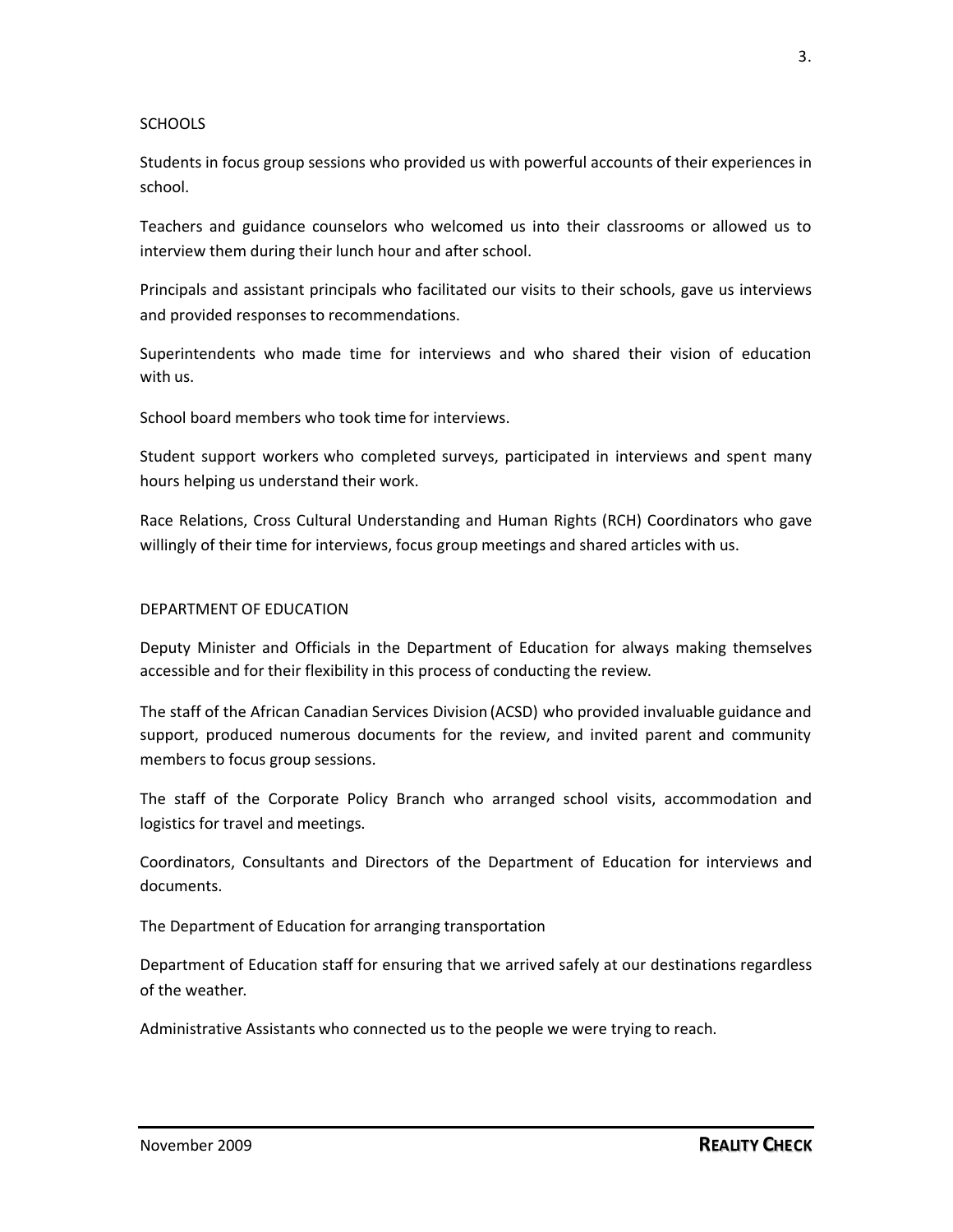#### RESEARCH TEAM

Everyone who sent us articles and conducted research officially or unofficially.

#### PRODUCTION TEAM

The magnificent production team who brought this report to life under very challenging circumstances.

We say special thanks to the following individuals who are aware of the particular ways in which they facilitated this project by way of support, of challenge or sometimes both: Paul Ash, Zina Augustine, Brad Barton, Euncie Chaderton-Downes, Najah Dowdie, Karen Hudson, Kaye Johnston, Dr. Patrick Kakembo, Darlene Lawrence, Joe Meahan, Carol Obure, Nancy Rickford, Robert Upshaw, Sandra Whiting.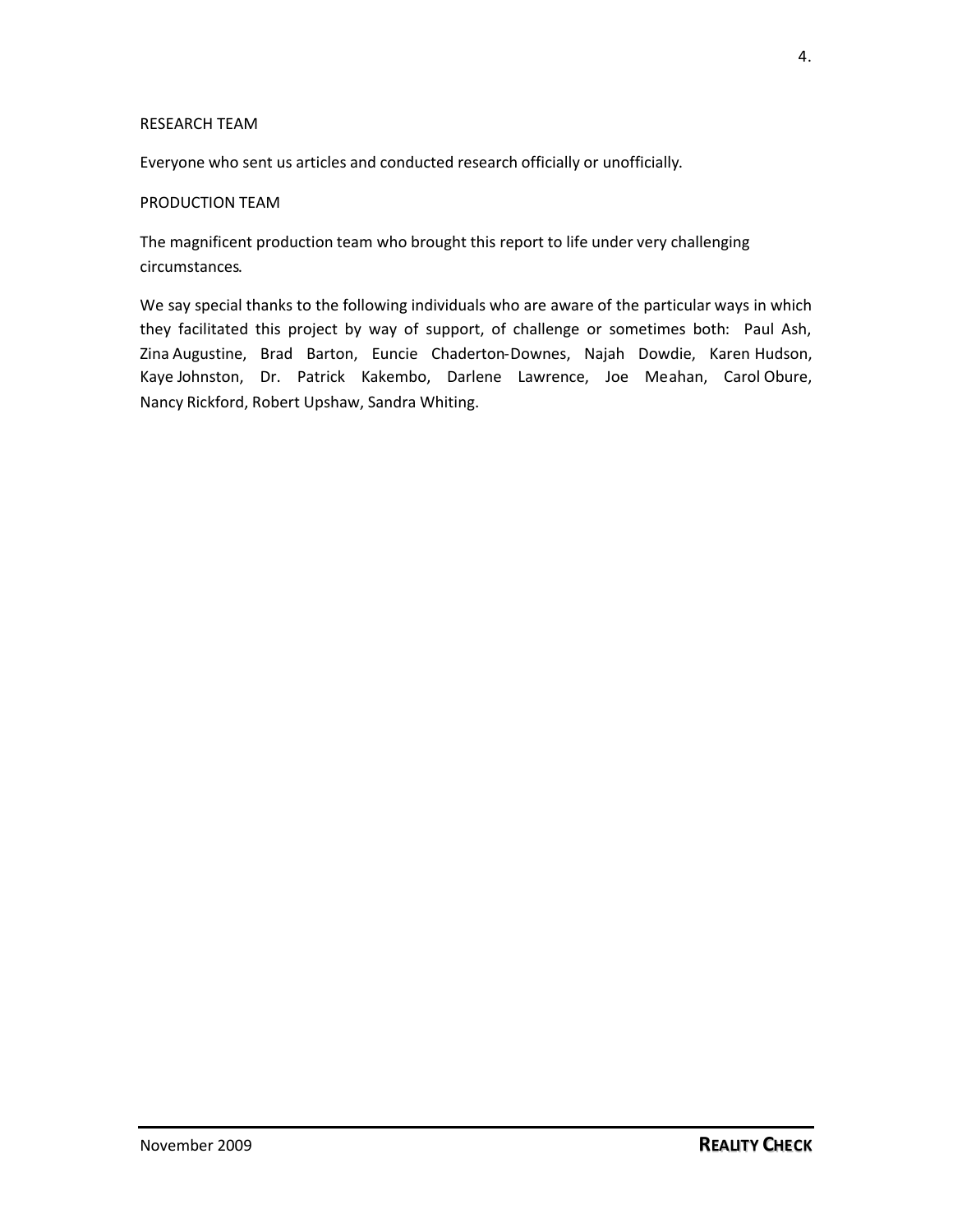# **TABLE OF CONTENTS**

|                                                                                                          | 6   |
|----------------------------------------------------------------------------------------------------------|-----|
|                                                                                                          | 7   |
|                                                                                                          | 16  |
|                                                                                                          | 21  |
| <b>SCHOOL BOARDS</b>                                                                                     | 28  |
|                                                                                                          | 29  |
| Race Relations, Cross Cultural Understanding and                                                         |     |
|                                                                                                          | 41  |
|                                                                                                          | 47  |
| AFRICAN CANADIAN SERVICES DIVISION (ACSD)                                                                | 51  |
| English 12: African Heritage and African Canadian Studies 11<br>- Curriculum Development, Implementation |     |
|                                                                                                          | 52  |
|                                                                                                          | 58  |
|                                                                                                          | 63  |
|                                                                                                          | 66  |
|                                                                                                          | 67  |
|                                                                                                          | 70  |
|                                                                                                          | 75  |
|                                                                                                          | 80  |
|                                                                                                          | 82  |
|                                                                                                          | 86  |
|                                                                                                          | 89  |
| <b>APPENDICES</b>                                                                                        | 92  |
| A: Examples of Black Community Efforts to                                                                |     |
|                                                                                                          | 93  |
|                                                                                                          | 94  |
|                                                                                                          | 95  |
|                                                                                                          | 96  |
|                                                                                                          | 97  |
|                                                                                                          | 98  |
|                                                                                                          | 99  |
|                                                                                                          | 100 |
| Ŀ.                                                                                                       | 101 |
| J:                                                                                                       | 102 |
|                                                                                                          | 103 |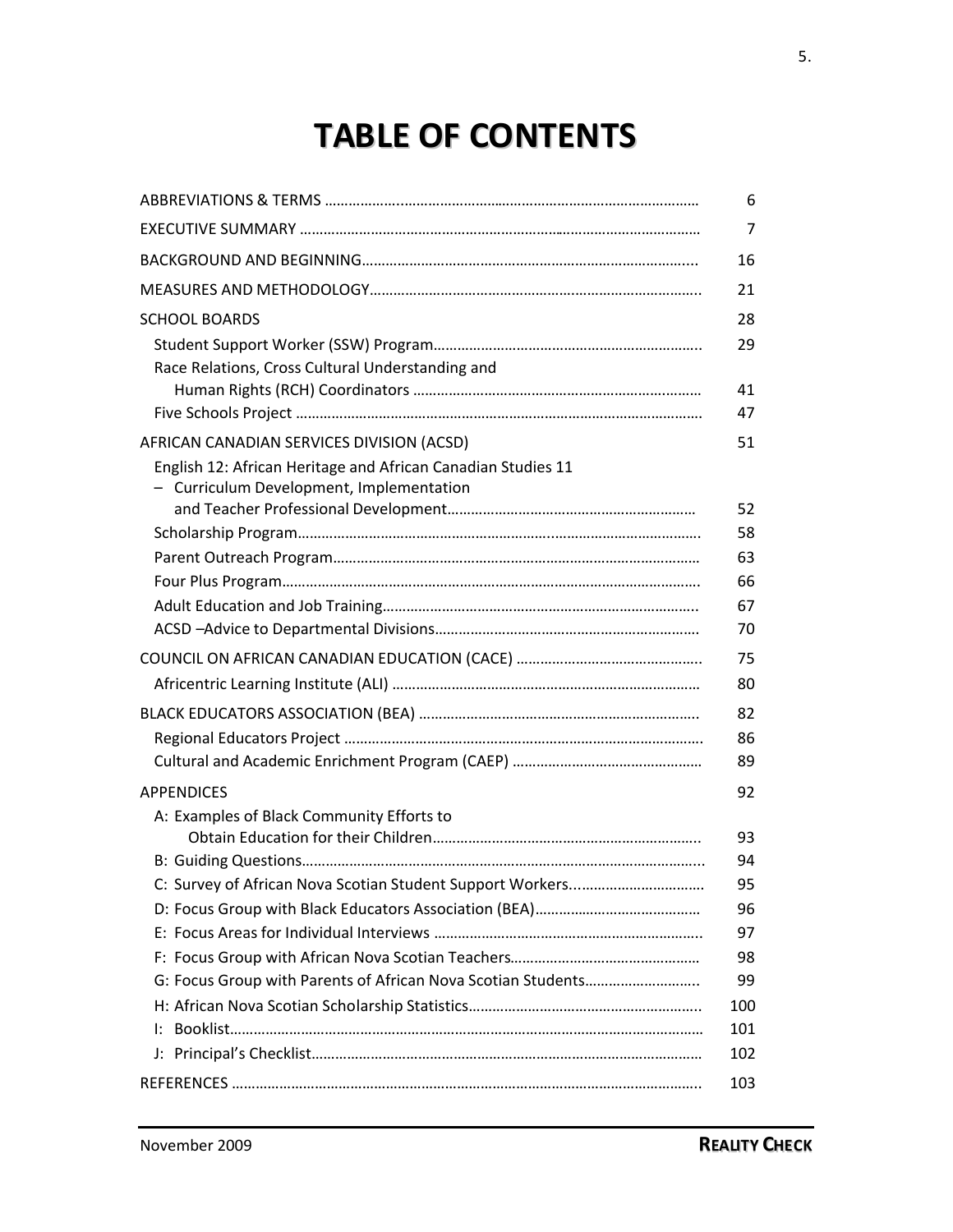# **ABBREVIATIONS & TERMS**

| <b>ACSD</b>  | African Canadian Services Division                            |
|--------------|---------------------------------------------------------------|
| ALI          | Africentric Learning Institute                                |
| <b>ANS</b>   | African Nova Scotian                                          |
| <b>ANSSS</b> | African Nova Scotian Student Scholarship                      |
| <b>AUBA</b>  | African United Baptist Association                            |
| <b>BFA</b>   | <b>Black Educators Association</b>                            |
| <b>BLAC</b>  | <b>Black Learners Advisory Committee</b>                      |
| C ACE        | Council on African Canadian Education                         |
| <b>CAEP</b>  | <b>Cultural and Academic Enrichment Program</b>               |
| <b>CLI</b>   | <b>Community Learning Initiatives</b>                         |
| <b>DOE</b>   | Department of Education                                       |
| <b>ENS</b>   | European Nova Scotian                                         |
| <b>FLI</b>   | Family Learning Initiative                                    |
| <b>HRM</b>   | <b>Halifax Regional Municipality</b>                          |
| <b>IB</b>    | <b>International Baccalaureate</b>                            |
| <b>IPP</b>   | Individual Program Plan                                       |
| <b>NSCC</b>  | Nova Scotia Community College                                 |
| <b>RCH</b>   | Race Relations, Cross Cultural Understanding and Human Rights |
| <b>SSW</b>   | <b>Student Support Workers</b>                                |

- Black In this report, 'Black', 'African Canadian' and 'African Nova Scotian' are used interchangeably.
- Racism: "The use of institutional power to deny or grant people and groups of people rights, respect representation and resources based on skin color." *Lee 2008*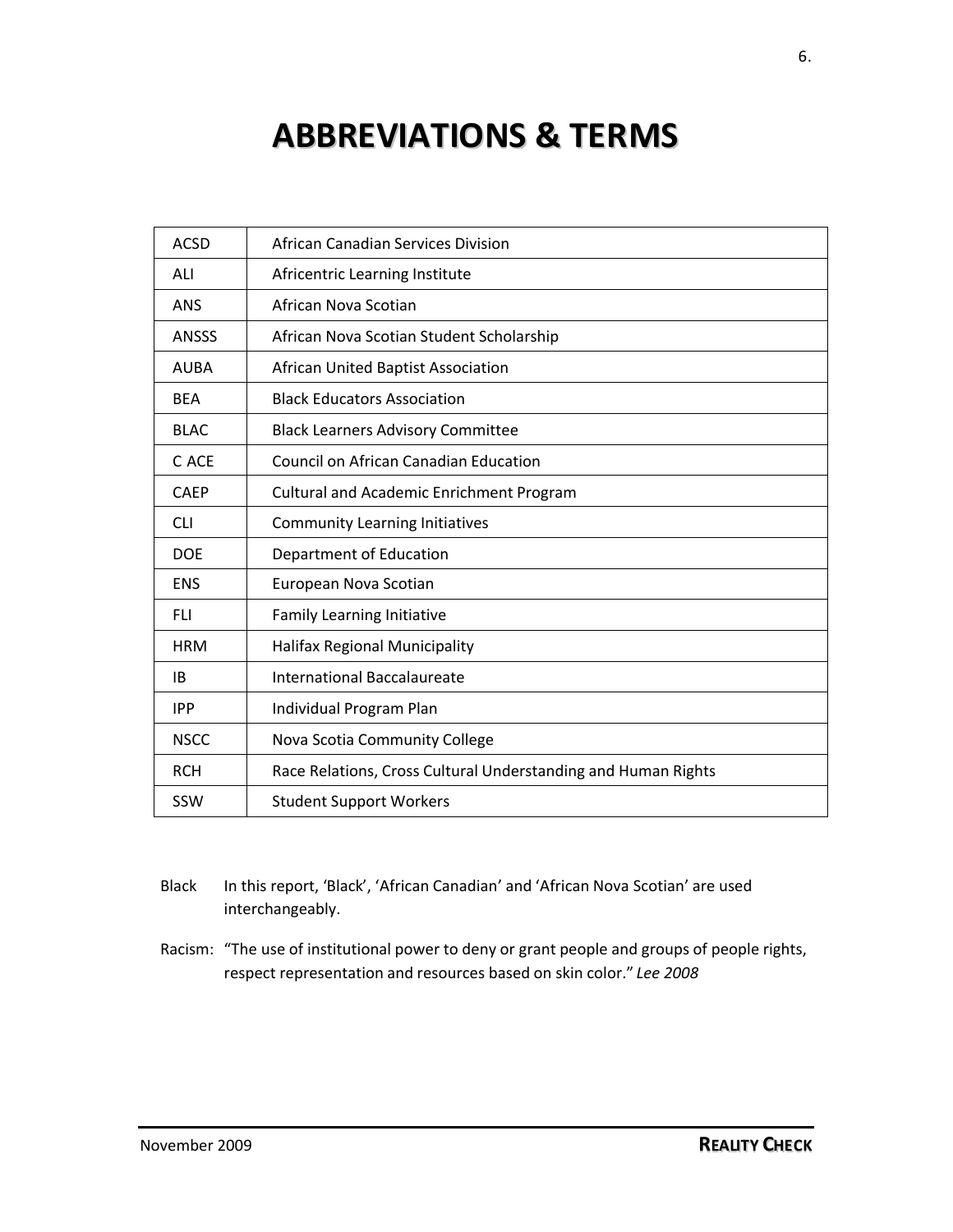# **EXECUTIVE SUMMARY**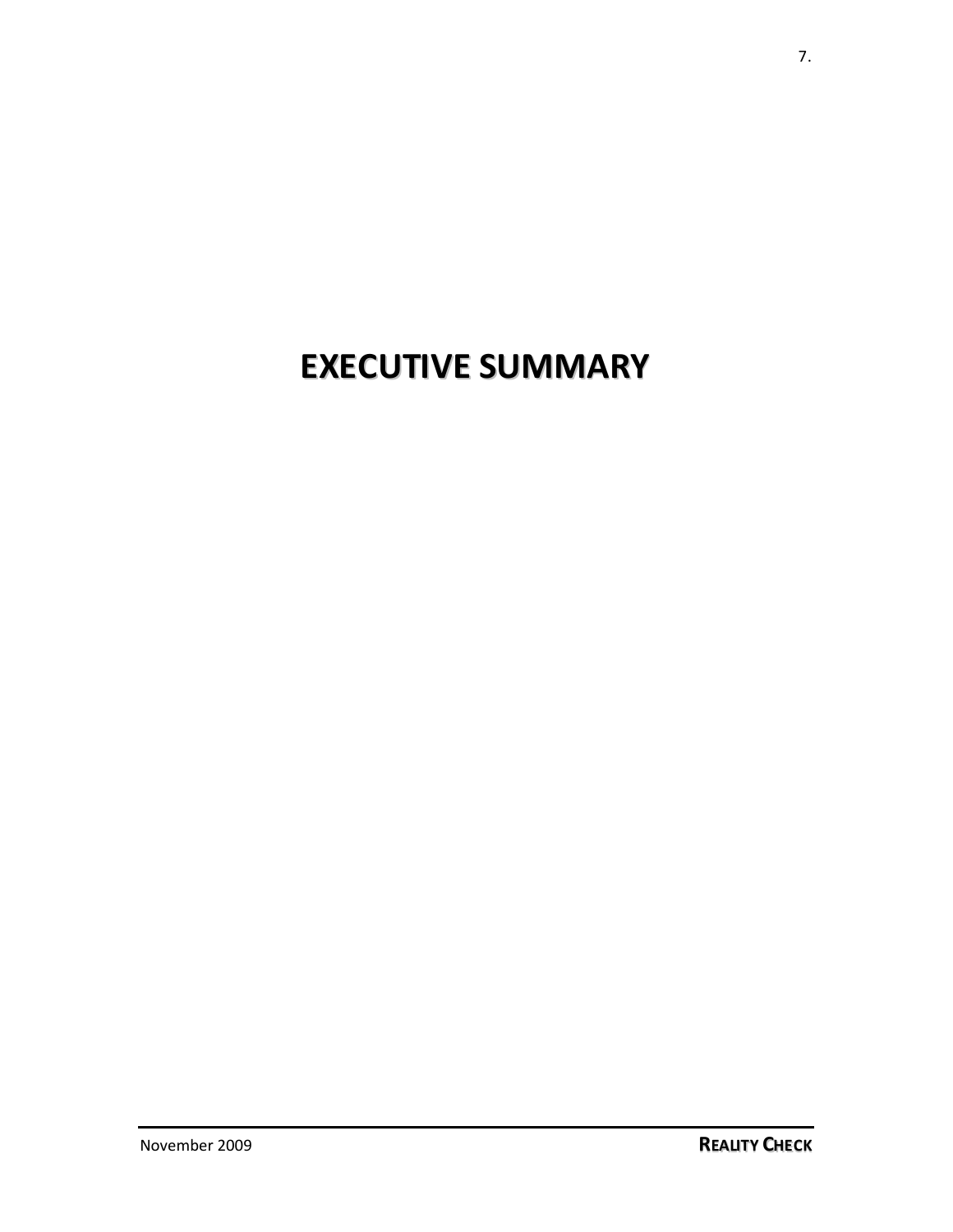## **EXECUTIVE SUMMARY**

Unique structures, systems and programs are in place to address racial inequality and empower African Nova Scotian learners. Some of these have helped increase the numbers going on to post-secondary education over the past four years. However, far too often the absence of systematic monitoring and data that reflect the experience of learners from Nova Scotia's Black communities put these programs designed for them out of their reach. It's time for community organizations, parents and educators to do a reality check into what is working and what is not for African Nova Scotian students.

These are some of the findings of a review of key areas of the BLAC (Black Learners Advisory Committee) Report commissioned by The Department of Education of the Province of Nova Scotia, in consultation with the Council on African Canadian Education (CACE), in November 2008. Twelve programs and initiatives were selected and reviewed for their effectiveness in enhancing educational opportunities and achievement for the estimated 4,000 African Nova Scotian students in the province.

Conducted over a period of 75 days between October 28, 2008 and November 2009, the review was based on documentary analysis, classroom observations, surveys and interviews at sites in seven regions of the province. The voices of parents, community members, students, teachers, administrators, student support workers, superintendents, consultants and coordinators named a number of realities as they participated in interviews and focus groups.

For example, it was found that the number of African Nova Scotian students attending higher education institutions increased steadily over the past four years—246 in 2004, 378 in 2008. The African Nova Scotian Student Scholarship (ANSSS) Program administered by the African Canadian Services Division (ACSD) provided scholarships for these students. In addition, all 20 individuals in a cohort of students in an Africentric Learning Institute project, Masters of Education program graduated in October 2008. The Council on African Canadian Education (CACE) organized the cohort.

A curriculum initiative that introduced English 12: African Heritage and African Canadian Studies 11 has had a positive impact on many of the African Nova Scotian students who were able to access them. The number of schools offering this curriculum increases every year. In the current school year 2009-2010, African Canadian Studies 11 is being taught in 96 classes in 44 schools. The ACSD develops the curriculum and provides professional development for the educators who teach these courses.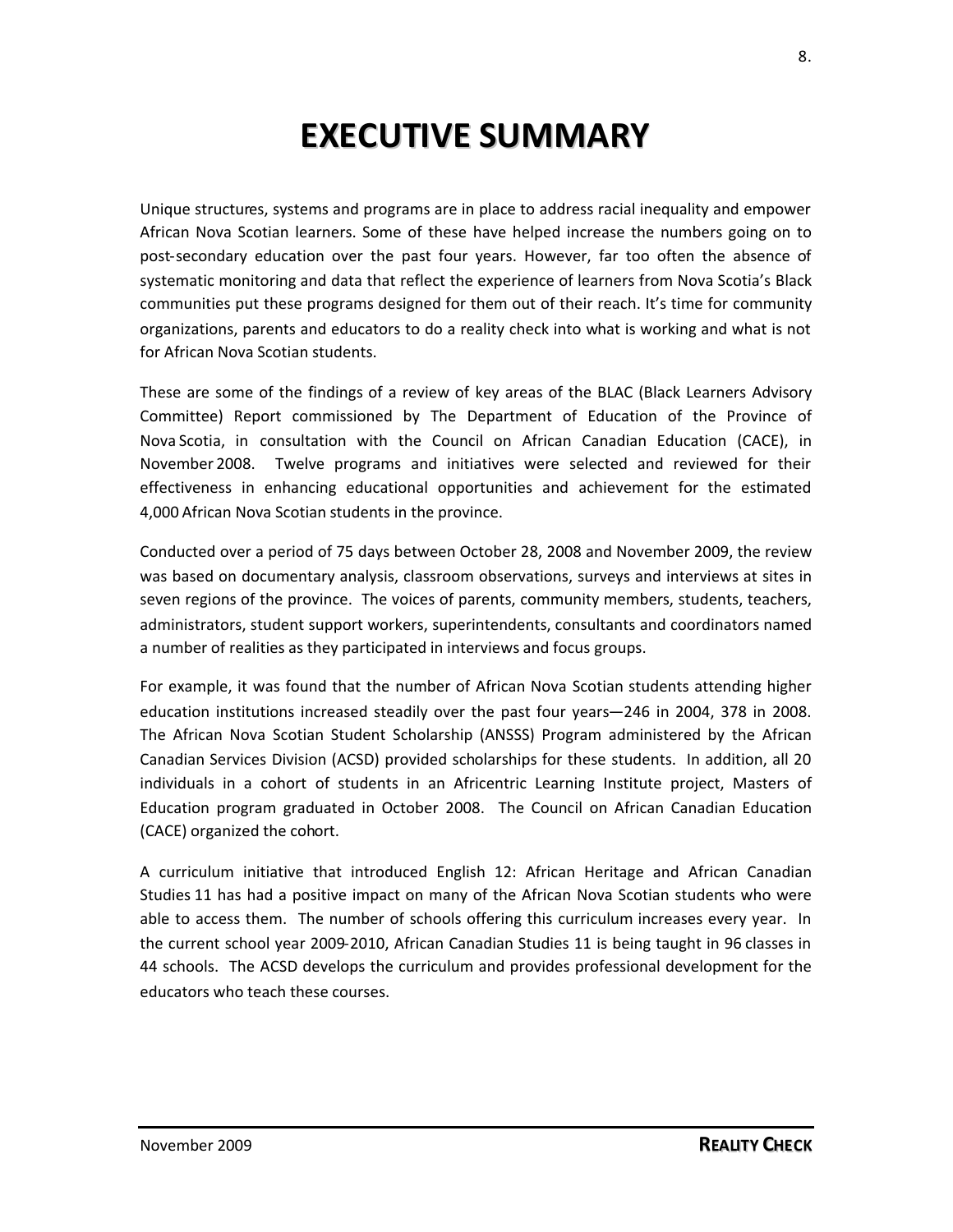The Student Support Workers Program (SSW) has also been highly effective in enhancing opportunity and achievement for African Nova Scotian learners. Through this program, student support workers have proved especially effective where the leadership of a school has integrated their services into its structure and systems in ways that utilize the workers' expertise. In several cases, however, it was noted that student support workers were made responsible for too large a caseload of students to provide the follow-up they considered necessary.

What may arguably be the most significant finding of this review is the glaring absence of quantitative data about the performance of African Nova Scotian students in several school boards. This lack of data makes it difficult to determine conclusively the number of African Nova Scotian learners who are impacted by the initiatives implemented to serve them. In addition, it contributes to a circular dialogue about the effectiveness of programs in relation to student achievement.

The question of African Nova Scotian students with an Individual Program Plan (IPP) is related to the issue of statistics. According to the testimonies of parents, students, and other individuals within the education system, an alarming number of learners from African Nova Scotian communities have an Individual Program Plan.

"An IPP is a statement of annual individualized outcome and specific individualized outcomes based on the student's strengths and needs and that is developed and implemented for every student for whom Nova Scotia's public programs curriculum outcomes are not applicable and/ or attainable."

*The Program Planning Process: A Guide for Parents, p.5.*

Such plans however, are regarded by many of those interviewed as barriers to academically rigorous programs as well as to accessing the scholarships specifically designated for African Nova Scotian learners by the African Canadian Services Division. These views, however, can be and are challenged, in the absence of official statistics on the placement of students by racial background.

Parents and community members spoke with urgency of the need for frequent two-way communication with the community organizations and agencies that advocate politically on their behalf. The Council on African Canadian Education (CACE) was called upon to communicate more frequently and effectively on its activities and to involve the community as it addresses the situation of African Nova Scotian learners P-12. On the other hand, CACE recognized the need for improved communication and shared plans already in place to rectify the situation. Most of the plans have yet to be implemented.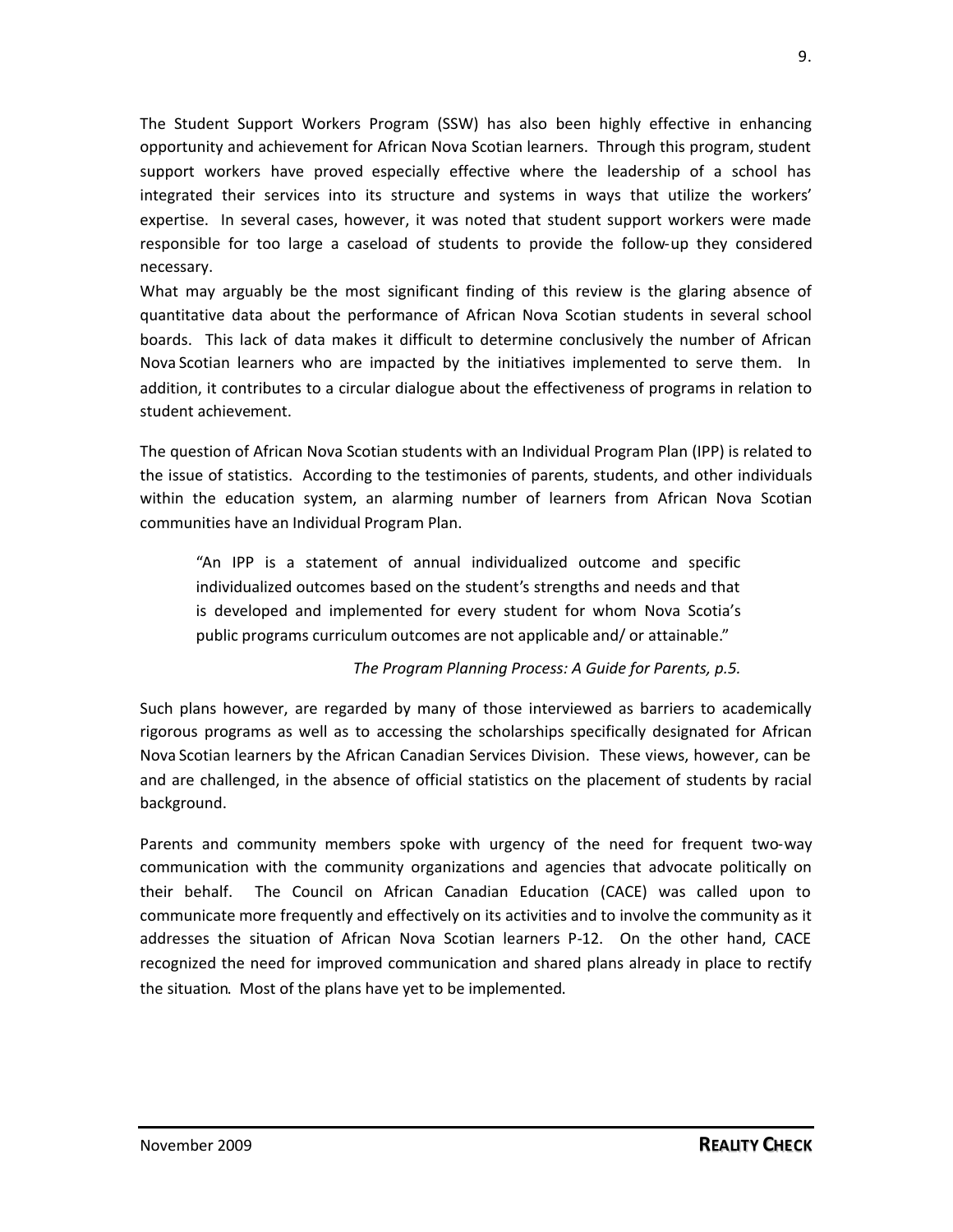From the stories parents told individually or in groups, as well as careful study of the reports of the Cultural and Academic Enrichment Program (CAEP), the reviewers confirmed that students are provided valuable homework support as well as opportunities to participate in Spelling Bees and cultural programs connected with African History Month. On the whole, this review has concluded that the program requires a sharper focus and more conscious follow-up on its impact in enhancing literacy and numeracy—two of the measures on which achievement is determined. In further reviewing the services provided by the Black Educators Association (BEA), two important areas of advocacy were frequently identified—the organization of Positive Parenting Workshops and attendance at IPP meetings with African Nova Scotian parents. The parents we interviewed repeatedly told us that despite the wide geographic range covered by the BEA regional educators, they provided essential services for the community. There was consensus around these observations across the province. In recognition of the wide range of demands placed upon regional educators BEA has developed a new job description for the position with built-in performance review. BEA reports that it regards this action as an initial step in realigning the Regional Educators Program to fulfill its mandate across the province.

When the BLAC Report was presented in 1994, it was acknowledged by the government that institutional racism was a key factor in limiting opportunity and achievement for African Nova Scotian learners. Today, the concept of institutional racism appears to have slipped out of focus.

In order to uproot the causes of educational failure, there must be an institutional and community commitment to naming racism and wrestling it to the ground in all those educational settings in which it is found. This review recorded numerous accounts of racism that had been experienced in school and, on the testimony of many students and parents involved, not satisfactorily addressed.

In this review, it was found that Race Relations, Cross Cultural Understanding and Human Rights (RCH) coordinators have made successful interventions around academic support and behavioural issues on behalf of African Nova Scotian students. It also emerged that the mandate of RCH coordinators is too broad and that the resources available to them are too limited for the challenges they face.

Often it appeared that African Nova Scotian learners were seen as the exclusive responsibility of educators from their community.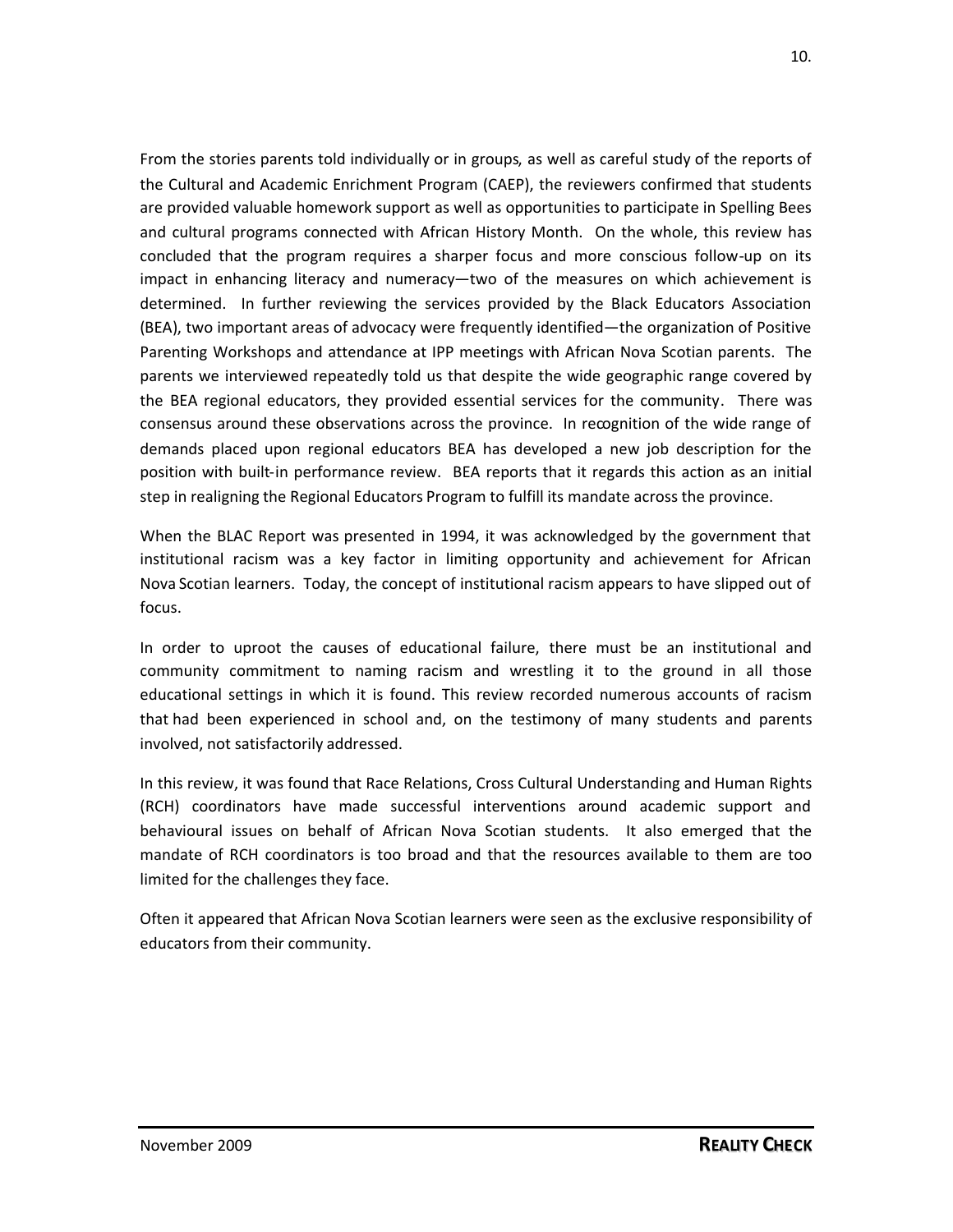A key assumption of this review is that all teachers and administratorsin every school, as well as all the officials in every division of the Department of Education, are as responsible for the education of African Nova Scotian students as they are for the education of students of every background.

With an estimated 4,000 African Nova Scotian students across the province, the number is small enough to put our arms around and close enough to take to heart.

## **KEY FINDINGS**

- **A. Effective programs and services—such as the African Nova Scotian Student Scholarship Program, the Student Support Worker Program, and the English 12: African Heritage course—which have been put in place by the African Canadian Services Division (ACSD) and School Boards for African Nova Scotian students, are making a positive difference to the academic achievements of ANS students**
- **B. Some institutional barriers and realities—such as the number of African Nova Scotian students who have an Individual Program Plan (IPP), the caseload of the Student Support Worker, or unaddressed racism—may prevent access and limit achievement for ANS students.**
- **C. Programs and Services such as English 12: African Heritage and African Canadian Studies 11, and the work of the RCH Coordinators, benefit students of all backgrounds by improving the quality of education as a whole.**
- **D. The limited official quantitative data available on African Nova Scotian students in terms of their opportunity to learn and their achievement make for inconclusive results.**
- **E. There is a pervasive perception and a vigorous claim in African Nova Scotian communities that there is an over-representation of African Nova Scotian students who have an Individual Program Plan (IPP), which is seen by some to restrict access to educational opportunity. The Education System as a whole does not have a response to this claim.**
- **F. Major African Nova Scotian community advisory body, Council on African Canadian Education (CACE) makes gains in post-secondary education and dissemination of Africentric education, but is called upon by the community to communicate effectively and frequently with the African Canadian communities it represents.**
- **G. Two community-based programs—the Regional Educators Program and the Cultural and Academic Enrichment Program—of the Black Educators Association meet important social and cultural needs; however, to enhance the educational achievement of African Nova Scotian students, a need for continued realignment, refocusing and resources is clear.**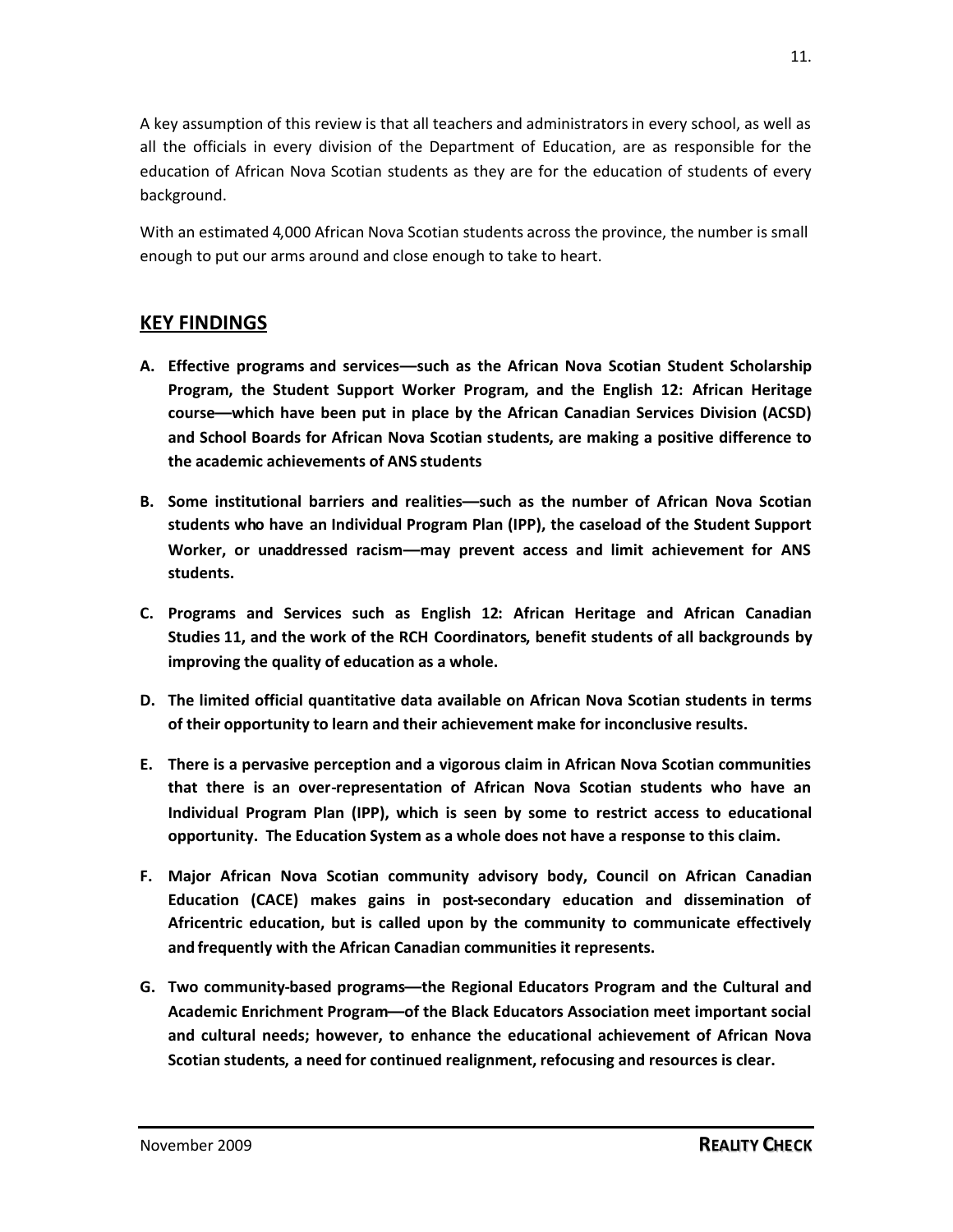Based on our findings and assumptions, we made recommendations in three areas:

- Measurement and Monitoring
- Systemic Review, Realignment and Resourcing
- Communication and Collaboration

### **SUMMARY OF KEY RECOMMENDATIIONS::**

#### **THE DEPARTMENT OF EDUCATION AND SCHOOL BOARDS**

- **(1) The Department of Education facilitate School Boards in collecting quantitative data on the academic performance of, and the opportunities to learn that are provided to, African Nova Scotian students. –***6 months*
- **(2) The School Boards and the Department of Education review the Individual Program Plan of every African Nova Scotian student and make changes in placement where deemed necessary. –** *1 year*
- **(3) The Department of Education increase the staff of the African Canadian Services Division, particularly in the area of curriculum, and fill the vacancies immediately to enable the Division to fulfill its mandate. –** *1 year*
- **(4) The School Boards increase the number of African Nova Scotian Student Support Workers where appropriate, in consultation with the RCH Coordinator, and that Student Support Workers be integrated into the life of schools to enable them to directly impact the educational experiences of the African Nova Scotian learner. –** *1 year*
- **(5) The School Boards elevate the position of Coordinator of Race Relations, Cross Cultural Understanding and Human Rights (RCH) or its equivalent to enable Coordinators to influence more directly the implementation of RCH policy and procedures at school sites. –** *1 year*
- **(6) The Department of Education incorporate the implementation of the Racial Equity Policy and Diversity Management into the Performance Management Review of all Division and Branch Directors. –***1 year*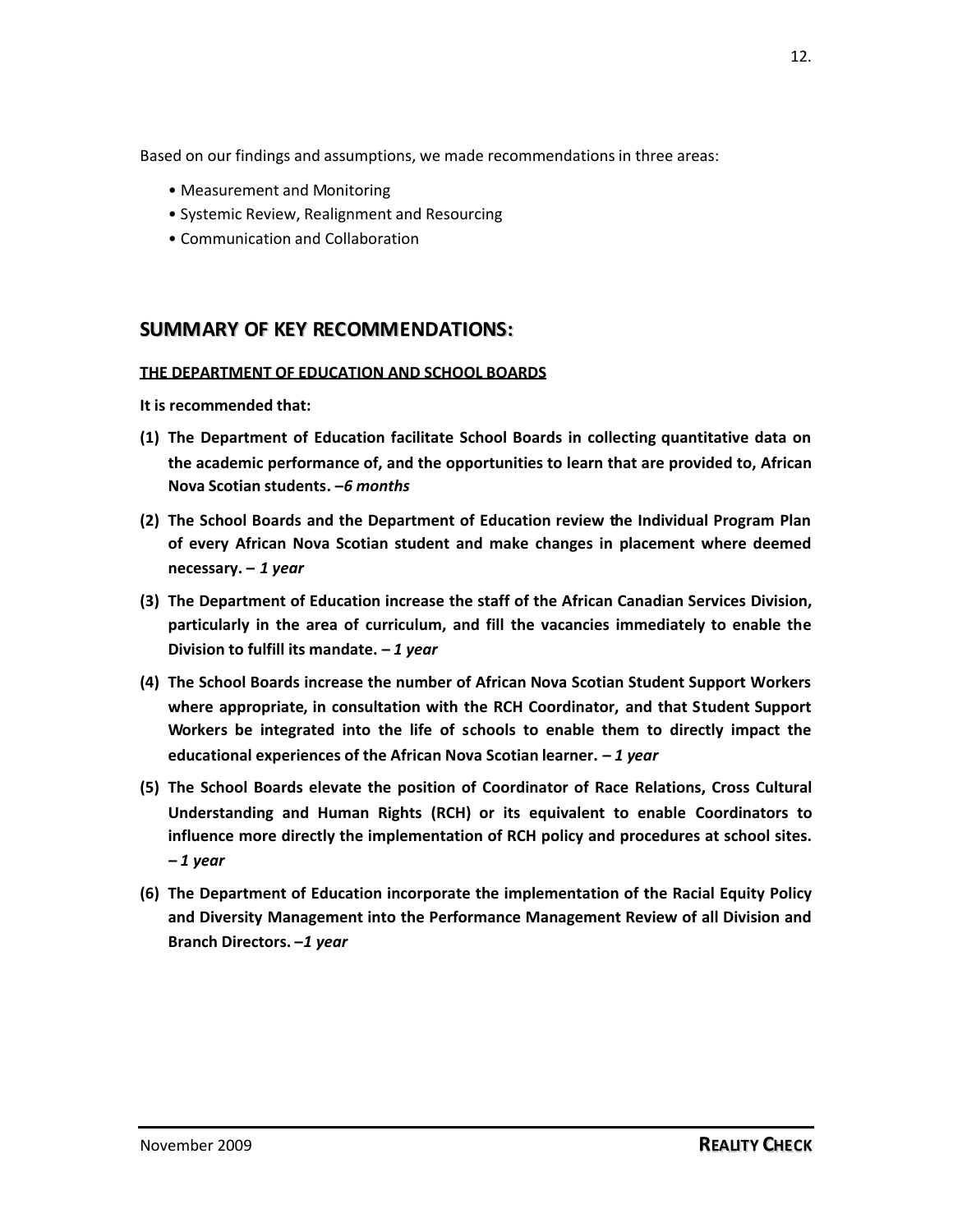**It is recommended that:**

- **(1) The African Canadian Services Division offer workshops in culturally responsive assessments. –** *6 months*
- **(2) The African Canadian Services Division review its communication strategies and rebrand itself so that the Division can receive appropriate credit for its achievements and ongoing work. –** *1 year***.**
- **(3) The African Canadian Services Division gather and disseminate statistics on completion of college and university education by African Nova Scotian students. –** *1 year*
- **(4) The African Canadian Services Division annually track the number of African Nova Scotian students participating in English 12: African Heritage and African Canadian Studies 11 courses each year, and coordinate those figures with data from research into the number of ANS students who have an IPP. –***1 year*
- **(5) The African Canadian Services Division, in collaboration with other curriculum specialists, continue the preparation and delivery of African centred resources for students in the Elementary and Junior Grades. –** *6 months*
- **(6) The African Canadian Services Division provide professional development for teachers of English 12 and African Canadian Studies 11, with a focus on the development of the capacity of teachers to address racism and feelings of isolation of lone African Nova Scotian students in their classes. –** *6 months*
- **(7) The African Canadian Services Division be designated a partner within the tripartite monitoring structure designed to address the recommendations of this report. –** *3 months*

#### **COUNCIL ON AFRICAN CANADIAN EDUCATION (CACE)**

- **(1) The Council on African Canadian Education ((CACE) organize listening sessions that will give every African Nova Scotian community an opportunity to raise questions and provide feedback on CACE's operations; and that CACE return to the same communities within three months to report on action taken based on the listening sessions. –** *3 months*
- **(2) The Council on African Canadian Education accelerate efforts to have an Africentric Learning Institute (ALI) Board appointed so that CACE might resume its advisory function. –** *3 months*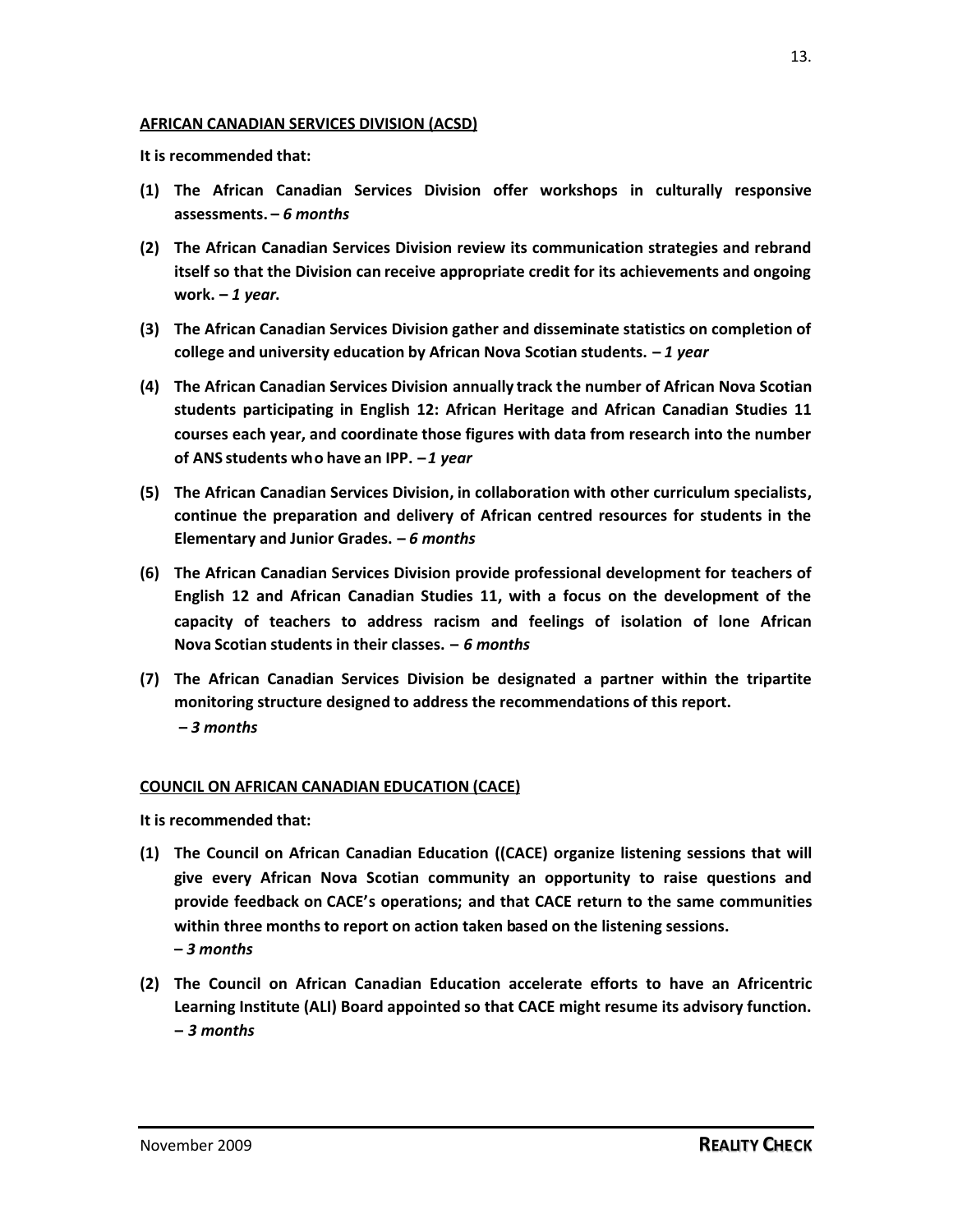- **(3) The Council on African Canadian Education and senior education administrators reinstitute or develop a process for quarterly communication around matters concerning the education of African Nova Scotian students. –** *3 months*
- **(4) The Council on African Canadian Education, the Black Educators Association and the African Canadian Services Division meet with community groups to clarify their specific responsibilities around common areas of service. –** *3 months*
- **(5) The Council on African Canadian Education arrange for a quarterly reporting structure to the ANS community to enhance transparency around the impact of its work on the lives of African Canadian learners and invite feedback from the field. –** *3 months*
- **(6) The Council on African Canadian Education give its support to the African Nova Scotian School Board Caucus by convening a joint meeting. –** *3 months*
- **(7) The Council on African Canadian Education, in its advisory capacity to the Minister of Education, initiate discussions to convene meetings of the provincial ministries which have impact on the education of African Nova Scotians. –** *6 months*
- **(8) The Board of the Council on African Canadian Education assume responsibility for the completion of the foregoing Recommendations (1) to (7), and provide an update to the African Nova Scotian community on the results of these activities –***6 months*
- **(9) The Council on African Canadian Education be designated a partner within the tripartite monitoring structure designed to address the recommendations of this report. –** *3 months*

#### **AFRICENTRIC LEARNING INSTITUTE (ALI)**

- **(1) The Africentric Learning Institute (ALI), the Council on African Canadian Education (CACE), the Black Educators Association (BEA), and the African Canadian Services Division (ASCD) begin the process of forming an ALI board with extensive community participation. –** *3 months*
- **(2) The Africentric Learning Institute, as part of the research components of its mandate, collaborate with School Boards, families and the Black Educators Association (BEA) to gather data on the educational status of African Nova Scotian students in terms of opportunity, performance and placement,such as Individual Program Plans (IPPs). –** *6 months*
- **(3) The Africentric Learning Institute, as part of the community development components of its mandate, develop, deliver and evaluate African-centred Leadership Workshops for African Nova Scotian youth to prepare them for leadership roles in the community. –** *6 months*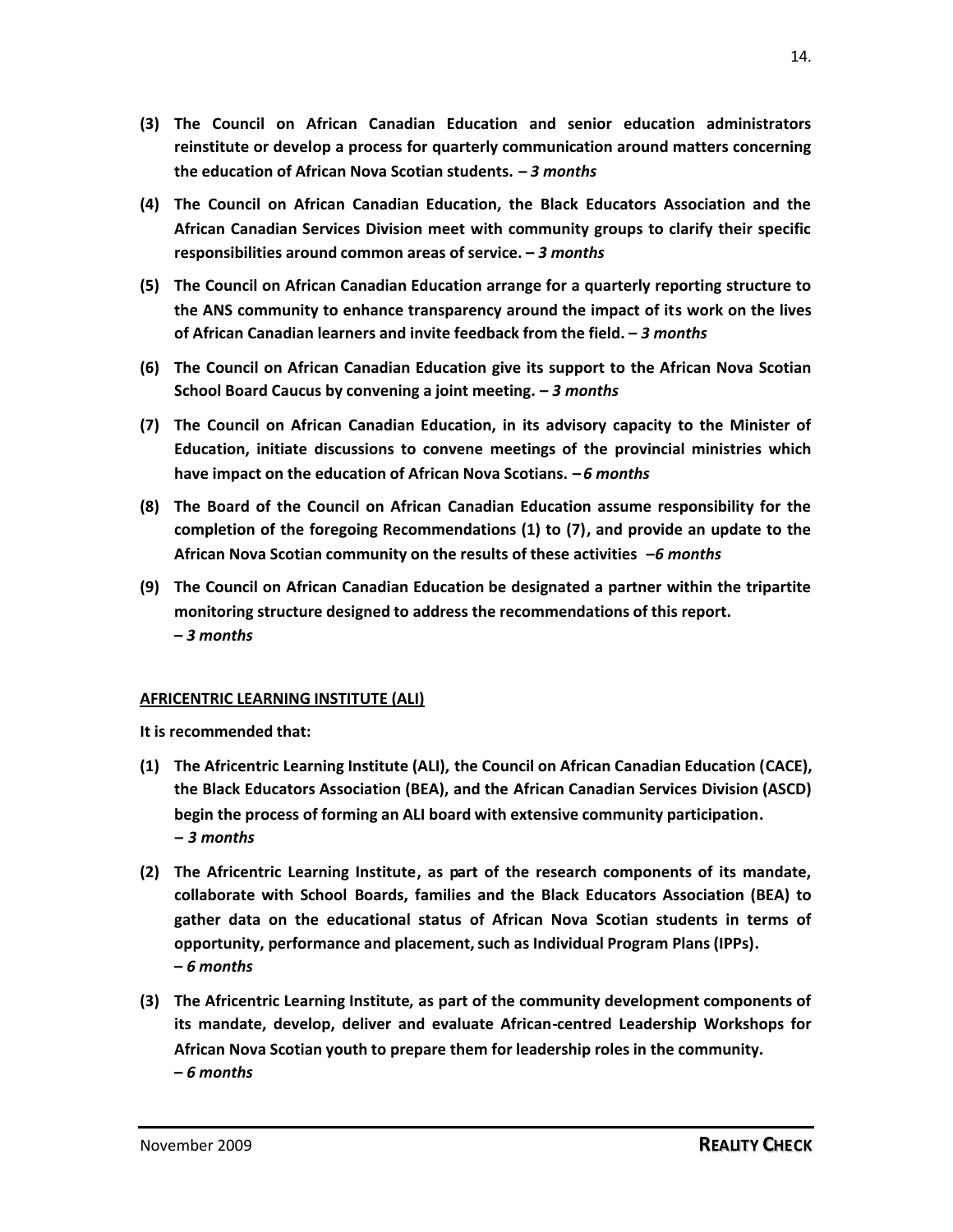#### **BLACK EDUCATORS ASSOCIATION**

- **(1) The Black Educators Association re-establish greater communication with its base across the province through listening sessions, and report back to the groups with which it met in three months on the results of its earlier meeting. –** *3 months*
- **(2) The Black Educators Association be designated a partner within the tripartite monitoring structure designed to address the recommendations of this report. –** *3 months*
- **(3) The Black Educators Association fully implement the findings of the 2006 Review of the Regional Educators Program. –** *6 months*
- **(4) The Black Educators Association review and restructure the Cultural and Academic Enrichment Program (CAEP), where necessary. –** *6 months*
- **(5) The Black Educators Association increase the professional development opportunities for tutors and site co-coordinators to enable them to program for multi-age groups and to document their students' growth and learning. –** *6 months*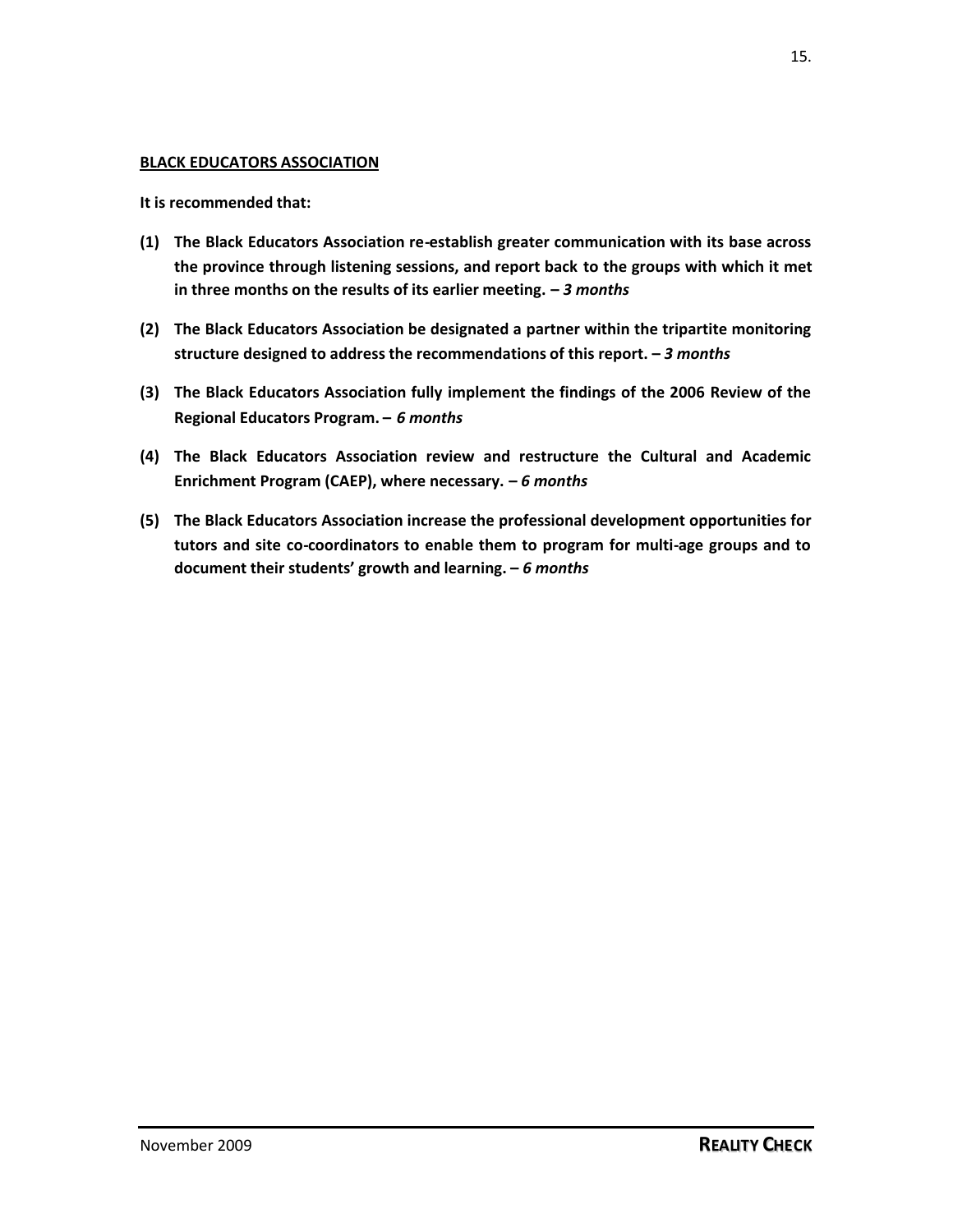# **BACKGROUND AND BEGINNING**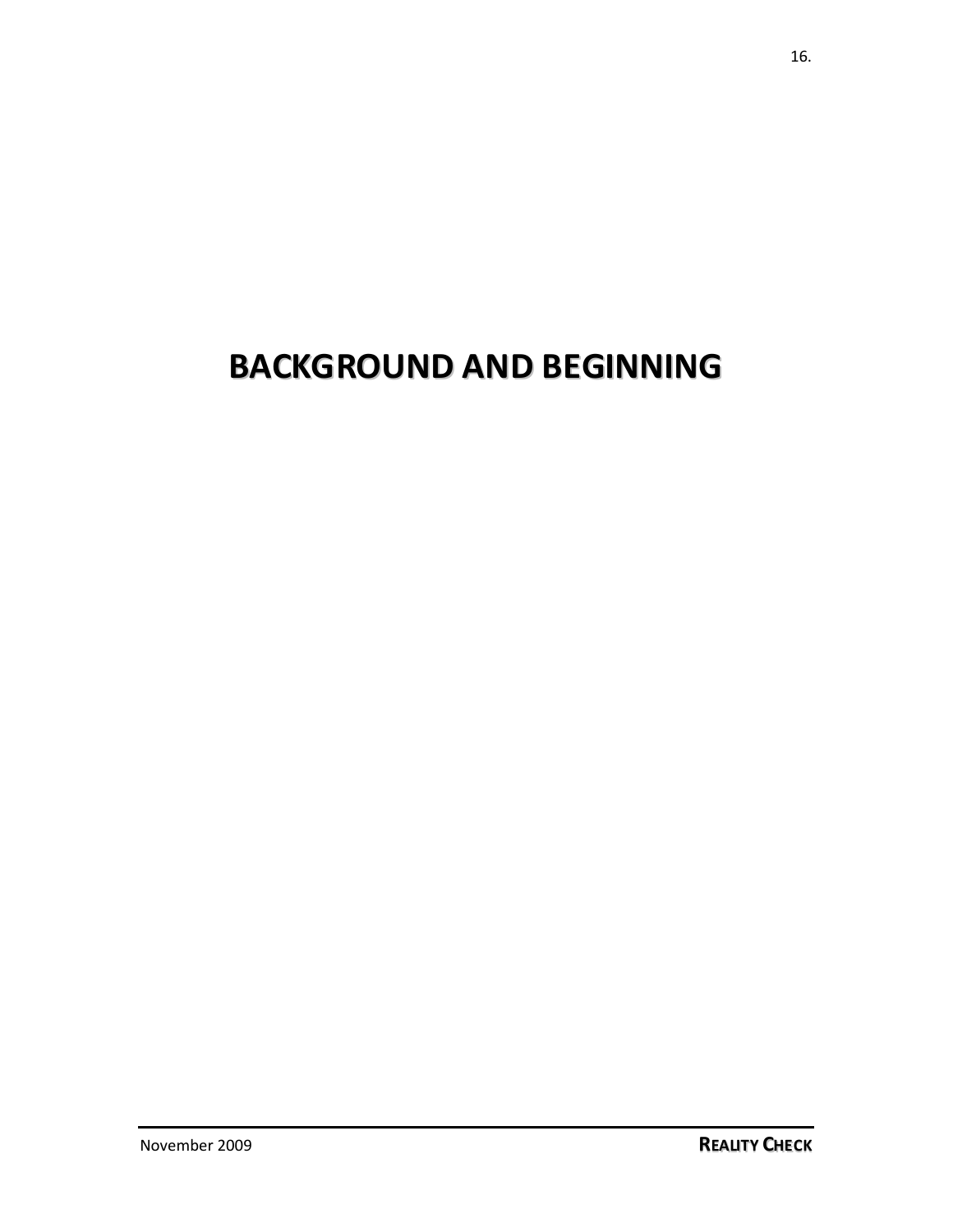## **BACKGROUND AND BEGINNING**

#### **BACKGROUND**

This document, **REALITY CHECK**, contains the findings from a review of programs and initiatives designed to make a positive difference in the educational opportunities and achievement of the estimated 4,000 African Nova Scotian students in the province.

In October2008, Enidlee Consultants was contracted by the Nova Scotian Department of Education, in consultation with the Council on African Canadian Education (CACE), to conduct a review "to assess those major program areas [of the BLAC Report] to determine their level of effectiveness in improving the educational opportunities and achievement of African Nova Scotian learners." The rationale provided for the review was that "self-reflection and program review are critical for ongoing program improvement." Over the course of the year, a two-person research team spent approximately 75 days conducting the review, developing recommendations, and reporting back to parent and community groups as well as to principals and several other constituencies who had contributed to the review.

The 12 programs selected for review were originally implemented as a result of recommendations made in the *BLAC Report on Education: Redressing Inequity–Empowering Black Learners*. That report, tabled in the Provincial Parliament in Nova Scotia in 1994, reflected the work of the Black Learners Advisory Committee on Education (BLAC). After a racial altercation in one of the province's high schools in 1989, the Department of Education commissioned BLAC in response to demands by the Black community. BLAC engaged in a comprehensive four-year study of institutional racism and inequity in Nova Scotia's education system as experienced by African Nova Scotians. The Committee then submitted an extensive report with 46 recommendations directed to redressing inequity and empowering Black learners to the Minister of Education.

This review, **REALITY CHECK**, is directly linked to the historic document, *BLAC Report on Education: Redressing Inequity–Empowering Black Learners.*

The programs identified for the review are administered by four entities:

- A. English-Speaking School Boards in the Province of Nova Scotia.
- B. The African Canadian Services Division (ACSD)—a division in the Public School Branch of the Department of Education.
- C. The Council on African Canadian Education (CACE)—an advisory body to the Minister of Education on the education of African Nova Scotian students.
- D. The Black Educators Association (BEA)—a 40-year-old grassroots organization within the African Nova Scotian community.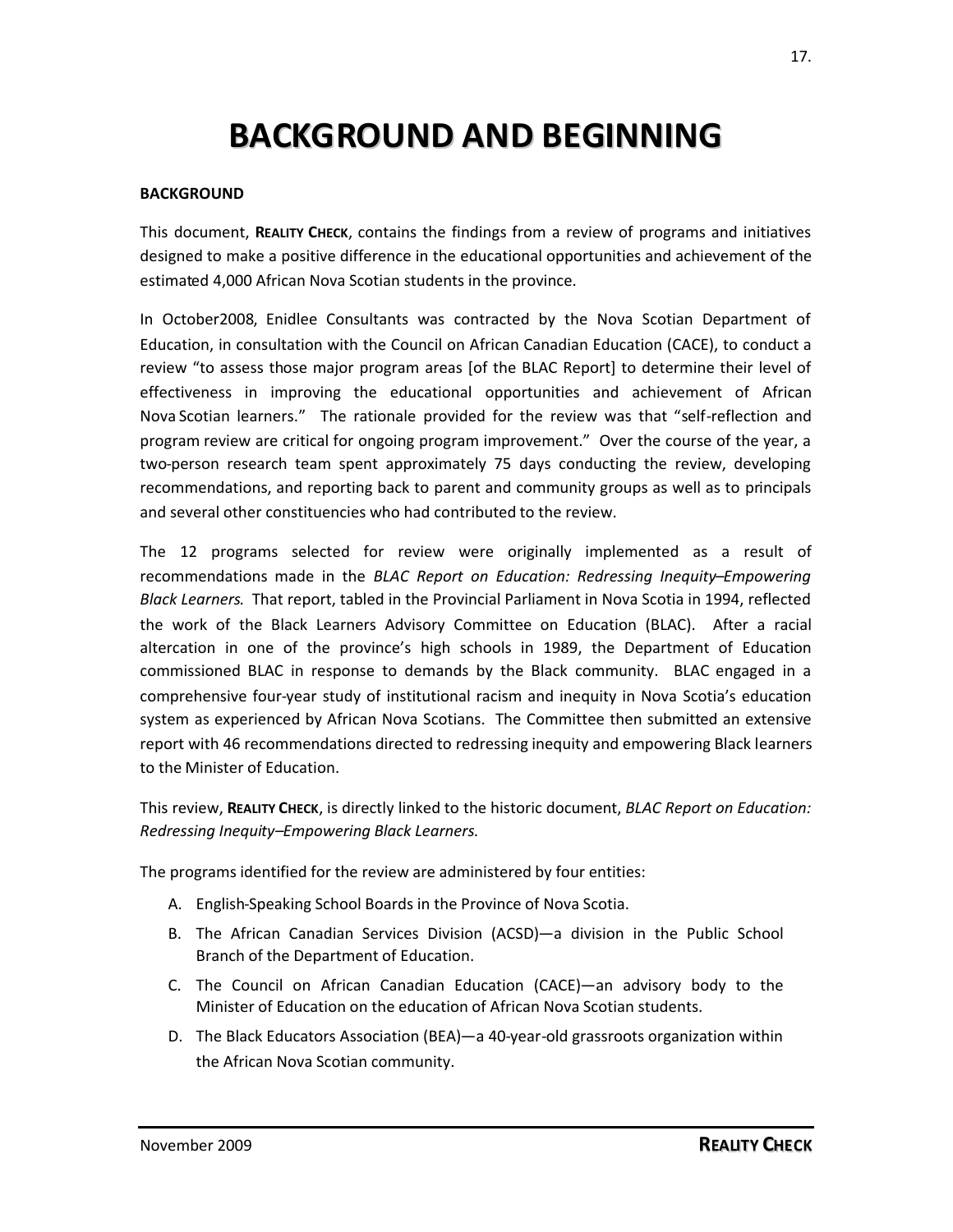Each program identified for review is listed below under the entity to which major responsibility is assigned.

#### **SCHOOL BOARDS**

- 1) Student Support Workers
- 2) Race Relations, Cross Cultural Understanding and Human Rights (RCH) Coordinators
- 3) Five Schools Project

#### **AFRICAN CANADIAN SERVICES DIVISION (ACSD)**

- 4) English 12: African Heritage and African Canadian Studies 11—Curriculum Development, Implementation and Professional Development for Teachers
- 5) Scholarship Program
- 6) Parent Outreach Program
- 7) Four Plus Program
- 8) Adult Education and Job Training Program
- 9) ACSD Advice to Departmental Divisions

#### **COUNCIL ON AFRICAN CANADIAN EDUCATION (CACE)**

10) Africentric Learning Institute (ALI)

#### **BLACK EDUCATORS ASSOCIATION (BEA)**

- 11) Regional Educators Project
- 12) Cultural and Academic Enrichment Program (CAEP)

#### **RANGE OF PROGRAMS AND INITIATIVES**

The 12 programs and initiatives cover a wide range of human experience and learning. They include in-school curriculum and instructional projects such as English 12: African Heritage and African Canadian Studies 11 and an after-school curriculum project: the Cultural and Academic Enrichment Program (CAEP). Also addressed is The Five Schools Project, a school reform initiative undertaken by the Halifax Regional School Board to close the gap in achievement between African Nova Scotian and other students. This review examines the Student Support Worker Program, which serves African Nova Scotian students, and the effectiveness of Race Relations, Cross Cultural Understanding and Human Rights (RCH) coordinators, who provide services in English Speaking School Boards.

In addition, other programs reviewed included the Four Plus Program, the Adult Education Program and the Job Training Program, which targeted populations in pre-school and postsecondary institutions. Through the review of the Positive Parenting Workshop Program, this report reflects collaborative learning experiences of ANS parents and the larger community. The work of the African Canadian Services Division (ACSD) and its impact on other divisions in the Department of Education offers insights into the dynamics of organizational change. An in-depth exploration of the mandates and roles of the Council on African Canadian Education (CACE) and the Black Educators Association (BEA) complete the picture of possibilities for advocacy by organizations working outside of the formal education system.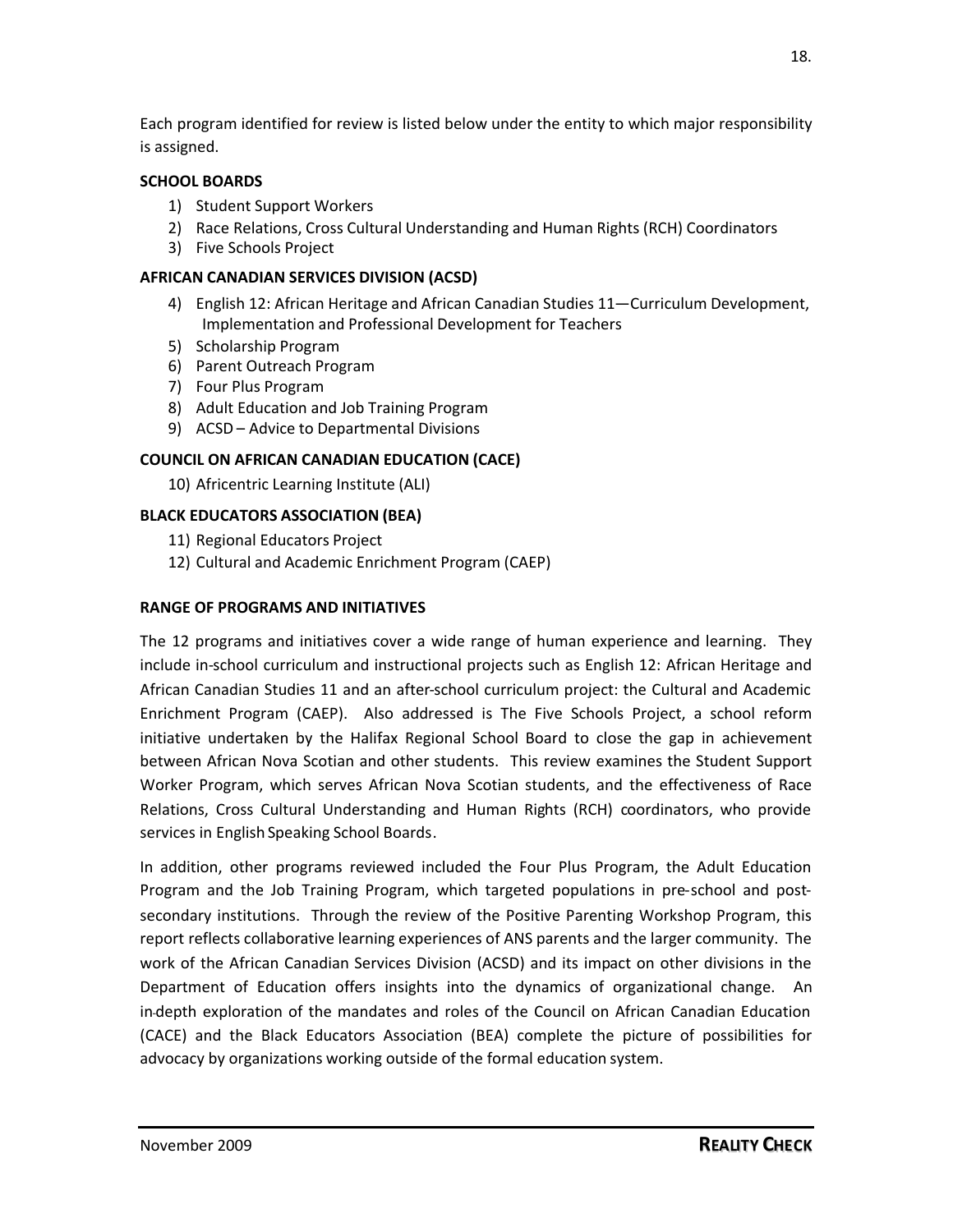#### **EARLIER REVIEWS**

Several of the programs and initiatives reviewed in this document have been the subject of other studies. In 2001, the Council on African Canadian Education (CACE), in conjunction with the Black Educators Association (BEA) and the African Canadian Services Division (ACSD), organized an education summit on the status of the BLAC Report and its recommendations. The BLAC Implementation Review Committee provided a report on the implementation status of the 46 recommendations of the BLAC Report. In 2005, the ACSD surveyed recipients of the African Nova Scotian Student Scholarship (ANSSS) Program—one of the initiatives reviewed in this document. Two school boards, the Annapolis Valley Regional School Board and the Chignecto-Central Regional Board evaluated their Student Support Workers Program. In 2006, a review of the Regional Educators Program, sponsored by the Black Educators Association, was undertaken. The African Nova Scotian Advisory Committee of the Halifax Regional School Board also examined the implementation status of the BLAC Report and shared their findings with the Halifax Regional School Board.

Other research and reports, such as the study by Robert Upshaw, *Improving the Success of African Nova Scotian Students*, and the Blye Frank study, *An External Review of Cole Harbour District High School*, make direct references to the implementation or lack thereof of recommendations from the BLAC Report. Two theses by Van Tassel (2007) and Bernard (2001) also examine the implementation of the recommendations.

**REALITY CHECK** builds on and extends the findings of existing reviews. This document offers a sample of those experiences that are either enjoyed or endured as a result of the implementation of the recommendations. Readers are invited into schools, community organizations, after-school programs and school boards, across the Province of Nova Scotia as well as the Department of Education and its divisions, to hear the voices and see the visions of those engaged in bringing the recommendations and the programs to life.

This review is one more chapter in the struggle of African Nova Scotians and, indeed, people of African ancestry to ensure quality education for their children. Telling the story of the BLAC Report usually begins with the 1989 snowball fight in a Nova Scotia high school. However, the BLAC Report itself is careful to point out in Volume 2, Section 1, *The History of Black Education in Nova Scotia: An Overview*, that earlier time periods must be re-examined if one is to gain a true perspective on the struggle against institutional racism and for racial equality in education. As early as the 1820s, "residents of Preston [were petitioning] government to establish both a school and church." (See *Appendix A*). In 1841 Reverend Willis, acting "on behalf of the Black community in Halifax, [petitioned] the government for funds to establish a training school for Black Teachers." (See *Appendix A*). There are also other examples that show the Black community taking the initiative and funding the schooling of their children. (See *Appendix A* for a fuller historical picture of the long and courageous struggle of African Nova Scotians.) The fatigue of constant struggle is reflected in the following two quotes of parents speaking during one of the focus groups conducted for this review.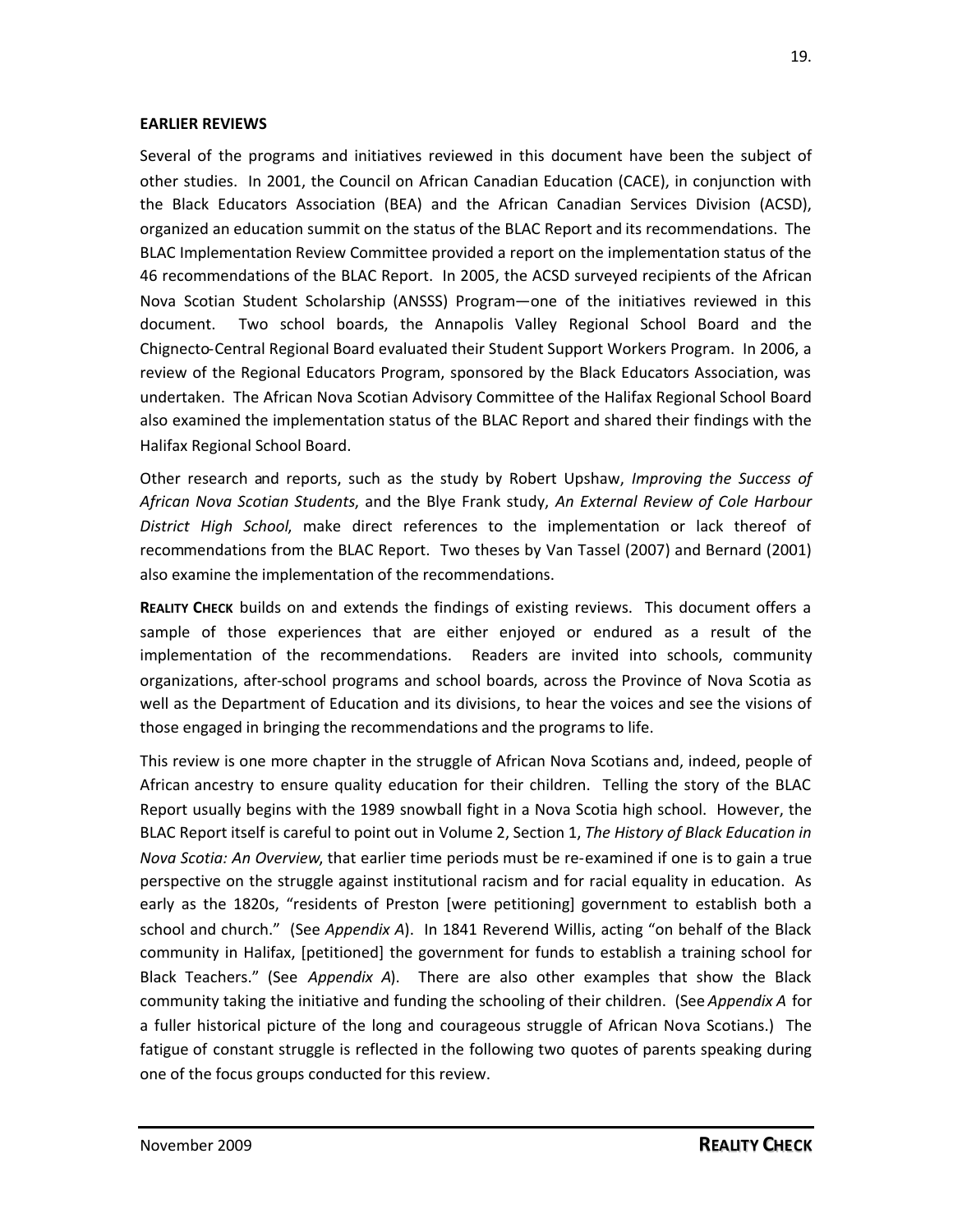A mother:

*We have all attended meetings over the years and now we are saying, "Why bother?"*

Her feelings find resonance in the second:

*We watched our family members go through it. We went through it and now our kids are going through the same thing.*

But parents and community members expressed much more than just fatigue. They also expressed the hope that this review would lead to action and provide a reality check on how the programs are working. One parent noted:

*We have a tendency to let things get washed under the rug. Don't let that happen with this report.*

As reviewers, we share this parent's goal.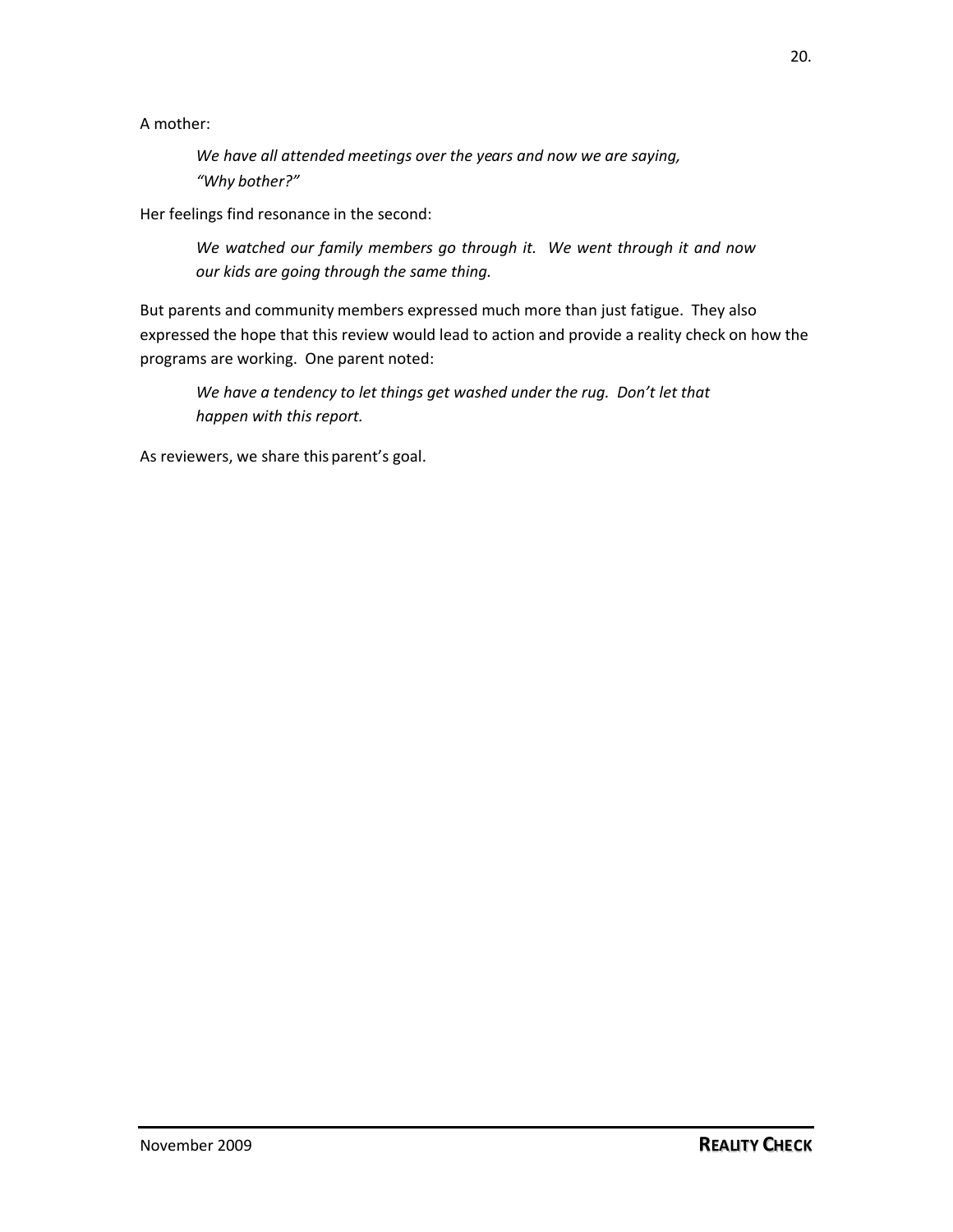# **MEASURES AND METHODOLOGY**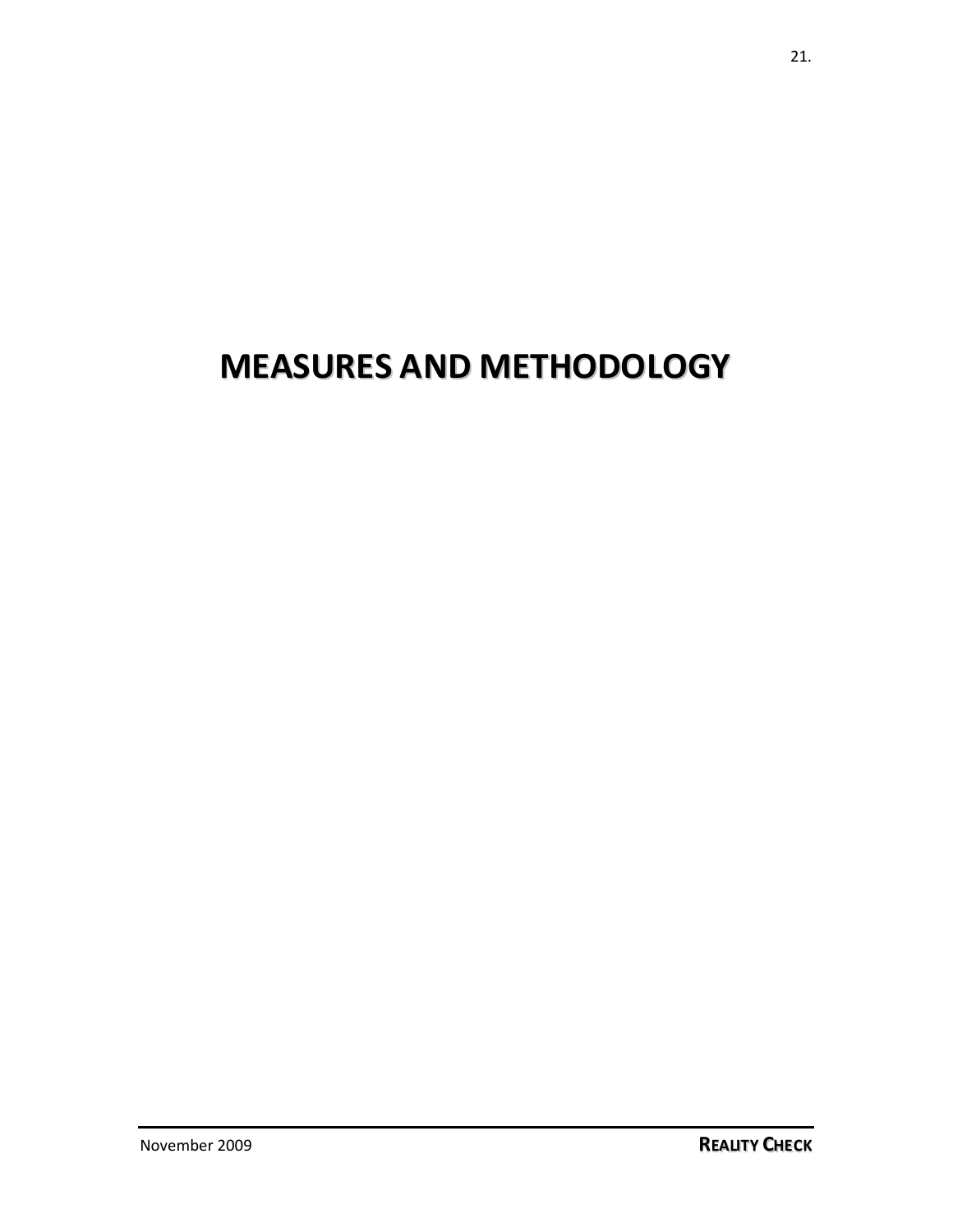## **MEASURES AND METHODOLOGY**

*"When are we going to see the light of day and get the education we deserve?"* Parent/Community Focus Group

The impatience expressed in this question provided the charge to engage in a comprehensive yet speedy review of the programs and initiatives that were designed to enhance the educational opportunities and outcomes of African Nova Scotian learners.

The review was conducted between October 2008 and November 2009 over a period of 75 days. Field research took place between October and April, with most of the analysis and reporting back from May and November. Site visits to communities and schools were conducted during some of Nova Scotia's unkindest weather, resulting often in school closings and cancellations on the days when visits and community meetings had been scheduled. However, inclement weather also provided the opportunity to witness the determination of African Nova Scotians who braved bad weather to share experiences of their children's schooling and their efforts to ensure that they receive the education they deserve.

Qualitative data were gathered for this review from a combination of school and classroom observations, interviews, focus groups, surveys and the analysis of documents. (See table below.) Data were gathered through the following methods:

- Literature search
- Documentary analysis
- Survey
- 18 Observations at schools
- 70 Individual Interviews
- 20 Focus Groups

The interview schedules are included in the appendices.

Our goal was to ensure that the findings were grounded in daily experiences, hence the emphasis on visits to school and meetings with communities. Data also record the voices and visions of parents, members of African Canadian community groups, students, executive directors and directors of branches, school board members, administrative assistants, deputy minister, teachers, multicultural consultants, principals, student support workers, superintendents, and race relations, cross cultural understanding and human rights coordinators.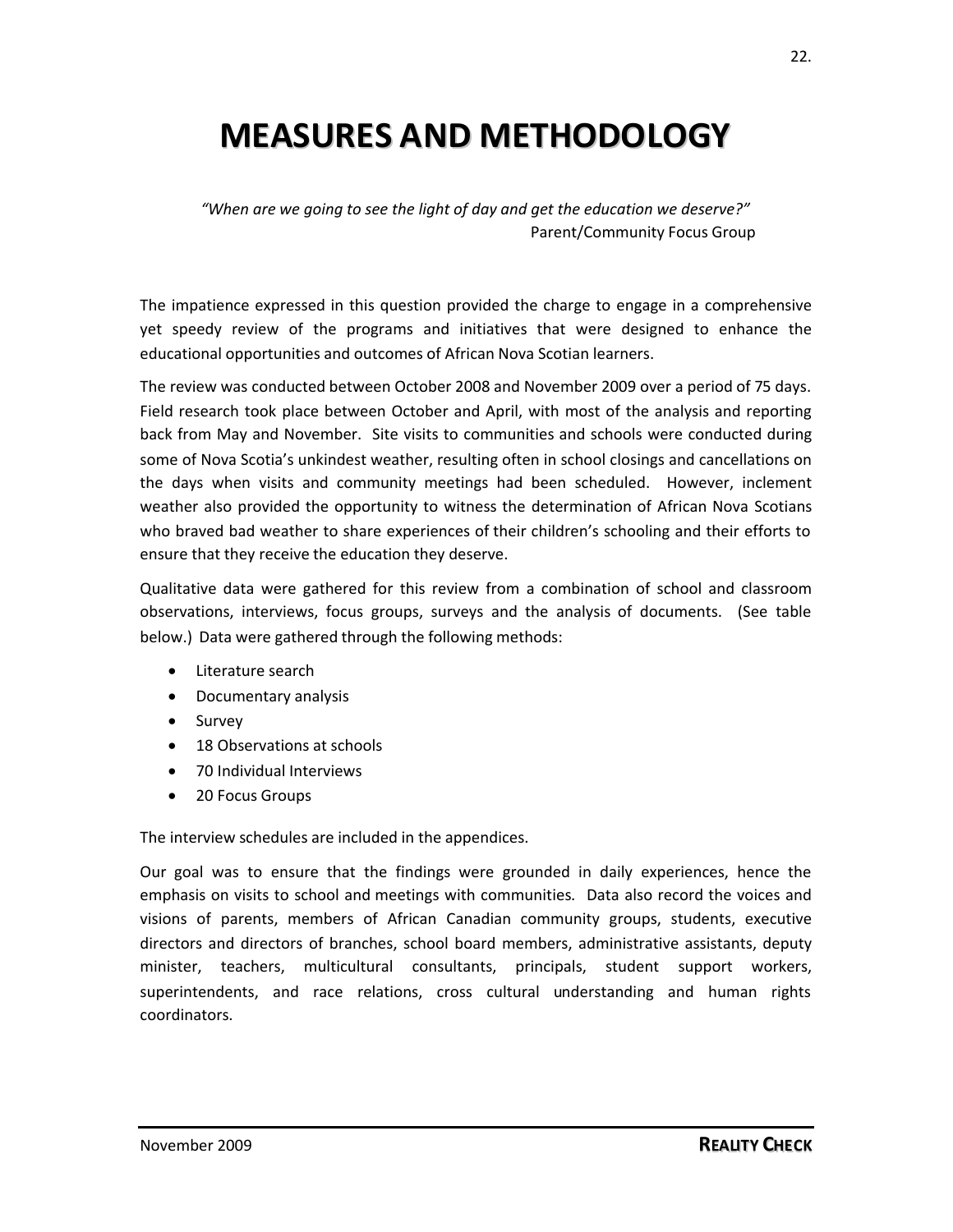Since the review was intended to be provincial in scope, the African Canadian Services Division (ACSD) and the Corporate Policy Branch of the Department of Education identified schools which reflected three types of demographics:

- 1) A school with a largely African Nova Scotian student population.
- 2) A number of schools in the Halifax urban core where African Nova Scotian students comprise about 30-50% of the student body.
- 3) Schools in which there are very few African Nova Scotian students.

| HALIFAX REGIONAL SCHOOL BOARD<br>Graham Creighton Junior High<br>Joseph Howe Elementary School<br>Cole Harbour District High School<br><b>Bell Park Academic Centre</b><br>Nelson Whynder Elementary School<br>Charles P. Allen High School<br>Oxford School<br>St. Patrick Alexander<br>Rockingstone Heights<br>Humber Park Elementary School<br><b>Ross Road School</b> |
|---------------------------------------------------------------------------------------------------------------------------------------------------------------------------------------------------------------------------------------------------------------------------------------------------------------------------------------------------------------------------|
| TRI-COUNTY REGIONAL SCHOOL BOARD<br>Shelburne Regional High School<br>Digby Elementary School High School<br>Digby Regional High School                                                                                                                                                                                                                                   |
| ANNAPOLIS VALLEY REGIONAL SCHOOL BOARD<br>Horton High School                                                                                                                                                                                                                                                                                                              |
| CAPE BRETON VICTORIA REGIONAL SCHOOL BOARD<br>Harbourside Elementary School                                                                                                                                                                                                                                                                                               |
| CHIGNECTO-CENTRAL REGIONAL SCHOOL BOARD<br><b>Temperance Street Elementary School</b><br><b>Cobequid Education Centre</b>                                                                                                                                                                                                                                                 |

#### **SCHOOLS VISITED**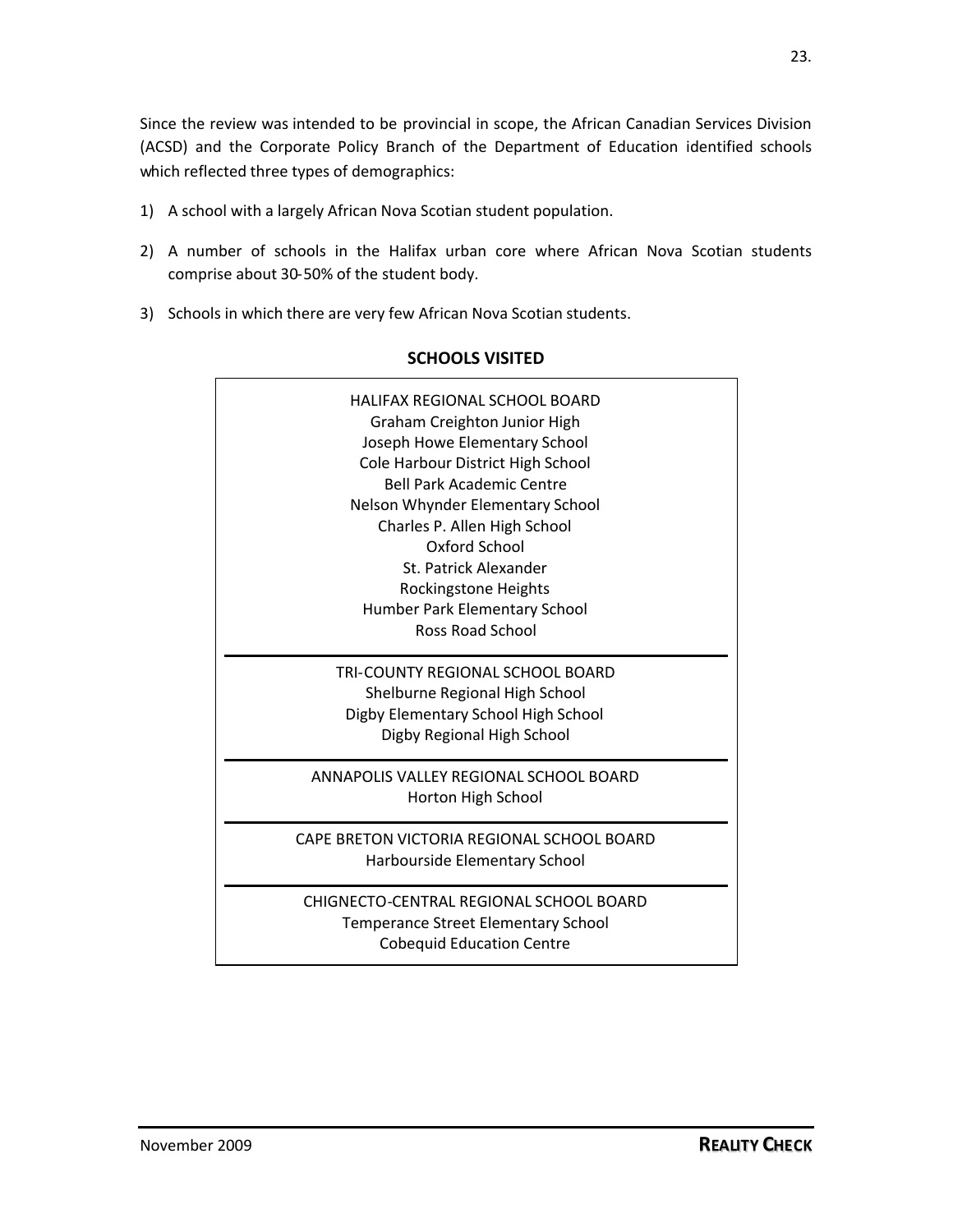Contacts with community members were made through ACSD and Regional Educators.

## HALIFAX REGIONAL SCHOOL BOARD Parent and Community Focus Group–Halifax Parent and Community Focus Group–Halifax TRI-COUNTY REGIONAL SCHOOL BOARD Parent and Community Focus Group–Digby Parent and Community Focus Group–Shelburne STRAIT REGIONAL SCHOOL BOARD Parent and Community Focus Group–Upper Big Tracadie CAPE BRETON VICTORIA REGIONAL SCHOOL BOARD Parent and Community Focus Group–Whitney Pier

#### C**OMMUNITY AND PARENT FOCUS GROUPS**

#### **PARTICIPANTS**

Community members represented parents, members of education committees, tutors, site coordinators of cultural and academic enrichment programs, tenants associations, African Nova Scotian organizations, students, teachers, regional educators and student support workers serving their community roles and individuals who had participated in on Positive Parenting Workshops. The focus groups were multi-generational in their composition. The presence of so many who had been through the school system at various times offered a rich store of insights on how programs and initiatives were working at different time periods. There was enough critique by attendees of those who had arranged the meetings, as well as differences of opinion between attendees, to persuade the research team that they had not been handpicked and would not simply follow a pre-arranged script.

Two community organizations took the initiative and requested that they be added to the list of focus groups because of their long history with the BLAC Report and the education of African Nova Scotians for decades.

Some of the individuals interviewed were identified by ACSD because of their responsibilities in the Department of Education or a school board and the connection between those responsibilities and the programs reviewed. The researchers selected other individuals for interviews based on their input during a focus group, interaction with them at a school site, or because a focus group member brought them to our attention.

Focus groups with African Nova Scotian students were convened with the assistance of student support workers and RCH coordinators after the request for the school visit was made by the Corporate Policy Branch.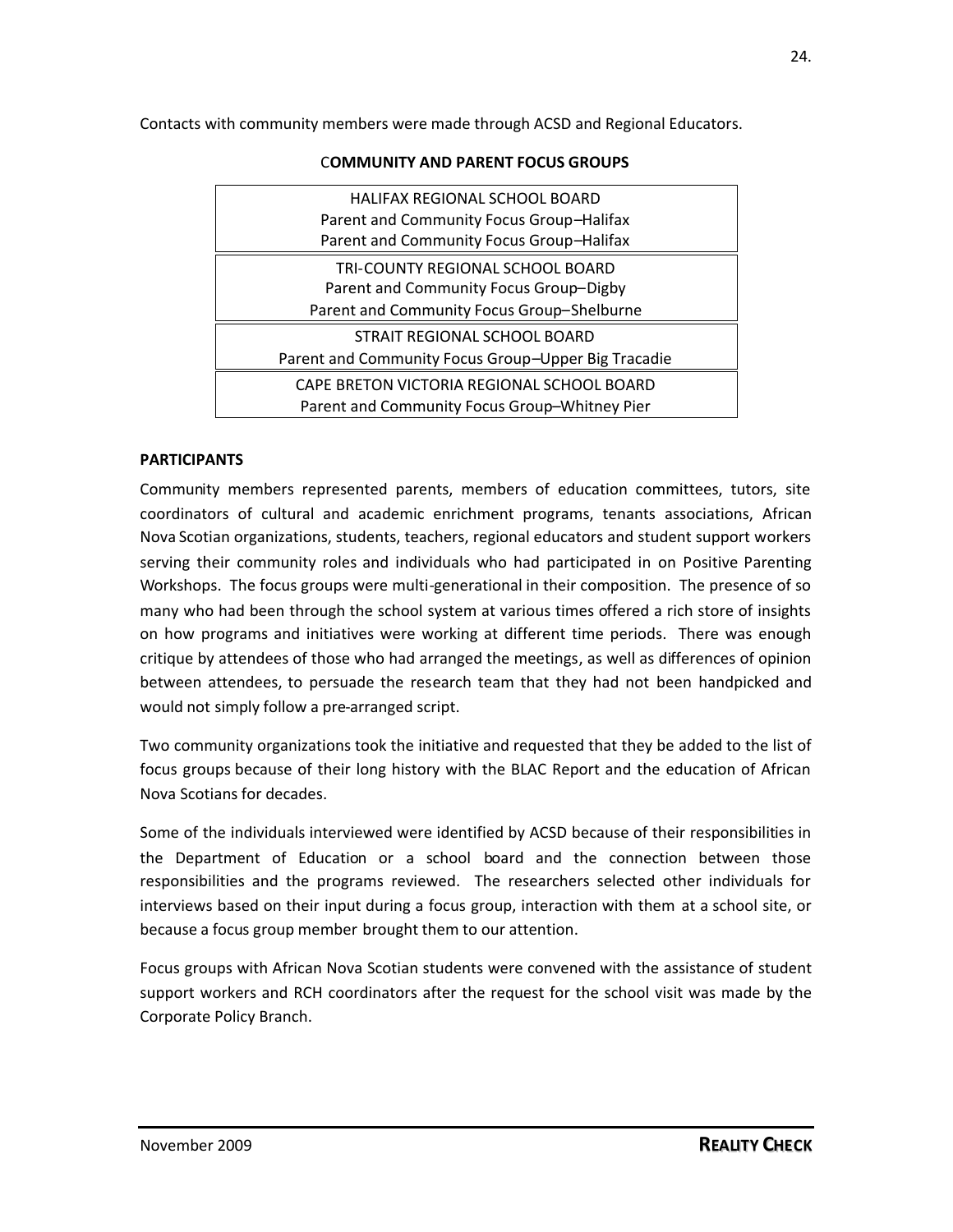In all schools, students were identified as African Nova Scotian either by community consensus or through self-identification. This process has confirmed the fact that identification by race is no deep mystery to those involved in education.

#### **RESEARCHERS'PRESENCE**

The researchers chose this qualitative approach because of their familiarity and ease with school settings. The team brought to this work several decades of teaching, on-site professional development, coaching and community building. From experience, the researchers know that the details of policies take on a life of their own within the halls and playing fields of schools, and that witnessing their effect was a reliable way of observing the effectiveness of these programs.

In addition, most of the programs selected for review take place within the context of school. For example, student support workers provide service within the context of a school and a school board. To fully understand the impact of their work is to see it in context. The methodology chosen allows the research team to do so.

There are also many sides to the story being reviewed, and taking this qualitative approach allowed the researchers to observe, assess and triangulate what was heard and seen.

Guiding Questions (see *Appendix B*) were provided by the Department of Education in consultation with CACE. These questions guided the development of the surveys and focus areas in individual interviews.

A web-based literature search was conducted to retrieve dissertations, studies and reports on the general topic of the status of education of African Nova Scotians using six internet databases: Academic Search Premier, Eric, Google Scholar, ProQuest, and Jstor. Search terms used for all databases included: education of African Nova Scotians; parent outreach programs; cultural academic enrichment programs; regional educators; race relations, cross cultural and human rights coordinators; student support workers; Africentric Learning Centre; Five Schools Project; coupled with African Nova Scotians, African Canadian, and Black Nova Scotians. Bibliographies of retrieved references were also searched.

This review was concerned with achievement and opportunity, and below are the indicators of such achievement and opportunity. The last two items on achievement are added because of the particular demands placed on a people subjected to institutional racism in education.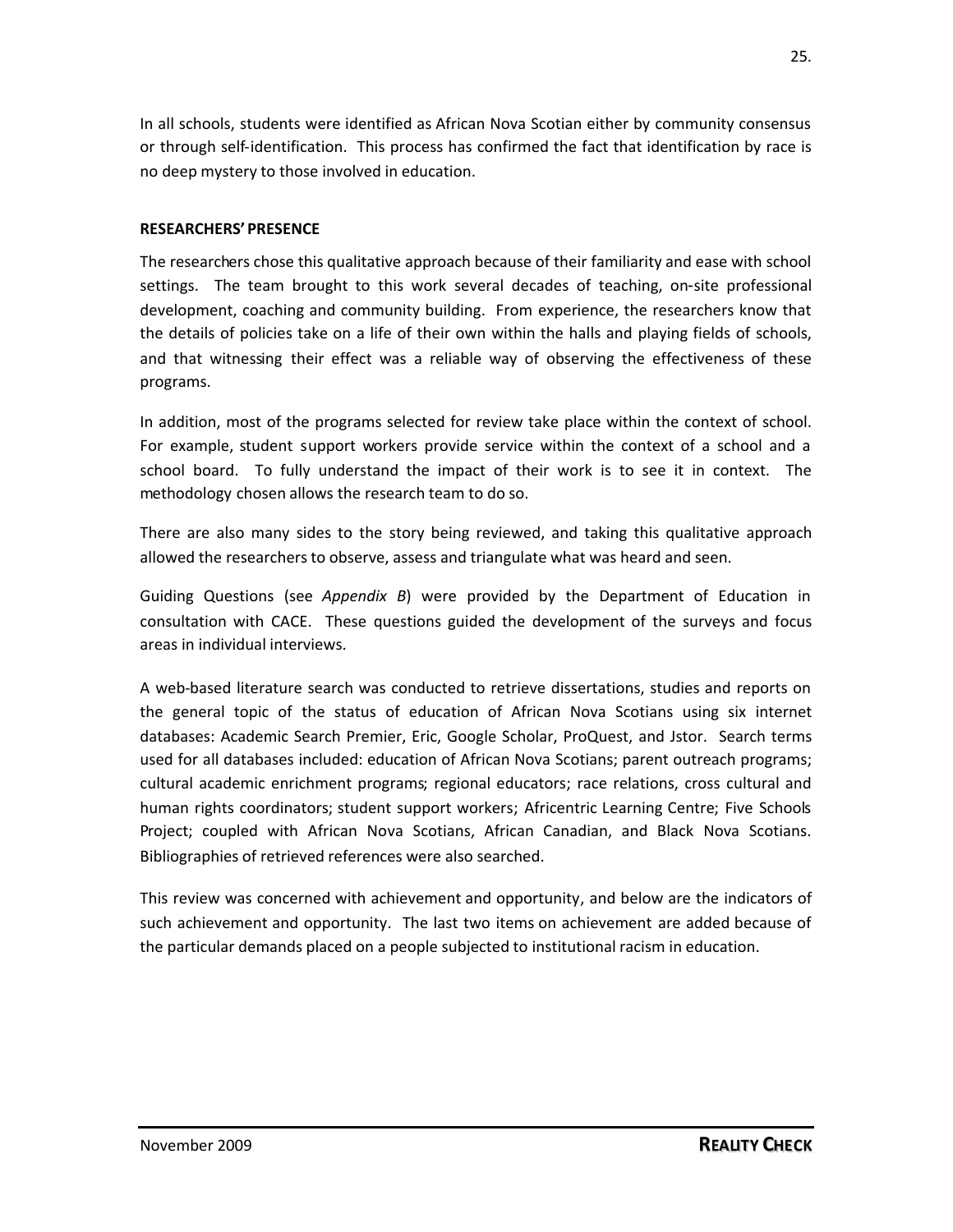#### **MEASURES OF ACHIEVEMENT**

- Scholarship results.
- **•** Graduation rates.
- Provincial assessments in mathematical and language literacy.
- **•** Critical Reasoning.
- Development and maintenance of a positive African Nova Scotian identity.
- Knowledge, skill and will to use their education to work for the self-determination of communities of people of African ancestry.

#### **MEASURES OF OPPORTUNITY**

- Are students taught by culturally responsive and technically skilled teachers?
- Do they engage in a curriculum in which they see themselves on a regular basis and not just on special days?
- Is the knowledge from home and community brought into their curriculum?
- Is the school environment racially inclusive and equitable?
- Is the approach to discipline fair and seen to be fair?
- Do parents and family members feel at home in the school?
- Do the teachers feel at home in the students' community?
- Do the students see teachers who look like them?

*(Henry 1998, Fine 2004, Ladson Billings 1994, Steele 1992)*

#### **FOCUS GROUP SESSIONS–LOCATION AND PROCESS**

Focus group sessions lasted from one to two and a half hours and were conducted in meeting rooms at hotels and in community centres. Meetings with students were held in libraries, cafeterias or classrooms, but always on school property.

Focus group and interview sessions began with members of the group introducing themselves. One member of the research team facilitated the questions while the other captured as many verbatim statements as possible.

In the course of a gathering for Professional Development on October 10, 2008 in Dartmouth, the researchers met and interviewed African Nova Scotian (ANS) student support workers from across the province. This focus group interview lasted approximately three hours. A survey was then distributed to all participants and 28% of those present responded.

#### **TREATMENT OF DATA**

After each interview, notes were compared and agreement reached on details of statements that seemed unclear. Interviews and notes from focus groups were also analyzed for themes, and were compared with observations made at the site and with the accounts of other participants involved in the same situations. No personal names have been used and individuals have been instead identified by their roles in the community, in schools, or in the Department of Education.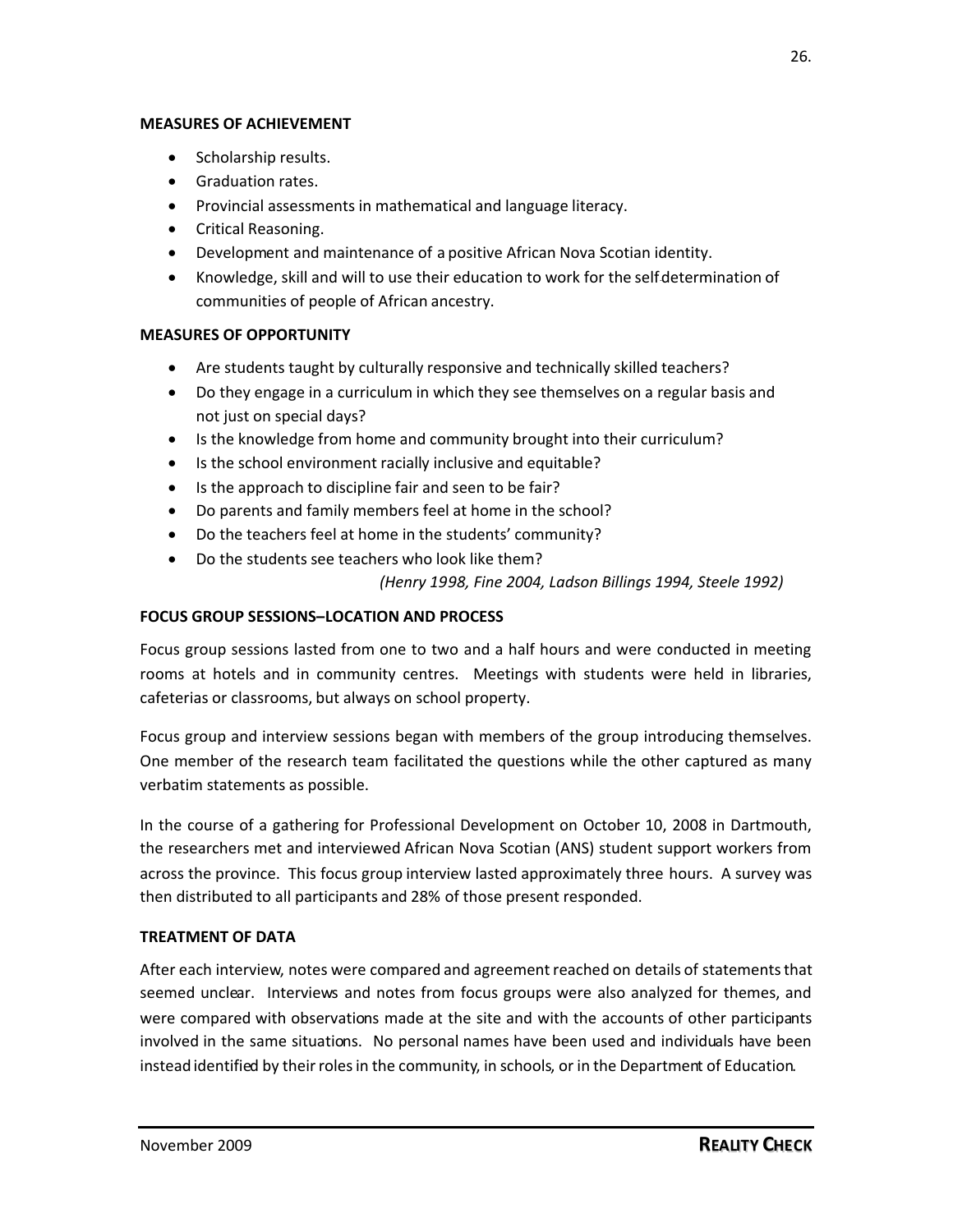#### **LIMITATIONS OF THE STUDY**

#### **Absence of Data Identifying Race**

One of the obvious limitations of this study is the fact that school districts do not officially collect or release performance data based on race. Therefore, it is not possible to say conclusively whether these programs benefit students of African Canadian ancestry.

Our observations confirm that, unofficially, identification by race does not pose a problem. Without hesitation, administrators in every school visited had a ready response when we asked for the percentage of ANS students in their school. However, attempts to acquire that same information through official channels proved futile. It was suggested that that information could not be given without the approval of families and that many African Nova Scotians might be reluctant to identify as such because of the negative experience involved in doing so.

Because of the lack of a student identification system, this review missed the opportunity of examining the experience of 100 African Nova Scotian students in a French Immersion Program. Distinguishing information between ANS students who self-identified as immigrants and other ANS students was also not available, nor was data on socio-economic background.

#### **REPORTING BACK TO GROUPS**

**REALITY CHECK** is the compilation of a series of reports of the research team's preliminary findings which had been shared with those who had commissioned the review, with school principals and, most importantly, with community members. This approach allowed for fact-checking, and the report is an organizing tool with an interactive process. Although commissioned by the Department of Education and the Council on African Canadian Education (CACE), this report is also a response to African Nova Scotian parents and communities at large.

As researchers, we went in search of structures and systems that actually work for ANS students so that they might be duplicated in other parts of the system, and we are as frank as we can be about the areas that require change. We offer case studies of both success and challenge. For the most part, the story is told by the voices of those who learn, lead, teach, build and entrust to schoolsthe lives of their children, as well as the hope of their communities and race.

We have tried to the extent possible to let those who live this experience speak for themselves, since it is our conviction that speaking for self is one of the greatest expressions ofself-determination.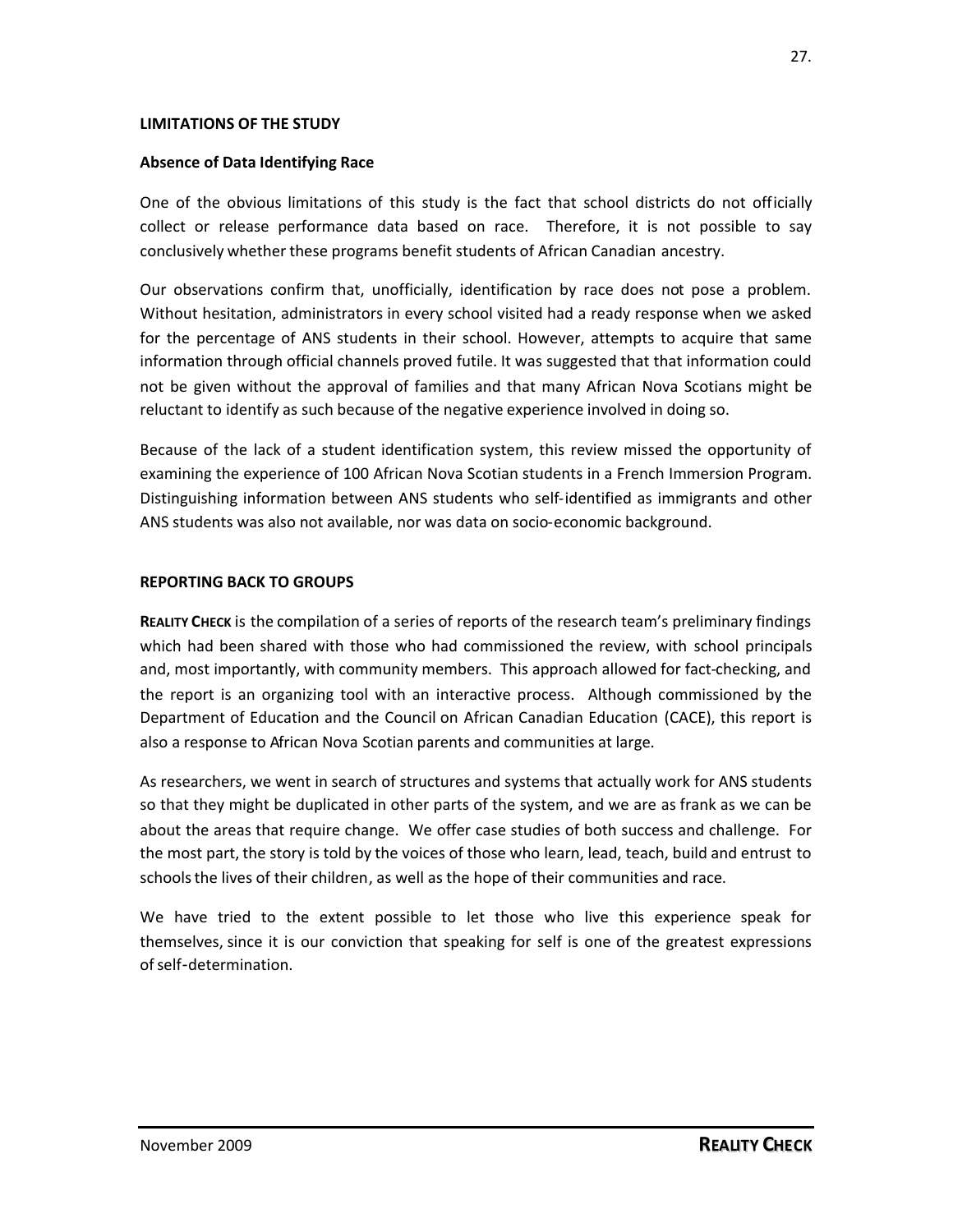## **SCHOOL BOARDS**

- **F** Student Support Worker Program
- **Race Relations, Cross Cultural Understanding and Human Rights Coordinators**
- **Five Schools Project**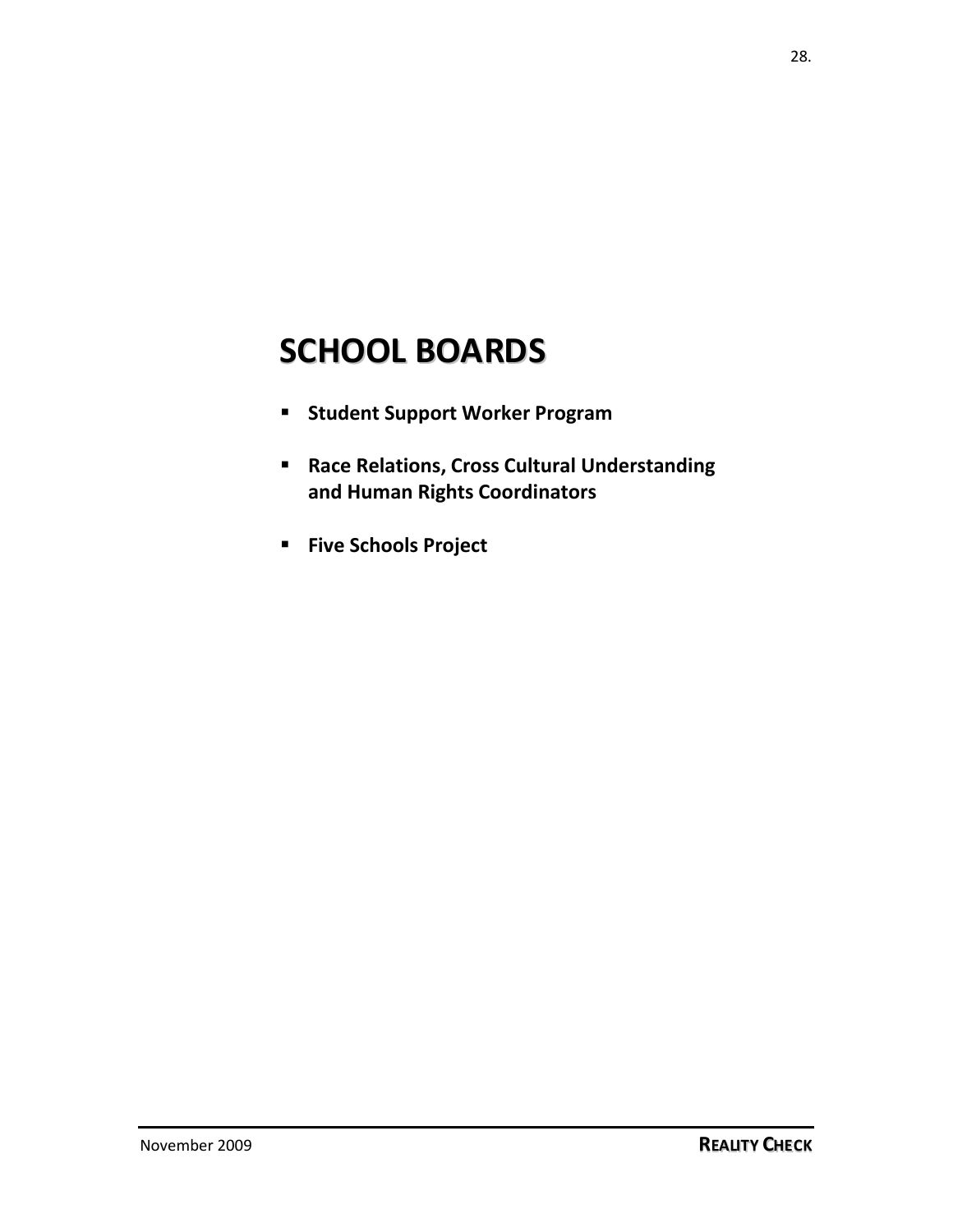## **STUDENT SUPPORT WORKER PROGRAM**

*Student support workers can put out the fires but they can't save the house from burning down*. (African Nova Scotian teacher)

It was recommended in the BLAC Report "that school boards provide a support person in the school to whom Black learners can go to share their frustrations and experiences. Schools should respond to issues of loneliness, of feeling different from the majority."

Another related recommendation is "that school boards provide Black role models by seeking out and hiring Black teachers, guidance counselors and administrators, and whenever necessary, implement an affirmative action program to achieve this objective."

*BLAC Report on Education: Redressing Inequity–Empowering Black Learners, 199, p.19*

#### **BACKGROUND**

The Student Support Worker Program was already established in the Halifax District Board when the above recommendation was made in the BLAC Report. The Program was expanded across the province and at present there are 43 student support workers designated to provide assistance to students of African ancestry.

Because of the under-representation of Black teachers and administrators in schools in Nova Scotia, it was proposed by the researchers of the BLAC Report that the presence of at least one adult with whom Black students could identify racially and culturally would improve the quality of the learning environment in schools. Student support workers frequently work in several schools at the same time within their board and are present at each school one or two days a week. They can have a caseload of as many as ten schools. African Nova Scotian students and their parents request the services of student support workers and receive assistance in such areas as monitoring of academic progress, mentoring for social support, resolving disciplinary issues or providing information about available scholarships. Student support workers facilitate connections and work with other members of the staff to establish partnerships between home and school. They also work with teachers and administrators in developing a school environment that is conducive to learning for all.

The Student Support Worker Program is partially funded by school boards and by the African Canadian Services Division (ACSD). Student support workers are supervised by the Race Relations, Cross Cultural Understanding and Human Rights (RCH) Coordinator in their respective board.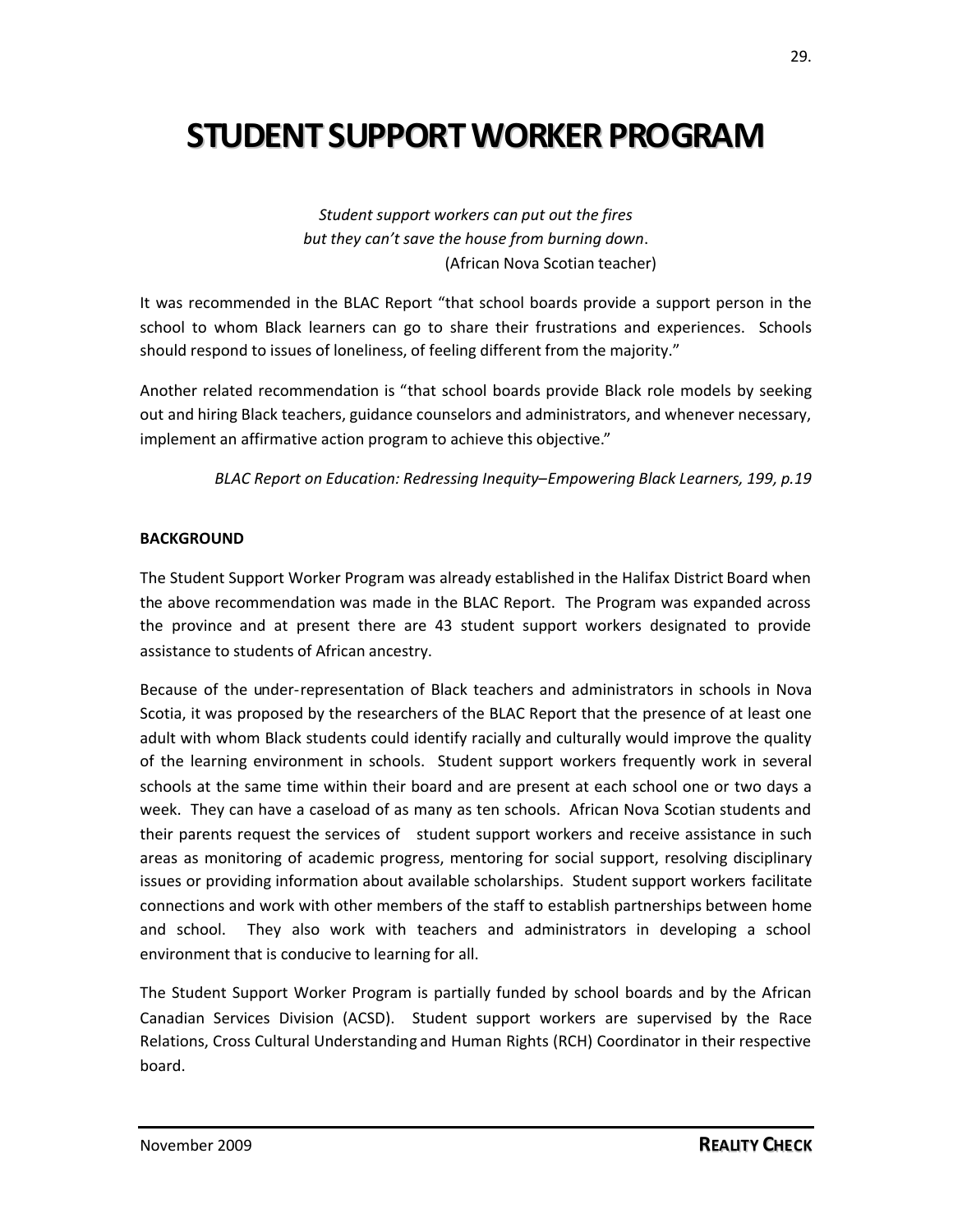#### **FINDINGS**

Findings on the effectiveness of the Student Support Worker Program on opportunities and outcomes for African Nova Scotian students were based on interviews, observations, analysis of two other studies of the Student Support Worker Program, as well as a survey of student support workers carried out for this review (see at end of chapter).

#### **A. Students receive vital academic and social support from the student support worker**.

From the majority of accounts that were received in the review, this recommendation for student support workers has led to a program that is considered to have had, and continues to have, significant impact on the educational opportunities and achievement of ANS learners. Based on testimonies of students, teachers, administrators, parents and student support workers themselves, the student support worker has often been the deciding factor between a student's falling through academic cracks and/or passing through the door to a successful academic future. There were several accounts of course and grade level completion because of the intervention of the student support worker. Administrators, students and parents alike reported that the workers' tutoring and social support was vital to the success of ANS students in a number of situations.

#### STUDENT VOICES:

An ANS male student in Grade 10 admits that he was getting in trouble and he would probably still have been in Grade 9 had it not been for hands-on help from his student support worker:

#### *Sometimes, if I have a test, he helps me to prepare for it.*

Students also explained the mentorship role of the student support worker in terms of shared racial history:

*We're all Black and we have the same problem. Other teachers still don't remember my name.*

Even students who were academically successful and had positive relationships with their teachers said they looked forward to gatherings with their student support workers and ANS peers:

*I don't have any trouble in school. I just like it when we get together.*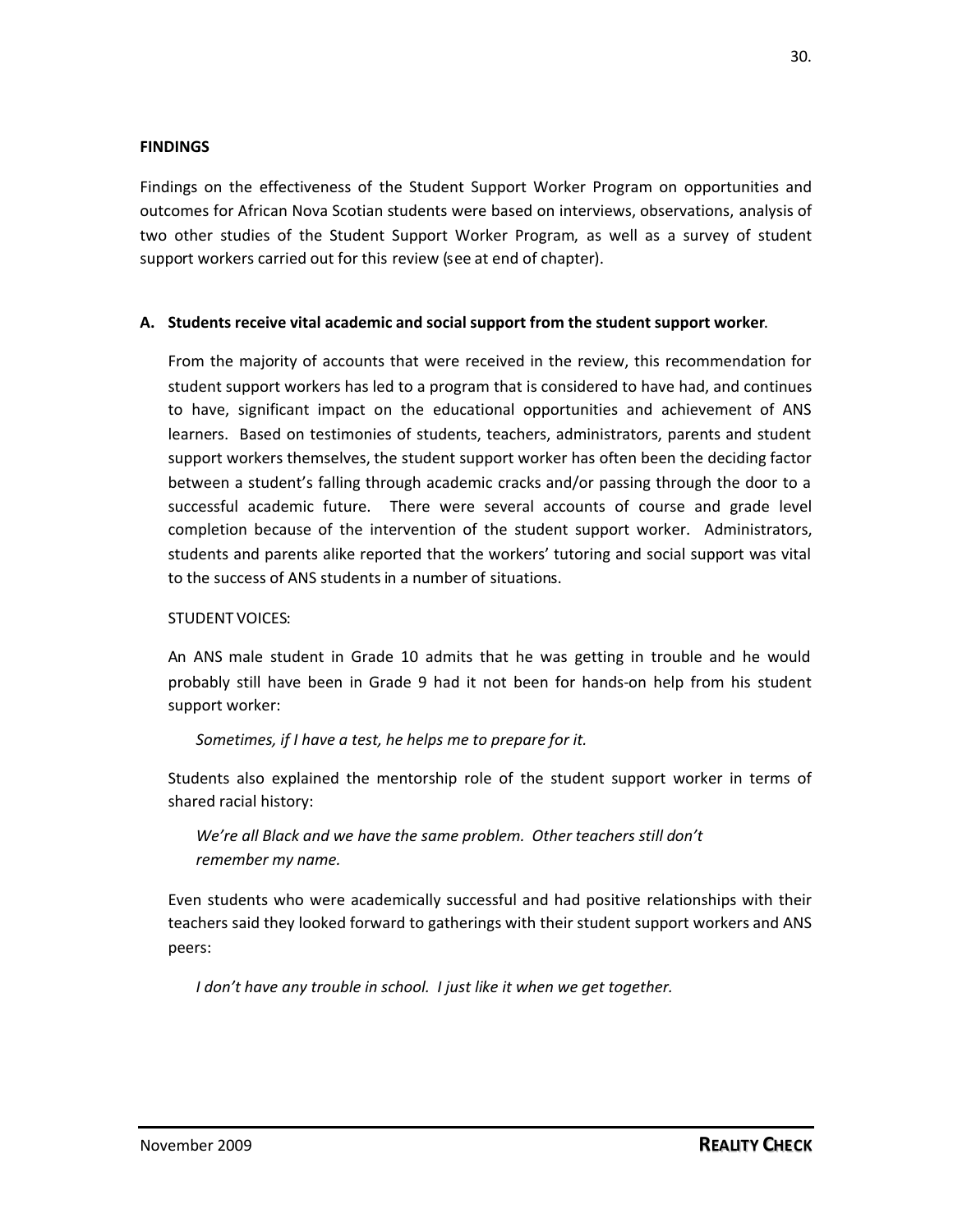The following statement is by a female Grade 10 student who received both academic and social support:

*The student support worker actually explained it … every question… usually like to two people at a time. It's easier to understand. He's focusing on you. He'll make us work together to find out the same question. We need another support person for severe learning problems.*

#### PARENT VOICE:

*My son in Grade 4 is the only Black child in the class. The only time he feels comfortable to talk in class is when the student support worker is in the room*.

This and other examples (see findings from the survey at end of this chapter) illustrate the role of the student support workers at all levels of the system.

#### ADMINISTRATORS'VOICES:

In describing the Student Support Worker Program, a principal observes:

*I don't think it has been communicated as it deserves… The presence of ANS support workers has been a positive thing.*

And another Administrator:

*The student support worker has done role-plays with staff, remedial work, made home visits in order to get glasses for a student. It is a way for the school to support you without someone coming in and making you feel less. That has been positive.* (PR-6)

The words of this principal speak his confidence in the Program:

*We briefly touch base with the student support worker. He [had] a session on team building for trust and [one possible outcome] was that there were no [more] incidents… no sense of tension.*

A superintendent shared her assessment of the work of student support workers in her board:

*They are capable individuals with community connections or a different skill set sometimes... but not a lesser skill set.*

## **B. Student support workers are often too overloaded to provide the follow-up they consider necessary.**

Despite success in schools, however, student support workers generally report being overloaded and feeling unable to provide the necessary follow-up when they are assigned to work simultaneously with students with a range of needs in several schools.

31.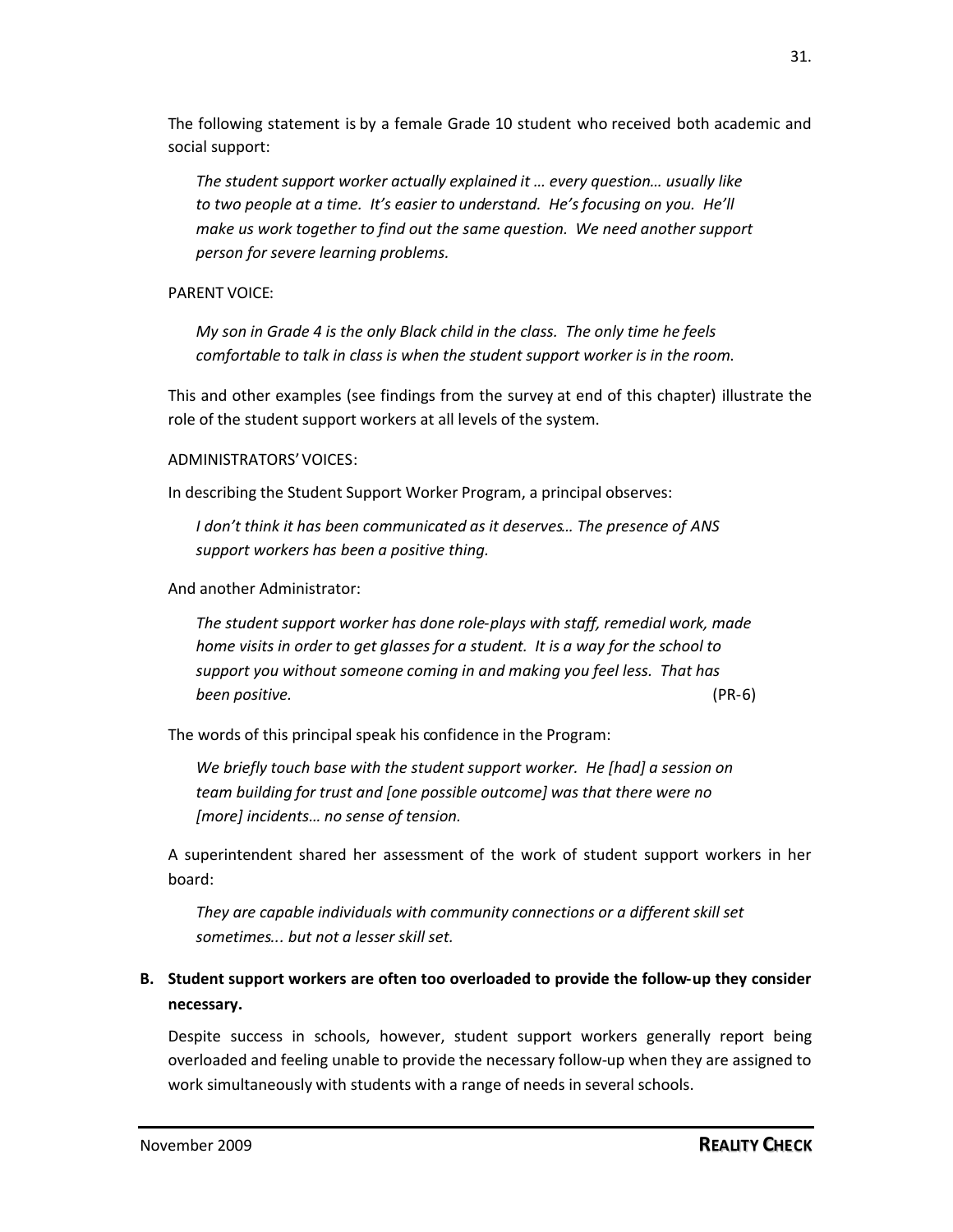#### STUDENT SUPPORT WORKERS' VOICES:

According to one student support worker:

*I'm at ground zero at ... It's a high needs school. I have 150 students and it's ridiculous to be there three days a week… a disservice to the students…*

In other settings, student support workers confess to providing a dizzying array of services:

*There's a form in September… I do transition meetings with the elementary school… Emergency, recess, lunch -I'm available… before day begins and after school … I always do follow-up with a teacher … I present at every staff meeting … [so] the program can be made a little different … I think students know what they want … I have conversations with students … I usually set up a meeting and [say] I'm there but I do not speak for you.*

During an on-site visit to their school, the reviewers were able to independently observe and corroborate many of the activities described by student support workers and the information they had shared.

#### SCHOOL BOARD MEMBER'S VOICE:

The large number of students in SSW caseloads was recognized by an African Nova Scotian school board member:

*Student support workers – we have four at present. They work closely with families who have kids in the middle school. They can have caseloads of 60-70 students. The numbers don't allow for the follow-up they would like to provide.*

#### RCH COORDINATORS VOICES:

RCH Coordinators who supervise student support workers in the boards were surveyed with regard to the ideal number of African Nova Scotian Student Support Workers (SSWs) for their respective boards. They were ready with specific details, as their answers reveal:

*At present, we have eight SSW's. Typically, they cover five schools. One issue is that they are spread way too thin and there are many schools who keep asking for SSW support, but we cannot stretch anyone out more thinly. Eight is really the smallest we should have (no cuts).*

*Our comfortable number would be ten SSWs. That would help reasonably fill in the gaps. If we wanted to do the program in the way students, administrators, parents/guardians and staff would want it, then we would have no more than three schools per SSW (four schools in a couple of low population instances). It would also cut down on lost time travelling between schools. To do that, we would need 12 SSWs. I know that isn't going to happen, so let's go with the number ten. That doesn't guard against overload/burnout, nor does it provide the best support for students, but it does allow us to provide good services in some cases and very bare minimum in other schools*.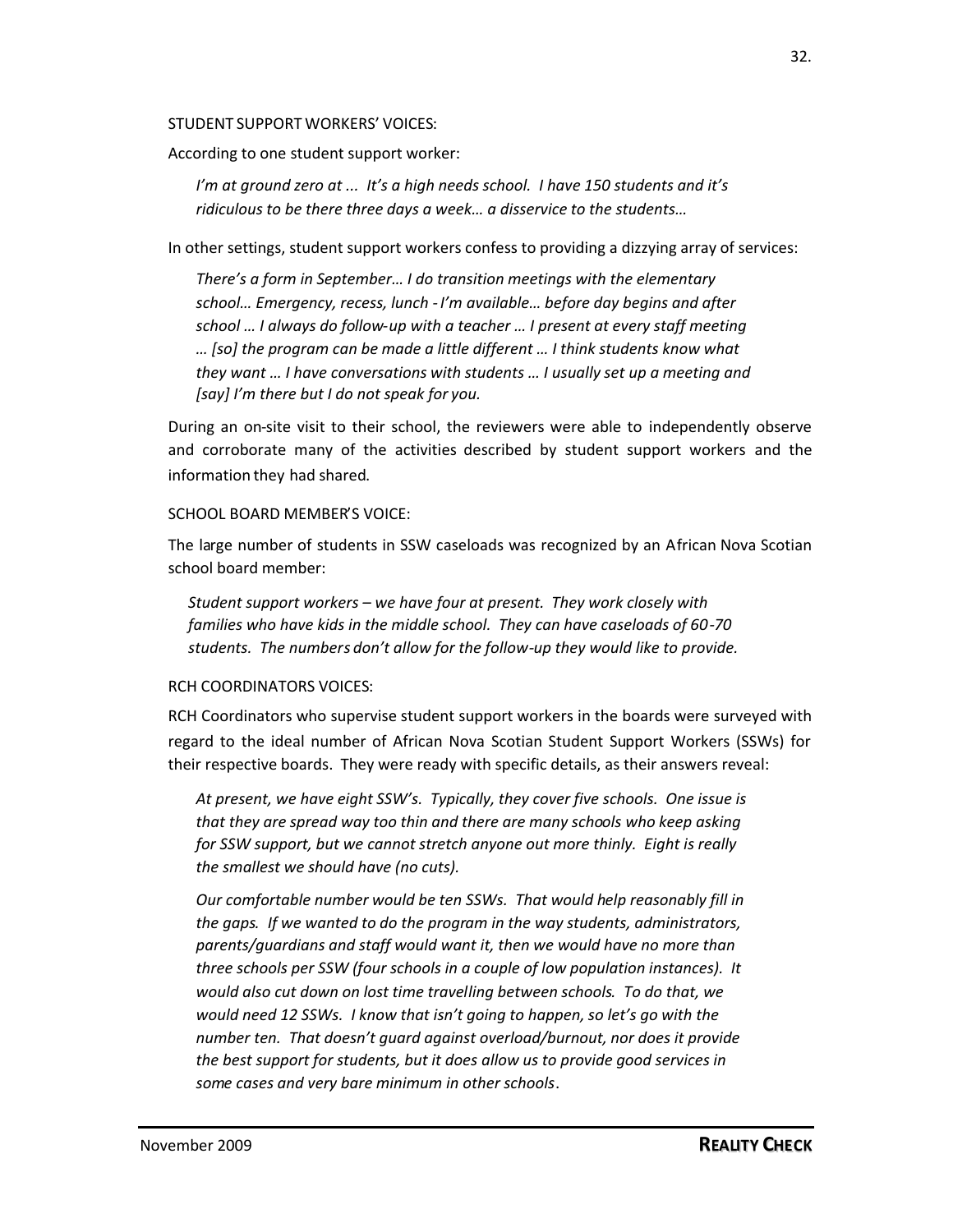All those who responded identified the need for additional workers, and one included the additional cost of operating the program and travel between schools.

#### **C. Student support workers have a positive influence on the school environment as a whole.**

A European Nova Scotian (ENS) teacher of the English 12: African Heritage course described the student support worker at her school as a resource person who he could call on to make presentations to the whole class. It is clear in this case that the Student Support Worker Program benefits not only African Nova Scotian students but also students of other racial backgrounds within the general school population.

Because student workers come out of racially mixed ANS communities they have also been able to provide insights into areas of interracial relationships from within that experience.

Yet another ENS teacher gave a specific example of the way the support worker's presence mediated the tensions that grew out of name-calling or racist slurs:

*Once a year we have to discuss the "N" word. Sometimes we have to close the door and talk to Black kids individually and encourage them to talk to the ANS worker. He comes in as a support and makes a presentation.*

From observations of student support workers in school, and from the findings of the survey, it is clear that the student support worker is able to influence the environment when (s)he is integrated into all the important systems in the school.

## **D. Student support workers feel they are seen as being the only person responsible for the education of African Nova Scotian students.**

Student support workers repeatedly reported feeling that they were treated as the only adults in the school with responsibility for ANS students. Teachers assumed that because the board had employed student support workers to help ANS students specifically, then it was up to the workers to make all school contacts with ANS parents and their communities.

#### **E. Student support workers are seen as unqualified to counsel students.**

Despite the contributions by student support workers, they are not seen by some to have the qualifications to counsel students about academic issues.

*"They need to go beyond feelings to promoting education"*, said one administrator. Missing in this judgment is any consideration of the connection between the way students feel and the will to learn that is made in the BLAC Report's initial recommendation for the Student Support Worker Program. Similar views were only heard when the researchers spoke with staff or community members who had had no opportunity for direct contact with student support workers or had seen them working with students.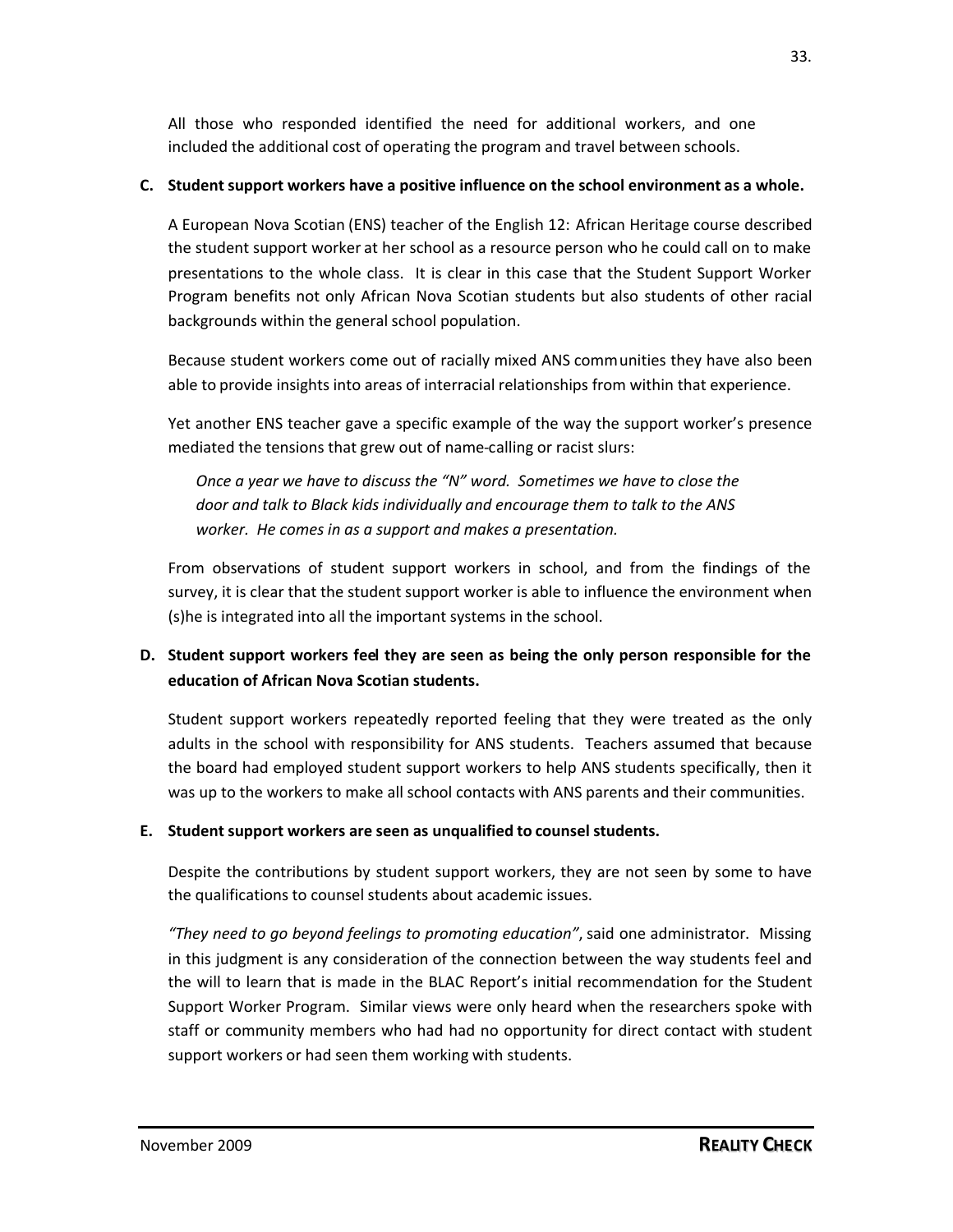In the focus groups, at every level, the researchers encountered a need for more education about distinctions between credentials and competence in relation to student achievement. For example, in several of the boards the formal qualifications for this position include an undergraduate degree or college diploma. In fact, student support workers have a range of credentials that equip them to address the unique needs of African Nova Scotian students.

#### **F. A small percentage of student support workers experience low status.**

Student support workers report that they experience low status because of the status of the population they are seen to serve.

Teachers are often not aware of the role of student support workers. *"There are days they think I am a taxi driver",* said one student support worker*.* Another felt the need to explain repeatedly that she was *"not a bouncer or a baby sitter".*

In some boards the low status is connected with the low salaries they receive because of their non-union status.

#### **RECOMMENDATIONS**

- **(1) School boards increase the number of student support workers to meet the unique needs of African Nova Scotian students in the respective boards.**
- **(2) School boards negotiate with unions where necessary to align the salaries of student support workers(SSWs) with their responsibilities. Research tends to support that SSW salaries should be adjusted upward.**
- **(3) School administrators review the level of integration of the student support worker in the systems and structures of schools to ensure that the worker's role is clear, that the worker is able to influence the culture of the school as a whole, and that the worker can interact proactively with African Nova Scotian students and their families.**
- **(4) The Race Relations, Cross Cultural Understanding and Human Rights Division in each board continue to provide professional development for student support workers to equip them to respond to their wide range of responsibilities.**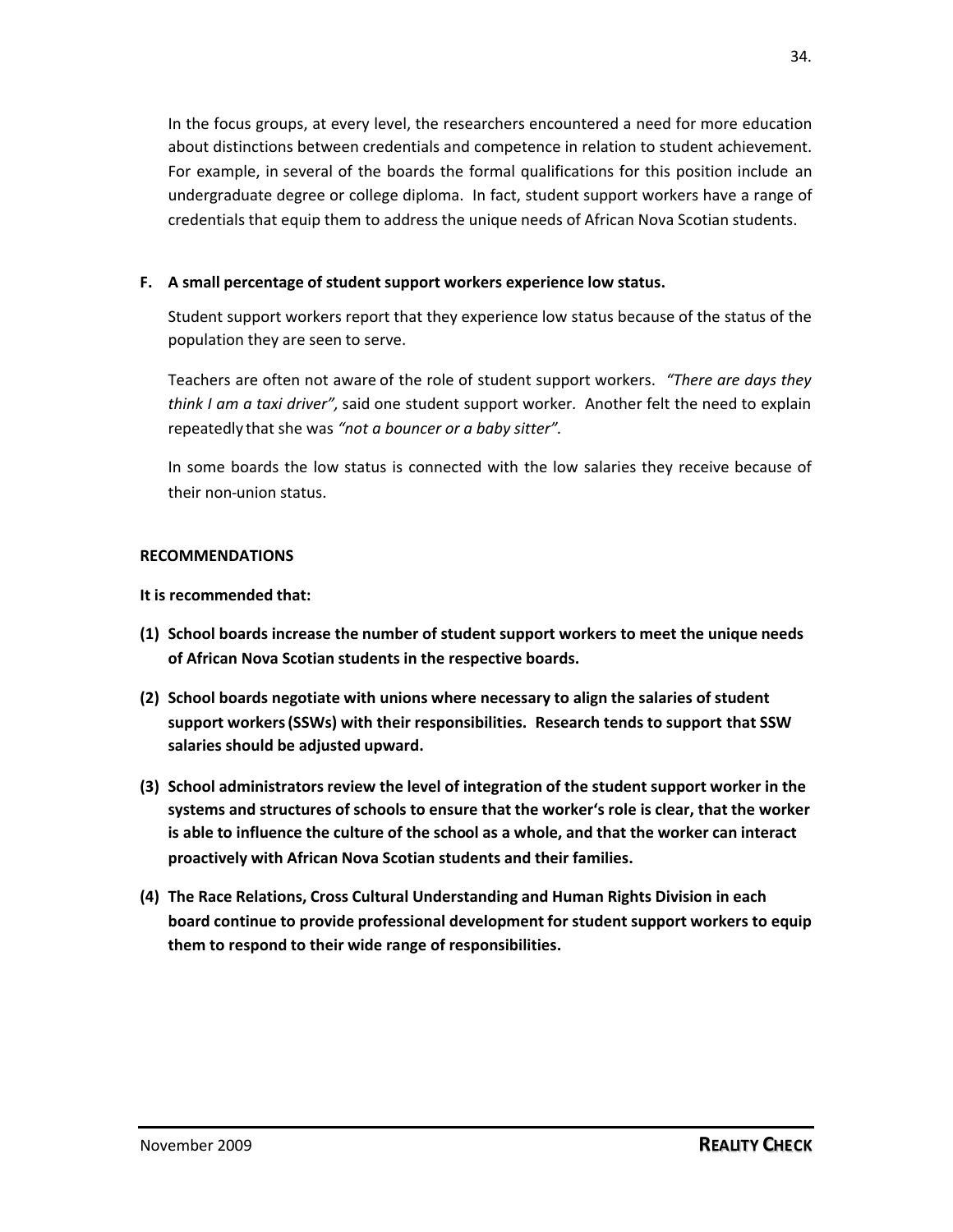### **RESULTS OF SURVEY OF AFRICAN NOVA SCOTIAN STUDENT SUPPORT WORKERS**

In the course of a gathering for Professional Development on October 10, 2008 held in Dartmouth, the two researchers met and interviewed African Nova Scotian (ANS) student support workers from across the province.

The focus group interview lasted approximately three hours. A survey was then distributed to all participants, to which 28% responded.

Results follow. Answers are arranged in descending order of frequency.

### **Question 1**: **What are the goals of the Student Support Worker Program?**

| Provide a positive experience for students, families and staff. |
|-----------------------------------------------------------------|
| Foster conditions for academic success for ANS students.        |
| Provide increased access to schooling for ANS students.         |
| Provide support for students and families.                      |
| Be role models for the importance of education.                 |
| Be involved in matters of discipline.                           |

### **Question 2**: **How would you assess yourself in terms of meeting the goals of the Program? Please give three examples.**

Increased parent involvement and helped families to navigate bureaucracy.

Provided cultural and other relevant information for school staff.

Provided academic help in literacy and with homework.

Reduced the isolation of ANS student.

Provided counseling and scholarship information.

Followed-up on questions of ANS students' school attendance.

Made interventions when racial incidents occurred.

Made a positive impact on curriculum around Africa and Africans.

No assessment possible because of excessive work demands.

## **Question 3**: **What are two specific ways in which your work as a student support worker contributes to the educational opportunities and achievement of African Nova Scotian learners?**

Increases learning opportunities for ANS students.

Provides ANS visibility, mentoring and role modeling for ANS students.

Provides support for ANS parents.

Provides scholarship information and career mentors.

Helps ANS students develop skills for coping with racism.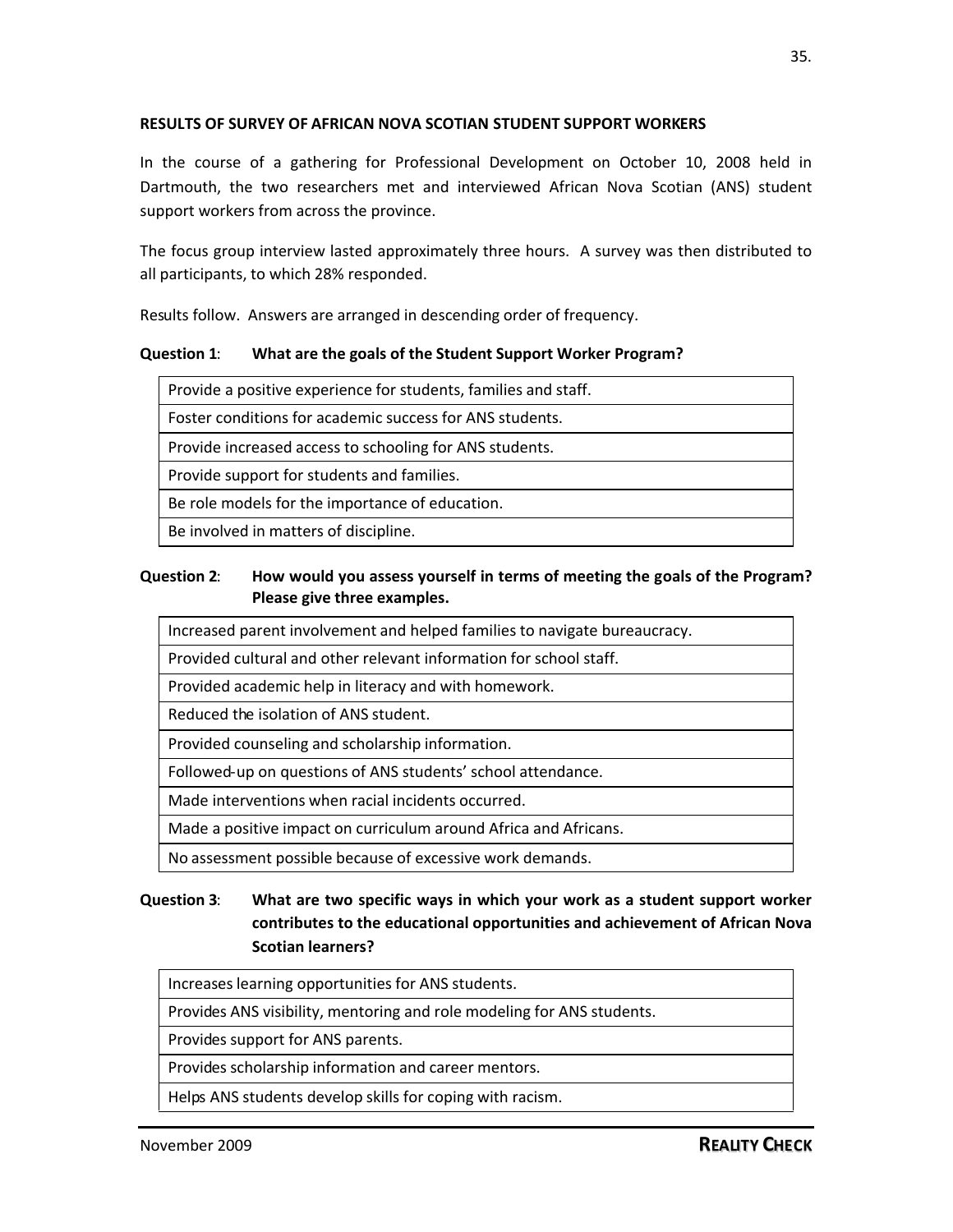### **Question 4: What are the factors contributing to the educational opportunities and achievement of ANS learners, either negatively or positively?**

#### **Negative Factors**:

#### **Positive Factor**:

Positive role models.

### **Question 5: What were the educational opportunities available to the African Nova Scotian learners that you serve before the Student Support Worker Program was initiated?**

### **Educational opportunities were inhibited or denied by**:

| Black invisibility and few role models in schools.                           |
|------------------------------------------------------------------------------|
| General courses.                                                             |
| Low expectations.                                                            |
| Vocational education.                                                        |
| Guidance counselors.                                                         |
| ANS students comprising highest percentage of groups dropping out of school. |
| Only achievers among students being served.                                  |
| Most ANS students not completing high school.                                |
| Mental scars from schooling experience.                                      |
| Black Incentive Fund being experienced as humiliation.                       |
| Nothing specific being in place to address lack of educational opportunity.  |
| Few government initiatives.                                                  |
| Few accessible scholarships.                                                 |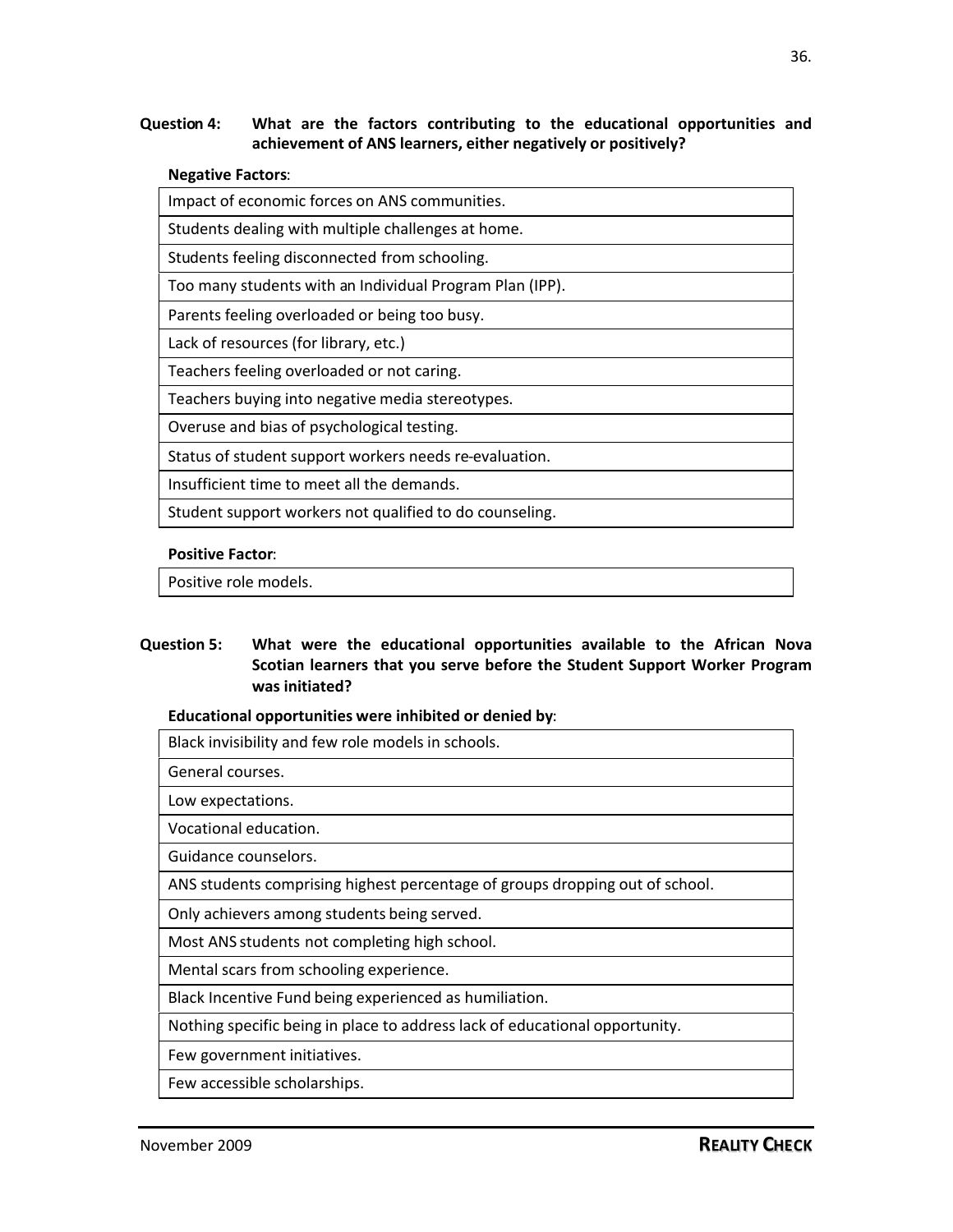### **Educational opportunities were enhanced by:**

The Black Educators Association.

The Teacher's Assistant Program.

The Community Youth Worker Program.

The International Baccalaureate (IB) Program and Masters Program at Dalhousie.

The Transitional Year Program at university level.

Guidance counselors.

Concerned individuals on staff.

## **Question 6: What was the level of academic achievement of the African Nova Scotian learners that you served before the Student Support Worker Program was initiated?**

### **ANS learners were identified by:**

| Low literacy.                                                               |
|-----------------------------------------------------------------------------|
| Low graduation.                                                             |
| High dropout numbers.                                                       |
| Academic achievement below that of ENS students.                            |
| Percentage entering university lower than that of ENS students.             |
| Inadequate academic skills in: test preparation, studying and organization. |

### **Question 7: What is working well in the Student Support Worker (SSW) Program?**

| Connecting with ANS students.                                           |
|-------------------------------------------------------------------------|
| Being role models and mentoring.                                        |
| Maintaining positive relations with parents.                            |
| SSW advocacy on behalf of ANS learners.                                 |
| More support for SSW Program from teachers.                             |
| Increasing graduation geared to higher education.                       |
| Increasing cultural awareness and presence of ANS community in schools. |
| Tutoring and an increase in students' study skills.                     |
| Post-secondary school trips to promote higher education.                |
| Increasing use of positive language by and about ANS students.          |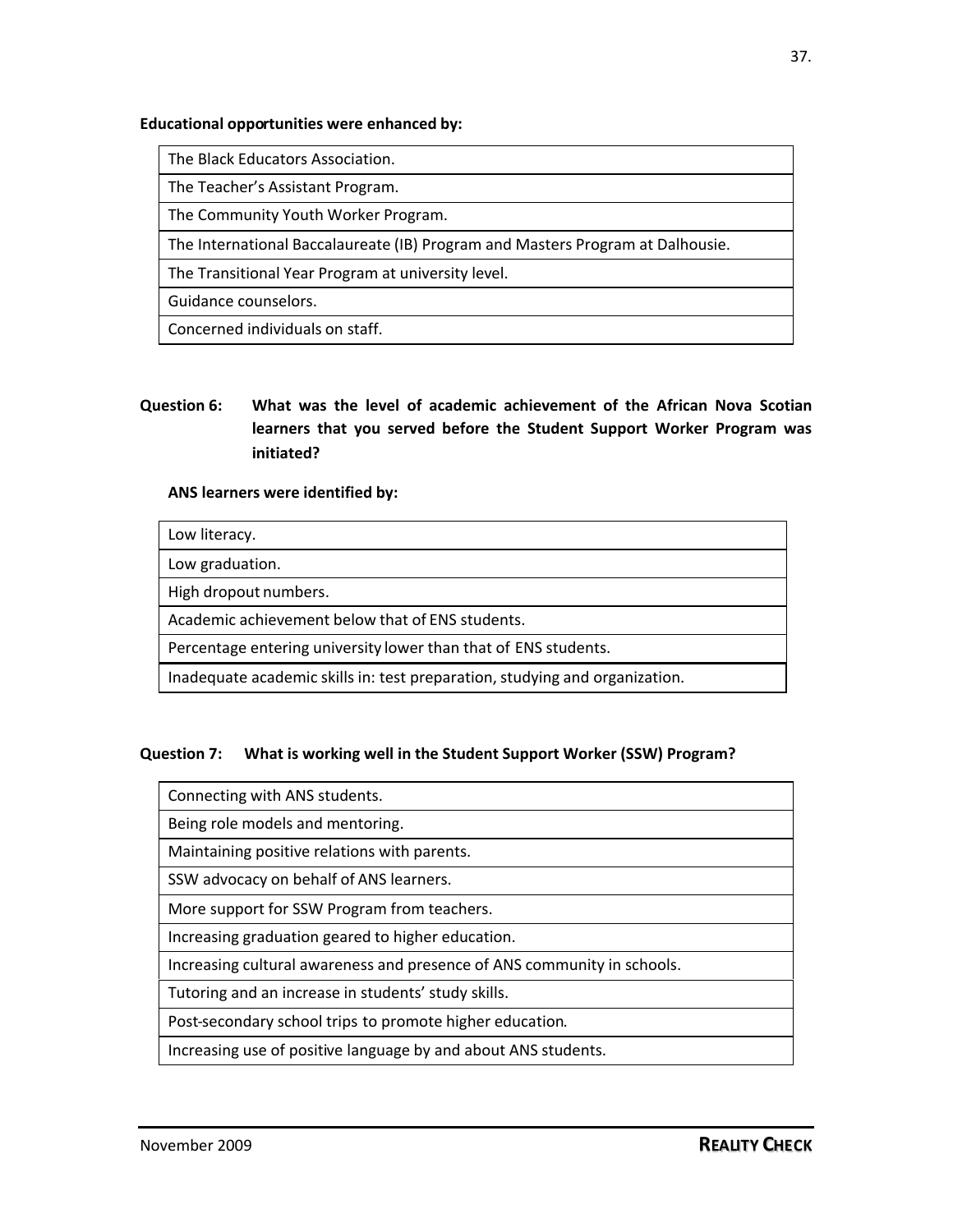### **Question 8: What is not working well in the Student Support Worker Program?**

Student support workers are excluded from meetings with parents or often contacted after disciplinary action involving ANS students has been taken.

Racism is often denied and ANS students disbelieved.

Some student support workers serve too many schools and students and their roles are unclear.

Some student workers face severe time constraints in serving students and families.

Remuneration as well as technical support – laptops, cell phones – are inadequately provided.

Within the ANS community, there is sometimes confusion and denial of the gravity of the challenges faced by its own organizations and the SSW Program.

On account of the population it serves, the Program is sometimes not valued or supported.

There is resistance to the Program by some schools or parents and SSW presentations receive a negative reception.

Their role as employees of school boards can pose a conflict for RCH supervisors of the SSW Program.

### **Question 9: What are some of the challenges you face implementing the Student Support Worker Program?**

Where there is "polite resistance" by principals or teachers, it imposes the stress of constantly defending the Program.

Skills of some SSW workers are undervalued or underutilized and their roles require clarification, validation and greater respect.

Potential conflict with unions over wages and expenses incurred on the job, e.g., use of personal cell phone.

There is a high turnover of staff or workers in some schools as well as too many students to be served by one worker.

There is often differential treatment of ANS students by staff or the school board and some ANS students experience school as isolation.

There is often a lack of privacy or a designated room for working with ANS students.

There is inadequate support of student support workers from RCH supervisors.

There are insufficient resources for students with special needs whose families face economic crisis.

Student support workers need strategies and assistance in increasing cultural competence among staff members as a whole or working with insensitive teachers or administrators.

There are some students who appear to only identify as ANS in order to qualify for scholarships.

The Minister of Education, Department of Education and RCH Department need to craft a larger vision of the Program.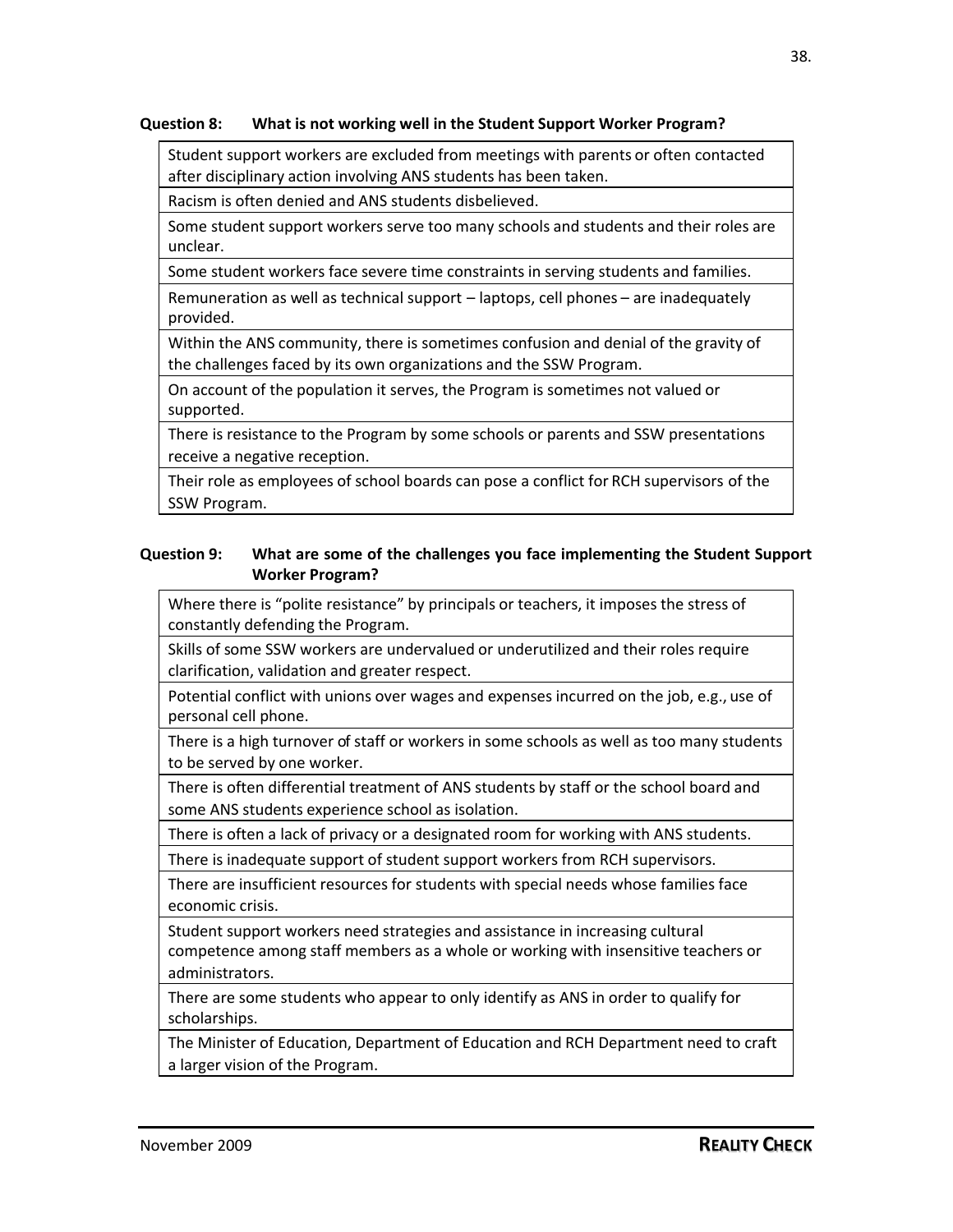## **Question 10: What influence does the Student Worker Program have on the work of others who are responsible for the education of African Nova Scotian learners?**

ANS Student support workers contribute actively and in an ongoing way to the cultural education of teachers from other communities.

ANS Student support workers do frontline work with students, take preventive action in situations of potential or actual violence and help to bring unaddressed student issues into view.

ANS Student support workers facilitate collaboration between teachers and parents.

When teachers are unable to communicate with ANS students, student support workers provide a bridge by attending meetings.

The presence of ANS student support workers makes other educators more responsive to the concerns of ANS learners.

Although many educators collaborate with student support workers, cooperation does not occur where guidance counselors feel threatened by a worker's connection to students.

### **Question 11: What recommendations would you make for increasing the effectiveness of the Student Support Worker Program?**

Increase the number of student support workers so they are able to deliver services as required by all ANS students and families across the province and assign overstretched workers to fewer schools.

Pay student workers more where appropriate so that their remuneration is in keeping with the value of the services that they provide and there is an end to differential remuneration for the same or equivalent credentials or work.

Provide ongoing training and other professional development opportunities for student support workers and upgrade criteria for credentials.

Allot appropriate time and resources to allow student support workers to address prior conditions and challenges that students face outside school.

Provide sensitivity training around issues of diversity for all teachers and expand the accessibility of the African Canadian Studies course for ANS students.

Make administrators accountable for addressing acts of racism and doing so in partnership with student support workers.

Reorganize the student support worker reporting structure to RCH coordinators and boards of education.

Increase collaboration and networking between SS workers and Black organizations and within ANS communities.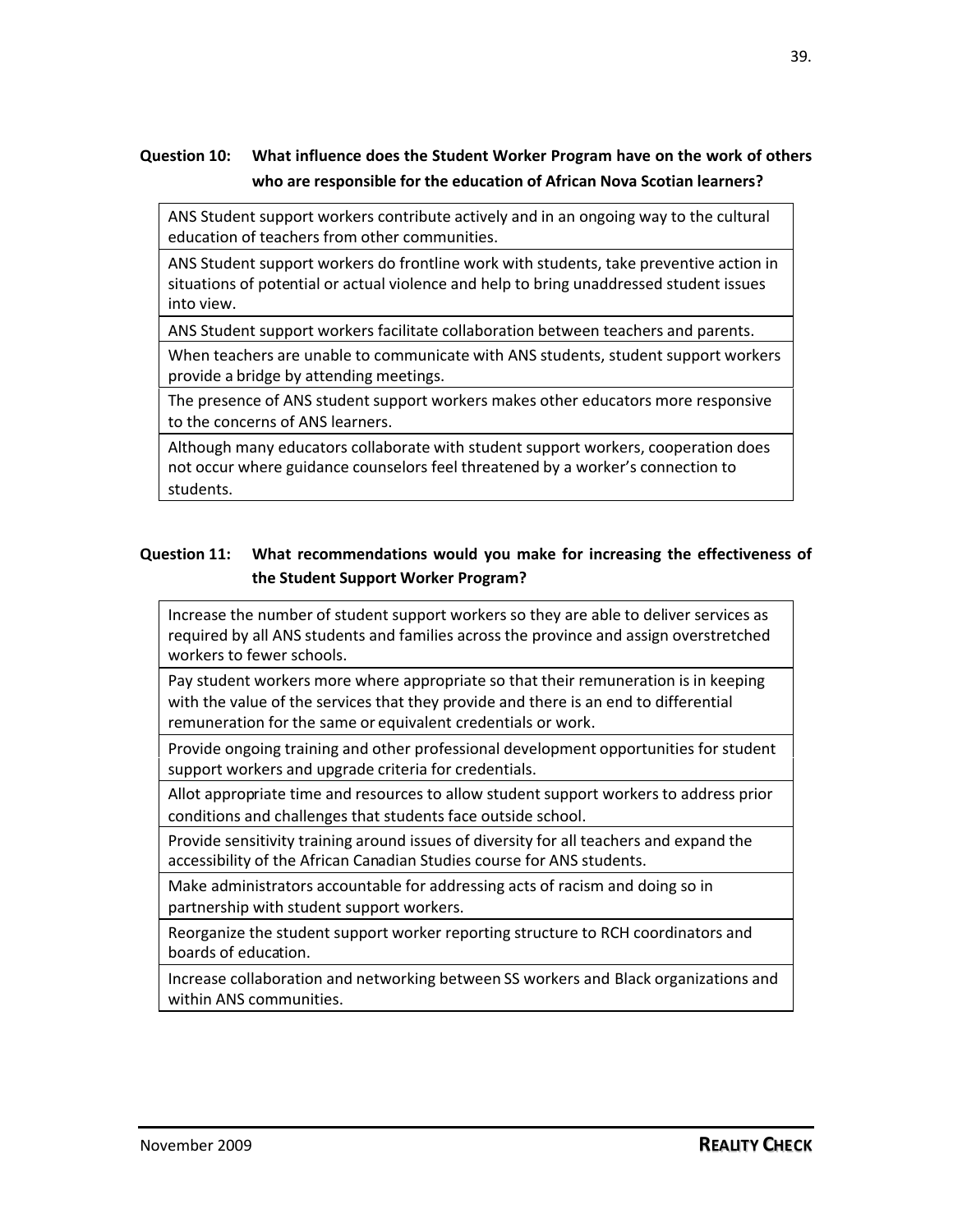### **Question 12: Which of these recommendations can you undertake in your role as a student support worker?**

Participate in staff education in spite of resistance around areas of culture and race that have an impact on ANS students.

Take part in and encourage networking opportunities within ANS community.

Try to heighten awareness of issues affecting ANS students among staff and to help the school to anticipate racial events.

Build on my present rapport with students and pay particular attention to new students.

Join a provincial ANS association.

Work to build more respect for ANS support workers.

### **Question 13: Which of these recommendations need to be undertaken by other bodies/groups, etc. and who are these?**

Adequate resources and African studies: *The ANS community and parents across the province.*

Statistics and numbers on school performance: *The Department of Education.*

Differential wage structures across the province: *School boards*.

Credentials, increasing access to Student Support Worker Program and opportunities for

ANS student support workers to enter teaching: *Black educators and provincial unions.*

Improving working conditions for ANS student support workers and maximizing use of their skills and connections: *School administrators.*

### **Question 14: What are some of the areas that you would like to see addressed in the review of the BLAC Report on Education?**

Upgrading status and pay of student support workers to make them comparable to guidance counselors and teachers.

Measures for increasing ANS student support workers across province.

Working conditions of student support workers, including opportunities for professional development and tools for doing the job.

More sensitivity training, education sessions targeting non-ANS staff and board members.

Providing quantitative provincial data on what is actually happening to ANS students, including Scholarship Program evaluation and curriculum review.

Involve parents more and hire more Black males.

Address all of the BLAC Report recommendations.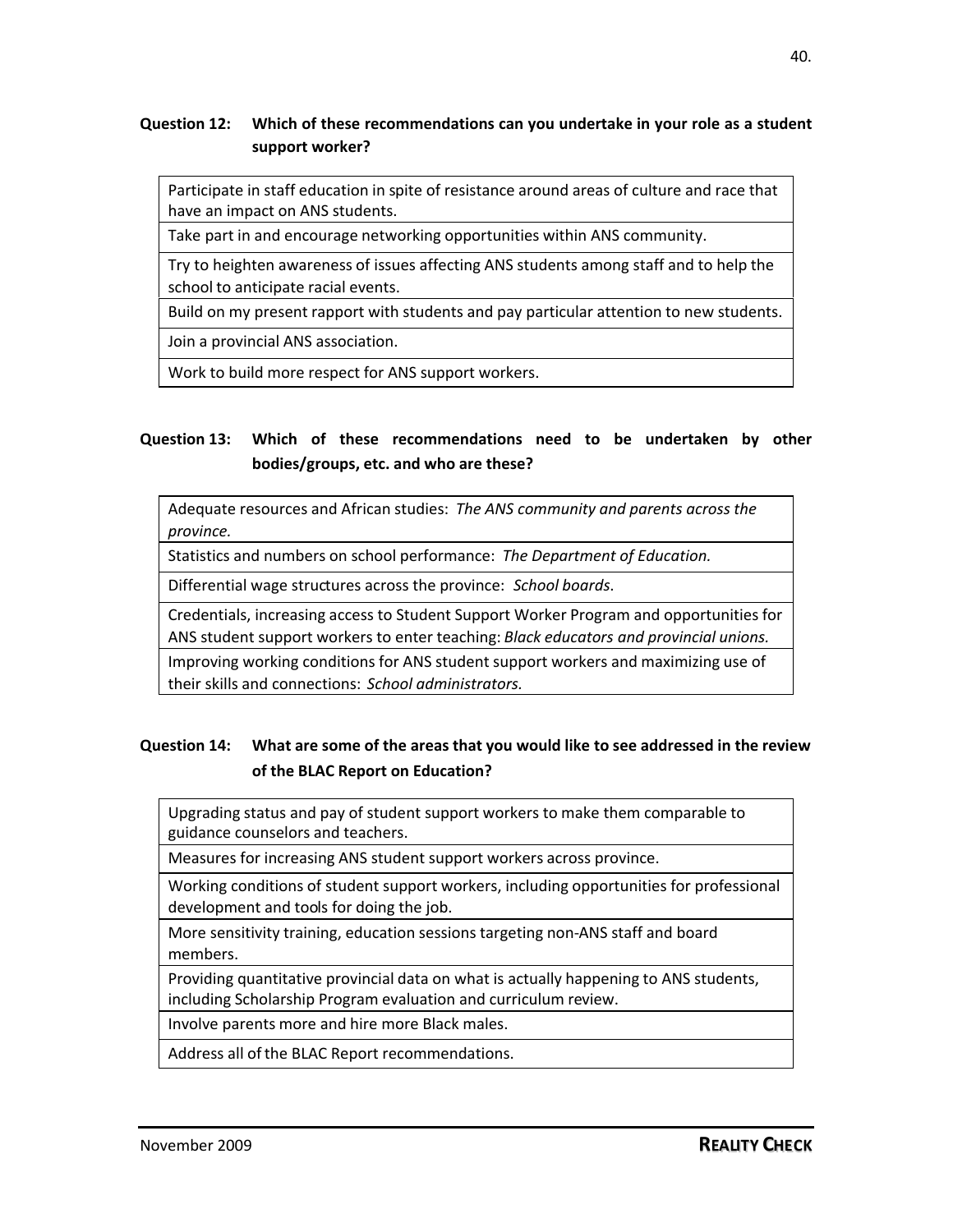# **RACE RELATIONS, CROSS CULTURAL UNDERSTANDING AND HUMAN RIGHTS COORDINATORS**

*I get key people to publicly articulate the statements they have to live up to so there is an investment in that image. Small little things grow into big structural change.*

Race Relations, Cross Cultural Understanding and Human Rights Coordinator

It was recommended in the BLAC Report "that the Department of Education make cross-cultural and race relations training a mandatory component for all in-service and teacher-training programs, including child care teacher training."

*BLAC Report on Education: Redressing Inequity–Empowering Black Learners, 1994. p.19*

### **Race Relations, Cross Cultural Understanding and Human Rights Coordinators**

Six of the seven English-speaking school boards have established the position of Race Relations, Cross Cultural Understanding and Human Rights (RCH) Coordinator. The exception is the Halifax Regional School Board, which does not have a person in this position. School-board officials told the reviewers that the duties and responsibilities of the RCH coordinator have been assigned to two other members of the staff in their capacities as RCH Program Advisor and Coordinator of Diversity Management.

Although RCH coordinators or their equivalent serve in every school board across Nova Scotia, each board decides independently on the guidelines that govern their functions. Boards are, therefore, able to allocate their resources according to the needs of the constituency they serve. Where RCH coordinators spend the most time in their work, therefore, depends on the board they serve.

Generally speaking, RCH coordinators are responsible for the functioning of the RCH school advisors who are in place to support the board's RCH agenda.

In addition, coordinators recommend resources on the issues of human rights, race relations and culture to boards and schools. In some boards they participate in training staff, and in others they also run workshops for students.

RCH school advisors share new information, awareness, and skills with school staff and act as a liaison between the school and the coordinator.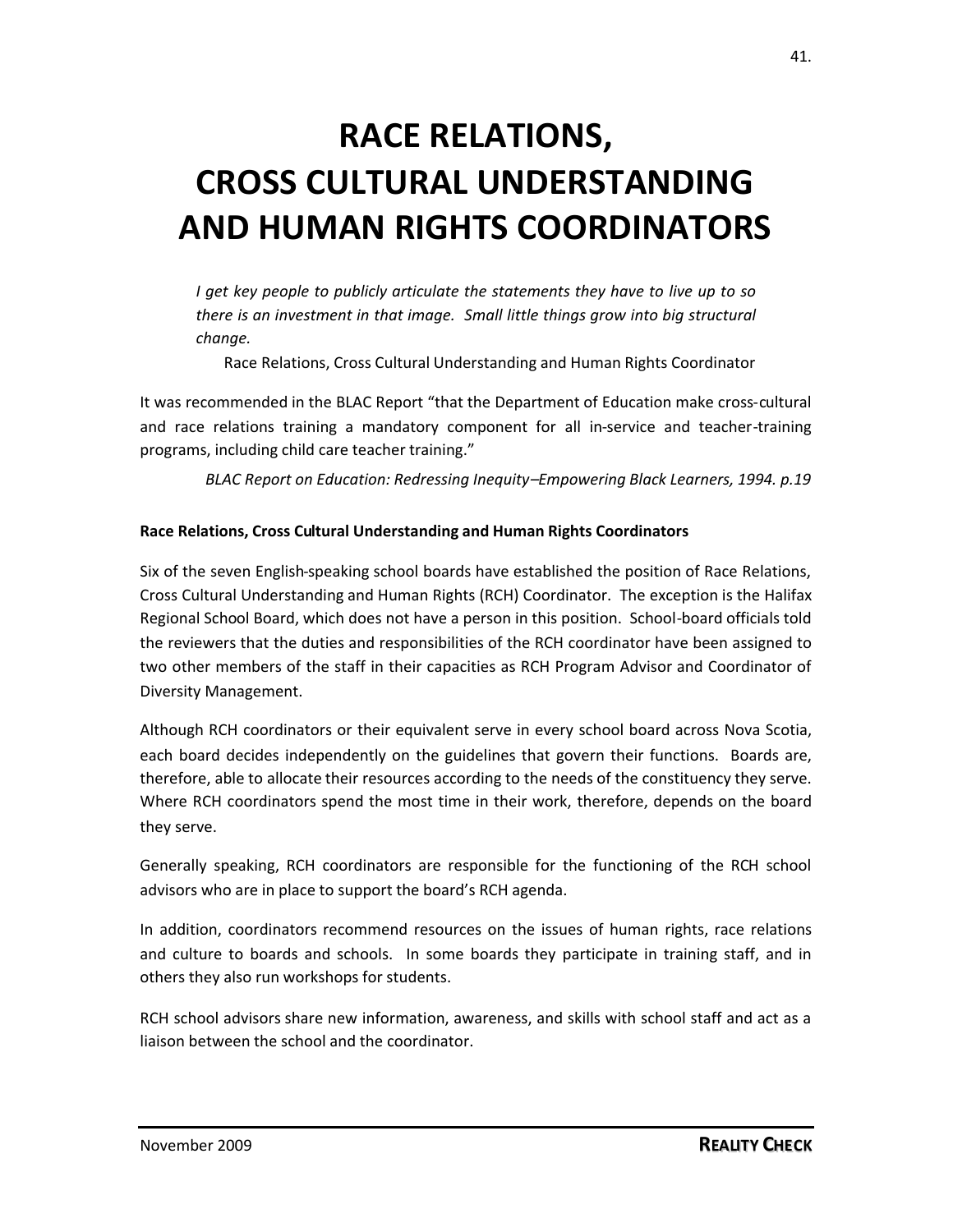They also assist the administration in ensuring that RCH incidents are documented (using the *RCH Incident Report Form*), and processed according to proper procedures.

### **FINDINGS**

### **A. ACCOMPLISHMENTS**

### **i) Improving Student Achievement**

The findings of this review yielded data, in which RCH coordinators claimed that their interventions around academic and behavioural issues in specific cases had contributed to increased graduation rates in at least three boards. Many details were shared regarding the impact of RCH coordinators on relationships in schools. RCH coordinators had helped schools to reduce suspensions and dropout rates

### An administrator noted that:

*… The RCH coordinators had raised 'race' at the board level for all students …and also in-serviced guidance counselors… mainly looking at the experience of ANS students.*

RCH coordinators made reference to their work in raising questions around the racial achievement gap in their boards.

The *RCH Progress Report to the Board* in one school board contains hard data on the graduation rate of ANS students.

### **ii) Developing cultural competence**

RCH coordinators have provided professional development aimed at assisting teachers in understanding race and the impact of racism in education. In some boards they have also been able to influence policies around hiring, resulting in an increase in the number of ANS teachers in the system.

Coordinators and teachers reported that the professional development program had supported teaching through curriculum initiatives, particularly in the areas of African Nova Scotian culture and history. As a result:

## *more staff were now aware of the relationship of curriculum to ANS history and ancestry.*

It was also noted that RCH coordinators would sometimes be invited to share strategies for addressing racism with administrators and staff when ANS students brought racist incidents to their attention.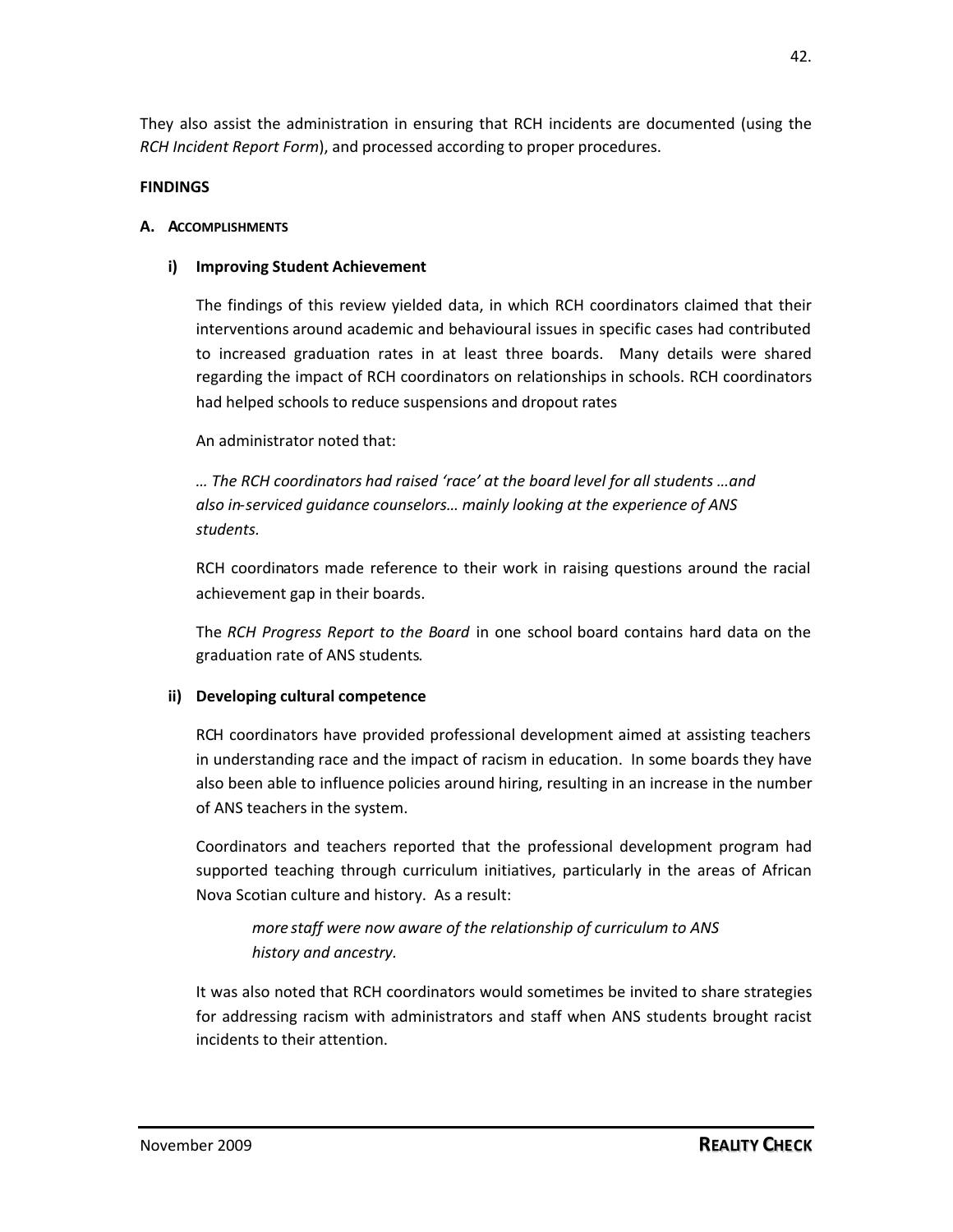In a training program aimed at building on connections between schools and communities, administrators have been exposed to panels of students who shared their experiences of racism in their schools. One university student said she was so bruised by her school experience that she did not get back her voice until many years after graduation. She had learnt to swallow the racism she dealt with every day.

### **iii) Building organizational capacity**

During the process of this review, we met RCH teacher advisors who described their efforts in learning about their school based roles. There was a tendency to emphasize the aspect of their mandate with which they were most comfortable. A teacher might work more on gender than on race as this was where her greatest strength might be.

RCH coordinators made connections that allowed them to multiply their impact in schools. They reported that they were:

*developing teams… the model they use is highly transferable to other groups such as First Nations…*

### **iv) Strengthening relationships between schools and community**

RCH coordinators reported also that they helped to strengthen the relationship between some schools and school boards and the African Nova Scotian populations they serve. Within the context of linking students, schools and community, RCH coordinators were also assigned responsibilities in directing, developing and often evaluating the work of student support workers. This was sometimes a cause for concern since some boards were said not to allow support workers to go into the community.

### **B. CHALLENGES**

### **i) Broad Mandate**

Despite the broad mandate, RCH Coordinators have had an impact on the educational experiences of African Nova Scotian students and, in certain cases, have had an influence on the culture of their boards.

However, the evidence collected from interviews and focus groups affirms observations from diverse sectors of the education system that the mandate of the RCH coordinators is too broad to provide the focus that is needed for all the equity groups they must address. One of the unfortunate developments of serving many groups with unique needs is criticismwhich implies that coordinators favour one group over the other: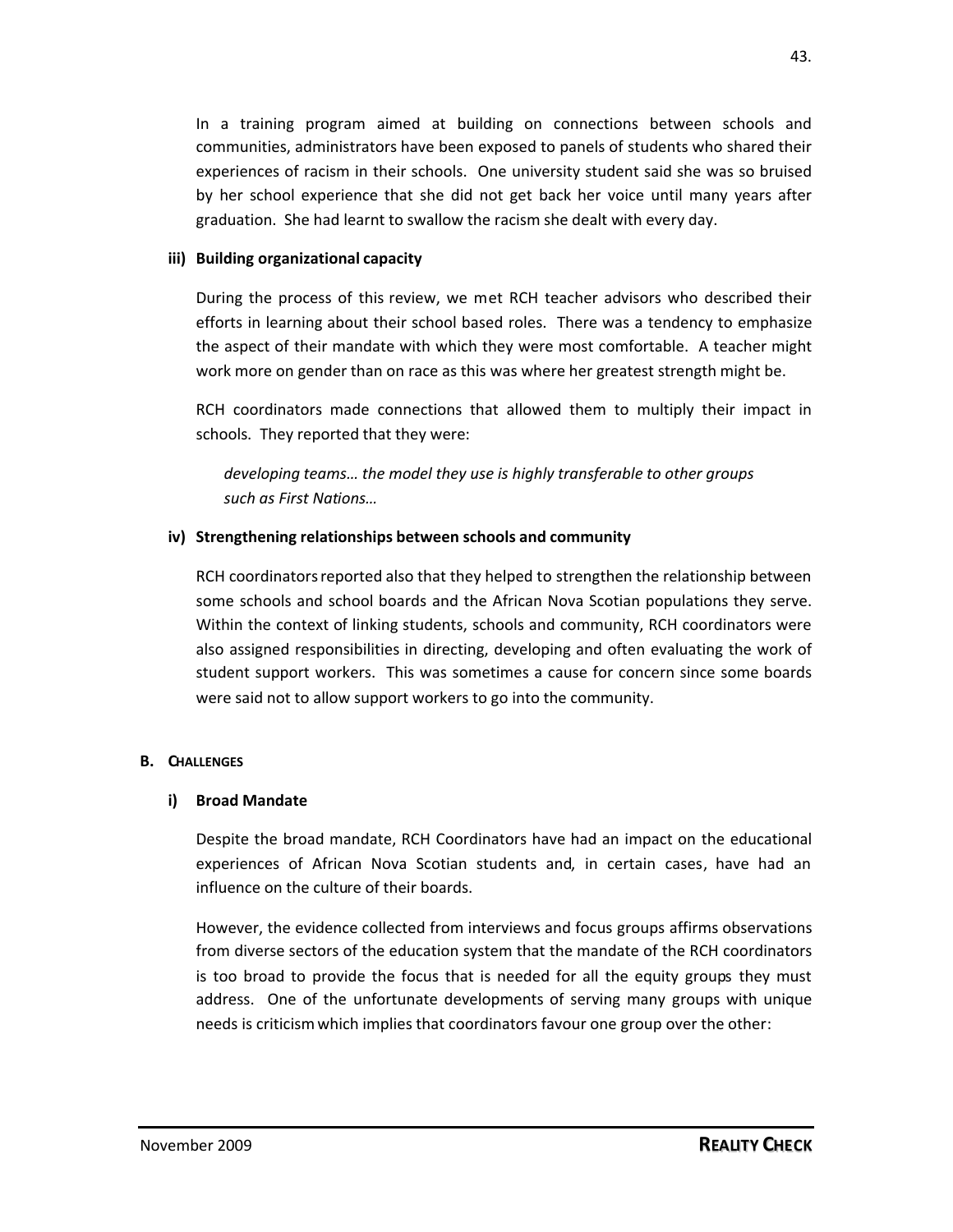*Some people feel ANS are in competition with other communities and say things like, "How come they get this and we don't have it?" … instead of coming together strategically to work together.*

### **ii) Resource Allocation**

Another RCH coordinator compared the resources available for RCH to those given to coordinators in other areas of the education system:

*We have no teams like other coordinators… How is that OK?*

In addition, schools are engaged generally in the early stages of multiracial curriculum integration, thus increasing the challenge that coordinators have in helping schools move to the next level and truly transform the curriculum and the relationships within the school.

### **iii) Need for Data and Evaluation**

Unfortunately, data on the evaluation of the impact of professional development on the experience and achievement of ANS learners are not available. The review also draws attention to the absence of specific data regarding ANS learners in terms of the input they receive from the programs developed to serve their special needs or from programs directed to students at large. Nor was there race-specific data available during the course of this review on whether ANS students experience equal access to learning opportunities, on their placement in programs leading to advanced academic courses and professional training, or on their levels of achievement in school.

### **iv) Need for Institutional Time**

These situations all require time and human resources if they are to be addressed. There is currently a need for adequate institutional time for the preparation of RCH teacher representatives for their responsibilities in regard to race, culture and human rights. Such designated and scheduled time would permit them to improve their skills and also put their knowledge into practice in enhancing the educational experience of ANS learners. Our interviews with a wide range of educators, students and community representatives who had direct experience of schools and/or RCH coordinators revealed that there was an uneven distribution of cultural competence among RCH teacher representatives. Some were struggling with being new to the profession and the responsibilities of the role; others who had participated in workshops to prepare them for the role were trying to apply what they had learned to their school setting. We did encounter RCH advisors who were addressing situations in their schools.

Given the above findings, the RCH coordinators are tasked with too many responsibilities to adequately address issues of institutional racism or how they affect ANS learners overall.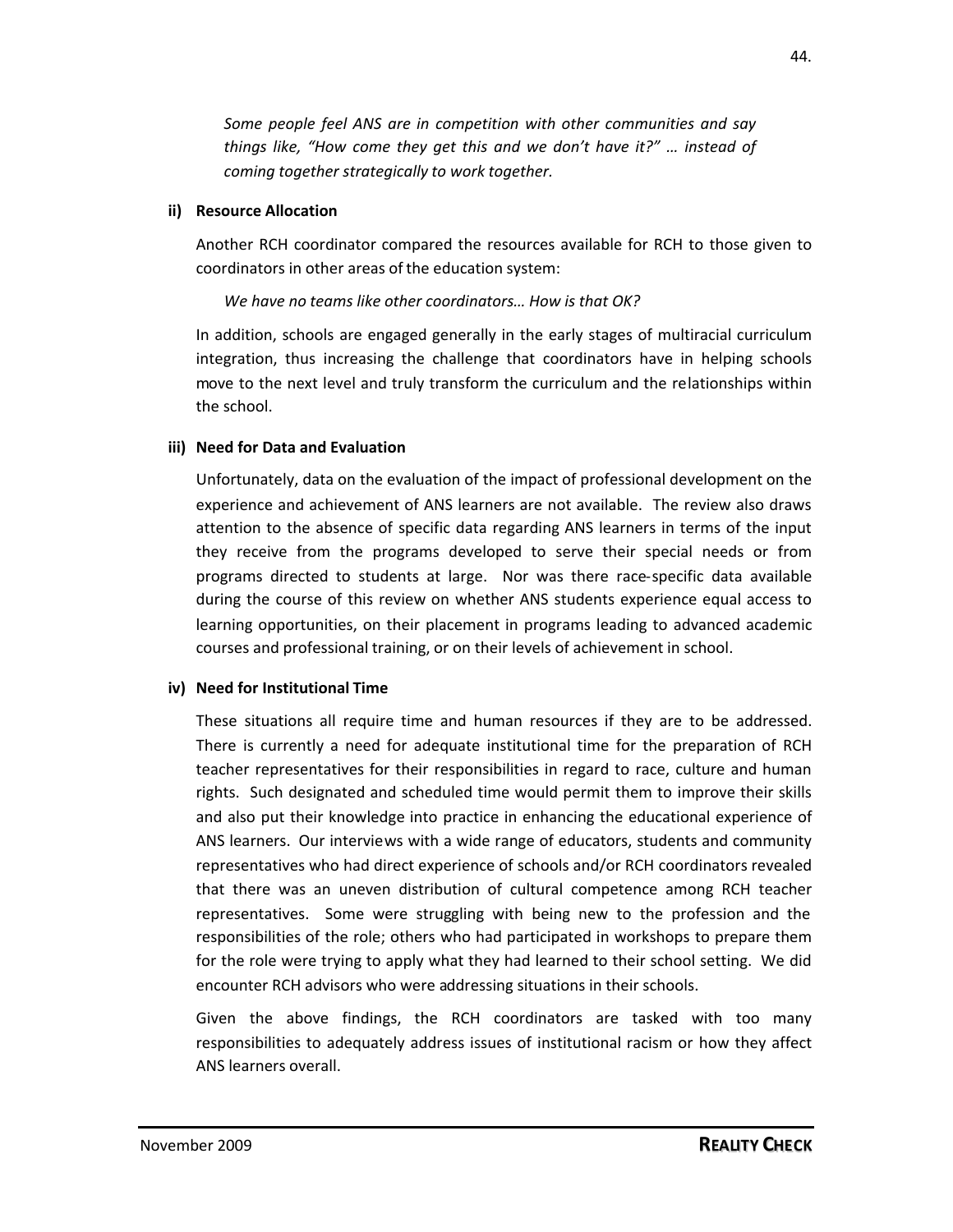### **v) Unaddressed racism**

During the review there were repeated reports of racism encountered, with participants in focus groups telling of feeling dissatisfied with the responses they received from official circles. Within the context of comments about ongoing racial incidents and dissatisfaction with school board responses, representatives of ANS communities complained about the dismantling of the RCH structure in the Halifax Regional Board.

ANS high school students spoke of being harassed, often in classes where African Canadian or global African issues were being studied. For example, a female student shared her story:

*He [a White classmate] kept telling me to shut up… and the teacher did nothing*. *Suspension was not an option. I never got an apology… The community is very racist. The whole class got mad at me… I felt really cornered.*

Her frustration and resignation were echoed by other students:

*You can't really bring it to the office. You feel trapped.*

*You're going to fight this person? I said, "No. I'm going to take it to the office…" Nothing happened.*

However, when fights did occur, the students agreed, ANS learners were differentially punished.

These experiences were corroborated in an interesting way. The perceptions of administrators about the existence of racism in the schools was in sharp contrast to the perception of students and parents. In almost all cases, school administrators reported that there was no racism in the school or that there were very few incidents between students. It is not difficult to see how this gulf in perception exists. On the days we visited schools, for the most part they seemed to be pleasant, harmonious sites where students were engaged in learning. But in focus groups with students or families and communities at the end of the school day and on the weekends, the pictures were different. There is a definite need to bring these two pictures together as perception does much to shape reality.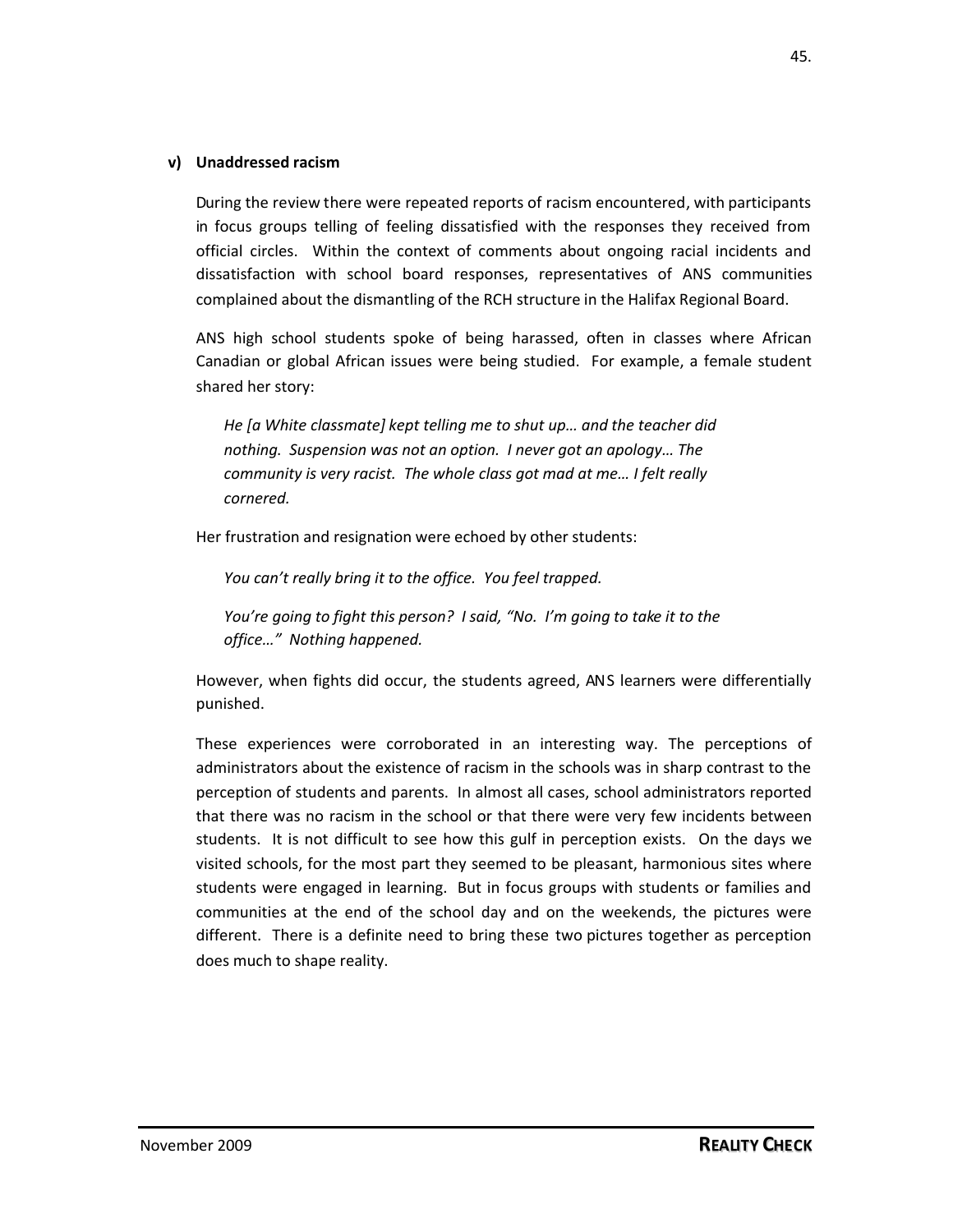#### **RECOMMENDATIONS**

**It is recommended that:**

- **(1) RCH coordinators begin to gather race-specific data regarding ANS learners in terms of the input they receive from the programs developed to serve their special needs or from programs directed to all students. –** *3 months*
- **(2) Principals and RCH coordinators review structures and processes for addressing issues of institutional racism and place more focus on dealing with the racism faced by ANS students. –** *3 months*
- **(3) Principals allocate adequate institutional time for the preparation of RCH teacher representatives for their responsibilities in regard to race, culture and human rights. –** *3 months*
- **(4) Principals provide, wherever feasible, both private space and scheduled time for RCH coordinators to address needs and/or challenges specific to ANS learners. –** *3 months*
- **(5) School boards elevate the position of Coordinator of Race Relations, Cultural Understanding and Human Rights (RCH), or its equivalent, to enable the coordinator to influence more directly the implementation of RCH policies and procedures at school sites.** *– 3 months*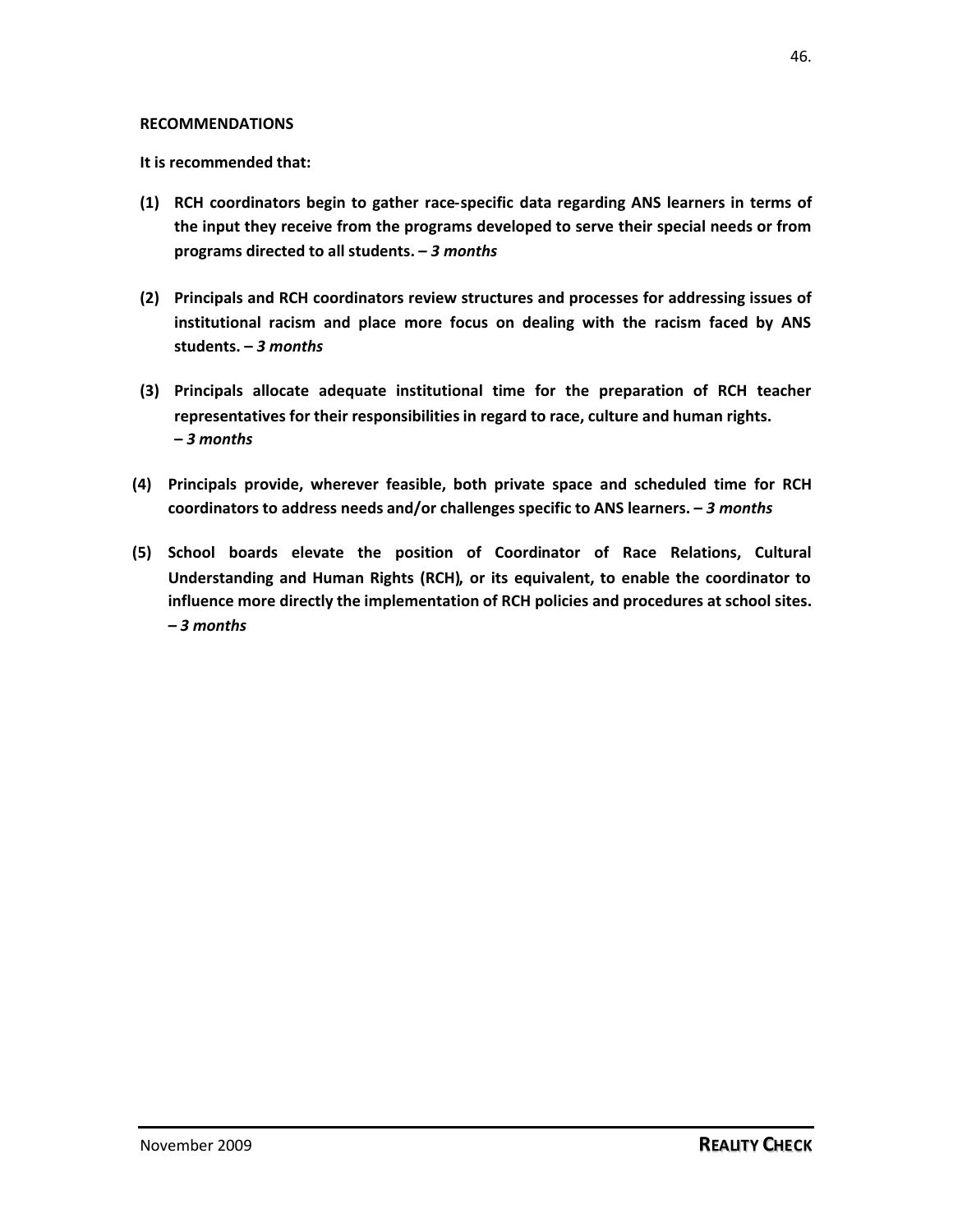## **FIVE SCHOOLS PROJECT**

*We are working hard to close the gap and we are not yet there.* Superintendent

It was recommended in the BLAC Report that teachers should:

- 18. Ensure that academic expectations are communicated and reinforced regularly (to students and parents). Recognize praise and reward the students' efforts and achievements.
- 19. Watch the progress of Black children as early as grade primary and focus on helping every child master the basic skills in reading and mathematics.

*BLAC Report on Education: Redressing Inequity–Empowering Black Learners, 1994*

### **BACKGROUND**

The Five Schools Project is one of the components of a broader plan to improve student achievement in five schools in the Halifax Regional School Board. Initiated in 2005, there was a focus on improving student achievement in literacy in the first year. That first year was regarded as the beginning of a long-term plan to improve student achievement in all areas.

The schools are: Joseph Howe School, Nelson Whynder Elementary School, St. Patrick's-Alexandra School, Rockingstone Heights School and St. Joseph's-Alexander McKay School. All five schools have significant populations of African Nova Scotian students, accounting for as much as 80% of the student body in one instance.

Additional funds for school-based professional development support as well as additional classroom print resources, computer and learning software have been provided for these schools by the Halifax Regional School Board. In addition, the African Canadian Services Division (ACSD) has provided funds for one-on-one tutoring to each of the five schools in this project.

As written, the proposal for this project has the authority of being closely connected to research on successful education of Black students and students from low socio-economic (working class) backgrounds. *(Henry, 1998; Ladson-Billings, 1994; Gaye, 2002; King, 2005)*. The proposal reflects a commitment to nurturing the whole child and a recognition that it takes a whole community to close the educational gap. Despite this perspective, the results in several of the schools are disappointing if one were to base effectiveness on the Provincial Early Language Literacy Assessment and Early Elementary Mathematical Literacy Assessment of 2008-2009.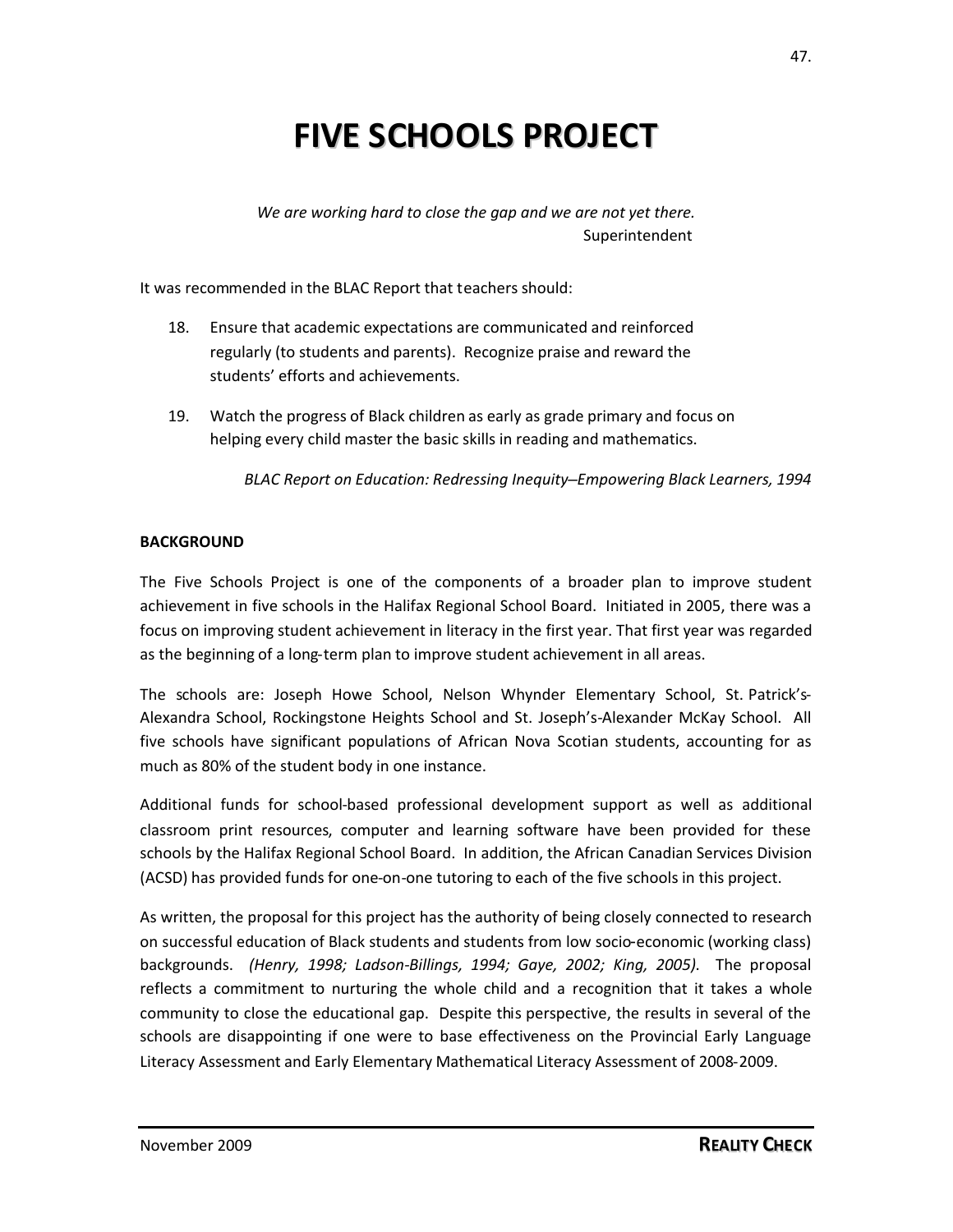#### **Effectiveness difficult to measure**

According to the 2008-2009 Early Language Literacy Assessment and Early Elementary Mathematical Literacy Assessment, in two of the schools there was an increase in the percentage of students who met expectations in both reading and writing. Upon closer examination, however, the results of the assessment reveal that the story of student performance is more complex than it appears on the surface. For example, because a significant number of students had an IPP, they were excluded from participation in the tests. In one school, in which there were 14Grade 6 ANS students, eight had an IPP in English Language Arts. In another, where the Grade 6 class had only three ANS students, one had an IPP in English language arts and did not participate in the assessment.

Given the significant number of students excluded from that assessment and the variability of conditions from school to school under which assessments can be carried out, the effectiveness of the Five Schools Project for African Nova Scotian students remains difficult to measure, if one were to rely exclusively on the results of the provincial assessment.

In the course of this review, four of the five sites were visited. Interviews were held with administrators, teachers and students who, in one delightful instance, turned the tables and interviewed the interviewers in turn. Being interviewed by African Nova Scotian students in one of the five schools gave us, as reviewers, an unexpected opportunity to experience the curiosity and intelligence of the students.

### **"Inhaling the atmosphere"**

The reviewers were received graciously and generally permitted to move freely through a school. As a result, data were gathered through observing classroom routines as well as by getting a sense of the climate of the school. Reviewers analyzed the cumulative message of teacher-student interaction, paid attention to whether ANS students had some presence in the school and how they were celebrated or portrayed in displays, were featured on honour rolls and represented in murals or on bulletin boards.

### **FINDINGS**

In one school it was noted that the link between professional development and student learning was transparent and direct. Arguably, closer monitoring of teacher training and the integration of new knowledge into classrooms may be factors that contribute significantly to student performance in those schools where there is reported improvement. *(Guskey, 2000).*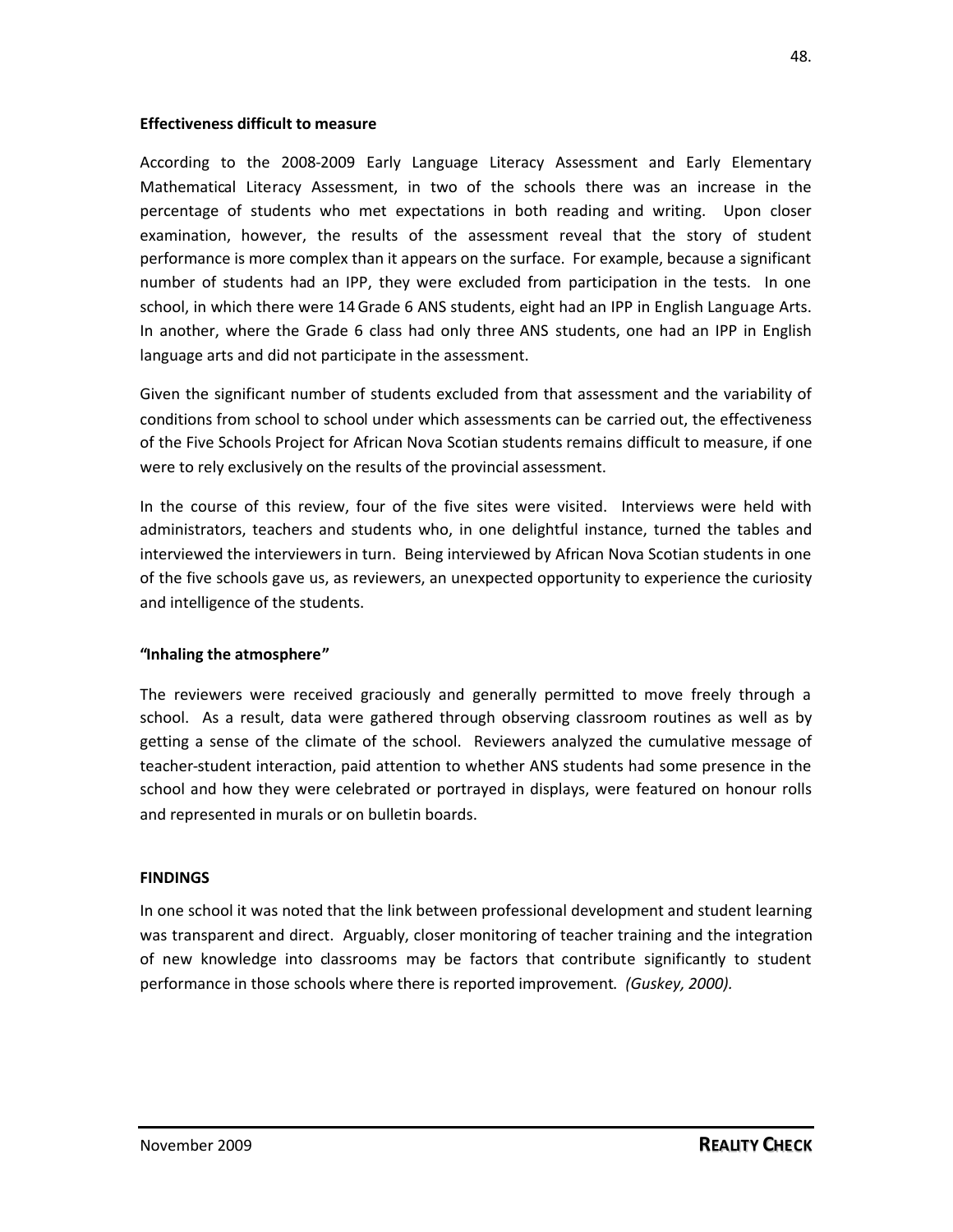### **A. Classroom instruction and intellectual challenge**

During our short visits, we were struck by the interest and enthusiasm of ANS students in the schools. The reviewers wondered about the extent to which the instructional approach built on the learners' interest and contributed to intellectual challenge. In discussion, administrators emphasized the importance they attached to connections between the community, the families and the school. In fact, in one school, the lack of connection between the school and the families was striking.

Some administrators shared their data on the progress of individual students. It is logical that the knowledge of where every ANS student is located in terms of academic performance would help all teachers to bring a sharper focus to improving each student's overall performance. Reliance on a wider range of measures would also bring us closer to an awareness of where African Nova Scotian students are in terms of their learning.

This review affirms that the system and the ANS community need data not only on what students achieve but also on the learning opportunities to which they are exposed that make achievement possible.

### **B. Collecting data on learning opportunities**

For example, a knowledge bank on learning opportunities would show:

- (a) how often teachers tap into ANS learners' prior knowledge as a part of daily practice in order to stretch their students intellectually *(Delpit, 1995)*;
- (b) what initiatives are taken and strategies developed to prepare teachers to engage in differentiating instruction to meet the needs and address the strengths of every learner in the Five Schools Project *(Tomlinson and Demirsky, 2000)*; and
- (c) what connections are made with supportive bodies such as the Regional Educators and CAEP tutors in order to link the activities that are engaged in after-school with in-school programs and learning *(Henderson, et al, 2007)*.

During interviews for this review, the following explanations were given for what some educators and community members described as the "failure" of the project. Their list of reasons included a high turnover of staff, inexperienced teachers, disinterested parents and students with behaviour challenges.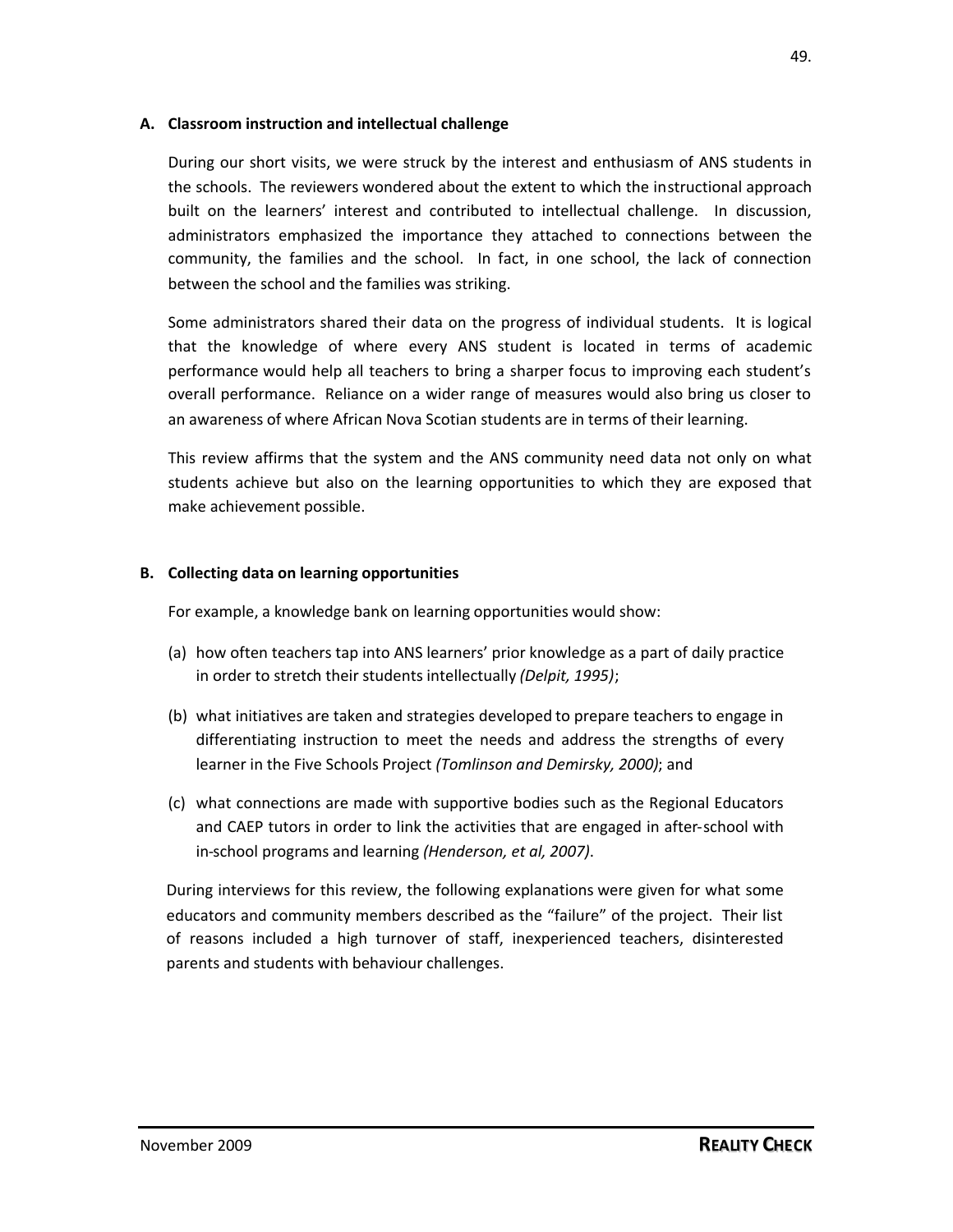### **C. What the system controls**

There is little argument that all the factors listed above are related to student achievement. However, there are certain ingredients that are directly under the control of the educational system. They include:

- i) Engaging curriculum.
- ii) Effective instruction.
- iii) A positive and culturally-responsive school climate.
- iv) Intentional use of experiences that students bring to every learning environment.

### **RECOMMENDATIONS**

### **It is recommended that:**

- **(1) More administrative attention be paid to the everyday classroom routines and activities, e.g., principals do a walkthrough with a focus on teacher preparedness in instruction and high-level interaction between educators and ANS learners.**
- **(2) Teachers engage in action–research so that they become more focused on the impact of their instruction.**
- **(3) School administrators share and nurture the vision among all staff that all ANS students can and will succeed under appropriate conditions.**
- **(4) Teachers receive support on embedding Africentric content into rigorous curricular framework focused on assisting students in developing numeracy and literacy.**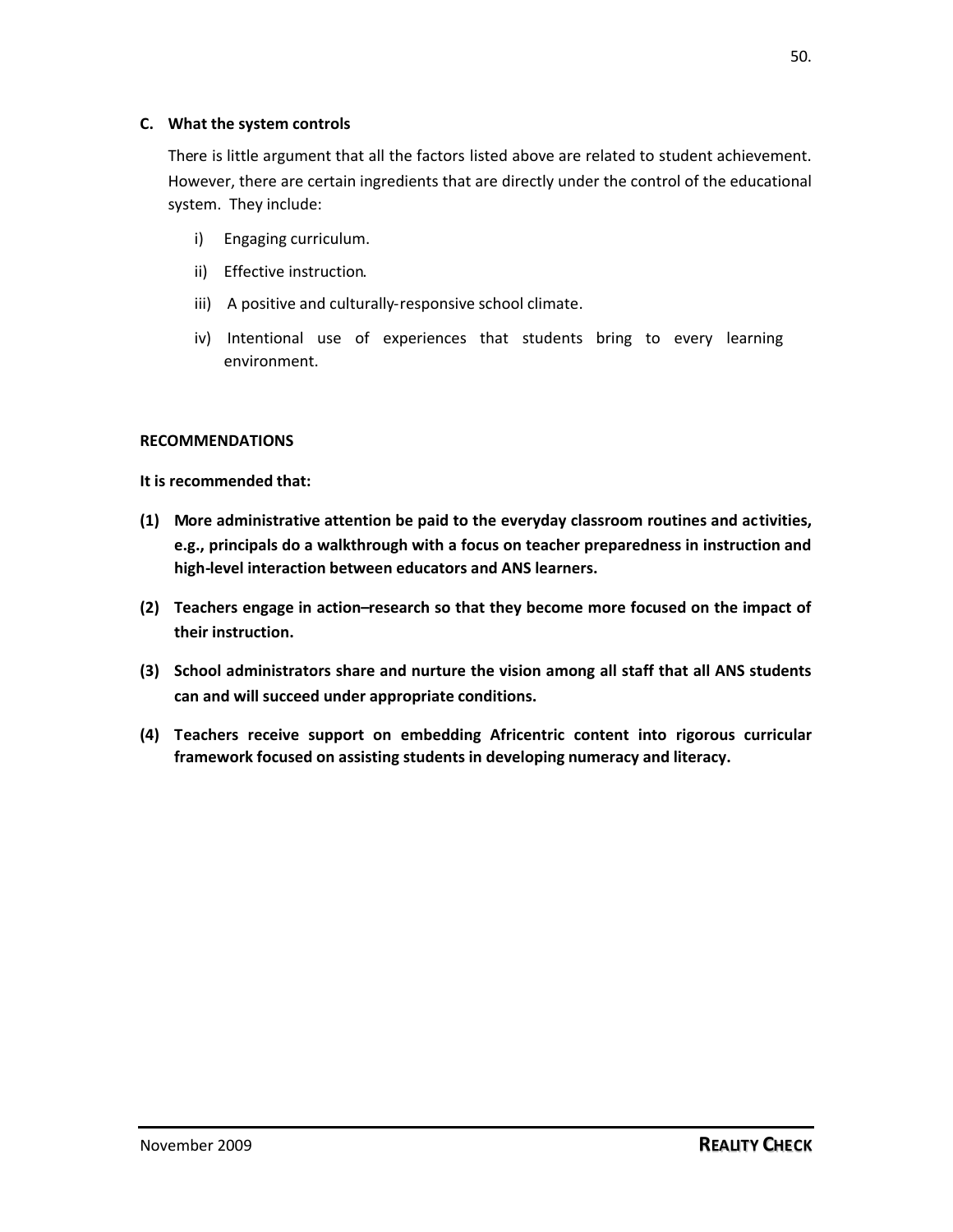## **AFRICAN CANADIAN SERVICES DIVISION**

- **English 12: African Heritage and African Canadian Studies 11 —Curriculum Development, Implementation and Teacher Professional Development**
- **F** Scholarship Program
- **Parent Outreach Program**
- **Four Plus Program**
- **Adult Education and Job Training**
- **African Canadian Services Division–Advice to Departmental Divisions**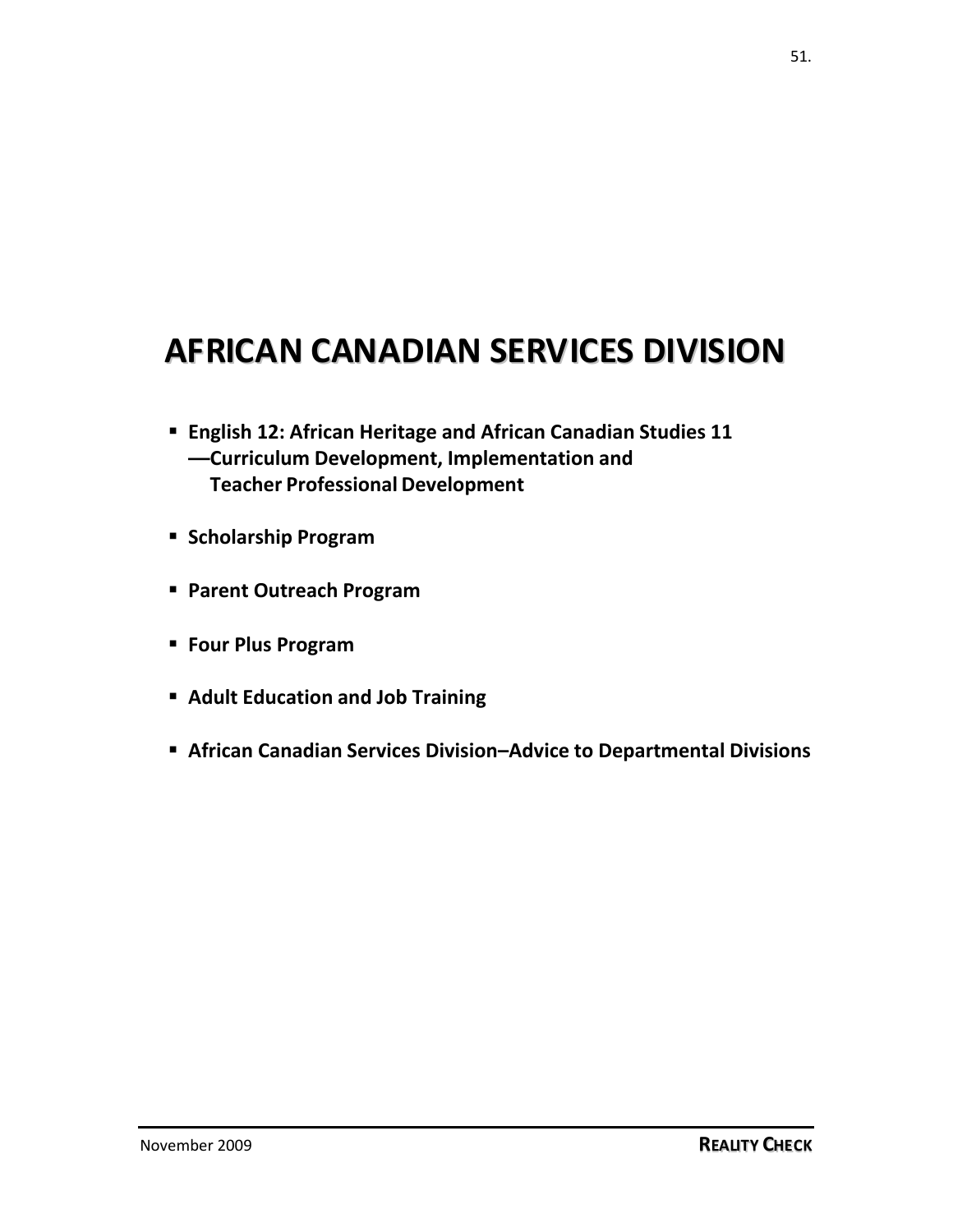## **ENGLISH 12: AFRICAN HERITAGE AND AFRICAN CANADIAN STUDIES 11**

*"I didn't know I could be in a community of Black people and be high achieving".*

ANS student in English 12 class.

It was recommended in the BLAC Report that "the Department of Education should develop programs, resources and learning materials which accurately provide knowledge and understanding of Black people: our history, heritage, culture, traditions and our contributions to society as an integral part of the curriculum and make them available to the schools"

*BLAC Report on Education-Redressing Inequity–Empowering Black Learners, 1994, p*.19

### **BACKGROUND**

English 12: African Heritage and African Canadian Studies 11 are two curriculum initiatives undertaken by the African Canadian Services Division to promote understanding of African Canadians and their history.

Not only is course curriculum developed, but professional development and classroom resources are also supplied from the budget of the African Canadian Services Division (ACSD). These courses are offered in the academic stream and have been in place since 2000. The courses are being taught in 96 classes within 44 schools in the 2009-2010 school year.

### **FINDINGS**

Findings on the effectiveness of English 12: African Heritage and African Canadian Studies 11 on opportunities and outcomes for African Nova Scotian students were based on individual interviews, focus groups, observations, and a close review of textbooks and resources developed and used for the two courses.

The courses reflect a Pan-African history of the world, touching on historical and contemporary topics that bear on the lives of populations of African ancestry. Students spoke of learning about:*rebellions against slavery, the Civil Rights Movement and Africville.* As one student put it:

*When we were little we learned the tradition but we didn't learn the details, and now we do.*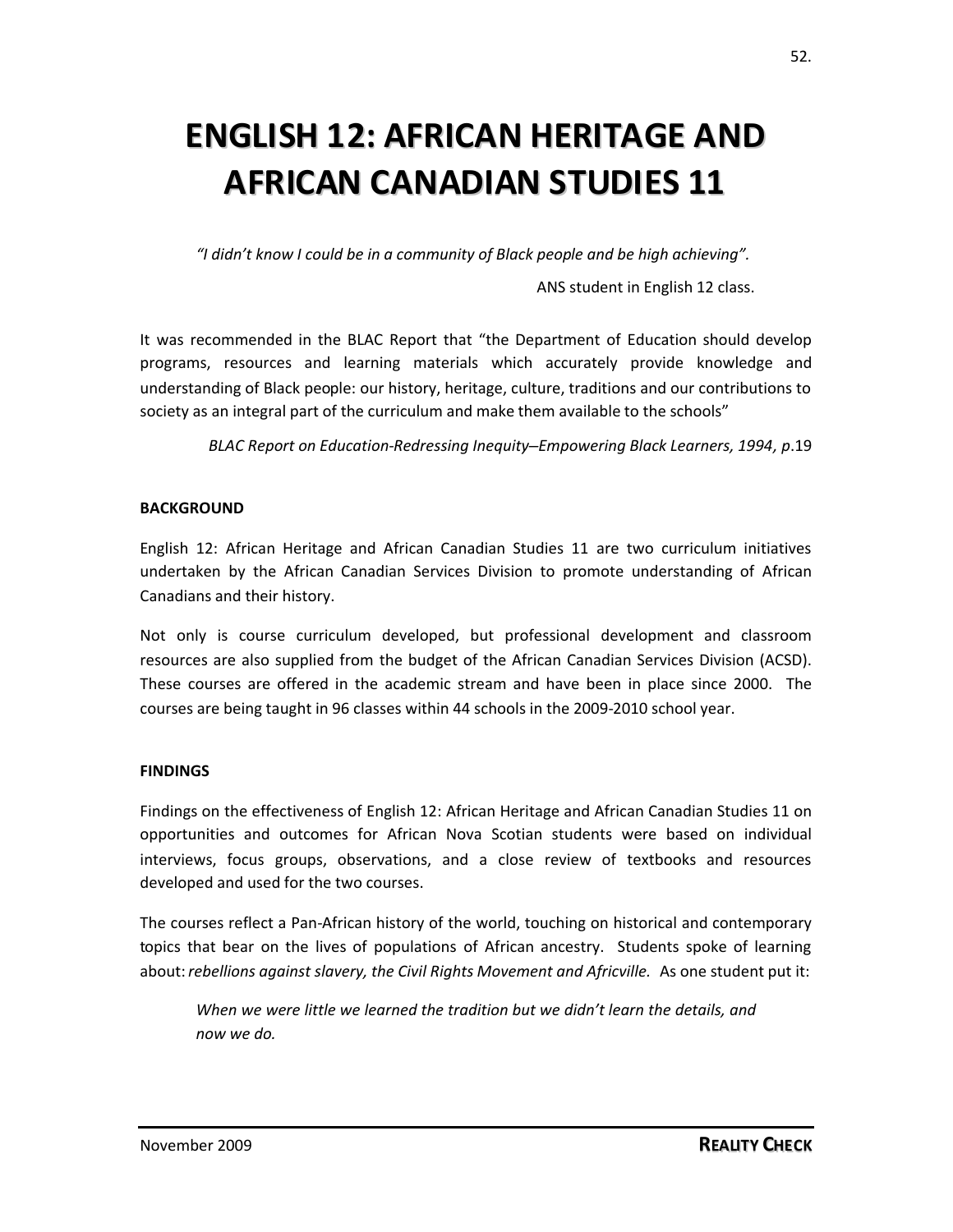### **A. Pedagogical approach emphasizes critical thinking and student engagement**

In the course of this review, we observed English 12: African Heritage classes as well as African Canadian Studies 11 classes. The pedagogical approach in the classrooms emphasized critical thinking, high levels of student engagement, and invited creativity on the part of the students. One African Nova Scotian student shared his determination to succeed and to overcome every challenge to his success in the English 12: African Heritage course. He confidently and proudly declared that he had taken the course three times.

The students' responses during the interviews conducted for this review reflected the rigorous intellectual challenge they found in these two courses. For many of them, across race and gender, these courses offered experiences that strengthened a healthy, positive racial identity.

### STUDENT VOICES:

An ENS student also shared what the experience had meant for him in terms of building empathy. He had been encouraged to take one of those courses by an RCH representative at his school, who suspected him of harbouring prejudices against Blacks. What he learned in the course moved him to confess:

### *I would never look at someone of colour in the same way again.*

As a result of taking the courses, ANS learners said they not only strengthened family ties but also became proud of their culture and roots. Said one: *My dad's father was from the Caribbean*; while another ANS student revealed*: My parents are from Africa… I got to know why I was born in Europe. Nobody knew.*

Students also explained that having brand-new, colorful books about their culture to read and take home made them feel important and valued. They could also see that the courses made a difference to the adults in their lives. The whole family and community now felt as if their status had risen at school.

### **B. Outstanding professional development**

From the data gathered, considerable time, effort and resources had been invested in the professional development of the educators who taught those courses. Teacher representatives from 25% of the schools where both programs were offered described experiencing outstanding professional development, frequently teacher-led, which built upon the best practices and knowledge of other teachers who had taught those courses. Members of a focus group of those teachers praised the instructional model used and suggested that its methodology would serve well for professional development across other disciplines.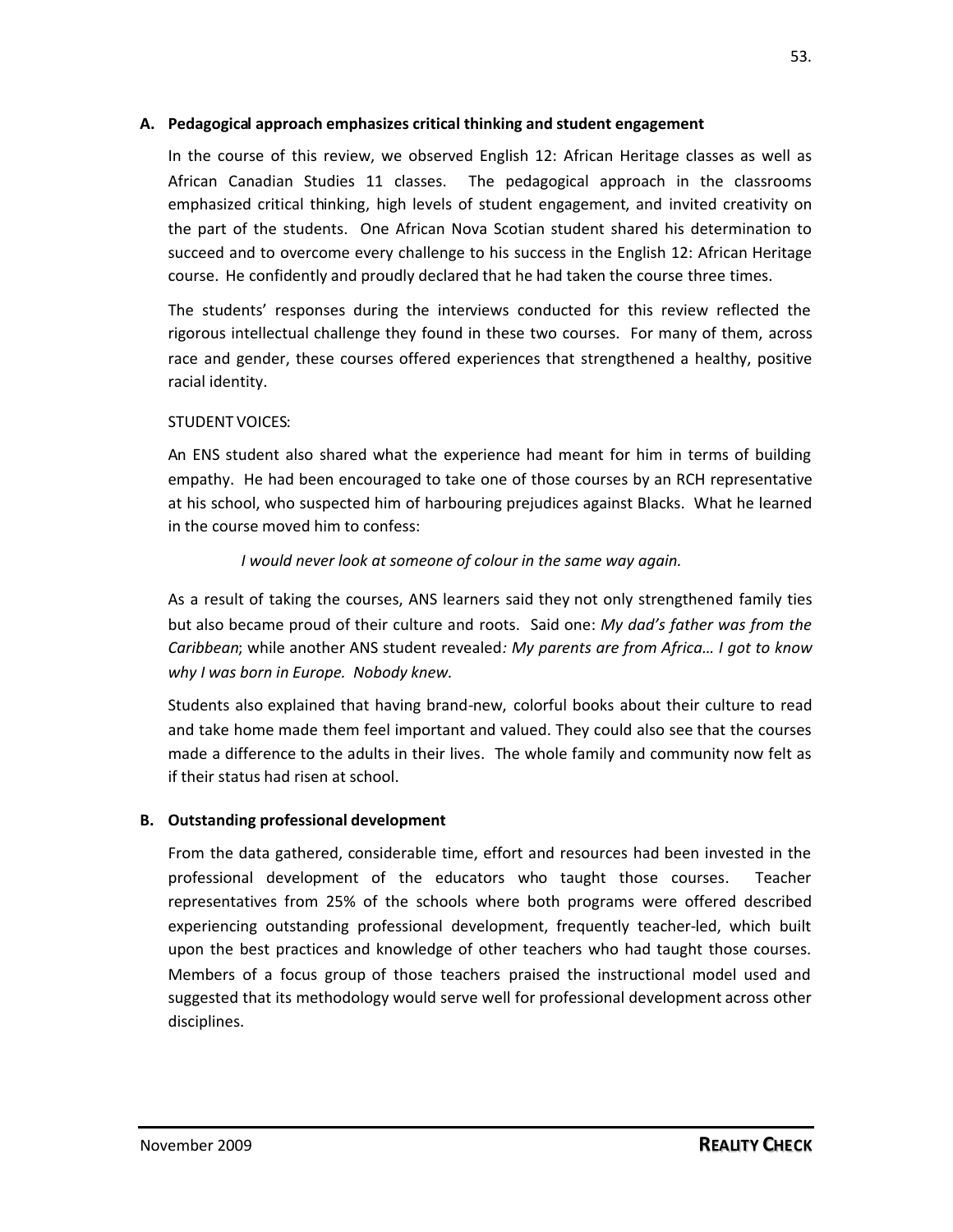### TEACHER VOICES:

Most teachers were positive in their comments. One hoped aloud that the initiatives would multiply: *I would like to see the course not as a singleton but at all three levels.*

During the focus group of ANS teachers, they made links between positive experiences with the new courses or materials and their ability to encourage ANS students to learn:

*The positive impact of a teacher helps our students to feel validated.*

### ADMINISTRATORVOICES:

When interviewed, administrators were often candid, admitting that the English 12: African Heritage and African Canadian Studies 11 curriculum initiatives represented unique opportunities for them to build positive working relationships with the African Canadian Services Division.

Several administrators also considered these curriculum materials especially significant additions to the resources they offered their students.

Within the scope of this review, areas in the course were identified for reinforcement or for expansion of the historical or contemporary information base, especially as it pertains to African Nova Scotians and Canadians of African ancestry.

In the final analysis, however, it is the position of this review that there was not enough hard data or passage of time to draw firm conclusions about what students are learning around race, culture, history and self-determination for peoples of African ancestry as a result of the two curriculum initiatives.

### **C. No firm conclusions possible about student learning**

On a cautionary note, it would appear from responses received in focus groups, as well as in-class observations, that students have inferred that while the struggle for racial equality has been a harsh reality for Black populations in the United States, in Canada racial justice has, by and large, been realized.*(Walker, 1985; Wilmot, 2005)*

### **D. Impact of expanded information base.**

The observations informing this review suggest that more details of historical atrocities specific to African Nova Scotian and African Canadian populations and the community's response to them would allow students to develop a fuller picture of the African presence in Canada.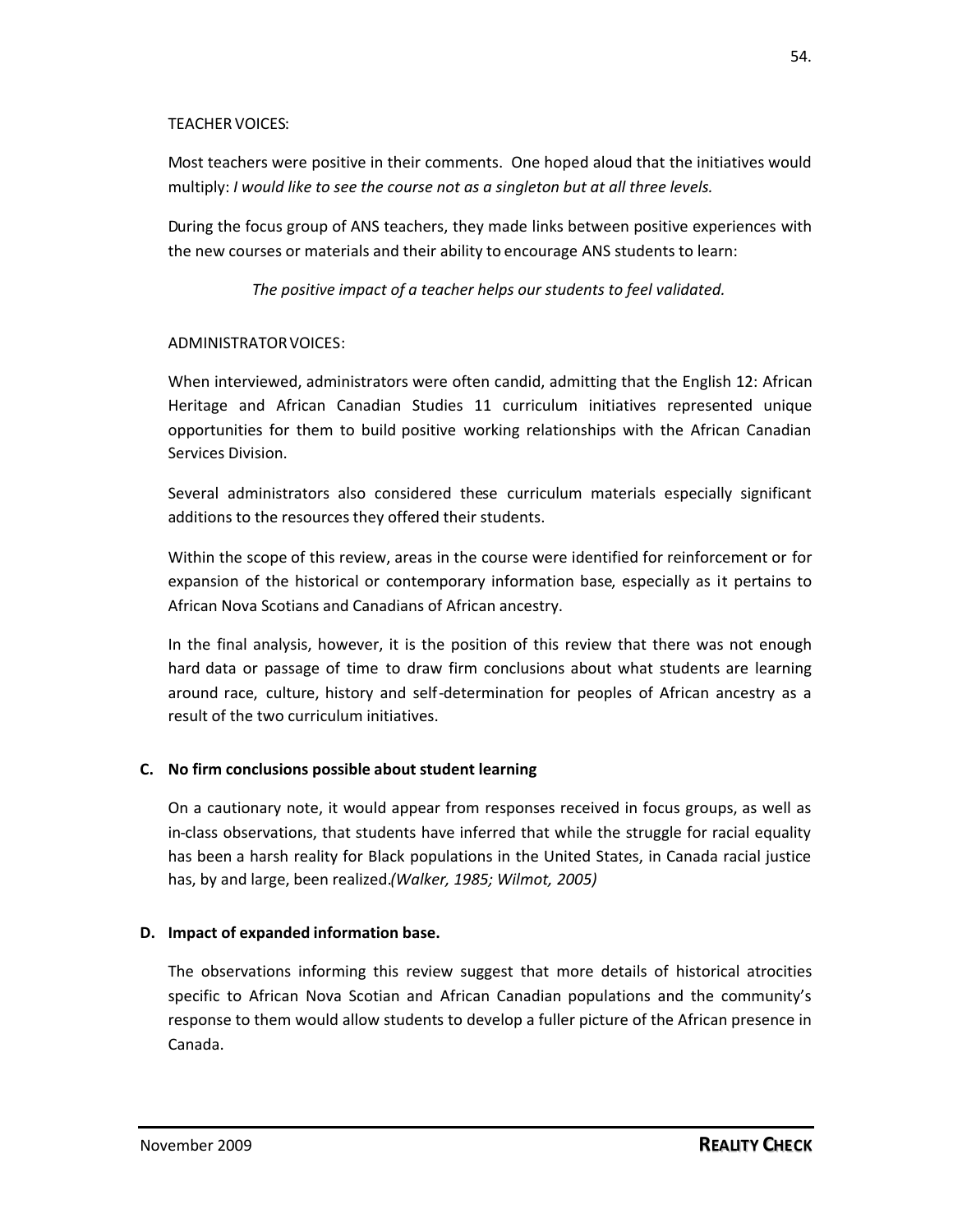#### MORE TEACHER VOICES:

In the view of one of the teachers offering these courses:

*Little Black Schoolhouse [film] by Sylvia Hamilton was well done. The more we can make it Canadian, the more engagement from the students*.

Once again, the significant issues of access to higher education and the opportunity to learn are related to the number of African Nova Scotian students who have an IPP. It is highly unlikely that students who have an IPP would take the new courses offered, since they are taught at an academic level. ANS students who have an IPP are not usually found in academic courses, noted an ANS educator:

*Our Black learners aren't getting to Grade 10 to access the Grade 11 cultural program.*

It is ironic that courses, which have among their goals the promotion of awareness of group history and the nurturing of a positive ancestral identity are unlikely to be taken by African Nova Scotian students who could most benefit from them. This observation is not an invitation to offer the course at a lower level. It speaks to an urgent need to examine the claim that many African Nova Scotian students have an IPP and are, therefore, not likely to benefit from these culturally rich courses.

Without exception, in other words with 100% unanimity, the students taking the English 12: African Heritage and African Canadian Studies 11 classes who were interviewed wished that they had been exposed to similar course material at a much earlier grade. Virtually echoing each other, the African Nova Scotian learners were unequivocal in wanting decision-makers to know that they felt they had been cheated and made to wait too long to learn important truths about themselves.

### MORE STUDENT VOICES:

One frustrated student put it this way:

*All you learned was about slavery every single year. They think you should know everything. They ask questions and look at you. A lot of my classes, I'm the only Black person.*

Although materials about the African Canadian and ANS experience were sent to schools for the junior and elementary students, these may not have found their way into the hands of the older students we interviewed. In several of the schools that were visited during the process of the review, there was evidence of this material. In some classrooms students were reading books supplied by ACSD (see *Appendix I*) and were eager to display what they had learnt.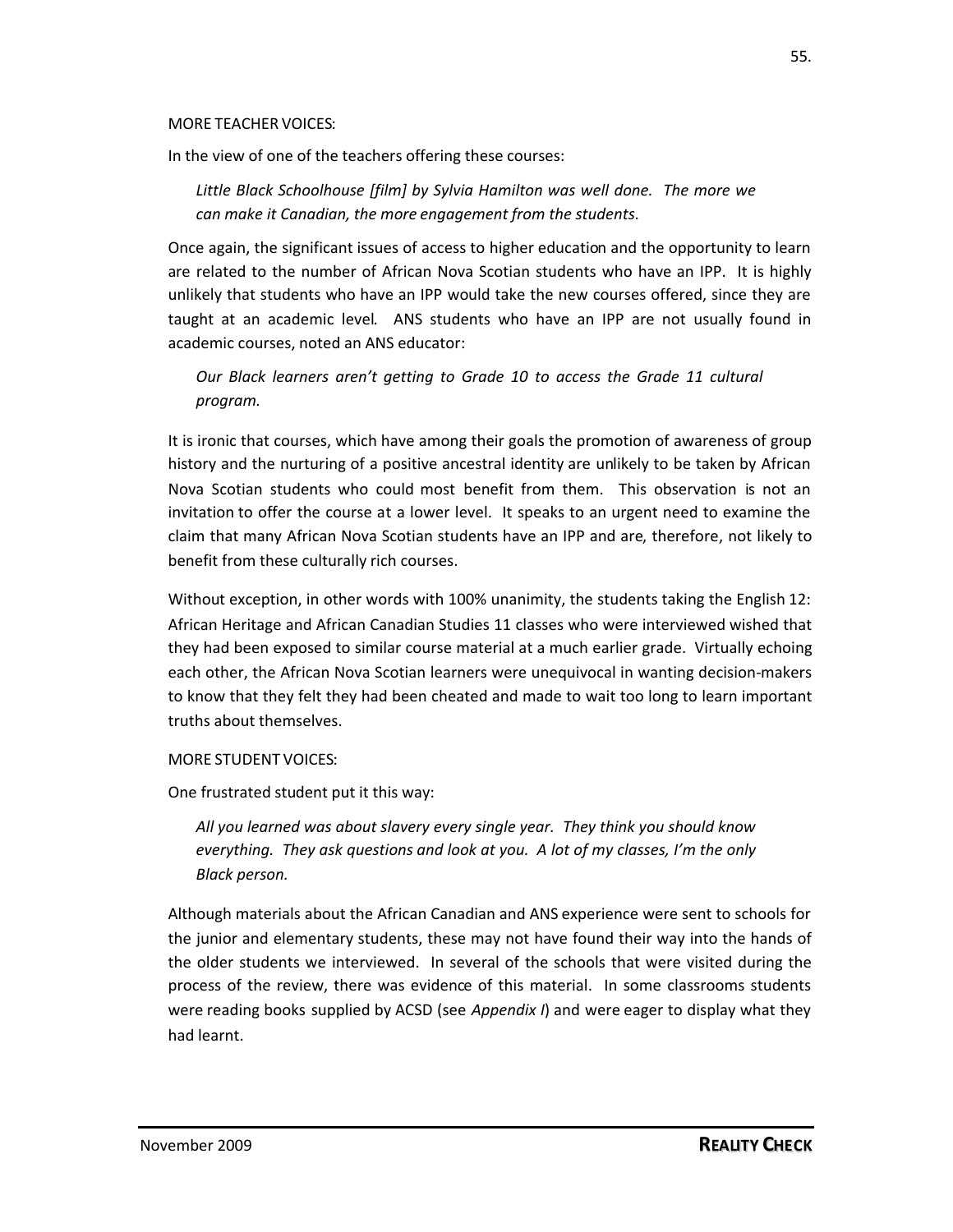In community-based focus groups where adult family members were often accompanied by relatives still in school, students described feeling isolation or embarrassment, especially in classes where there were no other ANS students. They spoke of being objects of belittling stares or racist comments. None of the students who spoke up said they were satisfied that those incidents of feeling humiliated on account of their ancestry had been adequately addressed by their ENS teachers. Instead, students reported that the adults present would advise them in a variety of ways to treat those incidents as moments where they could learn to deal, in a socially acceptable way, with ENS peers who were not "aware" that their behaviour was inappropriate.

*I took African Canadian Studies. Most people didn't want to be there. They made racist comments. Nothing direct. With Amistad, they thought it was funny.*

With an audible note of passion, the mother of an ANS student shared her story:

*My daughter got into an argument with her teacher about what she was teaching about slavery. She basically said, "You sold your own." But my daughter knew her history. She learned it in the after-school cultural program. She was able to say what she knew.*

The after-school cultural program referred to in the above quote was the Cultural and Academic Enrichment Program (CAEP) sponsored by BEA and reviewed in a later segment of this document.

### **E. Selection process.**

Both ANS teachers and students commented on the selection process for the two courses. Students reported that, because they were Black, guidance counselors directed them to those courses. Other well-meaning teachers discouraged them, saying the courses were not academic or rigorous enough. They spoke of being subjected to comments such as: *It's not a real English course.*

ANS students also described teachers who advised them to take a course because they would *"relate better"* because they were Black. Racially visible students who did not identify as ANS said they felt offended when the courses were recommended to them as "*bird"* courses with the implication that taking them was a shortcut for lazy learners to get easy credits.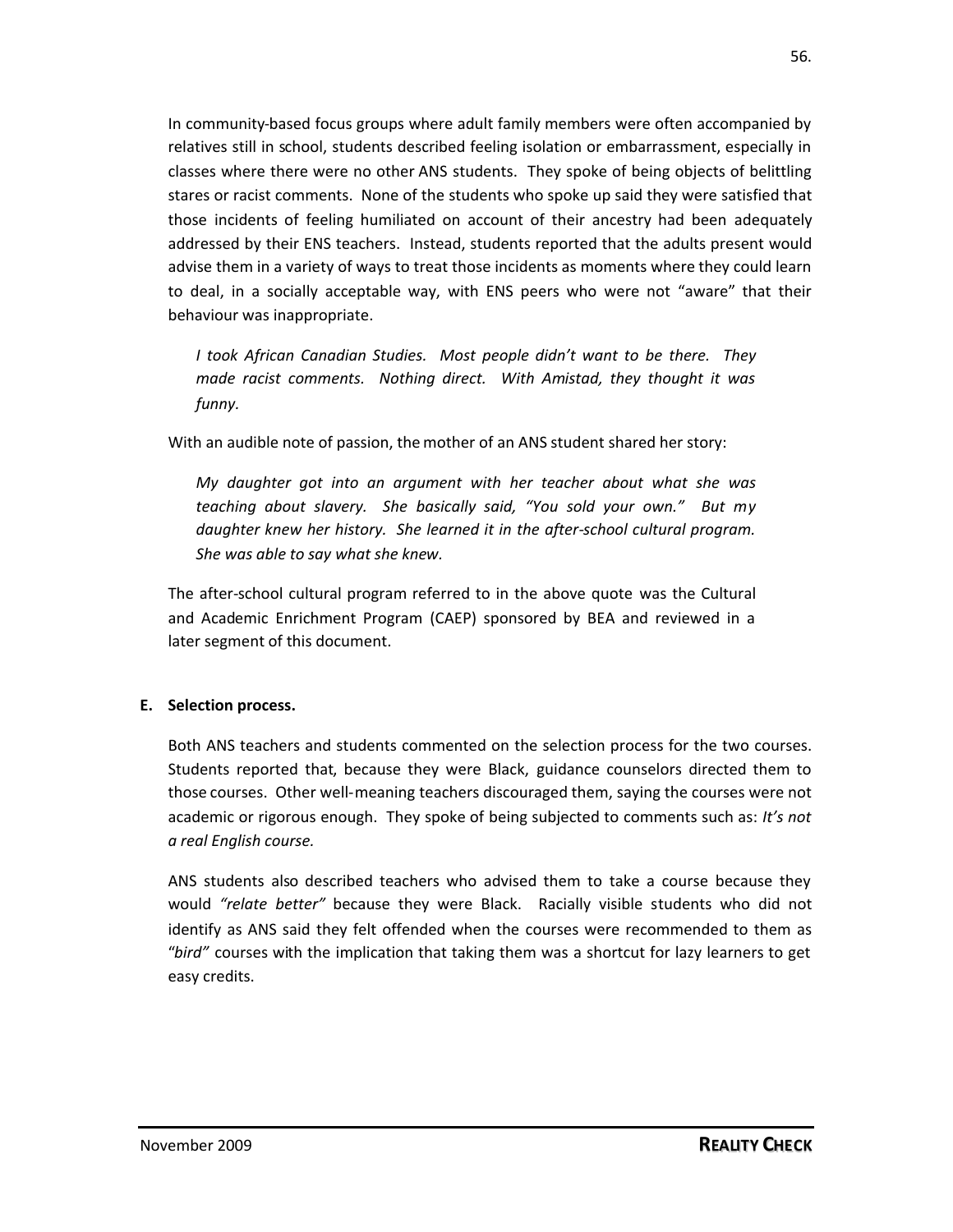### **F. Small number of ANS teachers offering courses.**

ANS parents and teacher were equally concerned that far too few ANS teachers offered the new courses. At the same time, both groups said they were aware that there were few African Nova Scotian teachers ready to fill available positions. Adding to the complexity of the situation, Black teachers said that they want to be free to choose the courses they teach, just as their White peers are.

### **RECOMMENDATIONS**

**In light of the realities outlined, it is recommended that:**

- **(1) English 12: African Heritage and African Canadian Studies 11 courses continue to be developed and made available to more schools.**
- **(2) The staff and resources be provided to develop curriculum for students in the earlier grades.**
- **(3) Best practices be shared and that new initiatives in professional development take into account the development of the capacity of teachers to address racism and feelings of isolation of lone African Nova Scotian students.**
- **(4) Guidance counselors be included in appropriate professional development training programs along with teachers being prepared to teach English 12: African Heritage and African Canadian Studies 11 courses.**
- **(5) The numbers of African Nova Scotian students participating in the English 12: African Heritage and African Canadian Studies 11 courses each year be tracked and those figures coordinated with data from research into the number of students who have an IPP.**
- **(6) More African Canadian and African Nova Scotian content be added to the English 12: African Heritage and African Canadian Studies 11 courses.**
- **(7) Students' experience with the English 12: African Heritage and African Canadian Studies 11 courses be shared across the province with guidance counselors, administrators and African Nova Scotian communities.**
- **(8) The school board intensify its efforts to recruit more ANS teachers.**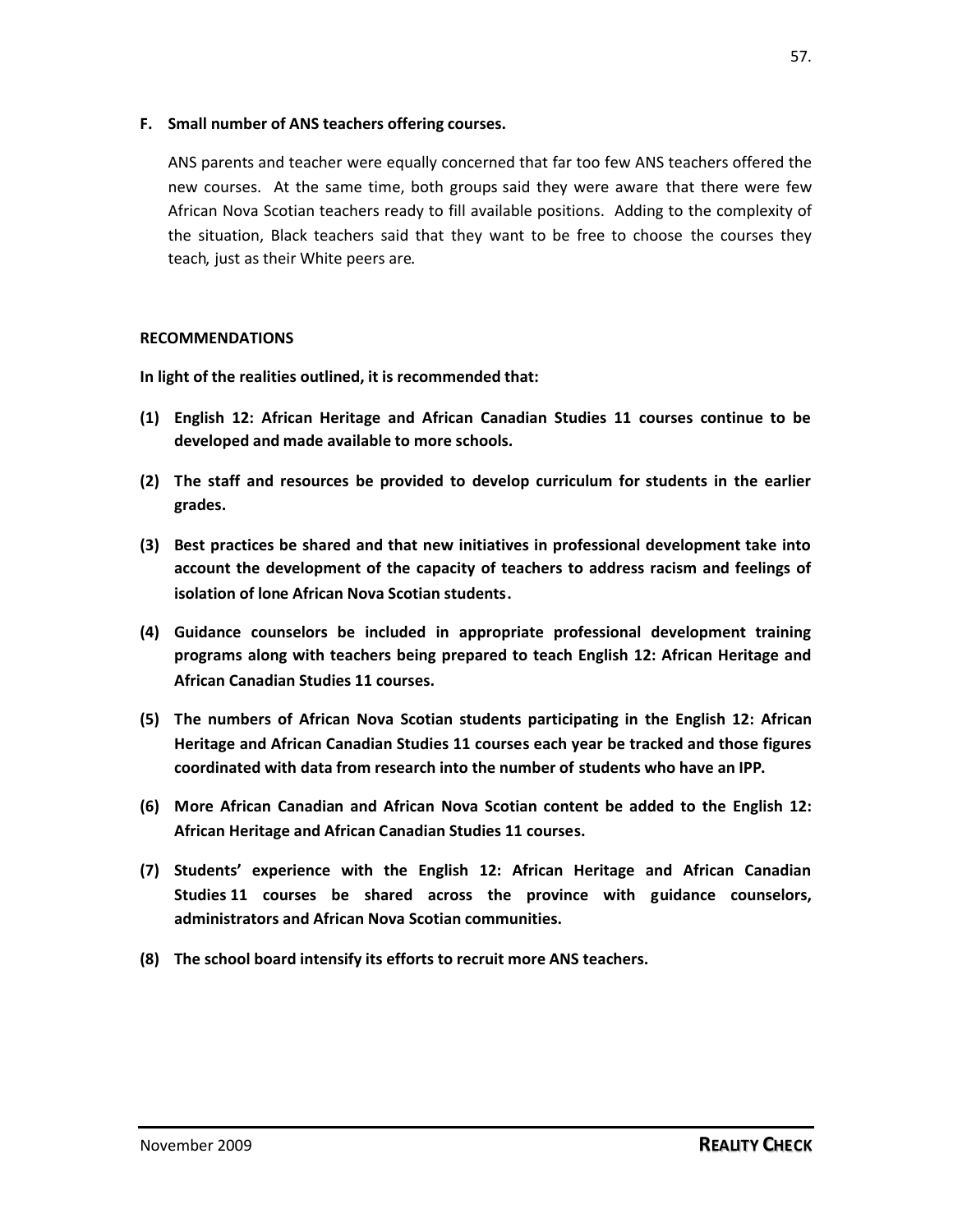## **AFRICAN NOVA SCOTIAN STUDENT SCHOLARSHIP (ANSSS) PROGRAM**

*The money provided me has had a large impact on the accessibility to post-secondary education; but, more importantly, it is a constant reminder of the martyrs of our past*.

Scholarship recipient of the ANSSS Program.

The BLAC Report provides an in-depth rationale for the development of the African Nova Scotian Student Scholarship Program in the case study of the Black Incentive Fund and documents the loss of dignity and respect often experienced by those receiving money from the Fund. Focus group members who participated in this review recall their sense of shame and embarrassment by the call from the school office over the PA system for Black students to go to the library where they would make arrangements for receiving money from the Fund.

The Fund, it has been argued by some, was the government's attempt to provide compensation for the years of discrimination felt by the Black community. In recognition of the economic and racial barriers that African Nova Scotians have faced in gaining access to higher education, the BLAC Learners Advisory Committee recommended that:

The Nova Scotia Government should:

- 12a. Provide scholarships and financial assistance to Black learners in recognition of achievement and need. Extend the Incentive Fund to cover all Black students in post-secondary institutions, and increase the amount to matching the escalating university fees.
- 12b Provide scholarships for Black students who wish to enter professional programs from which Blacks have been traditionally excluded such as medicine, dentistry, pharmacy, computer science and Engineering.

*BLAC Report on Education: Redressing Inequality–Empowering Black Learners, 1994, p.27*

These recommendations were accepted by the government and the Scholarship Program was started in 1996-1997.

In 2004, the Department of Education conducted a survey of scholarship holders of the ANSSS Program which had grown out of recommendation 12a and 12b of the BLAC Report. The results of that survey showed that the ANSSS had helped some of the respondents to the survey to achieve their educational, career and professional objectives. Most respondents had either completed their program of study or were working towards its completion.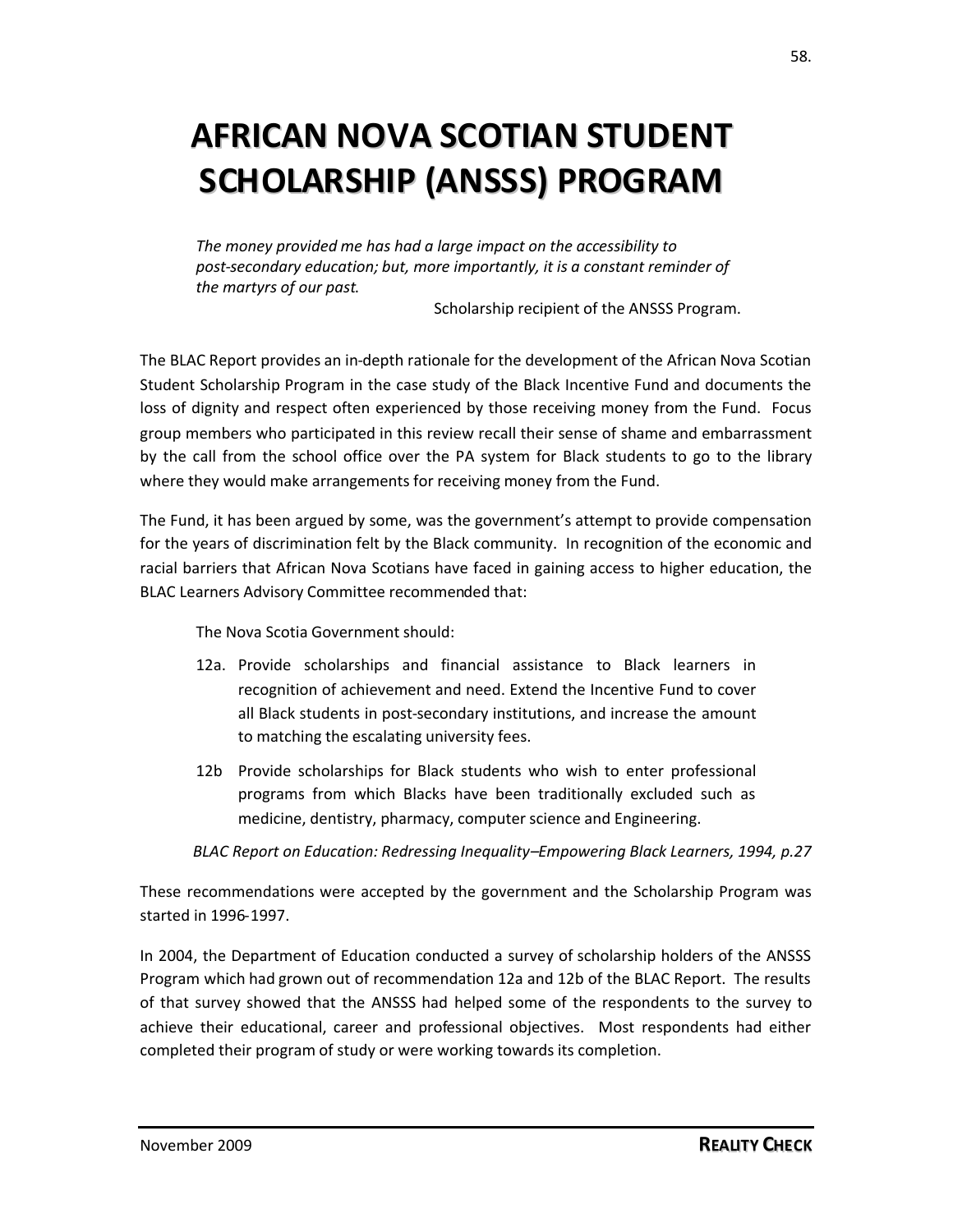The ANSSS is available for students who have completed Grade 12 in a Nova Scotian public school and who are enrolled full-time in a post-secondary program having an entrance requirement of Grade 12. The scholarships to university have been increased from two to three years and to community college for one year.

### **FINDINGS**

**A. The number of African Nova Scotian students attending higher education institutions through scholarship programs increases each year.**

Statistics provided by the African Canadian Services Division (ASCD) confirm that there has been a steady increase in the number of African Canadian students who received scholarships to attend higher education institutes. There were 246 scholarships in 2004, and in 2008 there were 378. The number also increased for community college, and short-term job-training grants have been added to the list.

The chart below demonstrates the growth and the emphasis on science and teaching reflected in the choices of scholarship recipients:



One can infer from this that the graduation rate among African Nova Scotian students is increasing each year, since there is a steady annual increase in the number of students who are eligible for scholarships.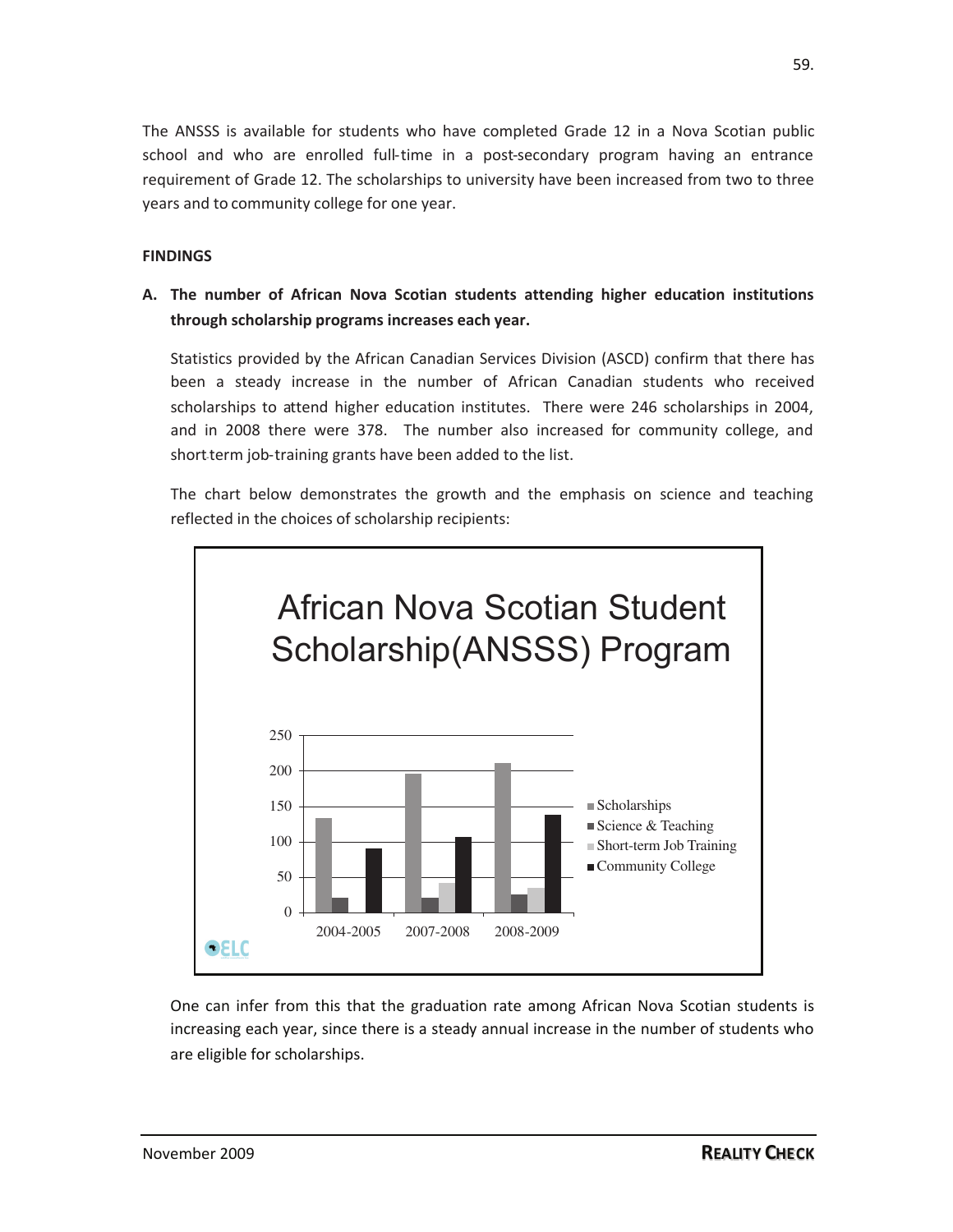### **B. Because significant numbers of African Nova Scotian learners have an Individual Program Plan (IPP) they may be ineligible for the scholarships**.

It is the finding of this review that the Scholarship Program continues to be a hopeful indicator of the effective implementation of some recommendations of the BLAC Report. The statistics quoted above, however, do not reveal the number of African Nova Scotian students who are not eligible for scholarships by virtue of having an IPP. In one focus group meeting, a parent offered the following observation:

*"Don't matter how many scholarships you have, if you are on IPP you can't get any."*

Others around the table showed surprise when she provided that information.

### **C. Perception about award winners needs to be examined.**

A review done of scholarships awarded between 1996-2004 showed that there were 26 recipients of the Science Professions Scholarships and, by last name, 17 were indigenous African Nova Scotians and nine (9) were children of first generation African Nova Scotians. However, for the Teacher Educations Scholarship, during the same period, there were 78 recipients and, based on last names, 75 were indigenous African Nova Scotians while three (3) were first generation African Nova Scotians.

### **D. Information regarding developments in the Scholarship Program needs to be constantly updated and disseminated.**

In a parent/community focus group session, when discussing access to scholarships, one individual remarked, *"Scholarships are not for trades."* The speaker did not appear to know that there are short-term training funds, and that these grant funds can be used to train African Nova Scotian Students for jobs in the trades and skills sectors.

The communities interviewed showed evidence of limited knowledge about the duration of the scholarships. The university scholarship has increased from two to three years, the teacher education scholarship is for two years, and there is a science scholarship for three years. The community college scholarship is for one year, and there is now a seat at a community college for students who have an IPP beginning this year.

Qualifications and, therefore, scholarships have not been evenly distributed by region over the period of operation (see *Appendix H*). Consequently, there is risk of a suspicion of bias against regions with few scholarship holders or none at all.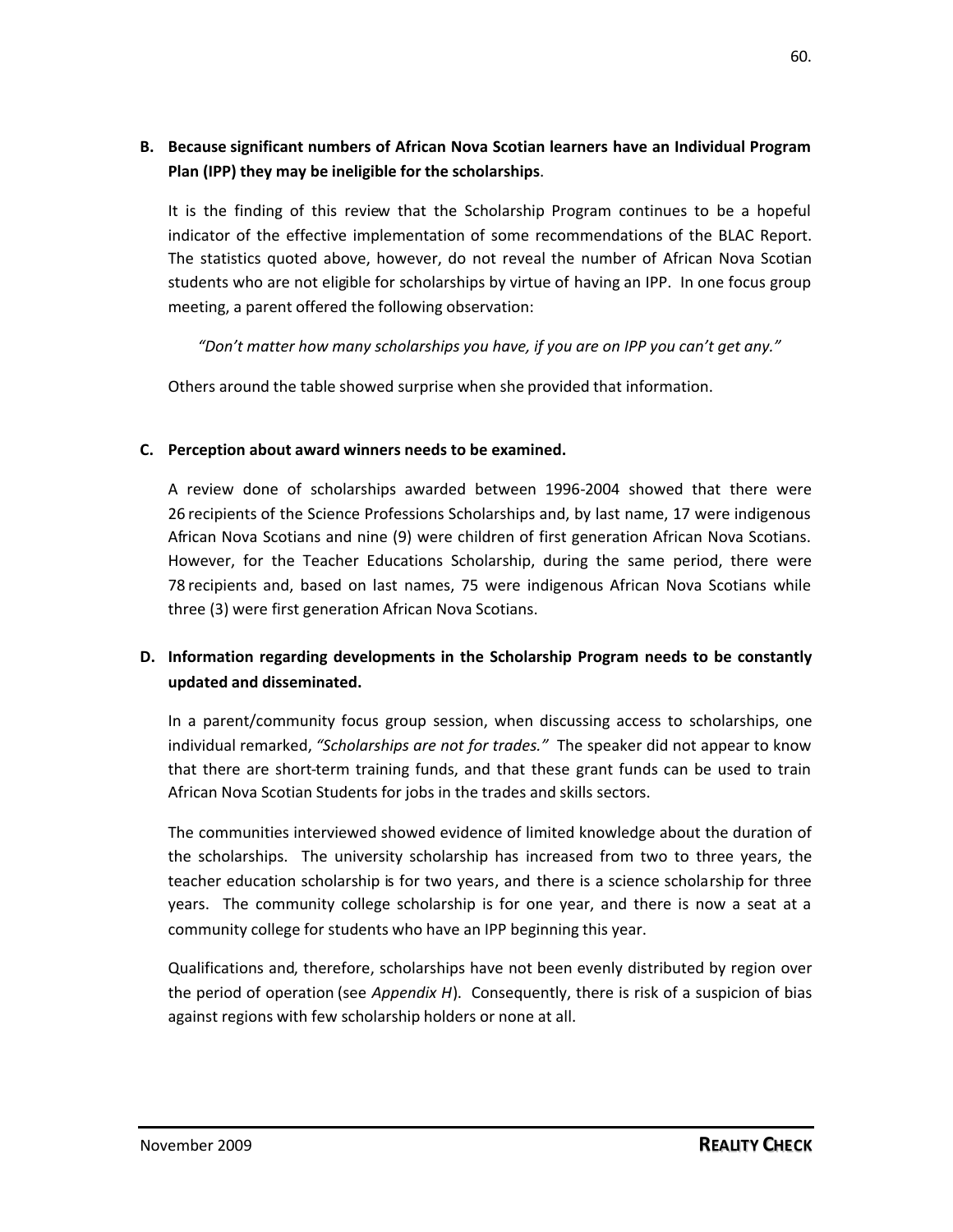## **E. The ANSSS is regarded by recipients as an investment in the African Canadian Community as a whole and links to one's past and history**.

Letters of appreciation offer insight into the significance of the scholarship for some recipients and the impact it has made on their lives. An example of this impact was directed to the African Canadian Services Division (ACSD) in the form of the following e-mail in June 2009:

### *Dear whomever it may concern,*

*I was awarded the Post-Secondary African Nova Scotian Students Award back in 1998-1999 and 1999-2000. I have since graduated with my Ph.D. in Microbiology and Immunology from Dalhousie University and am currently working as a postdoctoral fellow in the laboratory of the best microbiologists in the world at the University of British Columbia.*

*I wanted to send a quick note just to extend my appreciation for being awarded this scholarship, and how fundamental it was to my success during university. I am happy to see that this program is still being provided to African Nova Scotian students.*

*Best wishes,*

*(Name withheld)*

Another letter received by the African Canadian Services Division from a Scholarship recipient writing in July 2009, stated:

*I want to express sincere gratitude for your choice to invest in the African Nova Scotian community in such a manner. The money provided to me has had a large impact on the accessibility of my post secondary education, but more importantly, it is a constant reminder of the martyrs of our past."*

One scholarship recipient expresses his excitement at going to *"Acadia University to continue expanding [my] knowledge, so I can then help the community as an Athletic Therapist."*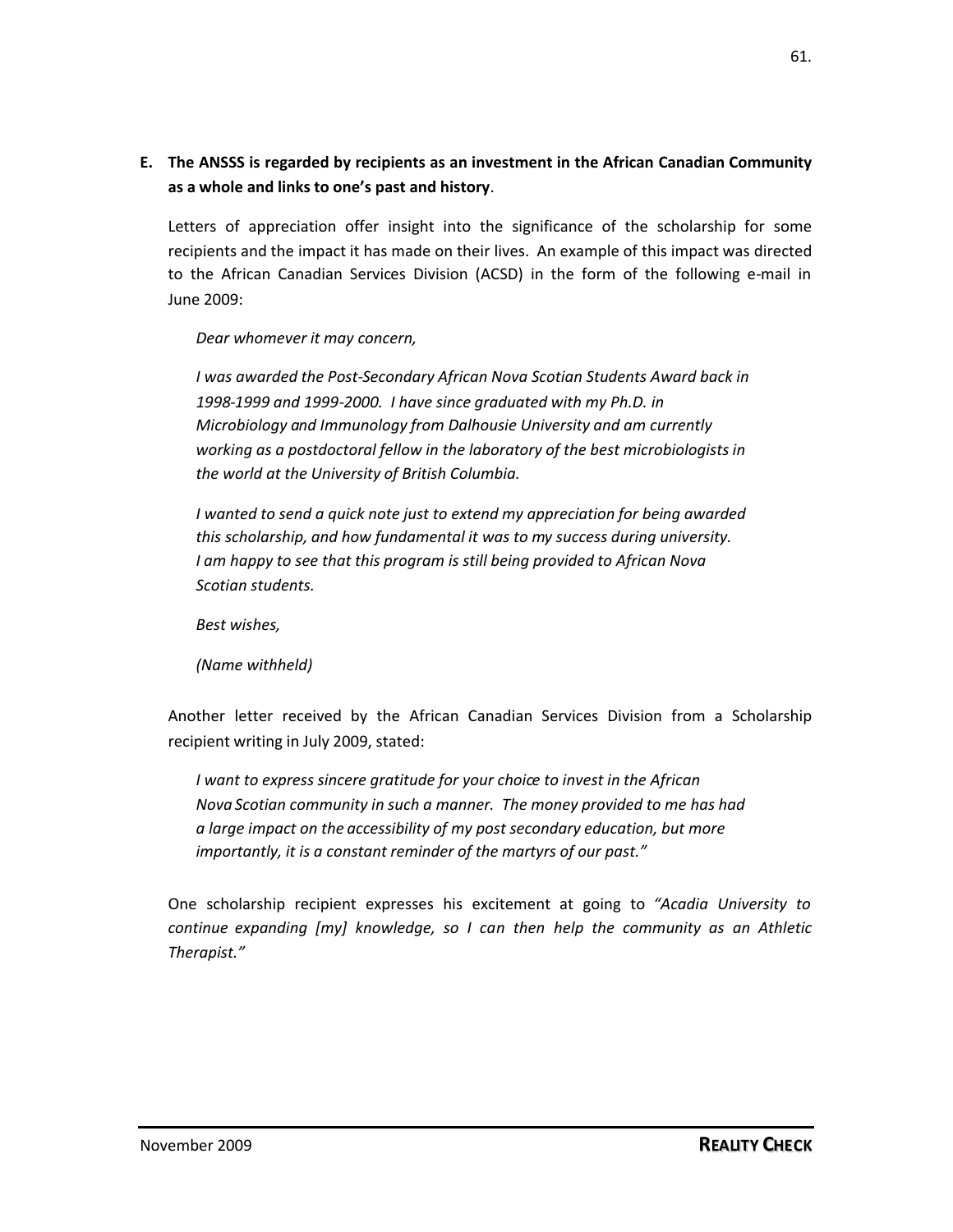#### **RECOMMENDATIONS**

**It is recommended that:**

- **(1) The Africentric Learning Institute (ALI):**
	- **(a) gather and disseminate statistics on completion of college and university education by African Nova Scotian students;**
	- **(b) survey students who have an IPP in order to assess whether they have a desire to pursue higher education;**
	- **(c) invite scholarship winners to connect with and mentor younger members of the African Nova Scotian community; and**
	- **(d) investigate the local conditions that contribute to limited applications from an area.**
- **(2) The African Canadian Services Division (ACSD) intensify efforts to encourage those outside of the Halifax Region to apply for scholarships under the African Nova Scotian Student Scholarship (ANSSS) Program.**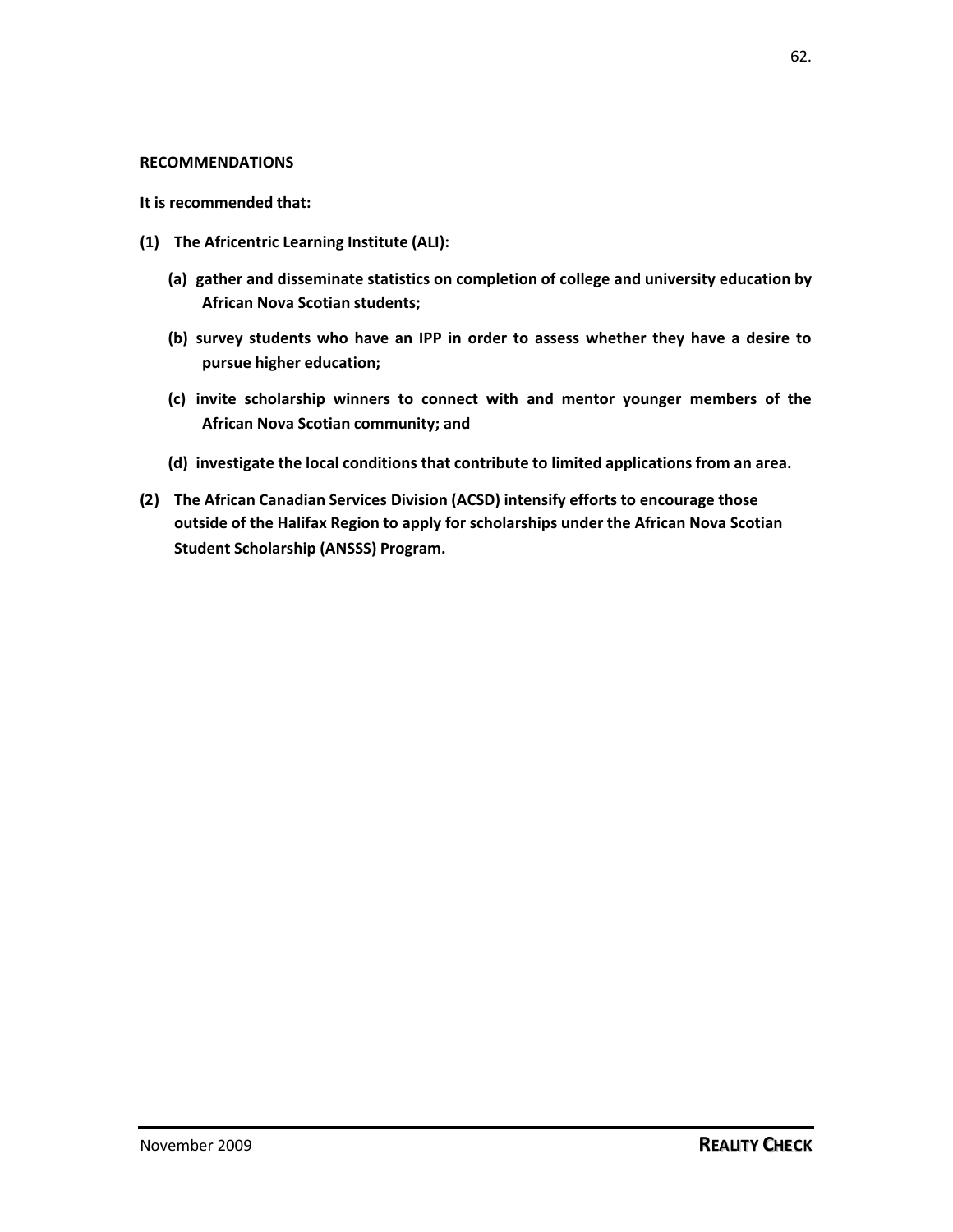## **PARENT OUTREACH PROGRAM**

*My daughter was on an IPP. I thought I had no control. I learned I had control … The second Positive Parenting [Workshop] helped me.*

(Participant in Positive Parenting Workshop)

It was recommended in the BLAC Report "that educators must develop a model of parent education and advocacy which empowers both the parent and the student. The main objective of the model should be developing the parents' confidence in providing home education support to their children and to talk with teachers and administrators about educational matters".

*BLAC Report on Education: Redressing Inequity–Empowering Black Learners, 1994, p.21*

#### **BACKGROUND**

The African Canadian Services Division (ACSD) delivers approximately 15 parenting sessions to the ANS community each year, with the participation of approximately 20 parents per session. The attendance at some sessions has been as high as 35, while there were sessions held for as few as ten parents.

Titles of workshops have included, "Supporting Your Child in the Home and in the School", "Raising a Resilient African Nova Scotian Child", and "Supporting Your Child as a Developing Reader". The Division, in partnership with the Nova Scotia Community College also develops and delivers "Parents as Career Coaches." All three of these programs are currently being delivered to communities in the 2009-2010 school year. ACSD reports that a fifth program entitled, "Supporting Your Child who has been Identified as Having a Learning Disability" will be ready for delivery in the spring of this school year.

ACSD's goal is 12 modules developed and ready for delivery over the next four years. Successful modules are identified by the parents' feedback during sessions. At present there are requests for a repeat of "Supporting African Nova Scotian Children in the Home and in the School." This program is offered either as a refresher or for new members, every three years.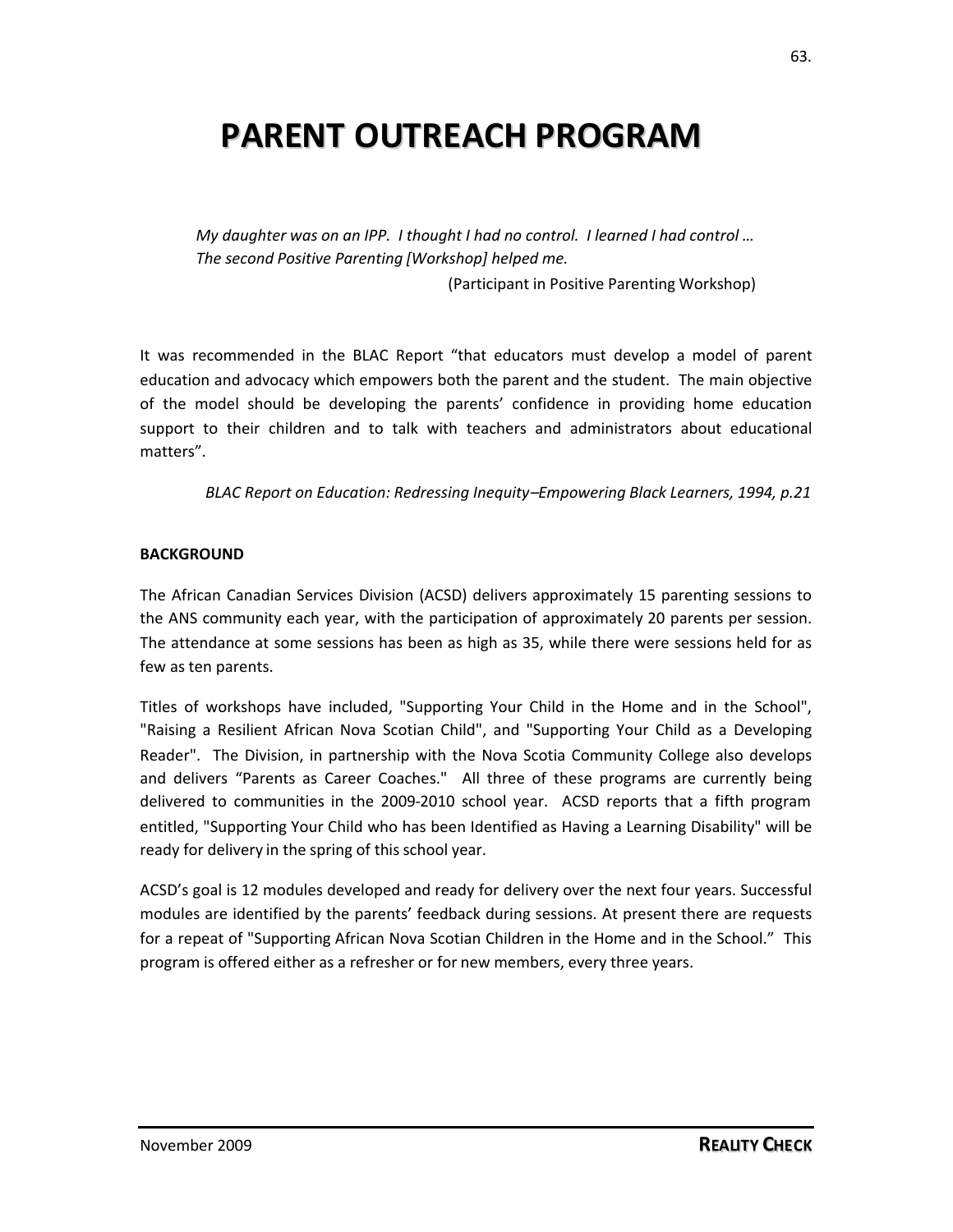### **FINDINGS**

The workshop "Supporting Your Child in the Home and in the School" has been the basis of maintaining positive contact with parents across the province, and a practical method of outreach and building a network across scattered ANS communities.

### **A. Positive Response to Parenting Workshops**

Over the course of this review, seven focus groups of parents and community members were held across the province. Without exception, they had high praise for the parenting workshops organized by the African Canadian Services Division (ACSD). Mothers and grandmothers made specific reference to feeling more empowered as they became more aware of how the education system worked.

*I asked for homework. They (school officials) said, "We don't do that." When I go to Parent Teacher night they talk about what a good boy he is and how pleasant he is. I don't want to think. They are not pushing him. He's doing a good job for a Black kid.*

Parents repeatedly spoke of how the confidence they gained helped them to intervene effectively in cases where their children had an IPP. By speaking to teachers, student support workers, administrators and parents, this review was able to establish a pattern of successful ANS community intervention in schools following participation in ACSD workshops.

Parents reported that, as soon as the day following one of the workshops, they would go to their child's school to ask detailed questions about an IPP. This assertion of parental rights has not escaped the attention of administrators. Principals confirmed noticing a surge in parental interest on Monday morning and wondering whether there had been some discussion around students who had an IPP in the community over the weekend.

A young father was also able to describe some of the specific skills and approaches he had learned, through ACSD workshops, for working with and supporting his son in school.

### **B. Requests for additional and more frequent workshops**

*Good, but too far between. Hard to remember what we did.*

Parents were unanimous in requesting that the workshops be held more frequently. Mothers who had not been able to attend the parenting workshop that modeled advocacy in schools over the past two years said that they felt it was time for a refresher course.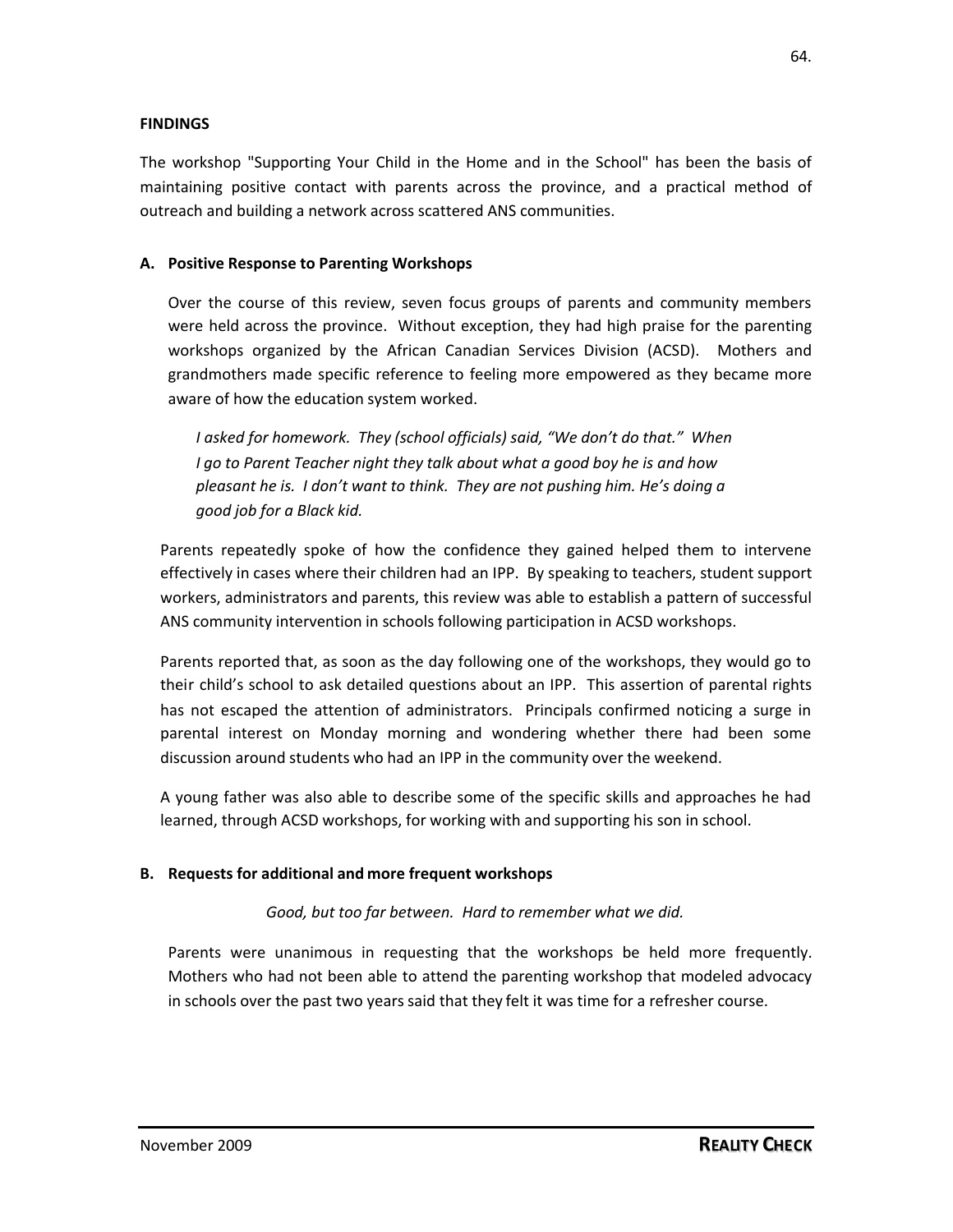Not only were more workshops requested but also different ones. Behavioural issues and medication surfaced as one potential area for a new parenting workshop. In two of the focus group sessions, families spoke of their struggle with schools when it came to medicating their children. A grandmother of a 10-year-old recalled the number of times her grandson was suspended for his behaviour and wondered how he would *"get his learning if he gets sent home every day. On top of that, they wanted to put him on Ritalin."*

This comment led another member of the group to say:

*"Seems every Black kid is ADD [Attention Deficit Disorder] and they want to give them this Ritalin. A lot of parents just don't have energy to go against them. If this is going to work, I guess you just have to do it, but it's hard... The medication you need to keep you in your seat. That's what they call it."*

One finding was that participants sometimes were not aware of the sponsors of the workshop and there appeared to be some overlap between workshops organized by the Regional EducatorsProgram and the African Canadian Services Division.

Although workshop follow-up occurs, this review could not say with certainty what factors in the process make the difference in parent engagement and student achievement or whether changes do, in fact, endure.

### **RECOMMENDATIONS:**

**It recommended that:**

- **(1) All Positive Parent Workshops be evaluated for effectiveness in terms of the difference that parent engagement makes to student achievement.–** *3 months*
- **(2) Administrators and other school officials become familiar with the workshops to ensure that they are able to work in partnership with empowered parents. –** *6 months*
- **(3) Parenting Workshops be expanded to include topics such as the medicating of young ANS boys or girls because of Attention Deficit Disorder. –** *6 months*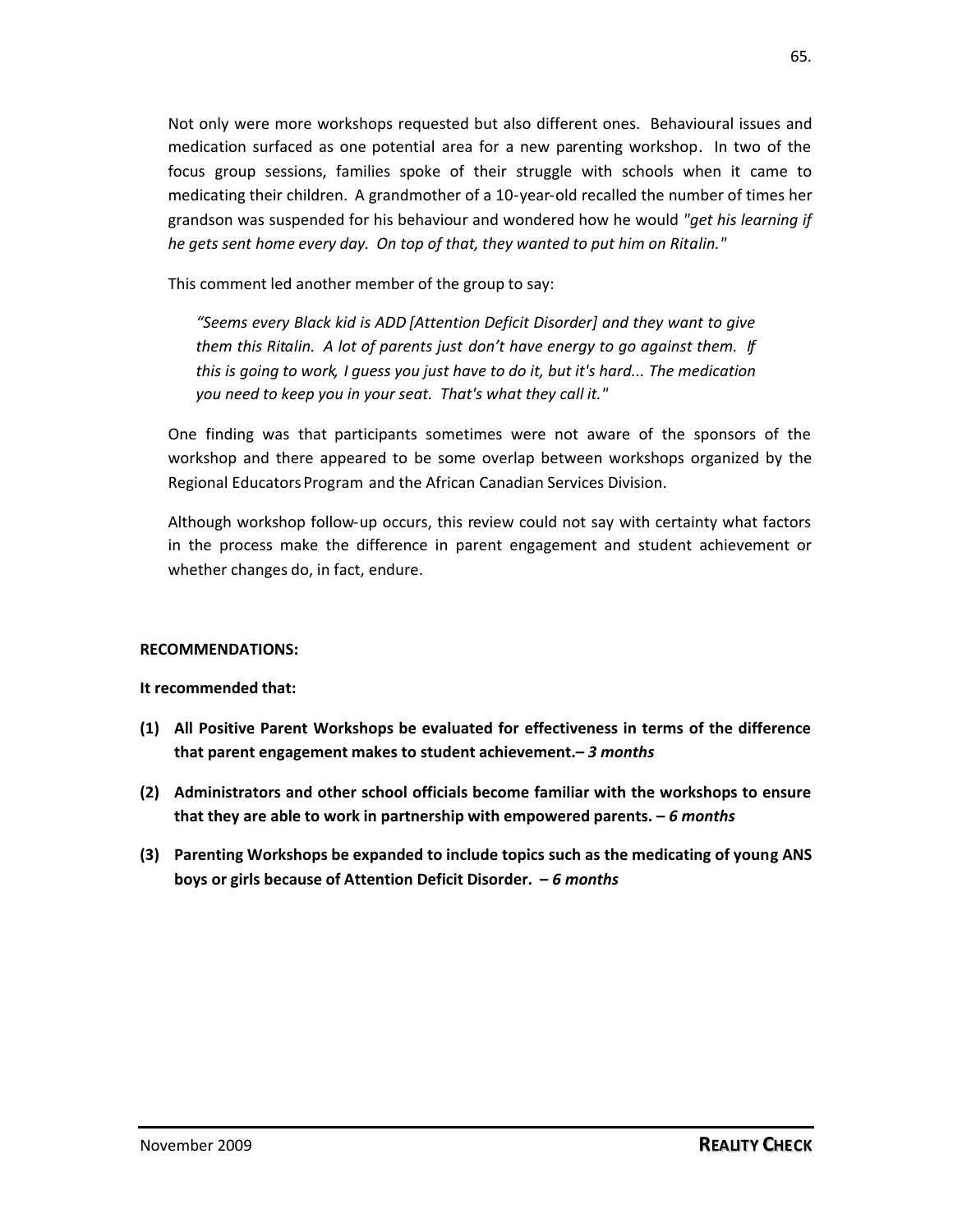## **FOUR PLUS PROGRAM**

*The testimonials given of the enormous value of the program by parents and grandparents at the Graduation Ceremony certainly brings credit to the program.*

*New Glasgow Four Plus Program Report, 2008*

It was recommended in the BLAC Report that "the Department of Education should provide quality preschool educational opportunities such as Four-Plus for all African Canadian children. Priority should be given to children in rural areas and the inner city. Early intervention support strategies which had success elsewhere should be evaluated to consider those appropriate for use in Nova Scotia."

*BLAC Report on Education: Redressing Inequity–Empowering Black Learners, 1994, p.20*

The above testimonial is connected to one of the two Four Plus Programs that have received funding from the African Canadian Services Division (ACSD). The report on the program states that eight (8) of the 16 students in this program are African Nova Scotian.

There is insufficient evidence available to assess the effectiveness of the program referenced in the opening quote.

This commentary does not refer to the Four Plus Programs in the Halifax area as they were not identified for review.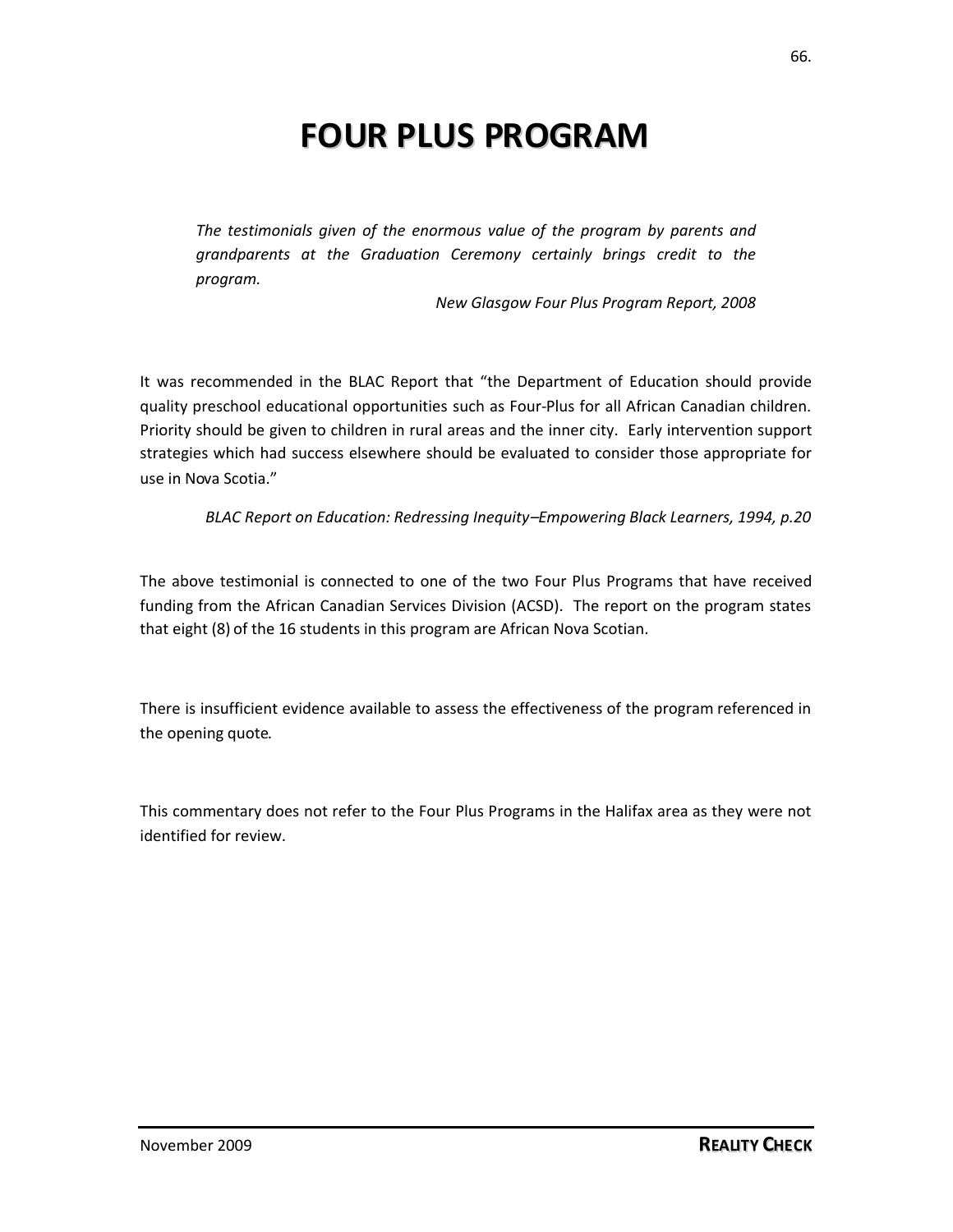## **ADULT EDUCATION AND JOB TRAINING**

*We took down oral histories and turned them into a book.* Mother and daughter Workshop participants.

It was recommended in the BLAC Report that "agencies responsible for Adult Education and Upgrading should link upgrading and job skills training to employment by targeting jobs. Make the job re-entry programs more effective and relevant by incorporating work placement with prospective employers for at least a year. Offer colleges and university extension courses in the community."

> *Recommendation 20a BLAC Report on Education-Redressing Inequity-Empowering Black Learners, 1994, p.23*

### **BACKGROUND**

Where funding is available and an identified need exists, the African Canadian Services Division (ACSD) provides the services of an education officer to support adult training opportunities across the province. For example, there has been collaboration with the Halifax Regional Municipality (HRM) Police Department as well as its Firefighters. Generally, by working with institutions like Nova Scotia Community College (NSCC), the education officer is able to identify clients within the ANS community and help them to gain entry into specific programs.

In addition, the education officer has been involved in community-based programs, with a focus of bringing African Nova Scotian learners back into the education system by building up their skills within a community setting, such as the Family Learning Initiative (FLI), Community Learning Initiatives (CLI) as well as community-based tutoring programs. Other workshops have also been offered around literacy training, leading to certification, upgrading and the development of action plans. Where communities required it and logistics made it feasible, the education officer also facilitated regional education workshops across the province or arranged round tables on issues pertinent to local communities.

The infrastructure to provide ongoing support for these initiatives remains a work-in-progress that is constantly subject to change. Experience suggests that, as stability increases, the programming undertaken in meeting adult education needs within the ANS community will not only be able to widen its focus but also to build upon its present foundation.

The present ACSD strategy around these issues is to focus on education that is linked to opportunities for employment. The department has also decided to strengthen the links between related programs, improve coordination, and create greater access for community members whose skills need upgrading for them to access these programs. By way of example, the division has collaborated in RCMP recruitment and training as well as a part-time B.Ed. program. ACSD also contributes to Job Training through its Scholarship Program.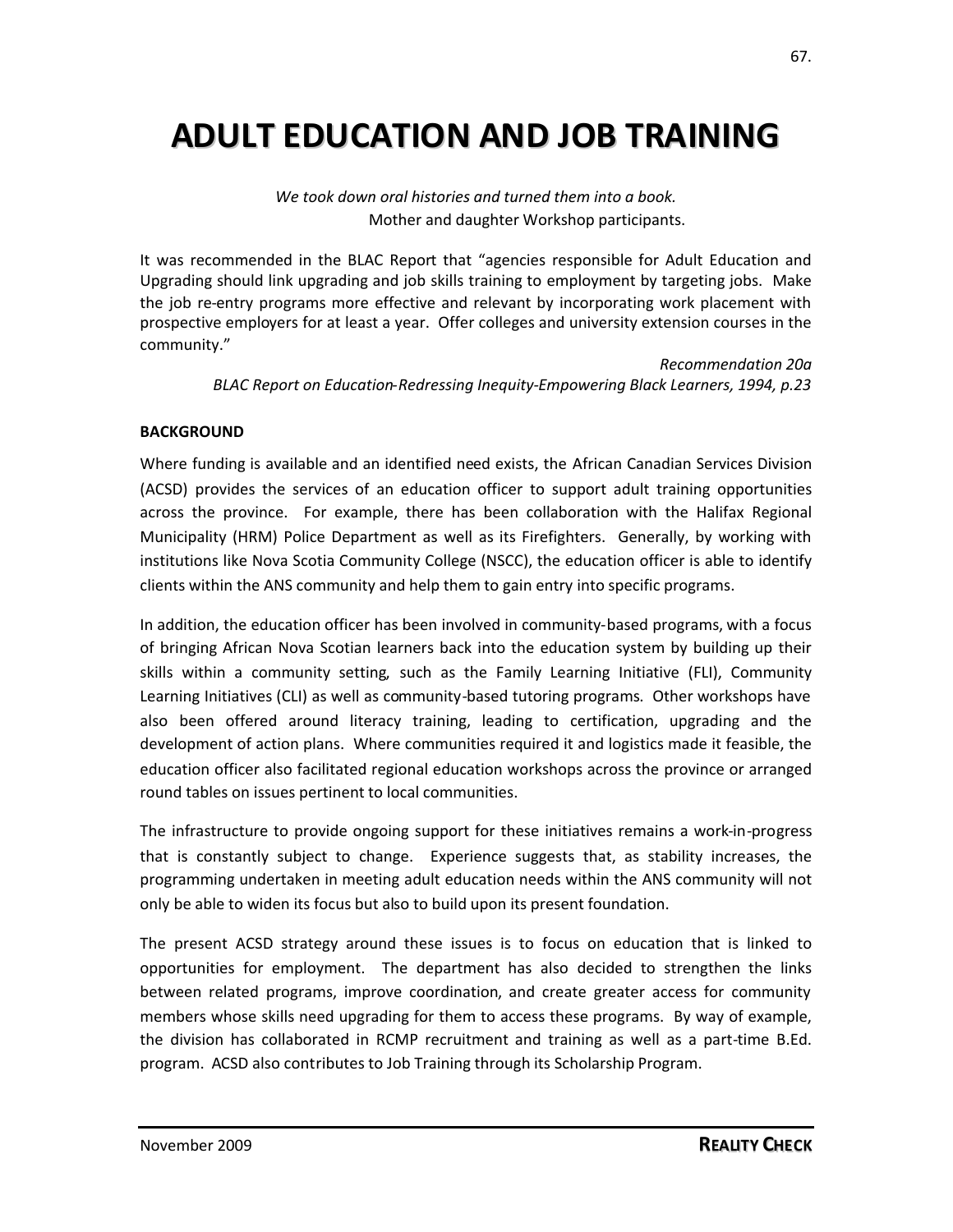### **FINDINGS**

Members of education committees participated in focus groups for various communities and their input provided useful insight into adult education opportunities across the province. From the data gathered, these community-based ANS advocates seemed to function not only as primary sources in providing information about adult education and other community needs, but also to shoulder responsibilities for adult literacy or job training when professionals were not available.

In analyzing the regular monthly reports from regional educators over the last two years the researchers encountered frequent references to literacy workshops. Numerous written reports on initiatives in literacy were also available. However, from the data provided it was not possible to measure the effectiveness of the programs offered on adult learners. It proved even more difficult to infer what indirect impact they might have had on the achievement of learners who were still attending school.

### **A. Picking up binders, getting ready to learn**

As outlined above, there is a curriculum on Family Learning that brings together parents and children as well as older students with younger ones. Numerous stories shared during focus groups held across the province affirmed that families felt that they had reaped concrete benefits from those workshops. Young mothers spoke of getting important lessons in discipline and communication that turned out to be especially useful when they tried to help their children, especially boys, cope with school.

One of the interviewees with direct experience of the Family Learning Initiatives reported observing immediate and positive change in the behaviour of a younger student who was inspired by the image of an older student he admired.

Another's story, told as evidence of the positive impact the family workshops had on participants, described how a student who had cultivated *the image of a pimp daddy with baggy pants*… *by the end of the* session… *was carrying a binder and pulling up his pants.*

In one of the smaller communities, literacy morphed into literature as a mother and daughter teamed up, went into the community and began *taking down oral histories* that *they turned into a book*.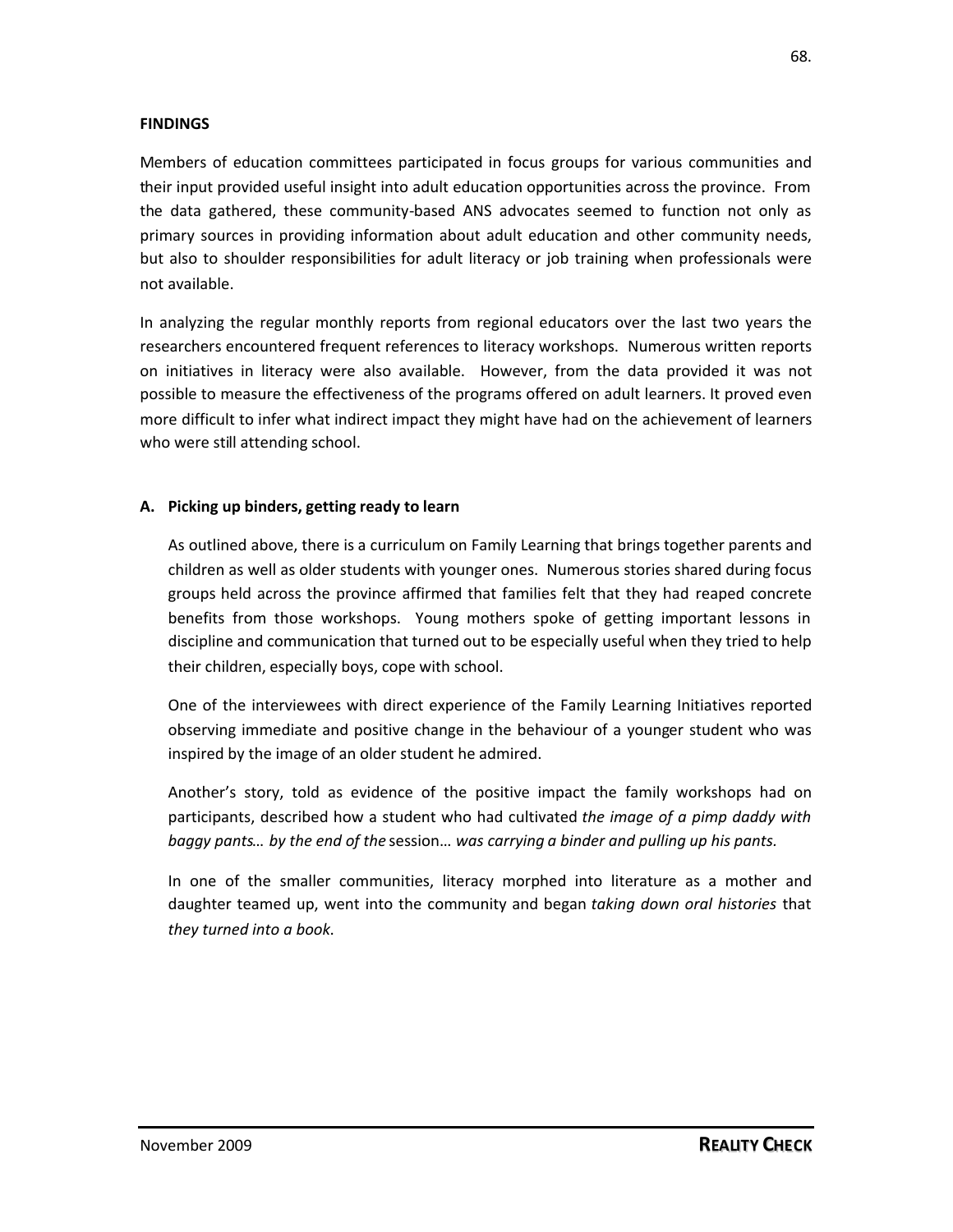### **B. Building bridges, strengthening bonds**

There is ongoing collaboration between the Family Learning Initiative and the Cultural and Academic Enrichment Program (CAEP). Parents and facilitators reported that there was a level of comfort in the way members of their communities shared roles and tasks, applying their learning from one program in another to create a climate of co-operation and easy movement between different programs.

### **RECOMMENDATION**

**It is recommended that the Africentric Learning Institute (ALI) conduct research that measures the effectiveness of the programs offered on adult learners and their impact or influence on the academic achievement of younger students. –** *6 months*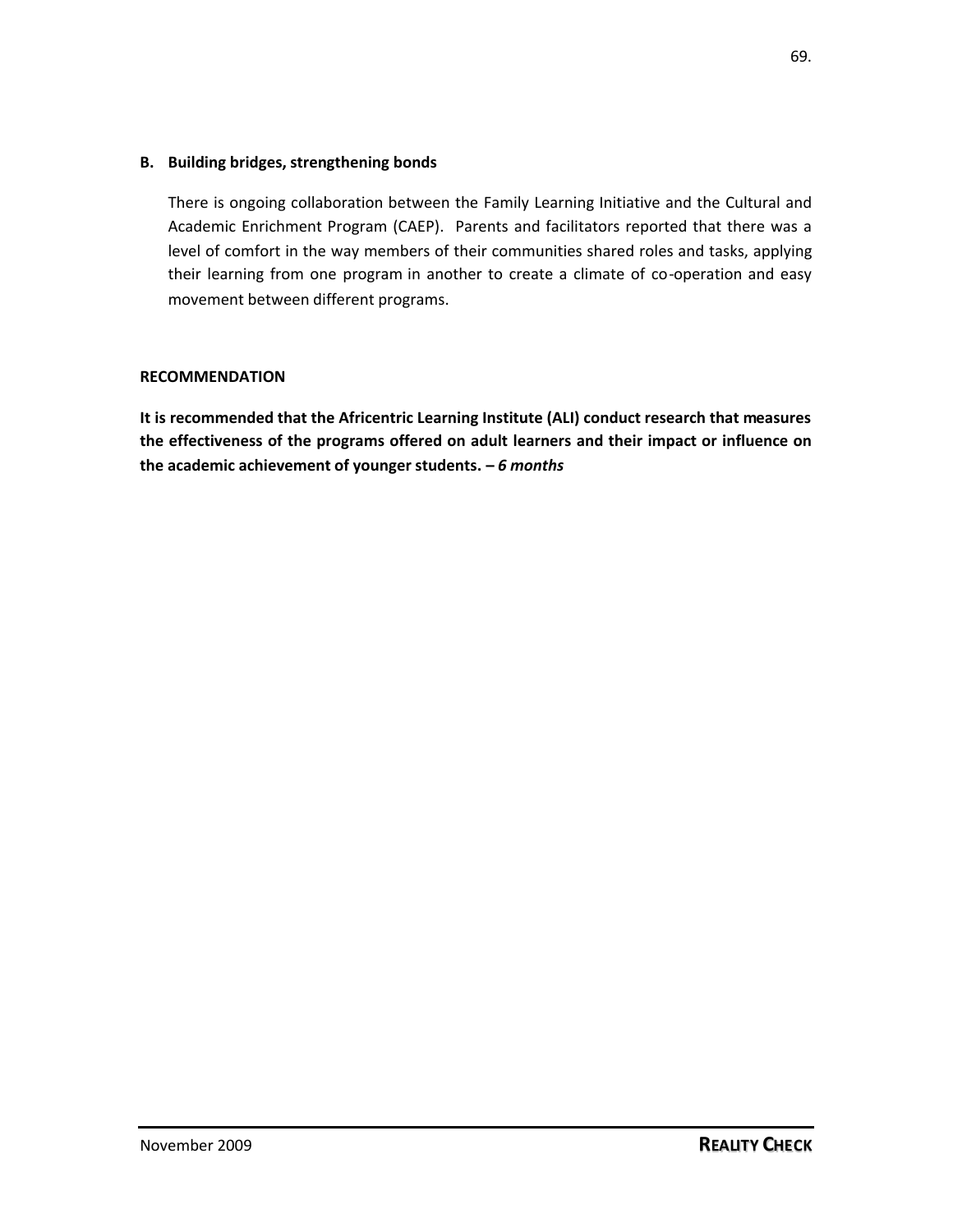## **AFRICAN CANADIAN SERVICES DIVISION – ADVICE TO DEPARTMENTAL DIVISIONS**

The African Canadian Services Division was established as a result of the following recommendations from the BLAC Report on Education:

- 2a. The Minister of Education establish a Branch in the Department to deal specifically with African Canadian Education.
- 2b. The Minister of Education appoint to the staff of his Department an Executive Director–African Canadian Education who would be a member of the Senior Management Committee of the Department of Education and who would have general responsibility for the direction and coordination of African Canadian education programs provided by the Department.

*BLAC Report on Education: Redressing Inequity–Empowering Black Learners, 1994*

## **M A N D A T E**

### **AFRICAN CANADIAN SERVICES DIVISION**

### **DEPARTMENT OF EDUCATION**

- Develop, promote and deliver programs, resources and services for African Nova Scotian students.
- Encompass all levels of education.
- Advise and guide other divisions of the Public School Branch, and Department of Education, regarding African Canadian Education.
- Promote understanding of African Canadians and their history, heritage, culture, traditions and contributions to society, recognizing their origins as Africans.
- Ensure African Canadian students have greater access to post-secondary institutions.
- Work with staff in the branch and across departments to address systemic racism and discrimination, by facilitating implementation of the Racial Equity Policy.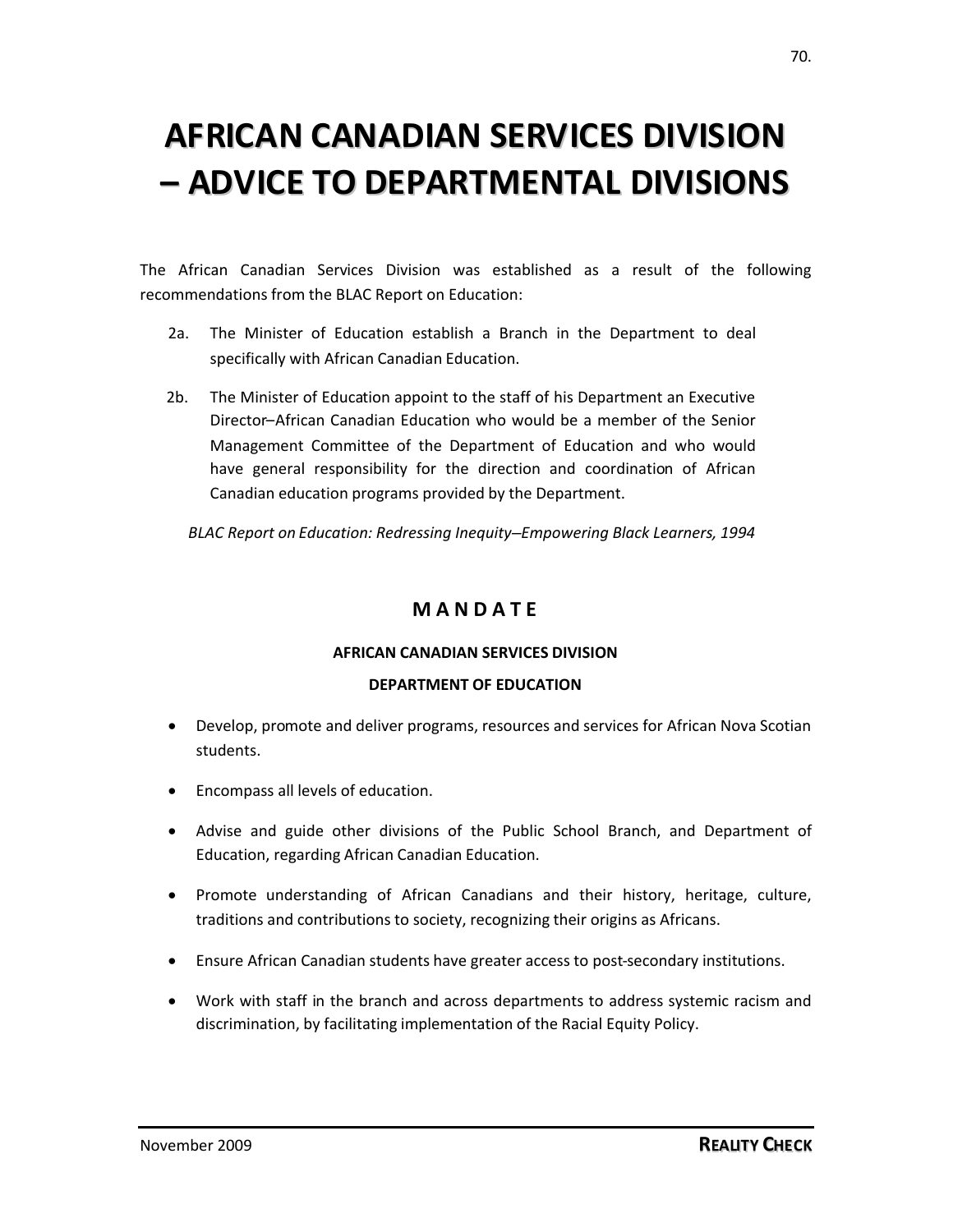It follows from Recommendation 2b of the BLAC Report that the African Canadian Services Division (ACSD), one of 11 divisions in the Public Schools Branch of the Department of Education, must collaborate with the Public Schools Branch and other branches of the Department of Education in order to carry out its "responsibility for the direction and coordination of African Canadian education programs provided by the Department [of Education]". Further, ACSD is specifically mandated to work with staff in the Public Schools Branch and across departments "to address systemic racism and discrimination, by facilitating implementation of the Racial Equity Policy". In addition, all branches and divisions of the Department have a role to play in educating all African Canadian students and in educating all students about African Canadians; hence the need for collaboration.

From interviews with senior administrators in the Department of Education, staff from ACSD and other divisions in the Public Schools branches, other branches of the Department of Education and a range of individuals working at all levels in school boards across the province, we identified areas of collaboration which have begun to be developed between ACSD and the rest of the Department of Education. Also identified are areas that require significant attention.

The following are our findings with respect to the advice provided by the African Canadian Services Division to divisions and branches within the Department of Education.

### **FINDINGS**

## **A. The African Canadian Services Division collaborates with the Student Services Division and Mi'kmaq Liaison Office in province-wide training of Guidance Counselors.**

The professional learning opportunity entitled, *Cultural Competencies for Guidance Counselors In-Service*, sponsored by ACSD, Student Services Division and the Mi'kmaq Liaison Office, was referenced by staff in ACSD and the Student Services Division as an area of collaboration. Beyond the training sessions there are on-going discussions between staff in ACSD and Student Services Division around the connections between Guidance Counselors and Student Support Workers and the distinct but related roles they play in assisting African Nova Scotian students in course selection and in gaining access to relevant and rigorous courses. It became clear that this area of collaboration is vital since ACSD also supports and provides professional development for Student Support Workers, and from its particular vantage point it is able to bring into the open some of the possible tensions around the roles of Guidance Counselors and Student Support Workers that surfaced in a small number of interviews. In addition, during our interviews with students, community group members and teachers of the English 12: African Heritage course, there are several references to the Guidance Counselor as the source of information about the English 12: African Heritage course developed by ACSD. Students described how the information presented by Guidance Counselors served either to encourage or dissuade them from participating in the course. This area of collaboration between Guidance Counselors and the African Canadian Services Division is fruitful and ought to be continued.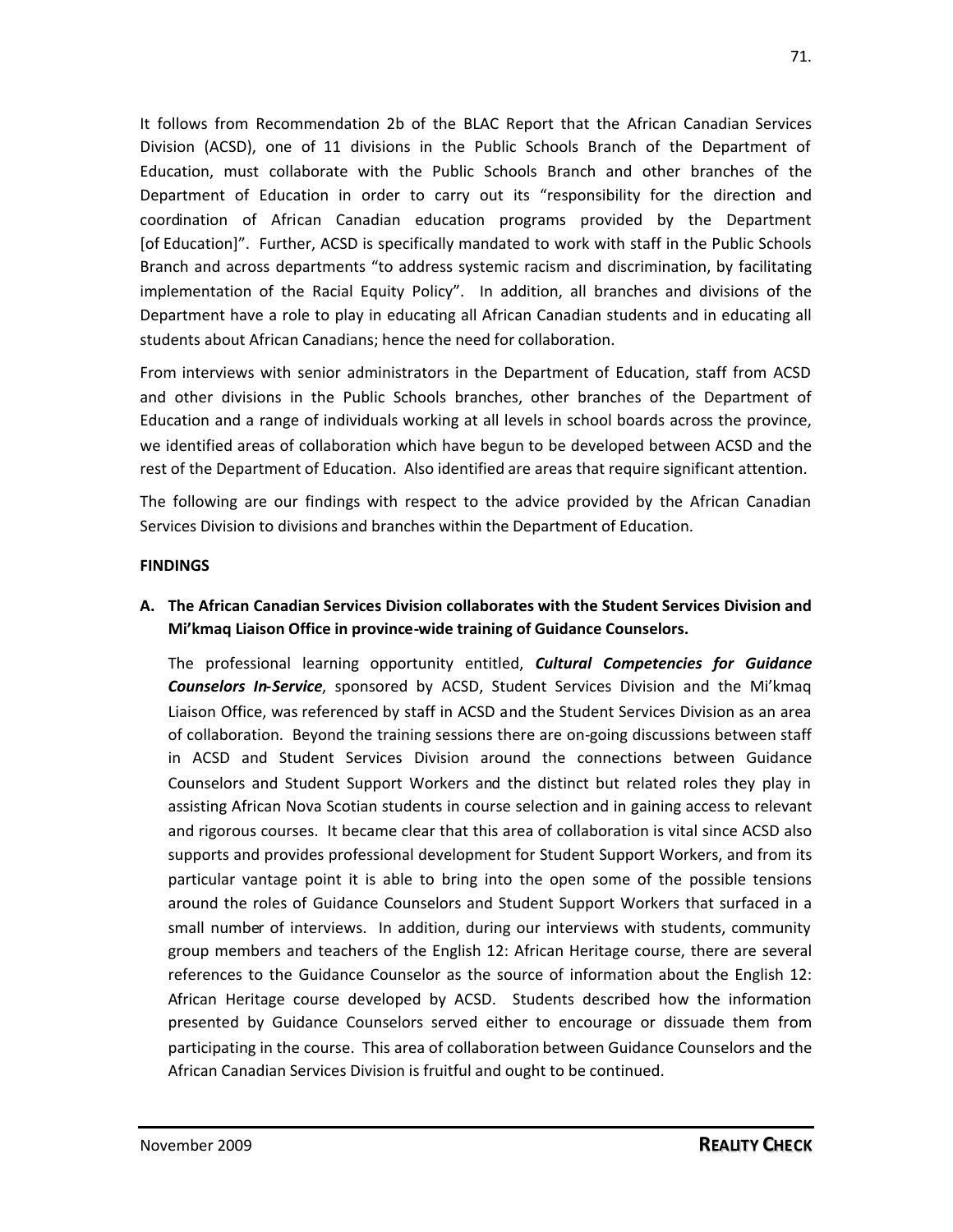# **B. The choice of curriculum materials used in classrooms is influenced by advice and input from ACSD.**

During school visits, teachers identified Africentric poetry books and novels on African American and African Canadian literature as items in the curriculum offerings made available to schools by the English Services Program. The presence of these curriculum items is in part due to input from ACSD to the English Program Services. It is reported that gradually the provision of materials on African Canadian heritage is no longer regarded as the exclusive responsibility of ACSD. It was also noted, however, that the English 12: African Heritage course on occasion was referred to as "the course from the African Canadian Studies Division" or that it was described as not "a real English course".

ACSD reports that one of the ways in which it engages with other divisions is through its attempt to examine for racial and cultural bias all new learning resources and curriculum initiatives introduced by the 25 curriculum specialists. ACSD recognizes its limitation in this activity because of the lack of staff for this type of undertaking.

# **C. More collaboration between ACSD and other divisions is desirable and was expressly stated.**

While members of other divisions and branches acknowledged their collaborative relationships with ACSD, all those interviewed expressed the desire for increased sharing of information between ACSD and themselves. At present, the Director of ACSD provides input into policy initiatives in a variety of contexts such as the Senior Management Committee, the meetings of Directors of the Public School Branch and the School Directors' Forum. In addition, many personal connections are possible in these contexts, making it possible for the Director of ACSD to intervene on behalf of Black students.

As reviewers, we received copies of a response prepared by the Director of ACSD to the findings of one of the few studies providing a glimpse into the academic performance of African Nova Scotian students. However, the overall sentiment of those outside of ACSD was that the interaction needed to be increased. A variety of reasons was offered for the existing situation. They include what two interviewees respectively referred to as the *"independence of each division"* and the *"silo approach"* that characterizes the Department of Education. The result of these approaches is that *"our energy is spent in maneuvering around political matters"*. Another offering was that ACSD tended to champion the change itself but that it needed to support others in taking up the issues. ACSD reports that it provides support in informal ways, *"integrating materials in existing curriculum and sponsoring programs avoiding backlash"*, but sometimes *"not getting the credit".*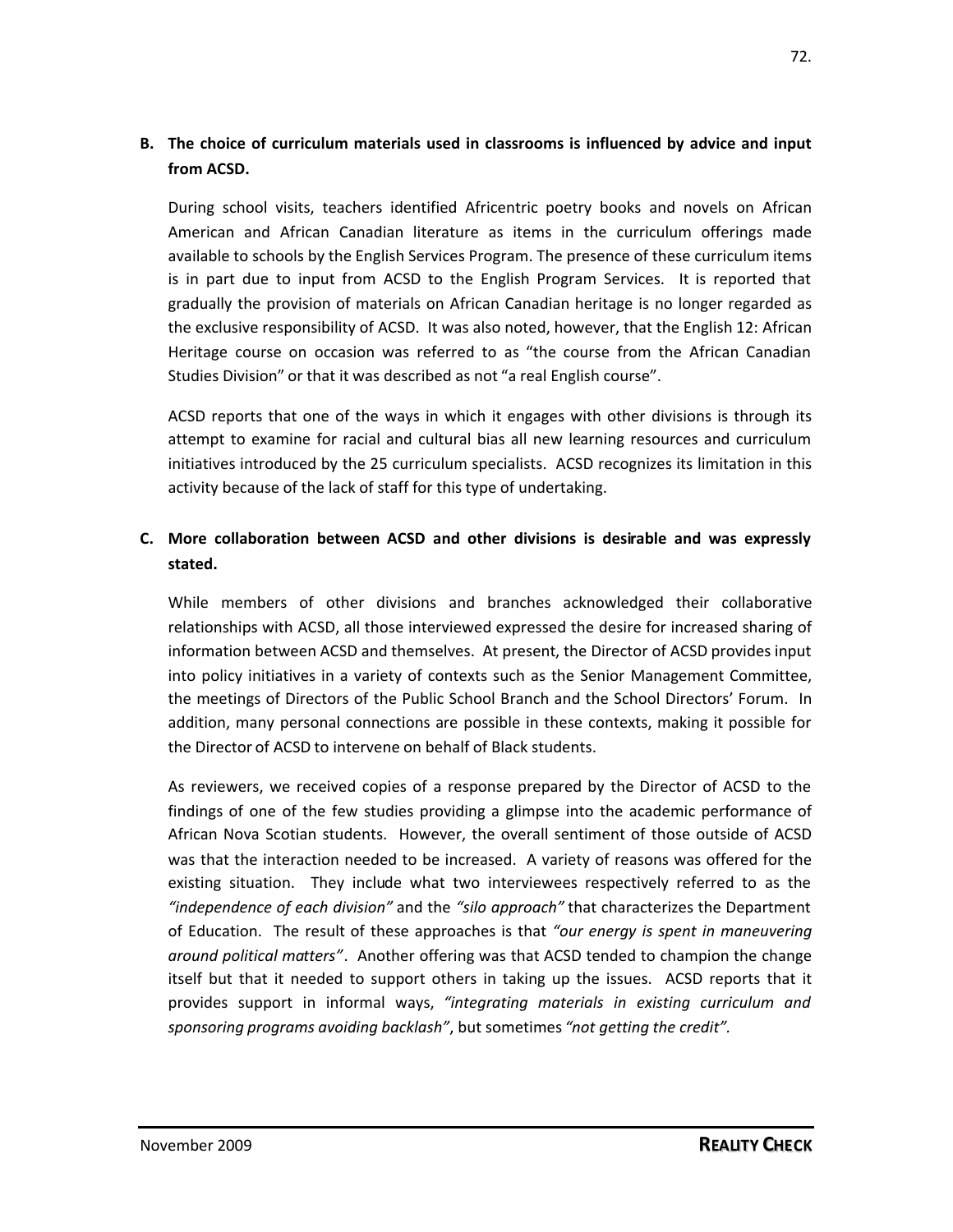# **D. The issue of the Racial Equity Policy needs to be addressed within the Department of Education itself**.

Student Services Division has responsibility for the Racial Equity Policy and ACSD is reported to have supported Student Services Division in providing training around the Racial Equity Policy. However, a number of challenges were identified in facilitating this policy implementation.

## **Challenges:**

(i) It was noted by several of the interviewees that the Racial Equity Policy came out of the BLAC Report; however, now that the policy covers every equity group, little attention is paid to the concerns of African Nova Scotian learners. This sentiment is reflected in the view of a community member who observed:

*In order to get alliances they broaden the scope, but lose sight of the target.*

She recommended that one way of redirecting the Racial Equity Policy would be to ask those responsible for implementing the policy to estimate the percentage of their time that is used for matters concerning African Nova Scotian students.

- (ii) In our review, we were unable to identify a set forum for discussion around the Racial Equity Policy within the Department.
- (iii) When discussing Racial Equity at school sites, the role of the Department of Education in addressing racial equity and racism within its own structures was raised. Interviewees from school boards questioned whether the Department of Education was itself addressing racism.
- (iv) It was pointed out that the advisory role of the ACSD in terms of implementing the Racial Equity Policy means that other divisions were free to accept or reject their input since ACSD was acting merely in an advisory capacity. Community members and parents on the whole felt that the Racial Equity Policy requires more teeth if it is to make a difference. According to an individual in a community forum:

"*The Education Act should be changed so that when people who work in school boards act in a racist way, there should be consequences."*

An administrator in one of the school boards speaks of the relationship between mandates and change:

*"If the superintendents of the province are not mandated by the Department of Education to engage in enlightenment for social justice, it is not going to happen."*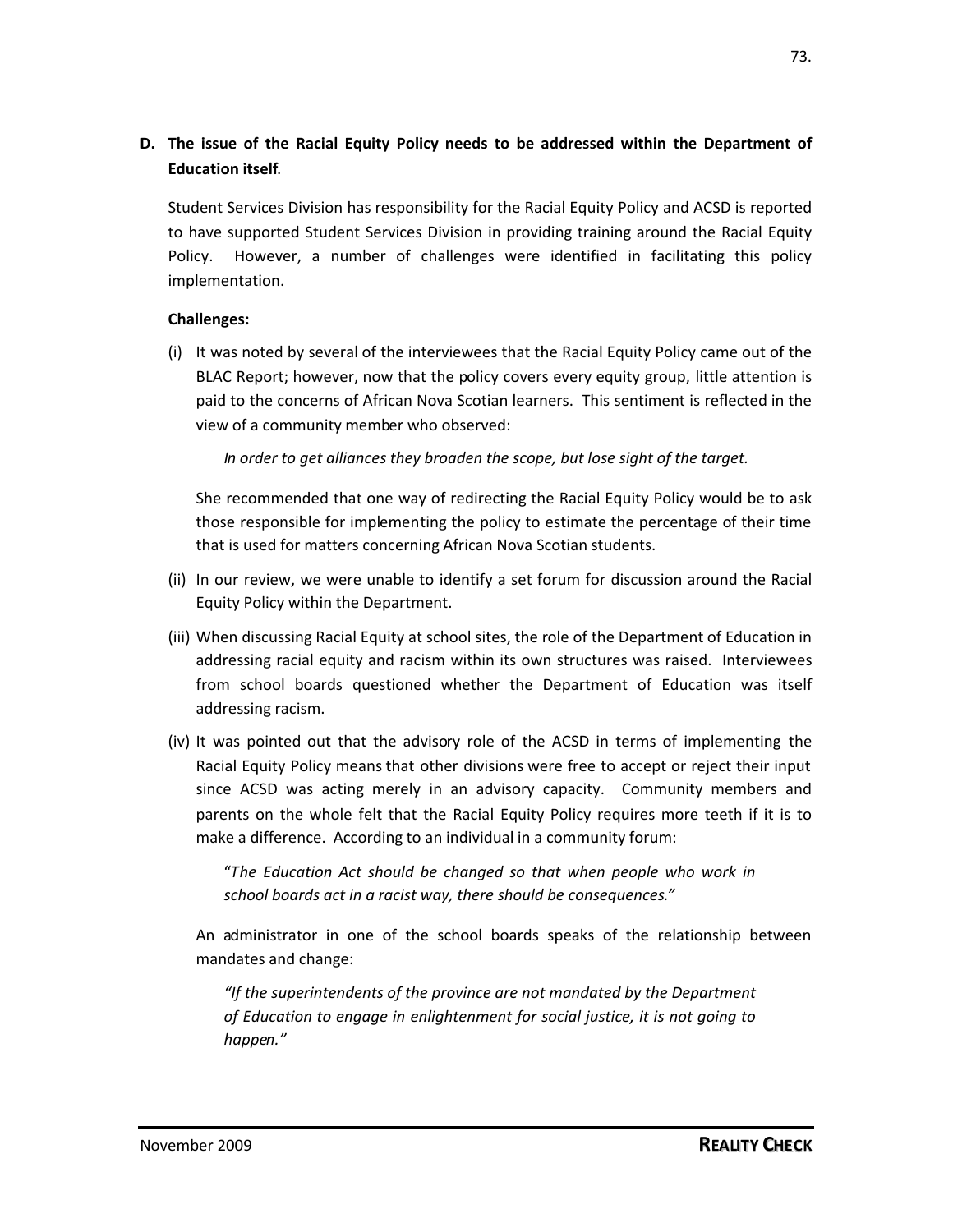#### **RECOMMENDATIONS**

**In light of these findings, it is recommended that:**

- **1. African Canadian Services Division, Student Services Division and the Mi'kmaq Office, which are collaborating around the training in cultural competence, establish a regular forum and process for deciding how collaboration can be continued and expanded to include other divisions and branches. –** *3 months*
- **2. Each division and branch of the Department of Education identify how it can invite input from ACSD. –** *3 months*
- **3. Each division and branch of the Department of Education identify how it will share the activities it undertakes in the process of fulfilling its own mandate to support African Nova Scotian learners.** *–6 months*
- **4. The Department of Education increase the staff of the African Canadian Services Division to enable the fulfillment of its mandate. –** *6 months*
- **5. Student Services Division, in collaboration with ACSD and the Mi'kmaq Office, continue to offer in-service workshops in cultural competence and anti-racist education; and that the evaluation and follow-up of those workshops address the ways in which the training makes a difference to students' experience. –** *6 months*
- **6. Department of Education incorporate the implementation of the Racial Equity Policy and Diversity Management into the Performance Management Review of all Division and Branch Directors.** *– 1 year*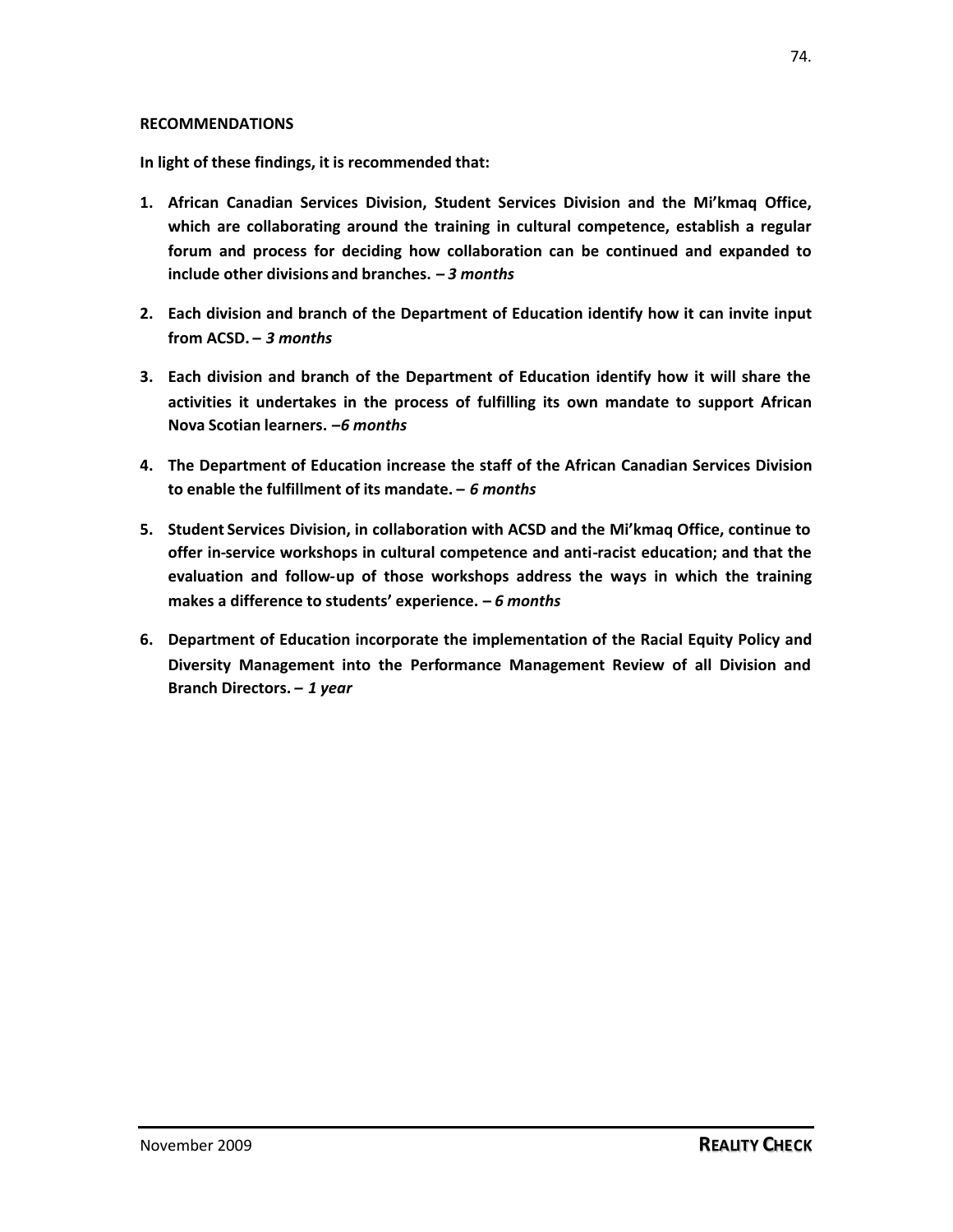# **COUNCIL ON AFRICAN CANADIAN EDUCATION (CACE)**

**Africentric Learning Institute (ALI)**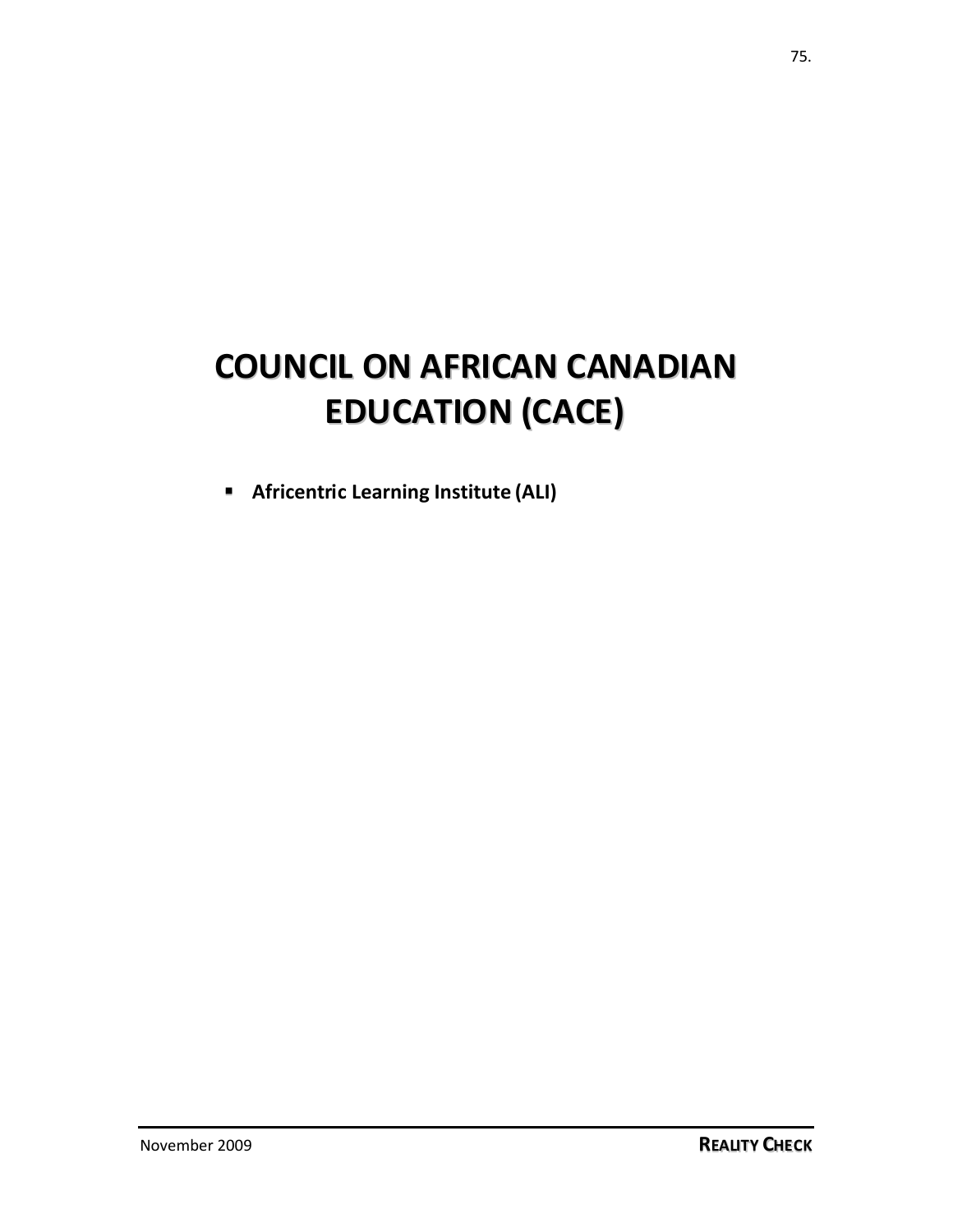# **COUNCIL ON AFRICAN CANADIAN EDUCATION (CACE)**

*We need to have organizations that are accountable to the community.* ANS community elder)

### **BACKGROUND**

The first recommendation in the BLAC Report is that the Minister of Education "elevate the BLAC Advisory Committee to a Council on African Canadian Education to monitor and continually analyze the policies of the Department of Education with respect to the needs of Black learners and educators, to develop a partnership with senior education administrators; and as a mechanism for enhancing the status and functions of the BLAC vis-a-vis local school boards and post-secondary educational institutions."

### *BLAC Report on Education: Redressing Inequity–Empowering Black Learners. 1994. p. 17)*

Following upon the Government's acceptance of that recommendation, it elevated the Black Learners Advisory Committee (BLAC) and through legislation under the Education Act transformed it into a permanent body to advise the Minister on African Canadian Education. The Council on African Canadian Education (CACE) was, therefore, fully established in 1996 as the permanent body to serve in the advisory capacity outlined.

#### **THE CACE MANDATE**

CACE is mandated "to provide advice and guidance to the Minister of Education with respect to the development, implementation, evaluation and funding of educational programs and services for African Nova Scotian learners."

The 2003 Implementation Review of the recommendations of the BLAC Report described CACE in the following operational terms: "CACE has regular meetings with the Minister and continues to play a key role in the education system." *(p.4).*

Since that status report in 2003, CACE has produced nine publications on topics ranging from "The Economic Impact of the BLAC Report", to "The ALI Leadership and Management Summer Institute Report" and "The Times of African Nova Scotians", an interactive study book celebrating history, culture and traditions of African Nova Scotians. CACE has also been involved in the review of the Black Educators Association Regional Educators Program, which led to an increase in resources for staffing and programming.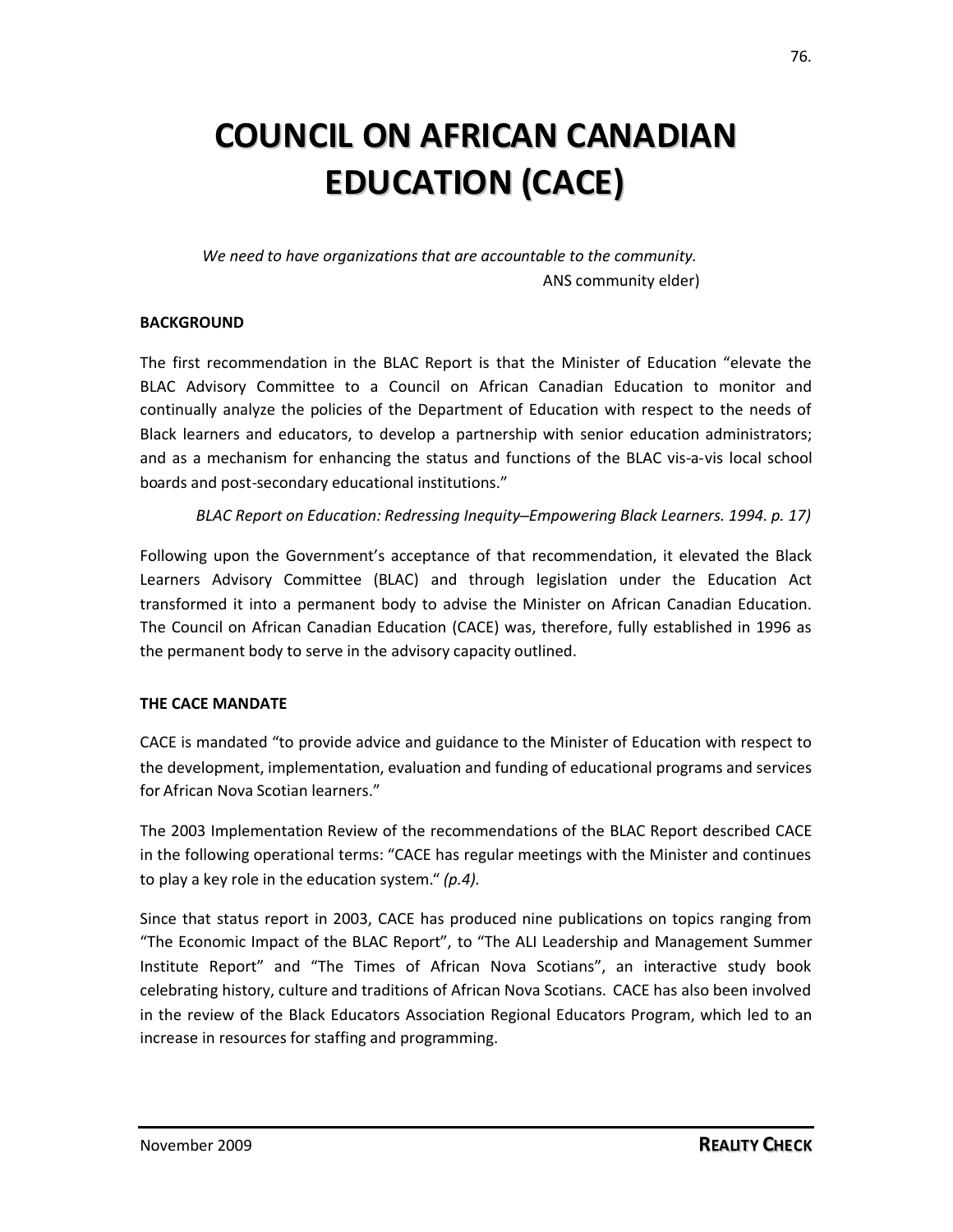### **FINDINGS**

CACE has organized five province-wide education summits and four province-wide parent summits. These are described as workshops and forums in the community on the education of African Nova Scotian students.

## **A. Communication gap between CACE and community**

CACE is also associated with the Africentric Learning Institute Master of Education cohort at Mount St. Vincent University. All 20 students who enrolled have graduated from that cohort.

This review has found that although initiatives in providing opportunities for higher learning were well-known in circles of African Nova Scotian educators, they were not nearly as wellknown among ANS parents or ANS communities at large. We will return to this question of communication.

## **B. Preparing a teacher pool**

Close questioning about the emphasis CACE had placed on post-secondary education revealed that CACE felt it necessary to create a pool of teachers who would be able to educate young African Nova Scotians in an African-centred way.

At the present time, according to the information CACE provided, there is an insufficient number of African Nova Scotians who are ready to fill the positions directly relating to ANS learners in education.

School districts with equity positions are unable to fill them because they are unable to find African Nova Scotians with appropriate credentials. CACE points out that historic institutional racism in education has left the Black community unprepared or underprepared to assume such positions.

# **C. Africentric Learning Institute**

Over the past five years, CACE has made the development of the Africentric Learning Institute its priority. Most of its publications since the last review focus on Africentric education. The Africentric Learning Institute (ALI) is considered to be the fourth plank in the organizational structure that is intended to serve the needs and interests of African Nova Scotian learners.

The Africentric Learning Institute, which is not yet fully functional, has as its mandate a focus on excellence in Africentric educational research and practice. Its mission is "to advance academic achievement of African Canadian learners and educators."

CACE's immediate preoccupation with the ALI appears to have diverted attention away from the Council's mandated obligation to remain in touch with its constituency in order to reflect its concerns in CACE's advice to the Minister of Education.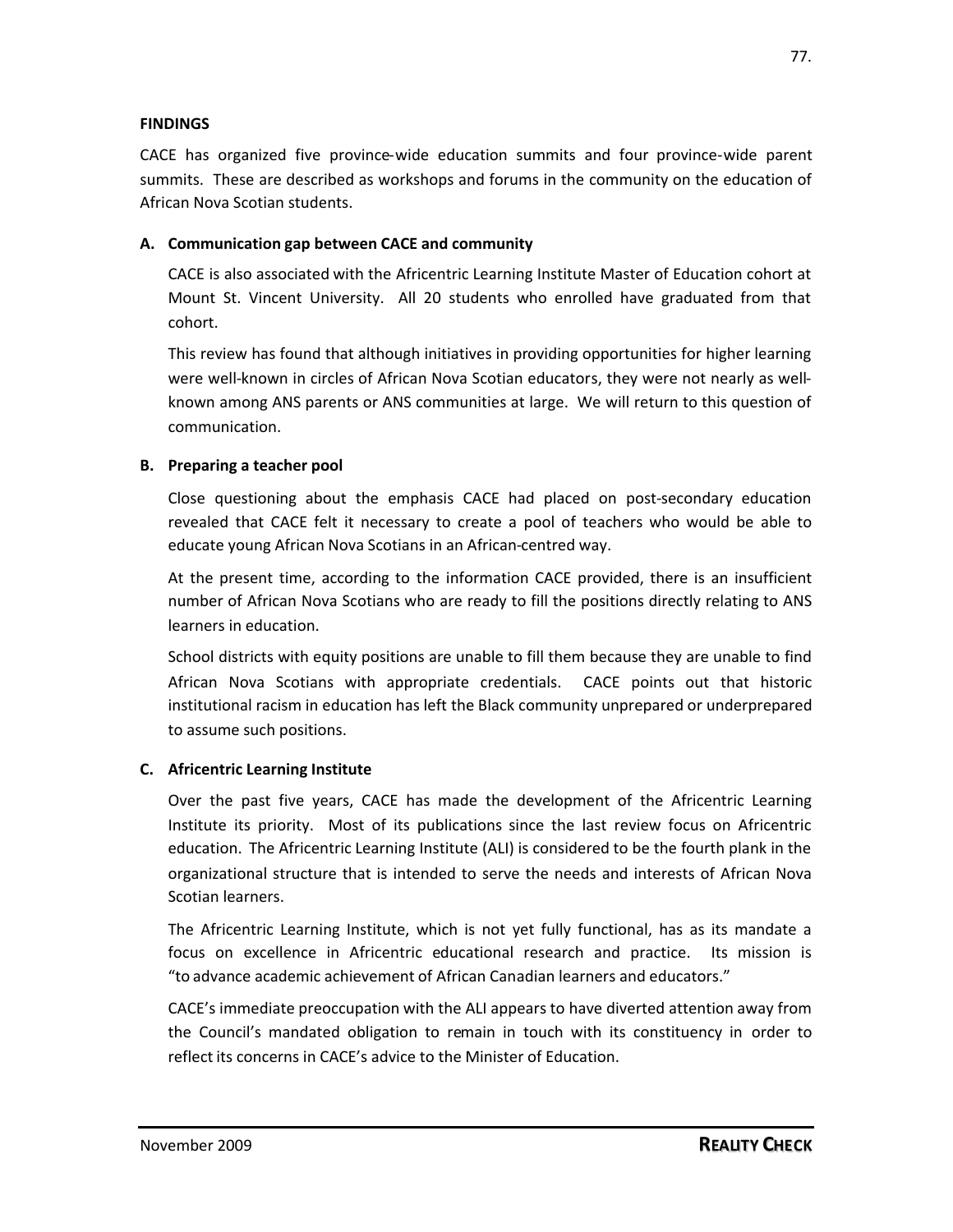In the process of this review, many of the testimonies given during focus group sessions echoed the frustrations of community members who felt estranged from their official community representatives. Some of those present included accounts of phone calls not returned and lack of information about the work carried out by community organizations.

### **D. Corrective Action**

It was found that within the ANS community there was often confusion about the specific mandate and responsibilities of CACE, the Black Educators Association (BEA) and ACSD. This led to frequent charges against one or the other during community focus group interviews for failing to deliver services that were often beyond their authority or capacities.

A strong demand came from the community that CACE facilitate a two-way communication event with the community where it could bring transparency to the processes it follows in giving accurate advice and guidance to the government on behalf of African Nova Scotian learners, especially students in P-12 classrooms.

Internal conflicts within CACE have hampered its ability to fulfill its mandate and adequately discharge all of the functions entrusted to it. In CACE's "Final Report of a Strategic Plan, January 2008", a breakdown in communication was identified as one of its weaknesses. The report notes that there were concerns about "communication with clients and from clients" as well as "communication concerns in the geographical regions".

Having weathered a period of internal conflict and disruption of its lines of contact with their constituency, the CACE board and staff are engaged in ongoing reorganization.

Community leaders were not alone in voicing their concerns over aspects of CACE's operations. Senior education administrators also raised questions around adequate communication with the designated and funded community organizations.

As one of the partners in commissioning this review, both outgoing and newly appointed CACE boards were eager to hear the preliminary findings of the review with respect to CACE and recognized the lapse in communication with the community. As noted above, the Executive Director submitted plans that have been instituted to address the lapse in the flow of communication between ANS communities across the province, CACE and the Department of Education.

As an ANS community elder noted gravely:

*We need to have organizations that are accountable to the community.*

In concrete terms, in addressing the present situation, CACE has hired an interim Communications Officer and is in the process of arranging to bring a permanent Communications Director on board. The work of the recently installed CACE board is being closely watched by community members who were interviewed for this review.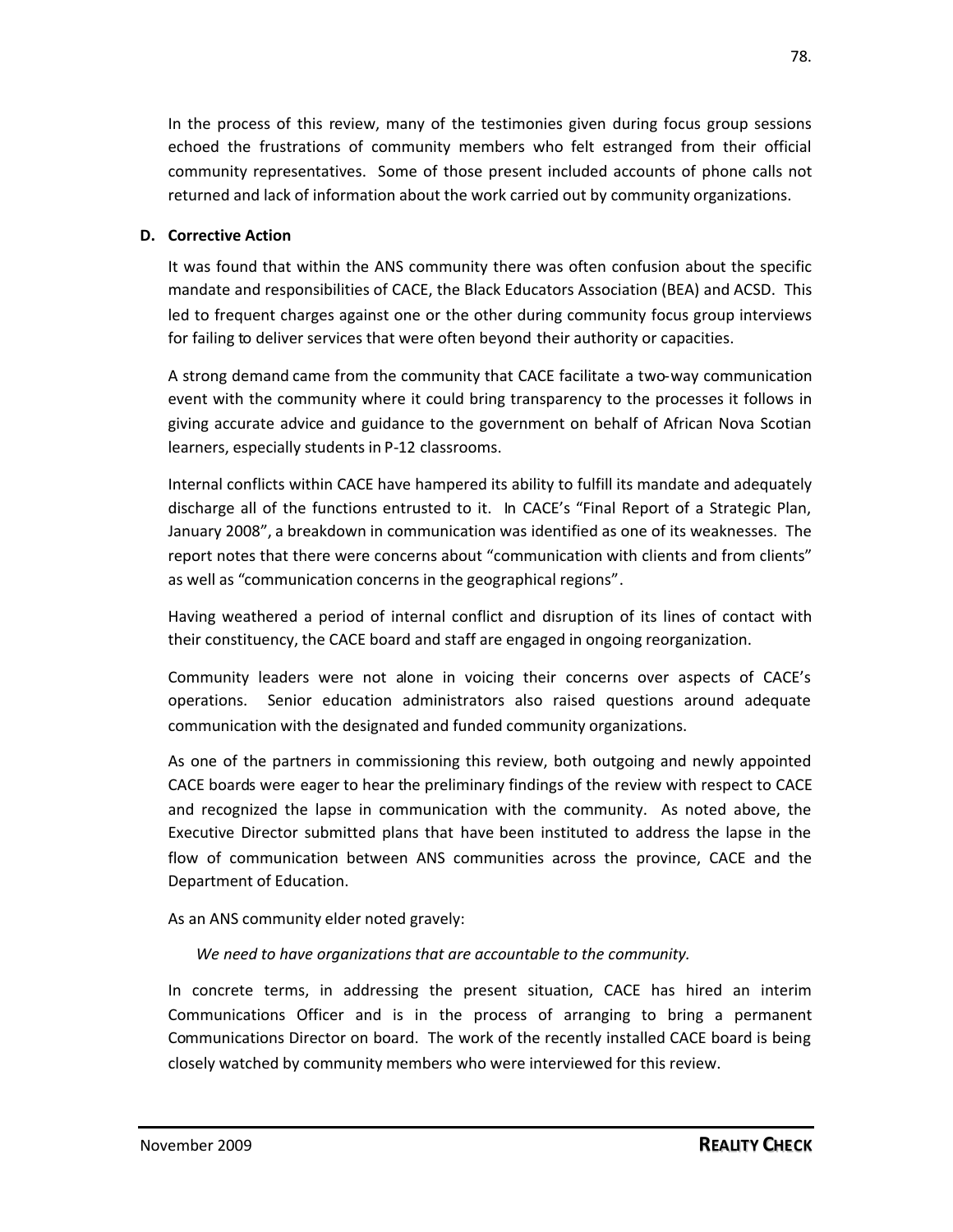#### **RECOMMENDATIONS:**

**It is recommended that:**

- **(1) The Council on African Canadian Education (CACE) organize listening sessions that will give every African Nova Scotian community an opportunity to raise questions and provide feedback on CACE's operations; and that CACE return to the same communities within three months to report on action taken based on the listening sessions. –** *3 months*
- **(2) The Council on African Canadian Education, in its advisory capacity to the Minister of Education, initiate discussions to convene meetings of the provincial ministries which have impact on the education of African Nova Scotians. –** *6 months*
- **(3) The Council on African Canadian Education be designated a partner within the tripartite monitoring structure designed to address the recommendations of this report. –** *3 months*
- **(4) The Council on African Canadian Education give its support to the African Nova Scotian School Board Caucus by convening a meeting. –** *3 months*
- **(5) The Council on African Canadian Education accelerate efforts to have an ALI Board appointed so that CACE might resume its advisory function. -** *3 months*
- **(6) The Council on African Canadian Education and senior education administrators reinstitute or develop a process for quarterly communication around matters concerning the education of African Nova Scotian students. –** *3 months*
- **(7) The Council on African Canadian Education, BEA and ACSD meet together with community groups to clarify their specific responsibilities around common areas of service. –** *3 months*
- **(8) The Council on African Canadian Education arrange for a quarterly reporting structure to the ANS community and enhance transparency around the impact of its work on the lives of African Canadian learners and invite feedback from the field. –** *3 months*
- **(9) The Council on African Canadian Education refocus on its advisory capacity and resume regular meetings with the Minister of Education. –** *3 months*
- **(10) The Council on African Canadian Education establish regular communication with its base. –** *3 months*
- **(11) The Board of The Council on African Canadian Education assume responsibility for the completion of the above and provide an update to the African Nova Scotian community on the results of these activities –** *6 months*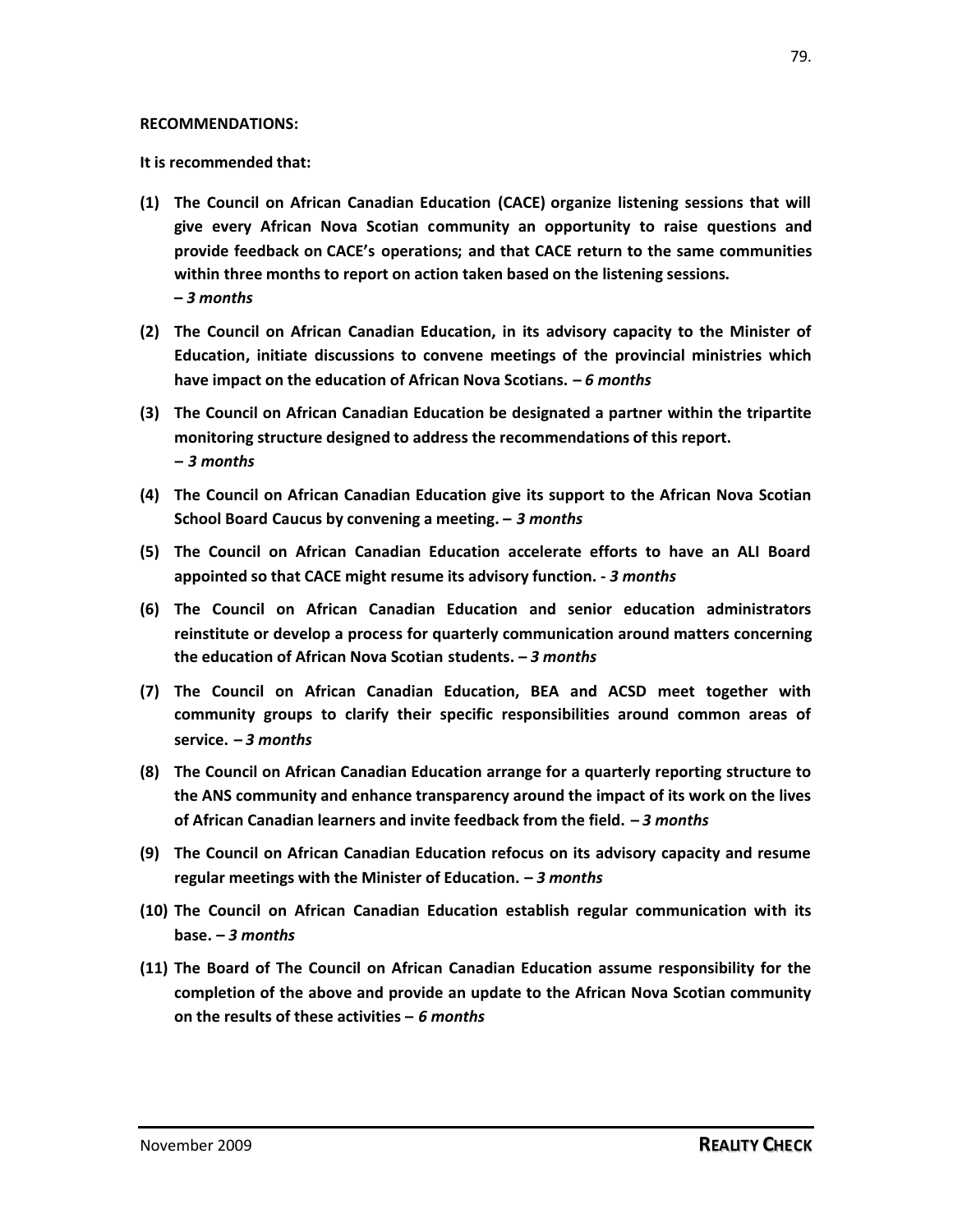# **AFRICENTRIC LEARNING INSTITUTE**

It was recommended in the BLAC Report that the Department of Education "establish an Afrocentric Learning Institute to assist in curriculum development and conduct ongoing research on issues impacting on Black learners in Nova Scotia."

*BLAC Report on Education: Redressing Inequity–Empowering Black Learners, 1994. p.18)*

### **BACKGROUND**

The mandate of the Africentric Learning Institute (ALI) is to focus on excellence in Africentric educational research and practice, while its mission is to advance the academic achievement of African Canadian learners and educators. "The ALI is a cornerstone of the four-part overarching educational infrastructure designed to implement the recommendations of the BLAC Report (CACE/ASCD/REP & BEA/ALI)". The document, *The Africentric Learning Institute*, notes that one-third of all the recommendations in the BLAC Report are directly tied to the Africentric Learning Institute (ALI).

The program for the Africentric Learning Institute is in the development process. A report dated September 26, 2008 provides the following data on program completion status: 16% completed, 27% not initiated, and 57% partial in progress.

Among its program Development Initiatives, ALI lists the following:

#### RESEARCH

- Educator in Residence
- Research Framework by Dr. Hamilton
- Times of African Nova Scotia

#### POLICY

• Support to African Nova Scotian School Board Members Caucus

#### PROFESSIONAL DEVELOPMENT

Mount Saint Vincent Cohort Masters of Education Degree in Africentric Leadership

#### COMMUNITY EDUCATIONAL DEVELOPMENT

- Launch of ALI Youth Programs
- Launch of ALI Parent Summits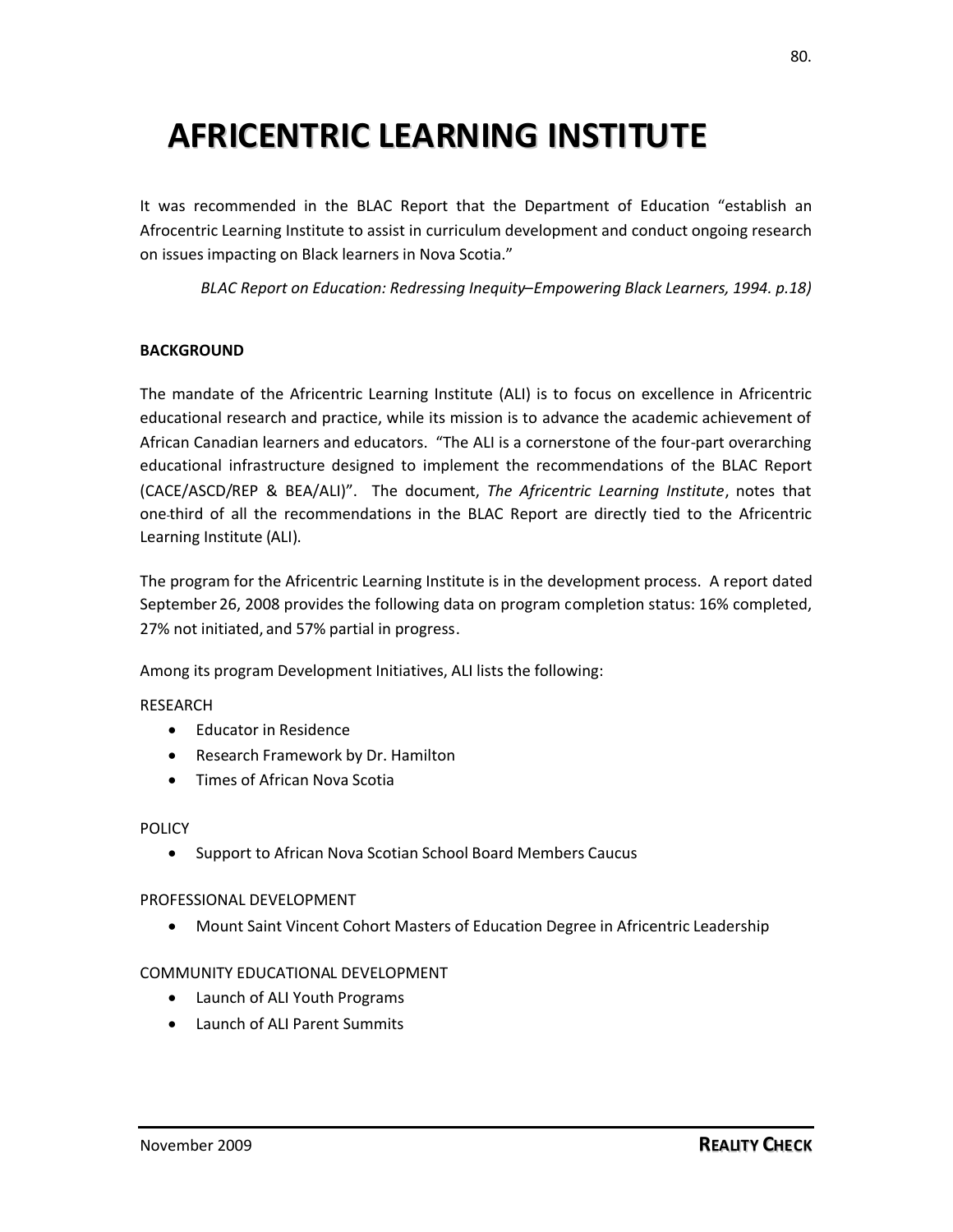Of all the groups interviewed, African Nova Scotian teachers were the people most familiar with ALI initiatives. The teachers in the Mount Saint Vincent Cohort Masters of Education Degree in Africentric Leadership were among those most informed and appreciative of the program.

Other interviewees did not distinguish between CACE and ALI and used the names interchangeably. Although they may have used one of the publications co-sponsored by CACE and ALI, they did not connect the work with CACE.

In the review, it was found that those who made a distinction between the mandate of CACE and the mandate of ALI expressed great hope that ALI would be devoted to researching the educational experiences of African Nova Scotians P-12 and collecting quantitative data on their placements and other aspects of their schooling, and that these data would be available to the communities concerned.

#### **RECOMMENDATIONS:**

**It is recommended that:**

- **(1) The Africentric Learning Institute (ALI), the Council on African Canadian Education (CACE), the Black Educators Association (BEA), and the African Canadian Services Division (ACSD) begin the process of forming an ALI board, with extensive community participation. –** *3 months*
- **(2) The Africentric Learning Institute (ALI), as part of the research components of its mandate, collaborate with school boards, families and the Black Educators Association (BEA) to gather data on the educational status of African Nova Scotian students in terms of opportunity and placement, such as Individual Program Plans (IPPs) –** *6 months*
- **(3) The Africentric Learning Institute (ALI). as part of the community development components of its mandate, develop, deliver and evaluate African-centred Leadership Workshops for African Nova Scotian youth to prepare them for leadership roles in the community. –** *6 months*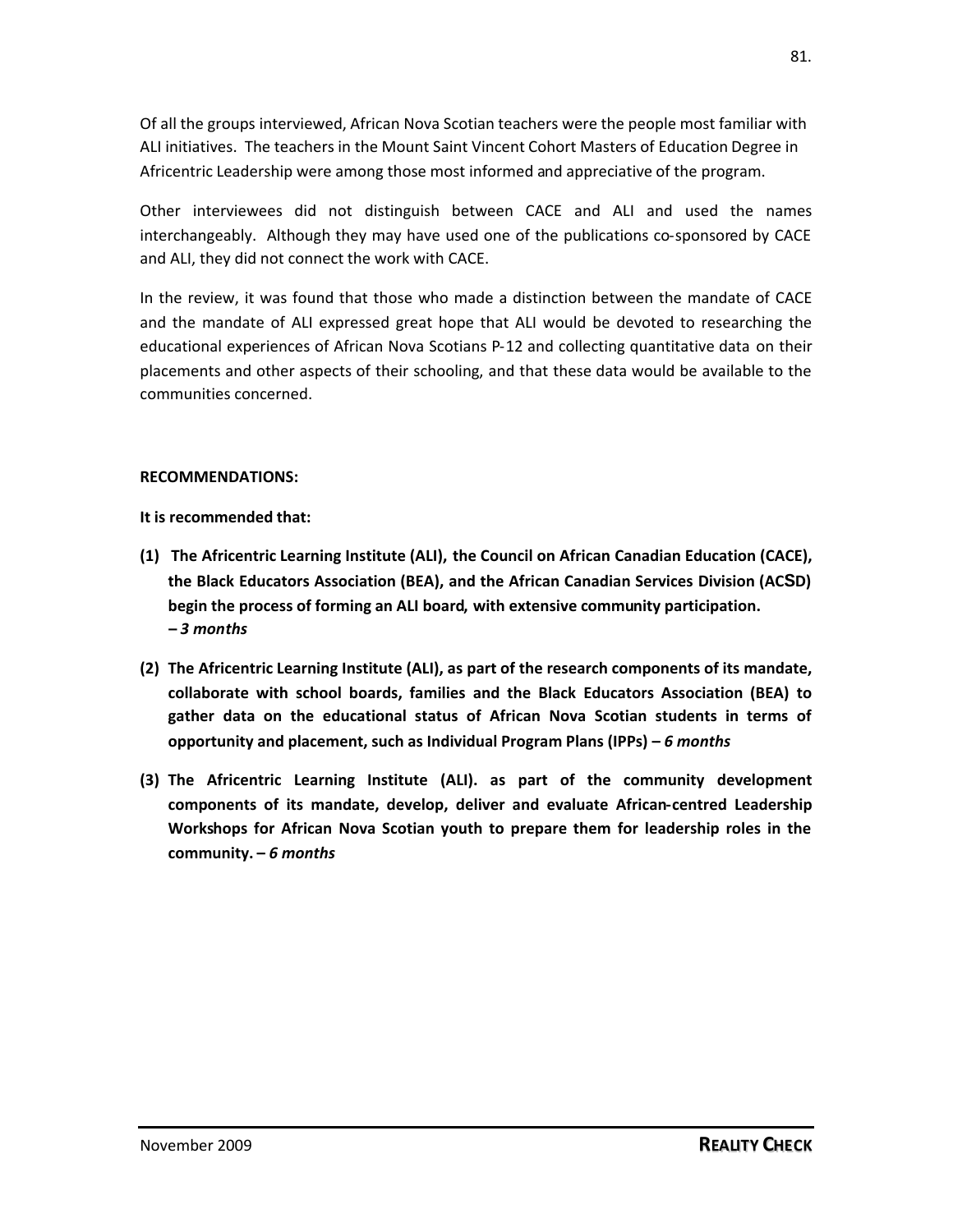# **BLACK EDUCATORS ASSOCIATION (BEA)**

- **Regional Educators Project**
- **Cultural and Academic Enrichment Program (CAEP)**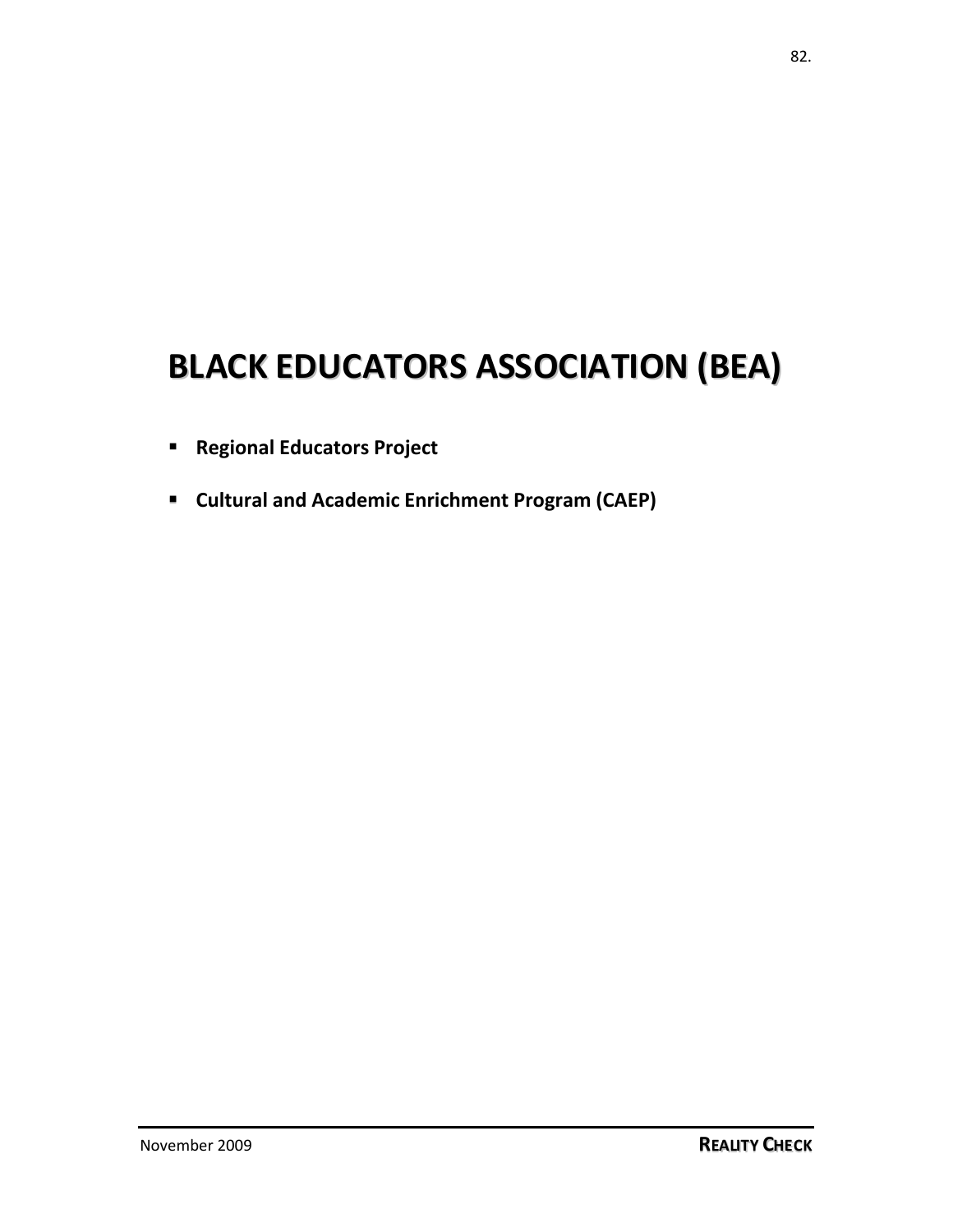# **BLACK EDUCATORS ASSOCIATION (BEA)**

"*Once a year we have a strategic planning retreat with all the partners at the table and a scorecard."*

Board Member of Black Educators Association

The Black Educators Association (BEA) is a volunteer, non-profit organization which has been engaged in the struggle for equality in education in Nova Scotia's Black Community for the last 40 years. It is referenced in the BLAC Report's Case Study: Black Incentive Fund for its leadership in the 1970's in challenging the negative impact of the Black Incentive Fund on the dignity of the Black Learner. Over the years the organization has provided the educational system with teachers and administrators who have been grounded in community realities through their work with BEA as Regional Educators. The BEA is one of four organizational pillars of a structure, along with the Council on African Canadian Education (CACE), African Canadian Services Division (ACSD) and Africentric Learning Institute (ALI) that work towards quality education for African Nova Scotian Learners. BEA is the community-based advocacy part of that structure.

The mandate of the Black Educators Association is to

- Serve as a watchdog for African Nova Scotian students
- Advocate on behalf of Black educators
- Liaise with partners
- Support parents in engagement with school
- Educate the community about the working of the school system

Two of the programs through which it fulfills its mandate are the Regional Educators Program and the Cultural and Academic Enrichment Program.

The BEA receives a grant from the Department of Education for managing and monitoring the work of seven regional educators and 23 Cultural and Academic Enrichment Programs.

The BEA also runs a weeklong summer math camp. It surveyed participants who had attended the camp between 1991 and 2007. Of those who responded to the survey, about 30% had gone on to study science/math or related fields at the university level.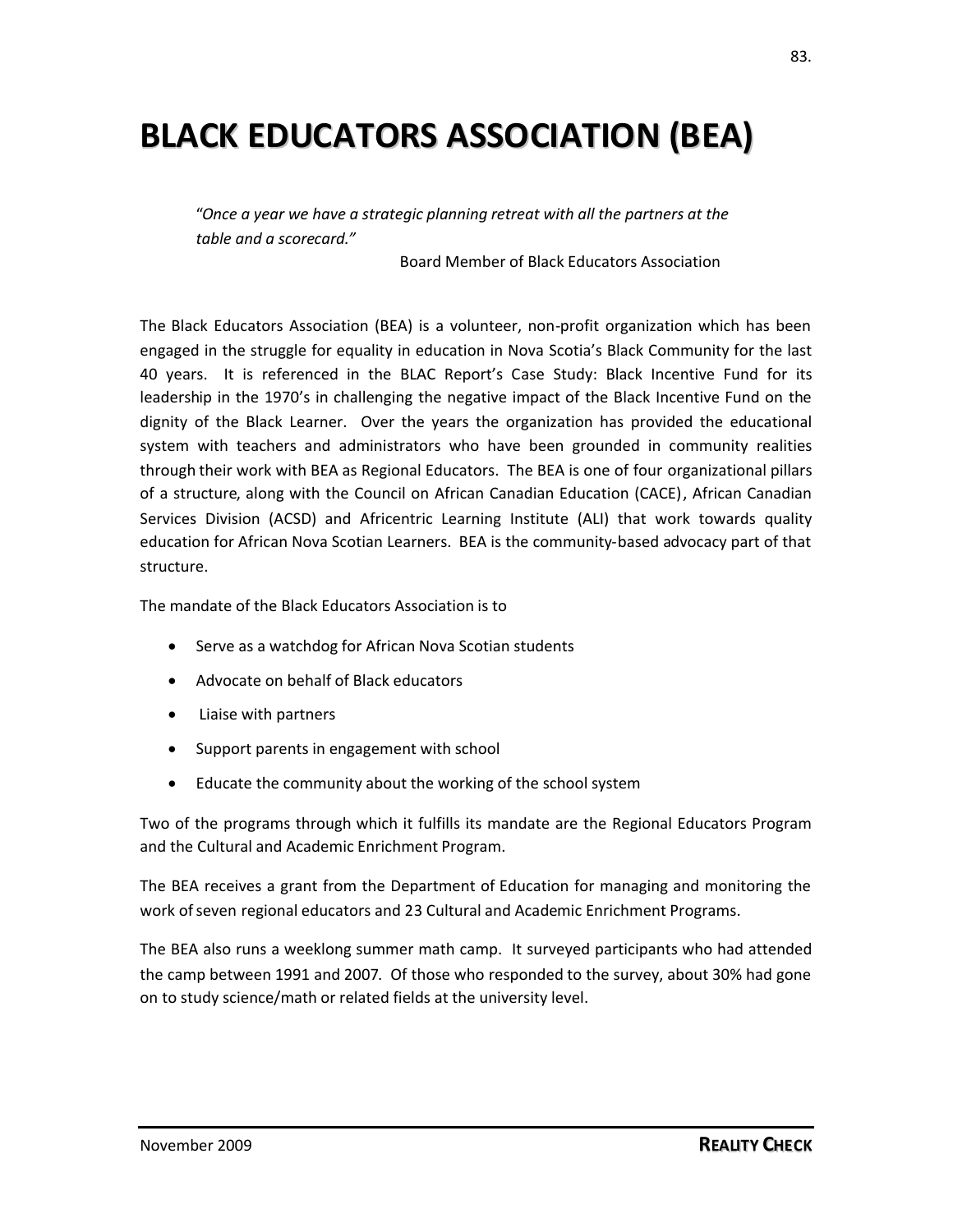In the review of these two programs through focus groups sessions with parents and community members the following findings about the organization emerged:

## **FINDINGS:**

# **A. BEA is identified as an organization that assists parents in addressing the issue of racism in schools**.

In two of the parent/community focus groups BEA was referred to as the organization that worked with families to address difficult issues of racism between schools and families:

*When everyone else was too busy, BEA came in to help us deal with the racism. It's still not resolved but at least they tried*.

Parent Focus Group

## **B. BEA is meeting the needs in terms of tutoring in some communities.**

*We had tutoring with BEA. There was a cultural component. It's good, open to everyone, not just Black children*

There were reports of tutoring taking place in the community. However, only a few administrators who were interviewed had knowledge of the tutoring and/or the potential for connecting it with the work of the school to enhance student learning.

There is a need for alignment between school and community efforts so that the impact of the tutoring at the community level will be recognized and extended by the school.

# **C. BEA as an organization needs to improve communication with the Black community.**

While some had praise for particular programs, other members of the focus groups gave accounts of not being able to connect with the organization in past years. BEA acknowledges these lapses in communication and attributes them in part to the time when the organization was without an executive director. This breakdown in communication has an impact on the programs that are designed to enhance the education of African Nova Scotian Learners.

The opening quotation reflects the current desire of the organization to re-establish links with partners and to focus on communication with its base. In the process of the review, BEA was able to identify steps it had put in place to improve its general functioning and communication. Among these steps is the hiring of a new executive director. BEA has also updated its Performance Management Review to address employee related issues.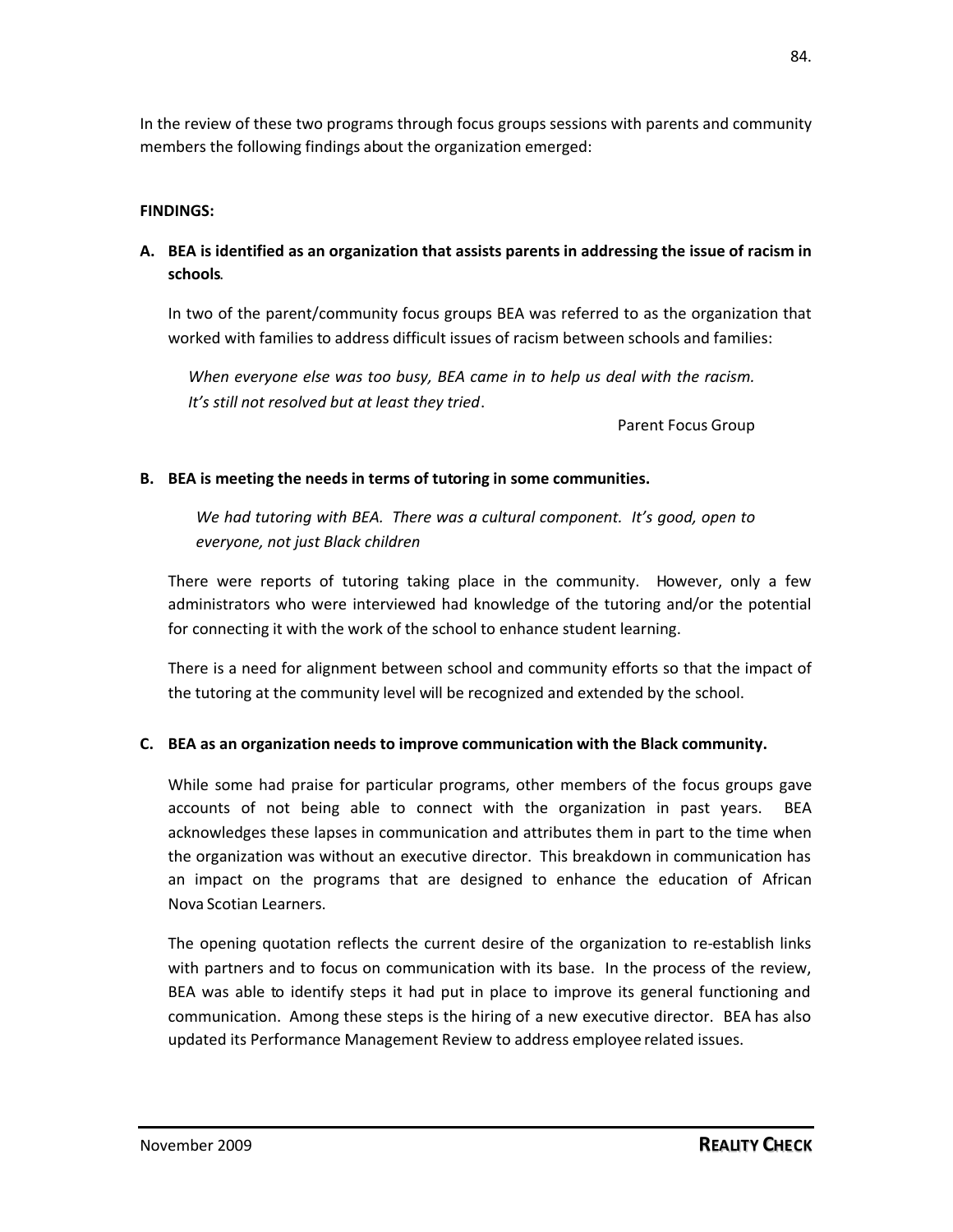#### **RECOMMENDATIONS**

#### **It is recommended that:**

- **(1) The Black Educators Association re-establish greater communication with its base across the Province. –** *3 months*
- **(2) The Black Educators Association fully implement the findings of the 2006 Review of the Regional Educators Program. –** *3 months*
- **(3) The Black Educators Association be designated a partner within the tripartite monitoring structure designed to address the recommendations of this report. –** *3 months*
- **(4) The Black Educators Association seek funding to document and disseminate its work with African Nova Scotian Learners and families –** *6 months*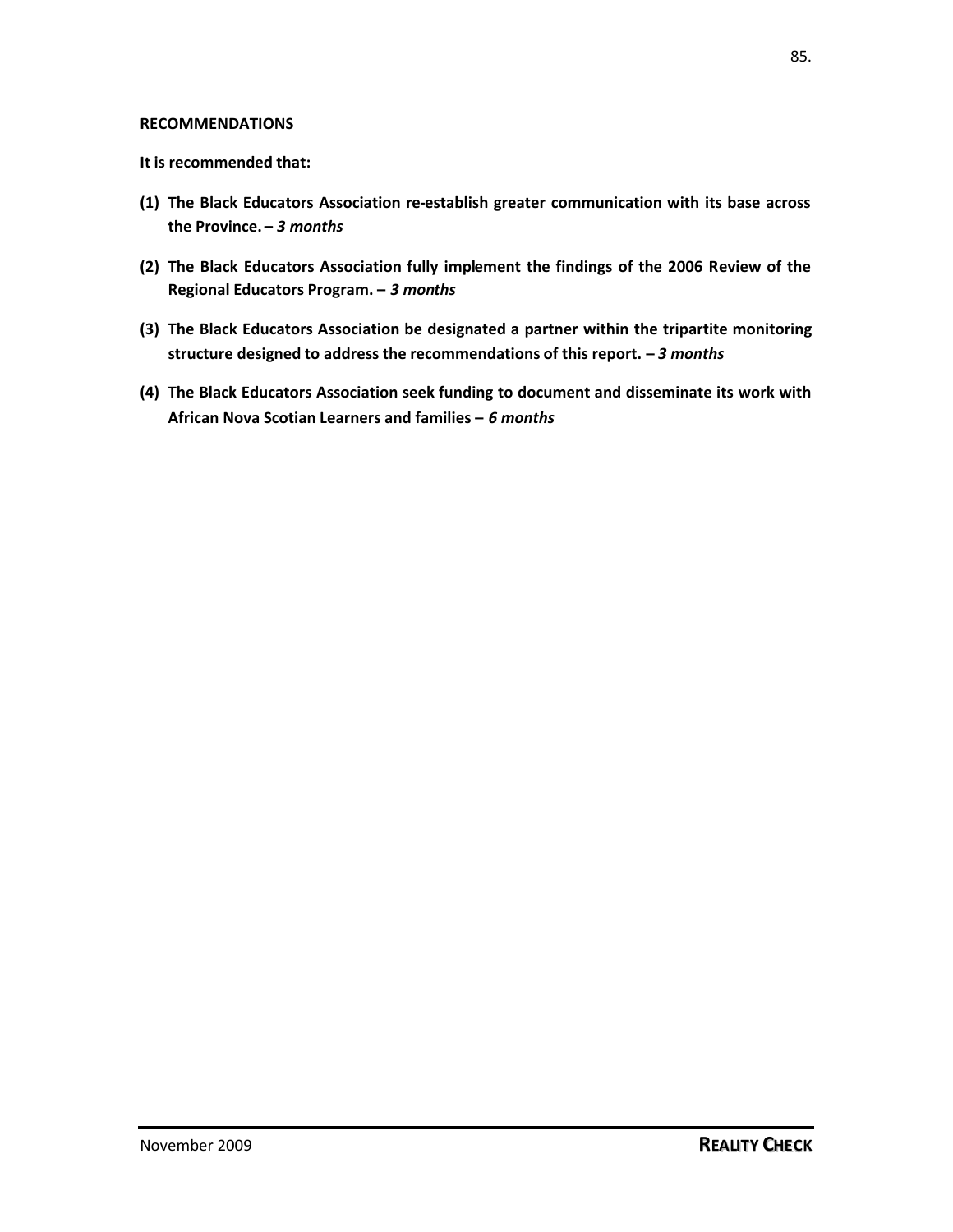# **REGIONAL EDUCATORS PROGRAM**

*Everyone is everywhere, doing more with less.* Regional Educator

The Regional Educators Program was introduced by the Black Learners Advisory Committee (BLAC) and it was recommended that the Nova Scotia Government should "continue to support the Regional Educators Program as part of the community outreach to encourage parental involvement in the education process."

> *Recommendation 13a BLAC Report on Education: Redressing Inequity–Empowering Black Learners, 1994*

The Black Educators Association (BEA) manages and monitors the work of the seven regional educators and the Department of Education provides a grant to fund this work.

The Regional Educators Program provides support to individual families, organizing parent groups and education committees. Regional educators advocate for students around educational and social needs. They assist students in addressing health and social service needs and collaborate with student support workers to access resources for students to address educational challenges. They facilitate 11 Education Committees across the province and facilitate some of the Positive Parenting Workshops and Parents as Career Coaches in African Nova Scotian communities.

From interviews with regional educators, the Black Educators Association, school administrators, focus group meetings with parents and communities as well as an in-depth study of Regional Educators' monthly reports, the following themes emerged:

# **A. Regional Educators provide a much-needed service in African Nova Scotian communities in terms of assisting parents in navigating the school system.**

In community focus groups, parents spoke of the Regional Educators in Positive Parenting Workshops and of their help in resolving contentious issues in the community. Regional Educators' monthly reports contained an array of meetings where they accompanied parents to schools for matters ranging from students who had an IPP to dealing with racist incidents.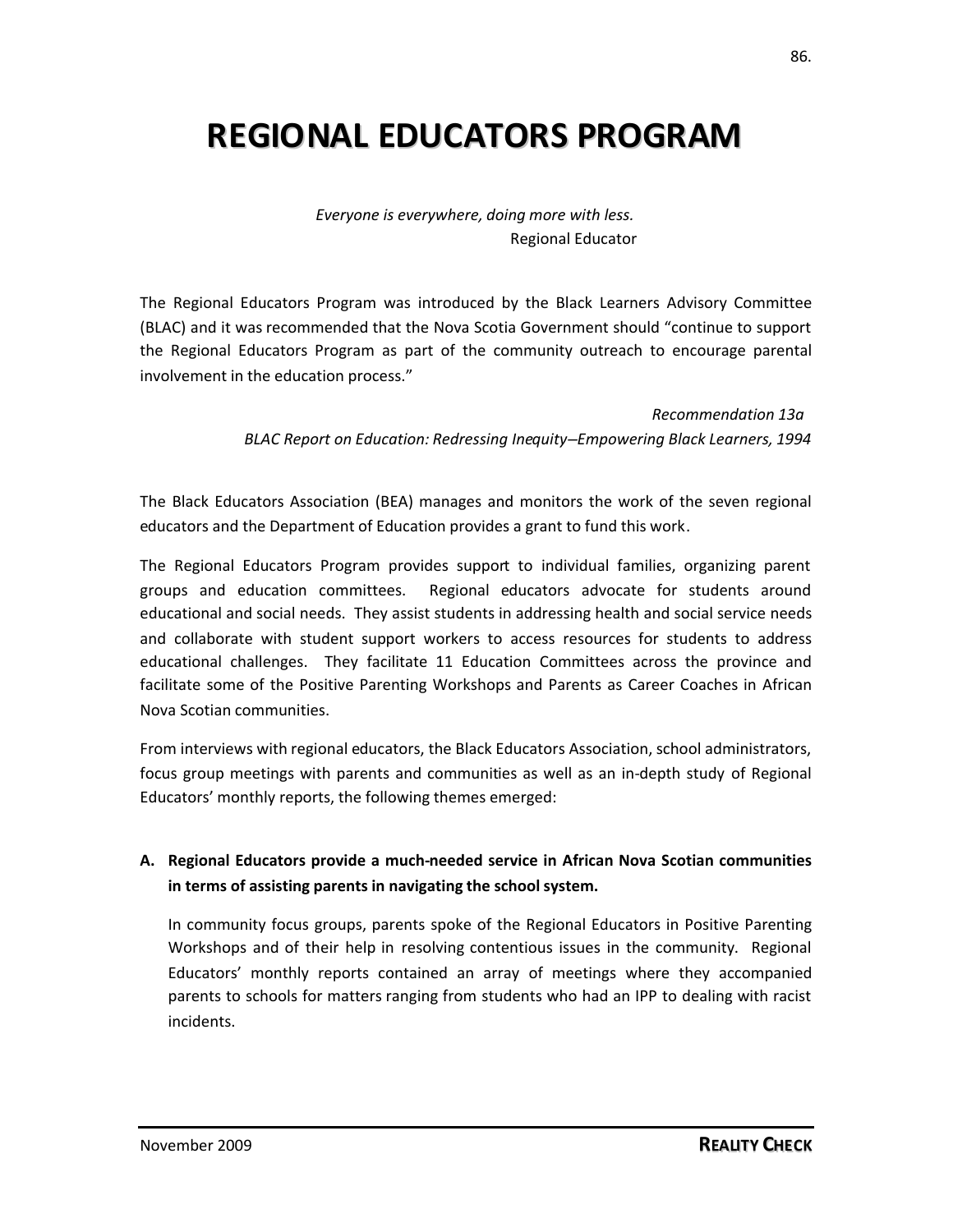### **B. There is a need for clarification of roles and focus.**

According to one Regional Educator:

## *"Everyone is everywhere, doing more with less."*

She then went on to describe the range of activities in which she engages on any given day.

Her day as a regional educator might begin with a phone call at 7.00 a.m. from a parent calling about her child having been suspended from school. The parent asks for support in going to the school to have the situation resolved.

Later in the day, a college student might come in to ask for support around scholarships.

For the remainder of the day she might move on to one or two of the eight or nine committees on which she serves. Her committee work might lead her to advocate for jobs or engage her in organizing African Heritage Month.

## **C. Regional Educators attempt to meet needs in a community with many needs**.

In areas where there are no Black social workers, for example, because of their historical experience of discrimination, the ANS community may invest very little trust in social service agencies. In such situations, the regional educator is often called upon to help in any way (s)he can.

## **D. Current geographic region too large.**

Current geographic regions are too large for one individual to manage effectively. As a result, regional educators are spread too thinly.

One administrator described the regional educator as having little presence in the school because of the size of the community she served.

According to another administrator, because there was no way that one person could manage all that the job demanded, the regional educator in his area:

*Had been set up for failure and just did not deliver.*

Since the start of this review, the BEA has established a Performance Management Structure and updated its job description for regional educators.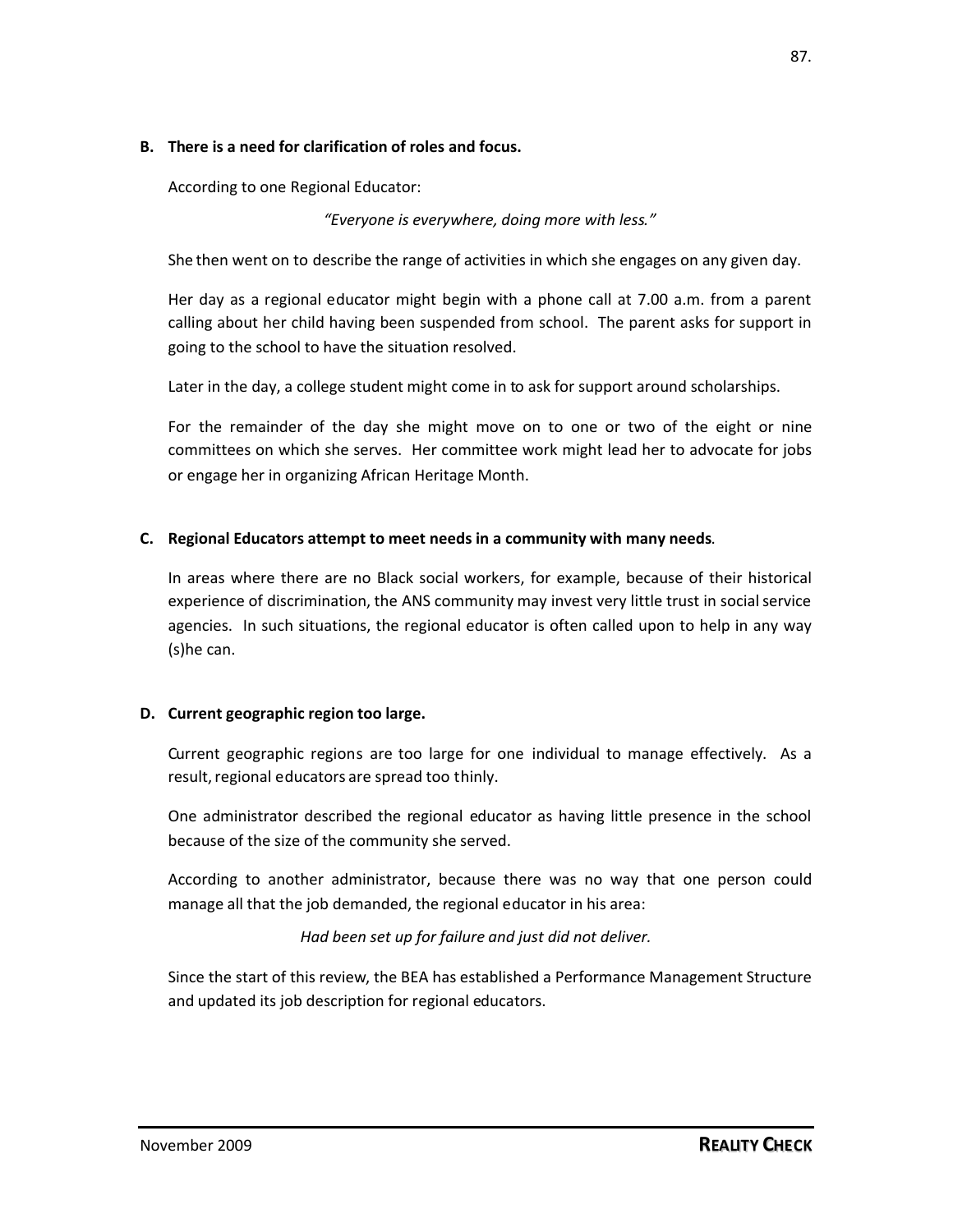### **E. Advocacy and Adversarial Roles**

As reviewers we observed that the regional educator's role as frontline advocate for an under-served and uniquely vulnerable community risked creating an adversarial relationship with administrators, teachers and school boards. That potential becomes, in itself, one of the stressors regional educators confront in doing their job.

In focus groups, as well as interviews with parents, staff and community organizations, questions were raised around the credentials, qualifications and skills of regional educators. As researchers we did not find this surprising since their tasks are so wide-ranging and often unfocused.

### **RECOMMENDATIONS**

**It is recommended that:**

- **(1) The Black Educators Association (BEA) continue to implement the recommendations of the Program Review of Regional Educators Program, February 2006. –** *3 months*
- **(2) The Department of Education provide funding for another Regional Educator for the most geographically challenged area. –** *3 months*
- **(3) The Black Educators Association (BEA) continue to review and restructure its program to maximize the use of its personnel, assets and resources. –** *6 months*
- **(4) The Black Educators Association (BEA) evaluate the Parenting Workshops to gather more concrete data on their impact on parent involvement in their child's education and their performance. –** *6 months*
- **(5) The Black Educators Association (BEA) provide more regular and detailed accounts to the Department of Education on the work of regional educators and the relationship of that work to ANS students. –** *Ongoing*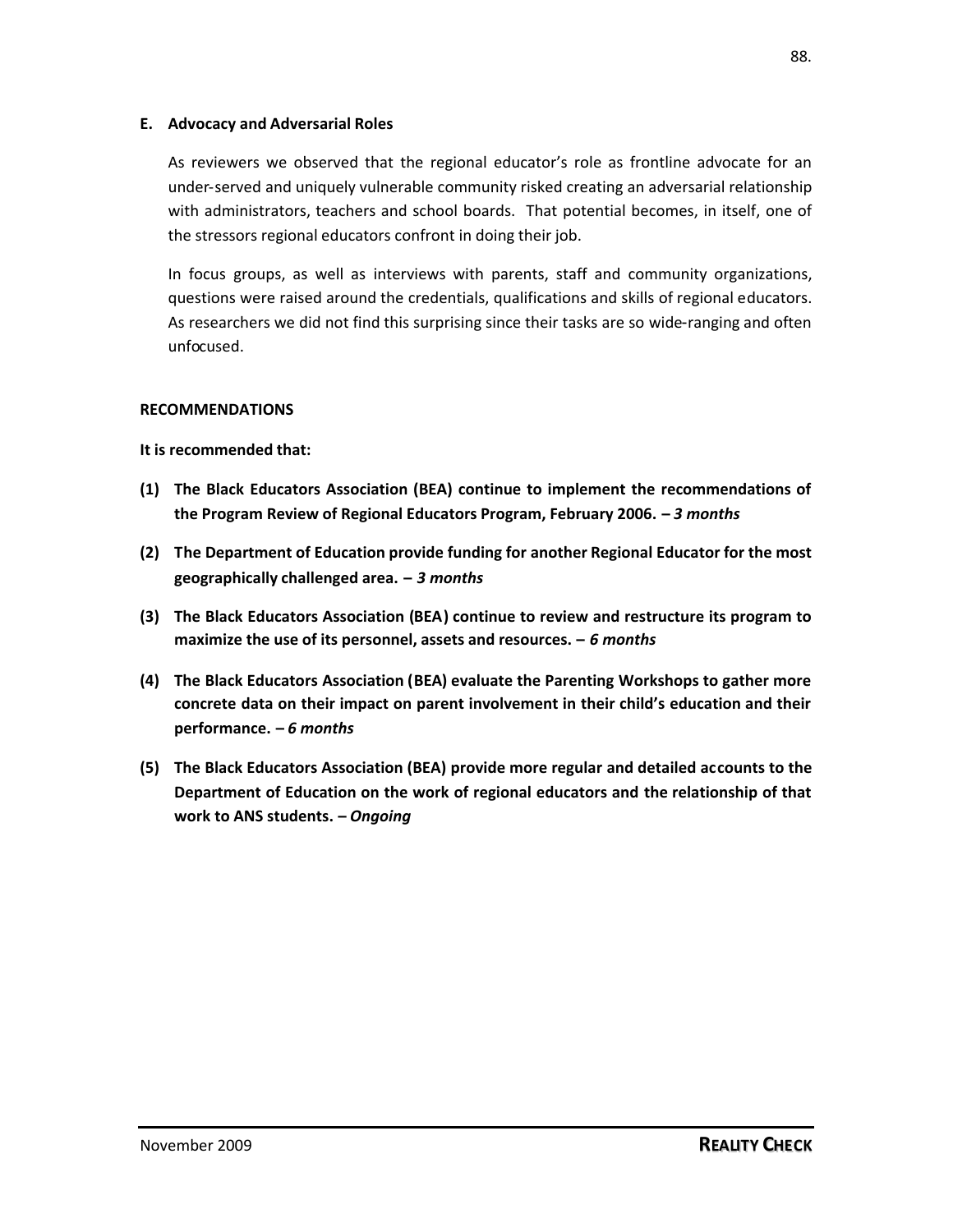# **CULTURAL ACADEMIC AND ENRICHMENT PROGRAM**

*These programs help our children stand a little taller.*

Site coordinator, Cultural Academic and Enrichment Program

It was recommended in the BLAC Report that The Department of Education in partnership with BLAC and BEA develop a plan to set up learning centres in the communities to provide academic (reading and math) and cultural and enrichment programs for Black students after school and/or on Saturday mornings.

> *Recommendation 14a BLAC Report on Education: Redressing Inequity–Empowering Black Learners, 1994*

#### **BACKGROUND**

The Cultural and Academic Enrichment Program is managed and monitored by the Black Educators Association. (BEA), and the Department of Education provides funding for the program.

Data about the program were gathered mainly from interviews with peer tutors, adult tutors, site co-coordinators of the program, and from reading the program reports of site coordinators submitted to the regional educators. In some parent and community focus groups, participants referred to their experience with the Cultural and Academic Awareness Programs. Administrators and teachers were asked about their knowledge of students who had attended these after-school programs.

In the school year 2008-2009, there were 23 sites with 194 students and 55 staff registered in the program. In 2009-2010, BEA is predicting 29 sites involving 61 staff members.

In classes, there is a ratio of six students to one tutor. Tutors include peer tutors who may be high school students, adult tutors and site coordinators. Attendance can range from five to 25 students, and students from Primary to Grade 6 participate in the program. Classes are sometimes held in school buildings after school but are more likely to be held in community centres.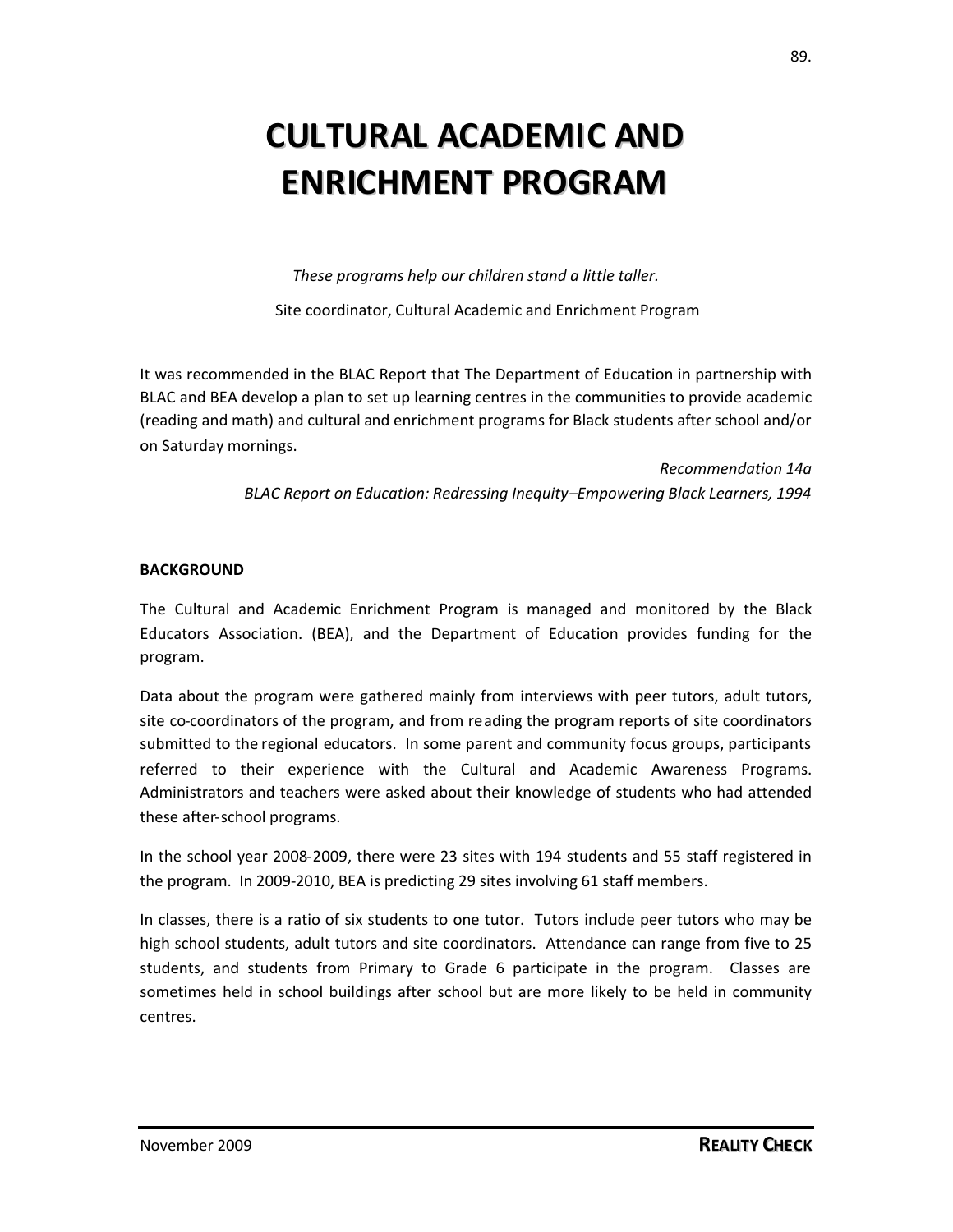The major purpose of this program is to link academic excellence and cultural excellence by providing homework and tutoring support and activities that develop cultural awareness and knowledge among African Nova Scotian students. The curriculum for the program varies. Some programs emphasize homework support, while others focus on culture. The goal of the program is to combine these two aspects of the students' lives. It was found that core elements of the program include activities around African History Month, Kwanzaa, preparation for Spelling Bees and tutoring in homework, particularly in the areas of numeracy and literacy.

Tutors and site co-coordinators also described situations in which they helped students to deal with experiences of racism they had faced in school.

#### **FINDINGS:**

It was found that

**A. CAEP provides opportunities for developing a positive cultural and academic sense of self among ANS students.**

Students increased their awareness of African and African Canadian/Nova Scotian history and culture. They also benefited from establishing links with either an older or younger African Nova Scotian student as a reading buddy.

An ANS site coordinator who had been a peer tutor in the program when she was a high school student and who is presently site coordinator described the impact of the program:

*"It makes a difference to kids' lives. Here at these classes they learn about Kings and Queens of Africa and the leaders in the Black community. At school, they often hear about slavery. You see them get smaller and smaller in their seats. These after-school programs help them stand a little taller."*

A student compared the experience and activities of a CAEP class with what took place in her class at school:

*"[At school] I never get to go up and read my poem. I never get to draw Black people. Here, we learn about ourselves."*

A parent noticed that her son seemed to enjoy doing his math after he got one-on-one tutoring at CAEP.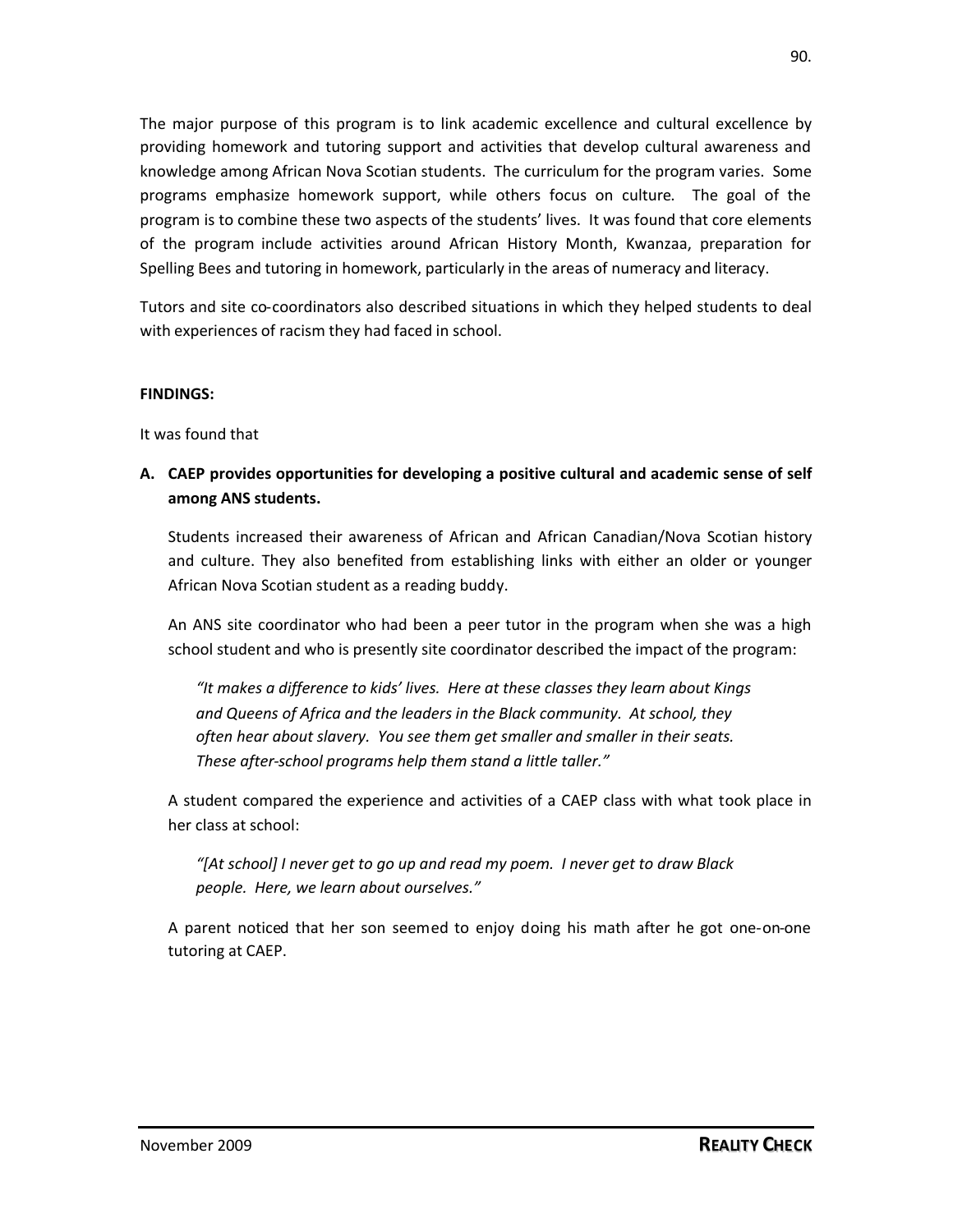### **B. CAEP faces a number of challenges as a program**.

- (i) There are different levels of literacy and numeracy among students and that increases the challenge tutors face in programming for multi-age groups in an after-school program.
- (ii) Student attendance fluctuates and may be related to availability of transportation for students in rural areas.
- (iii) The high turnover of staff and low salaries impact the program.
- (iv) Schools have little information about the program and there is minimal connection between the learning that takes place between the after-school program and during the school day.
- (v) The program requires a sharper focus and there is a need for follow-up on the impact of the learning activities, especially as they relate to literacy and numeracy.
- **C. CAEP tutors and staff have important assets and commitment to the students and the program, and these need to be recognized and developed further.**

In-depth interviews with two site coordinators showed the countless hours of work that they had put into preparing for the program, their knowledge of the students and the tremendous potential they posses as teachers if provided with mentoring and opportunity. Professional development in a number of related areas would be beneficial to tutors in the program.

## **RECOMMENDATIONS:**

**It is recommended that:**

- **(1) The Black Educators Association review and restructure the Cultural and Academic Enrichment Program, where necessary.**
- **(2) The Black Educators Association increase the professional development opportunities for tutors and site co-coordinators to enable them to program for multi-age groups and to document their students' growth and learning.**
- **(3) School administrators, teachers and families establish links between schools and the Cultural and Academic Enrichment Program.**
- **(4) The Africentric Learning Institute conduct follow-up research on the impact of the Cultural and Academic Enrichment Program on the development of numeracy, literacy and positive cultural identity.**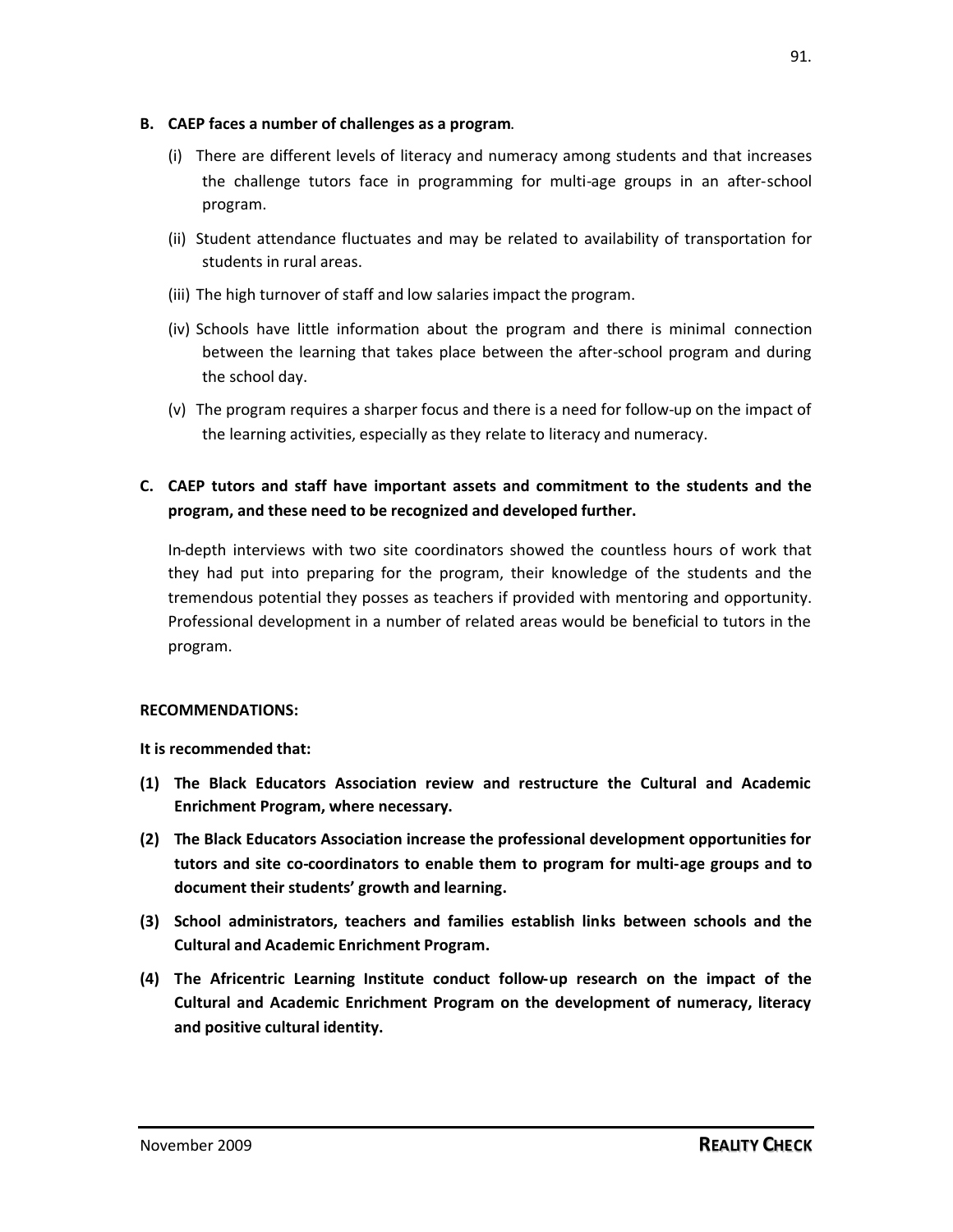# **APPENDICES**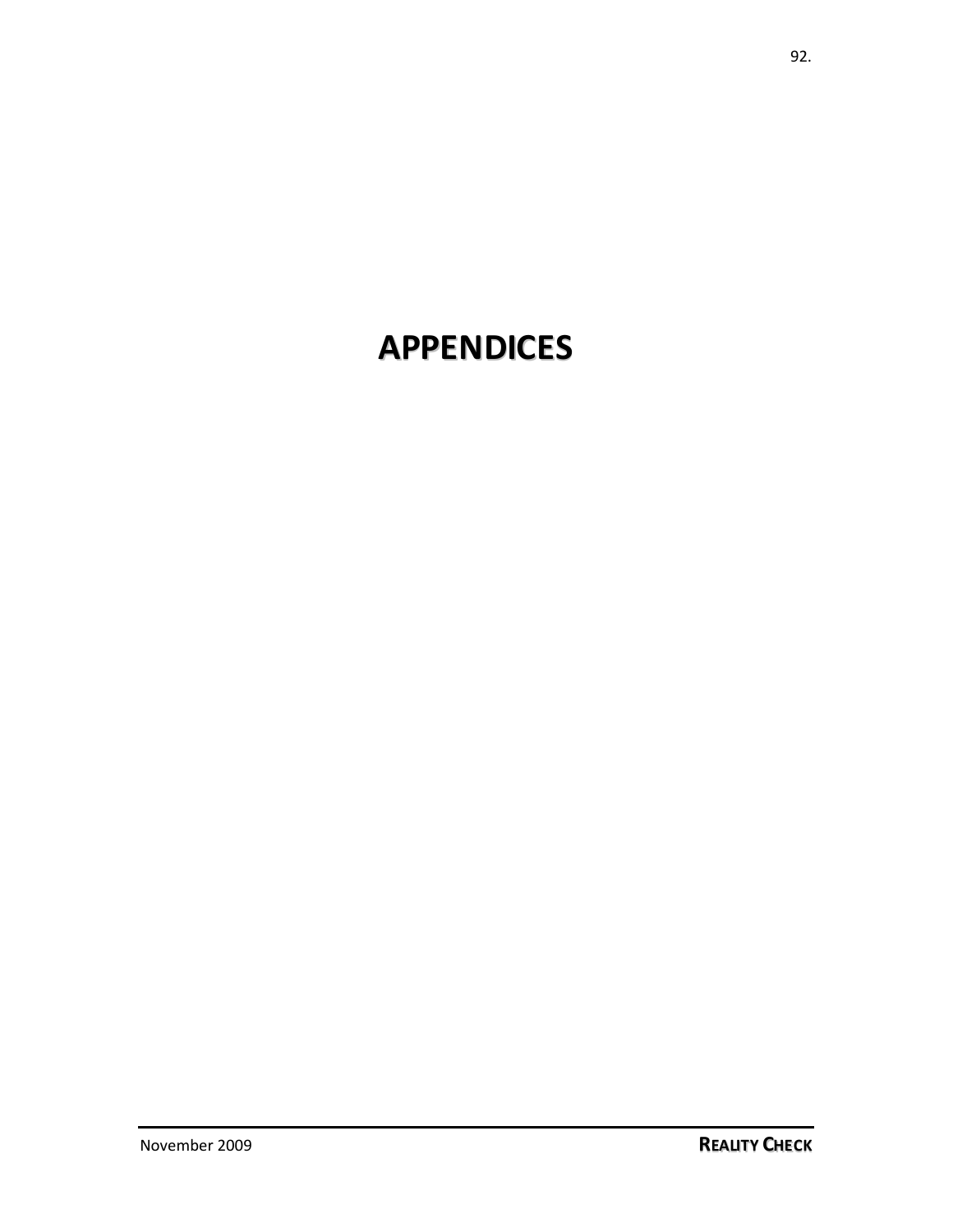# **APPENDIX A**

# **EXAMPLES OF BLACK COMMUNITY EFFORTS TO OBTAIN EDUCATION FOR THEIR CHILDREN**

- 1820 Residents of Preston petition government to establish both a church and school.
- 1825 Residents of Preston petition for funds to maintain a teacher.
- 1837 Black families in Dartmouth request aid for their school.
- 1839 Black families at Salmon River, Yarmouth County, request provincial aid to erect a school.
- 1841 Reverend Robert Willis, on behalf of the Black community of Halifax, petitions government for funds to establish a training school for Black learners.
- 1844 Black families at Salmon River, Yarmouth County, request aid for their school.
- 1845-49 Residents of Three Mile Plains, Windsor, petition seeking financing to establish a school and maintain a teacher.
- 1852 Parents of children attending the African School in Halifax petition the School Commissioners regarding treatment accorded the students by the school master. Not satisfied with the solutions to their problems, these parents start their own school with a teacher and facility financed through their own funds.
- 1859 Inglewood residents request provincial aid to complete school.
- 1860 Residents of Africville finance construction of a school and then petition government for financing to maintain the school.
- 1860 Nine Black Halifax families petition government for aid to support a school for their children.
- 1881 Black families in Halifax submit petitions opposing separate schools stating that 1883-4 the Black schools are "an inferior grade in which students do not receive equal advantages with children attending common schools."
- *SOURCE: BLAC Report on Education: Redressing Inequity*–*Empowering Black Learners. Vol. 2, p.17. Card catalogue files at Public Archives of Nova Scotia, under heading 'Black Education'.*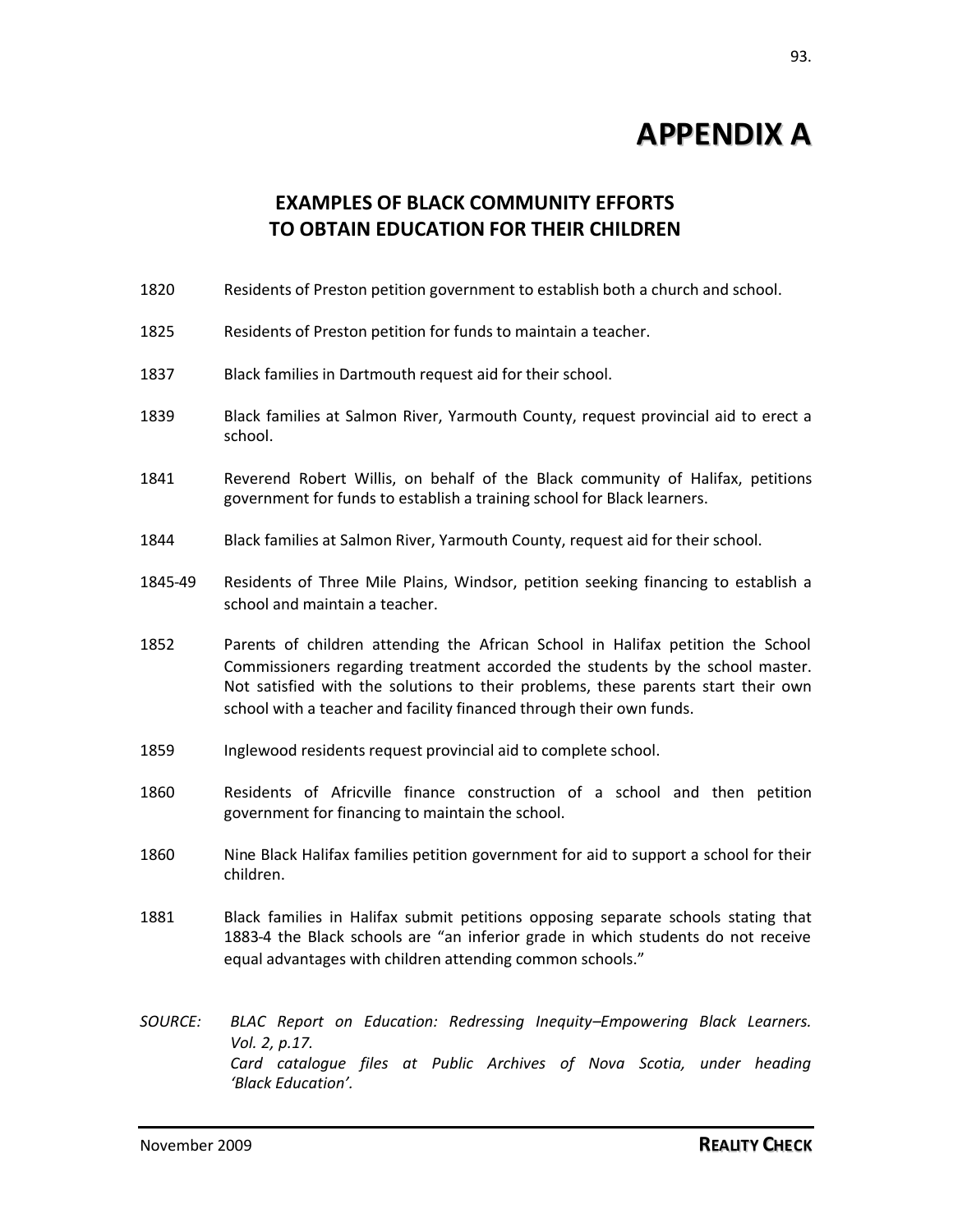# **APPENDIX B**

# **GUIDING QUESTIONS**

The Department of Education and the Council on African Canadian Education (CACE) provided the following items as guiding questions for the Review of the BLAC Report:

- 1) What progress has been made on access to programs and services? Where is the evidence?
- 2) What programs are effective or working in terms of increasing educational opportunities or improving educational achievement? Where is the evidence?
- 3) Are there gaps in services or programs by the African Canadian Services Division (ACSD)? What improvements need to be made?
- 4) What changes has the Department made in policies and processes? How are these changes monitored, reported or evaluated?
- 5) How has the Public School Branch changed its policies/practices to ensure success for African Nova Scotian students? For example, how many African Nova Scotian learners are receiving Reading Recovery or Tuition Support?
- 6) How have the school boards changed their policies, processes and practices (school and classroom) to ensure the academic success of African Nova Scotian learners?
- 7) What needs to be done to increase the effectiveness of the current initiatives?
- 8) What type of data on student performance is needed? What is available and how is it being used?
- 9) What new resources and strategies are needed by ACSD or by School Boards to optimize the educational success of African Nova Scotian students and contribute directly to closing the education achievement gap?
- 10) How effective have the following organizations been in implementing the recommendations of the BLAC report within their role, mandate, programs, implementation schedule and resources:
	- a) African Canadian Services Division (ACSD) of the Department of Education
	- b) Council on African Canadian Education (CACE)
	- c) Black Educators Association (BEA)
	- d) School Boards
- 11) Have other initiatives been put in place that were not specifically articulated in the BLAC report, and have they been successful in meeting their intended objectives and provided enhanced accessibility on a province-wide scale for African Nova Scotian learners?
- 12) What can be done to improve the implementation of BLAC recommendations by various stakeholders?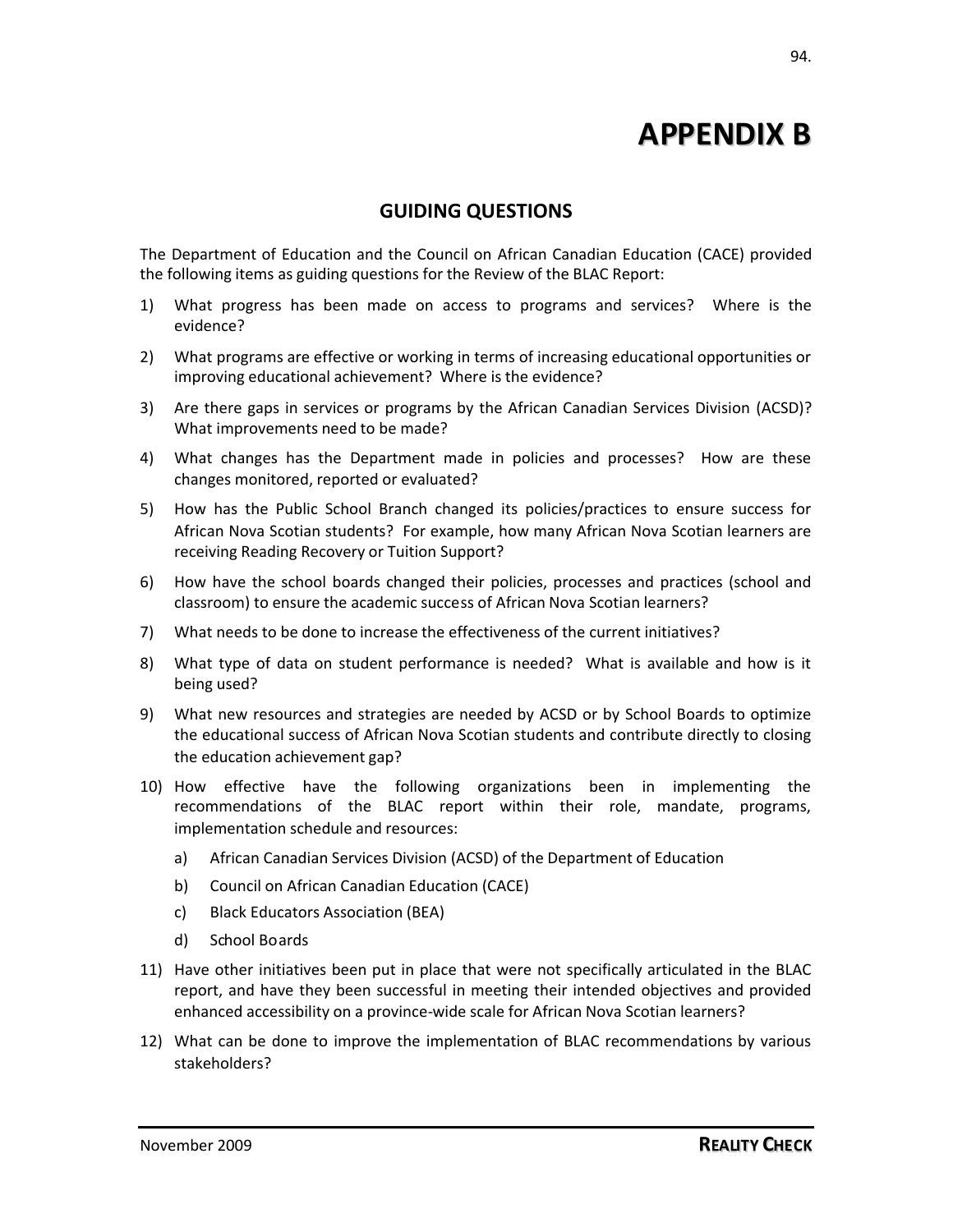# **APPENDIX C**

# **SURVEY OF STUDENT SUPPORT WORKERS FOR AFRICAN NOVA SCOTIAN LEARNERS**

- 1) What are the goals of the Student Support Workers Program?
- 2) How would you assess yourself in terms of meeting the goals of the program? Give three (3) examples that support your assessment.
- 3) What are two (2) specific ways in which your work as a Student Support Worker contributes to the educational opportunities and achievement of African Nova Scotian learners?
- 4) What are the factors contributing to the educational opportunities and achievement of Nova Scotian learners, either negatively or positively?
- 5) What were the educational opportunities available to the African Nova Scotian learners that you serve before the Student Support Workers Program was initiated?
- 6) What was the level of academic achievement of the African Nova Scotian learners that you serve before the Student Support Workers Program was initiated?
- 7) What is working well in the Student Support Workers Program? Give specific examples
- 8) What is not working well in the Student Support Workers Program? Give specific examples.
- 9) What are some of the challenges you face in implementing the Student Support Workers Program?
- 10) What influence does the Student Support Workers Program have on the work of others who are responsible for the education of African Nova Scotian learners?
- 11) What recommendations would you make for increasing the effectiveness of the Student Support Workers Program?
- 12) Which of these recommendations can you undertake in your role as a Student Support Worker?
- 13) Which of these recommendations need to be undertaken by other bodies/groups, etc. and who are these?
- 14) What are some of the areas that you would like to see addressed in this review of the BLAC Report on Education?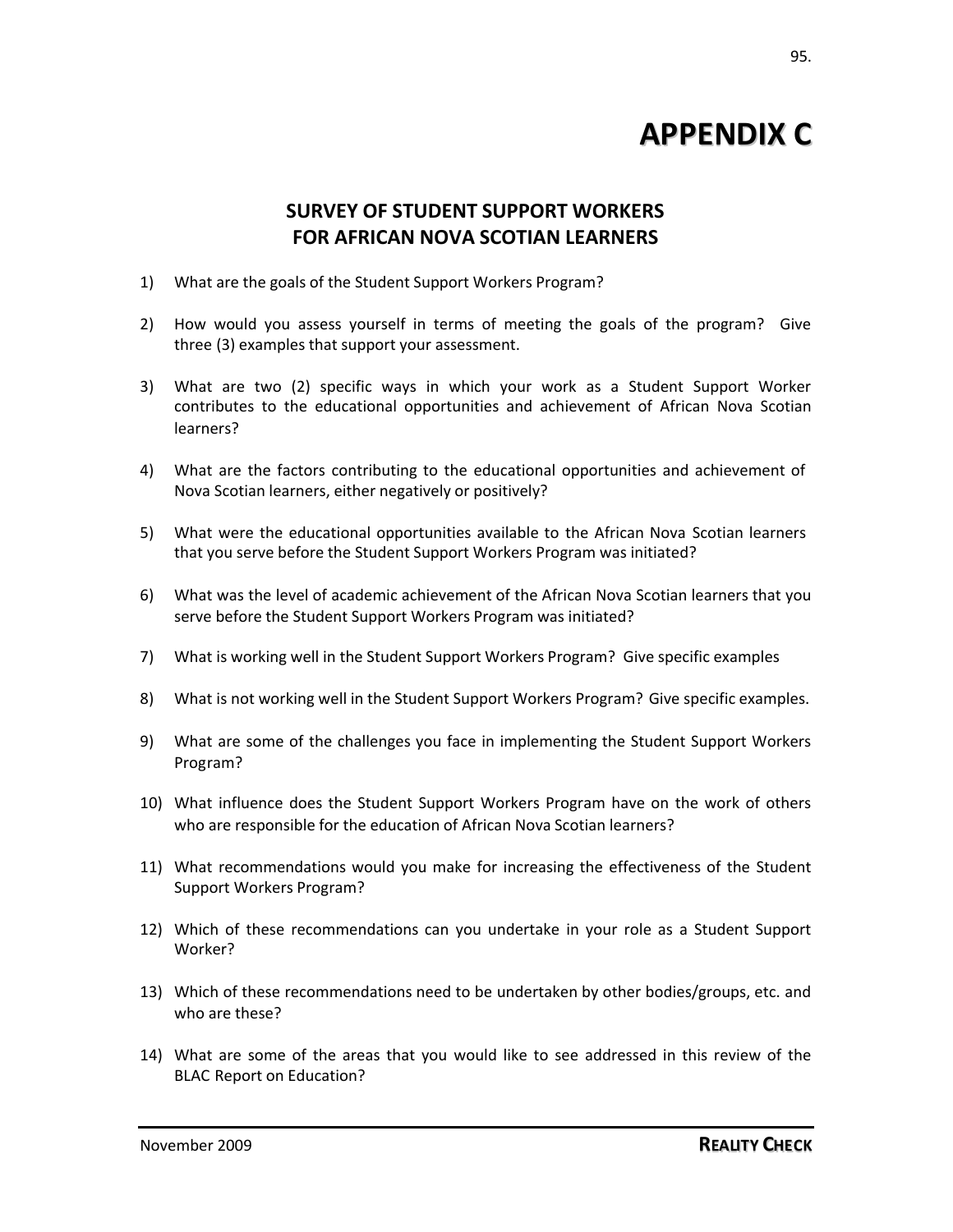# **APPENDIX D**

# **FOCUS GROUP WITH BLACK EDUCATORS ASSOCIATION (BEA**)

- 1) Invite each person to introduce herself/himself:
	- a) Position with the organization
	- b) Length of time with the organization
- 2) Tell us about the mandate of the organization:
	- a) What is your main purpose?
- 3) Tell us about the Regional Educators Program
- 4) What is the impact of the Regional Educators Program on African Nova Scotian Learners?
- 5) Give us some examples.
- 6) What are some of the challenges you face in running the Regional Educators Program?
- 7) What does it cost to run this program?
- 8) Tell us about the Cultural and Academic Enrichment Program.
- 9) How many classes are there in this program across the province?
- 10) What is the impact of this program on the education of African Nova Scotian students?
- 11) What are some of the challenges you face in running this program?
- 12) What does it cost to run this program?
- 13) How would you assess the educational outcomes for African Nova Scotian Learners?
- 14) What difference has your program made to the educational outcomes for African Nova Scotian Learners?
- 15) What are the ways in which your programs are connected to the work of the African Canadian Services Division (ACSD) and Council on African Canadian Education (CACE)?
- 16) What arrangements exist that help you to link your work with the work of CACE and ACSD?
- 17) What recommendations would you make for increasing the impact of your program on African Nova Scotian Learners?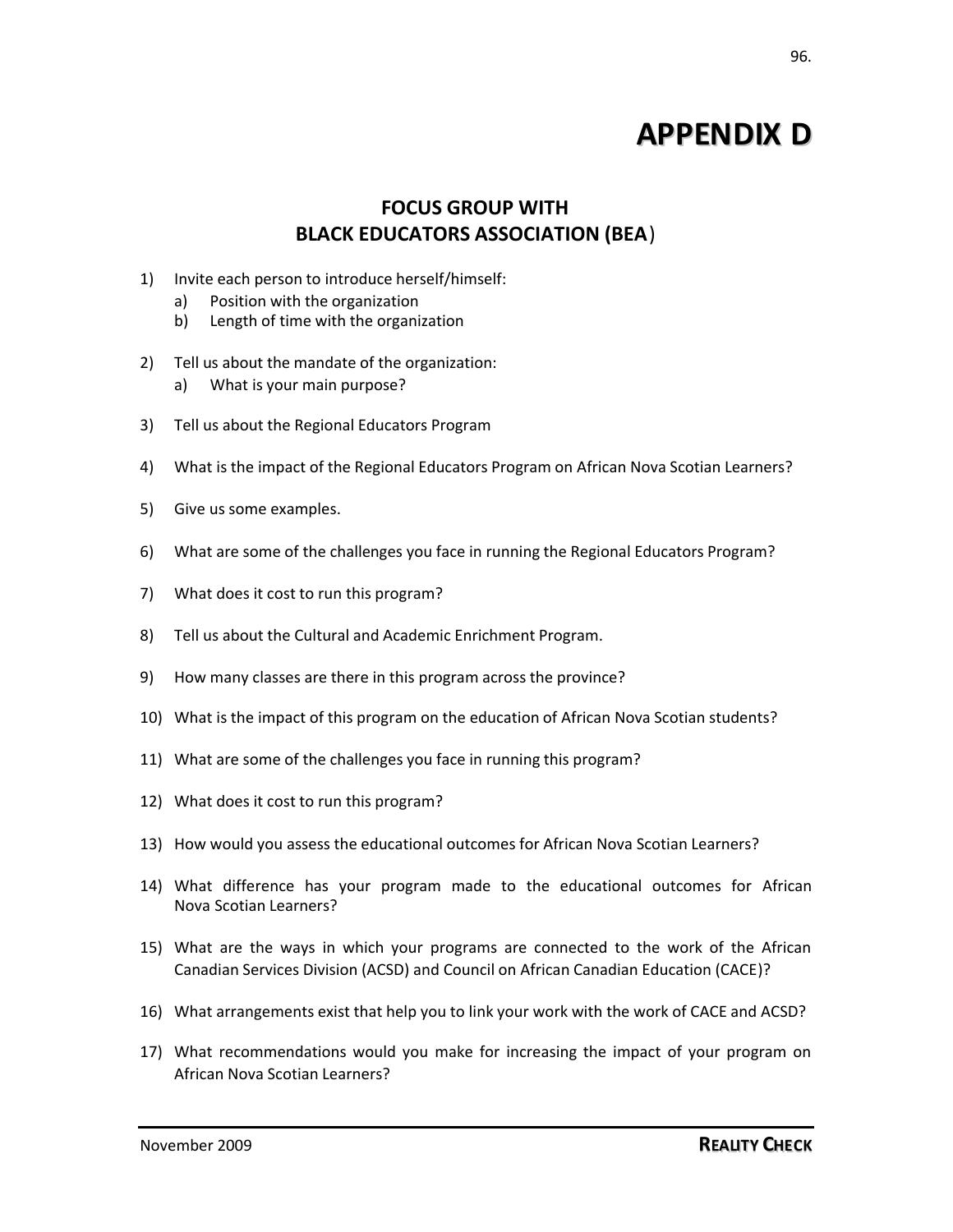# **APPENDIX E**

# **FOCUS AREAS FOR INDIVIDUAL INTERVIEWS**

- 1) The educational status of African Nova Scotian students
- 2) The particular conditions of African Nova Scotian students that gave rise to the BLAC Report
- 3) The Five Schools Project
- 4) The Student Support Workers Program
- 5) Race Relations, Cross Cultural and Human Rights (RCH) Coordinators
- 6) Black Educators Association (BEA)
- 7) Council on African Canadian Education (CACE)
- 8) Regional Educators Program
- 9) Cultural and Academic Enrichment Program
- 10) The African Canadian Services Division (CACE) and its impact on School Board Policy and Practice
- 11) Initiatives undertaken by the School Board to address the recommendations of the BLAC Report
- 12) Next Steps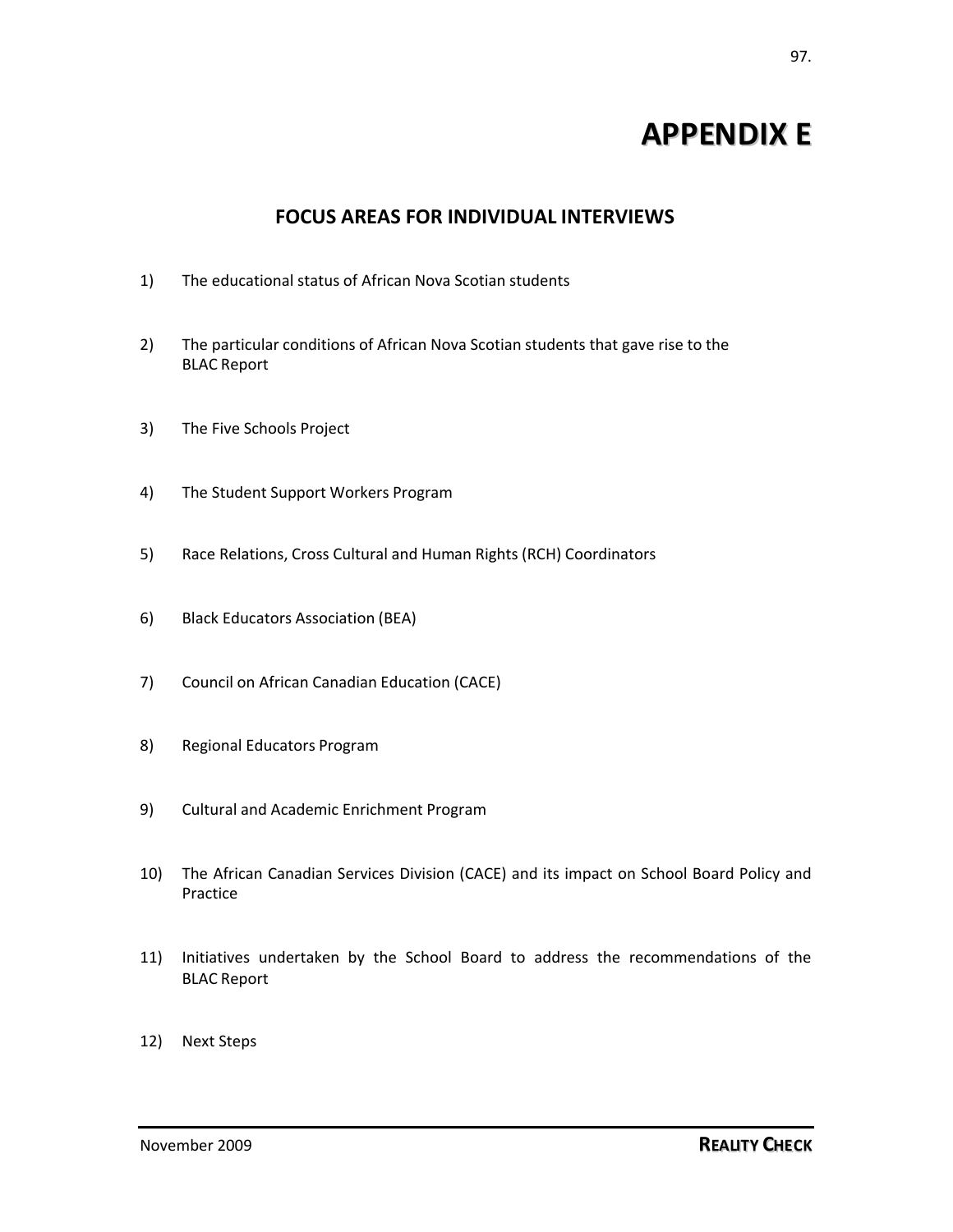# **APPENDIX F**

# **FOCUS GROUP WITHAFRICAN NOVA SCOTIAN TEACHERS**

- 1) How long have you been teaching?
	- a) 10 years
	- b) 5 years
	- c) 2 years
- 2) What do you know about the BLAC Report?
- 3) How did you get that information?
- 4) What are the goals of the BLAC Report?
- 5) How many people agree that those are the goals?
- 6) Does anyone have any other goals to add?
- 7) How has the BLAC Report supported you in your professional life?
- 8) What difference has the BLAC Report made in the lives of African Nova Scotian students and their families?
- 9) How has the BLAC Report influenced educational institutions?
- 10) What is your knowledge and assessment of
	- a) Council on African Canadian Education (CACE)
	- b) African Canadian Services Division (ACSD)
	- c) Black Educators Association (BEA)
	- d) The Student Support Workers (SSW) Program
	- e) Race Relations, Cross Cultural and Human Rights (RCH) Coordinators
	- f) Regional Educators Program
	- g) Cultural and Academic Enrichment Program (CAEP)
- 11) What would you change or modify in any of these programs?
- 12) What would you keep or reinforce with any of these programs?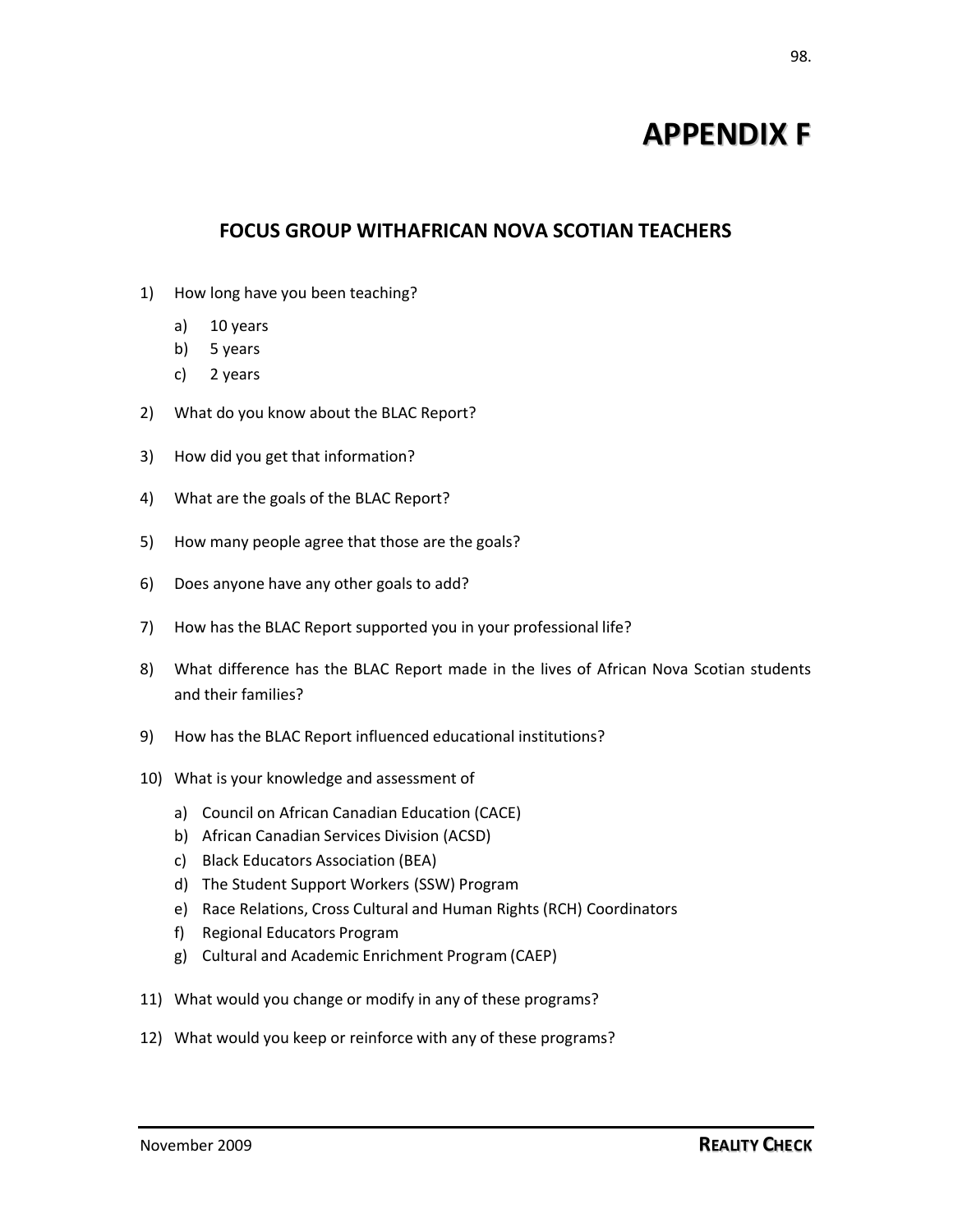# **APPENDIX G**

# **FOCUS GROUP WITH PARENTS OF AFRICAN NOVA SCOTIAN STUDENTS**

- 1) Invite each person to introduce herself/himself.
- 2) In which Board does your child attend school?
- 3) Which schools have you been connected with?
- 4) What do you know about the BLAC Report?
- 5) How did you get your information about it?
- 6) Have you or your family been connected with:
	- a) African Canadian Services Division (ACSD)
	- b) Parent Outreach Program
	- c) Student Support Workers(SSW)
	- d) Race Relations, Cross Cultural and Human Rights (RCH) Coordinators
	- e) Black Educators Association (BEA)
	- f) Regional Educators
	- g) Cultural and Academic Enrichment Program (CAEP)
	- h) Four Plus Program
	- i) African Nova Scotian Student Scholarship (ANSSS) Program
	- j) English 12: African Heritage
	- k) African Canadian Studies 11
- 7) What has been your experience with any of these programs?
- 8) What difference has the BLAC Report made in the life of African Nova Scotian students and families?
- 9) What has your experience been with the schools:
	- a) Guidance Counselors?
	- b) Principals and Assistant Principals?
	- c) Teachers?
- 10) What would make things better for African Nova Scotian students?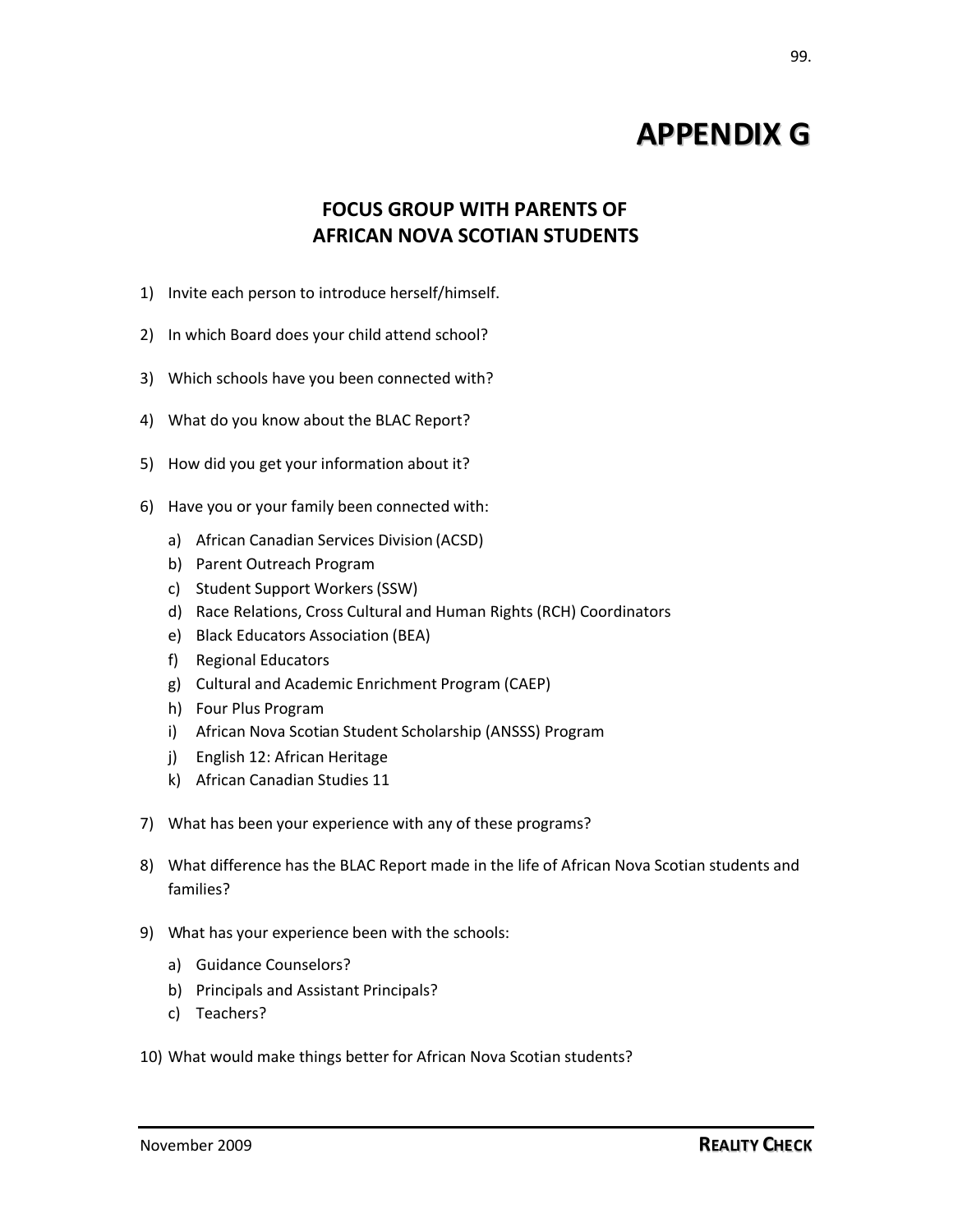# **APPENDIX H**

# **AFRICAN NOVA SCOTIAN SCHOLARSHIP STATISTICS**

| <b>REGION</b>                    | 2004           | 2008           |
|----------------------------------|----------------|----------------|
| Cape Breton                      | 0              | 3              |
| <b>Strait</b>                    | $\mathbf{1}$   | 6              |
| Central                          | $\overline{1}$ | $\overline{4}$ |
| Halifax/Dartmouth                | 19             | 58             |
| Valley                           | $\overline{2}$ | 4              |
| South Shore                      | 0              | 0              |
| <b>Tri-County</b>                | $\mathbf{1}$   | $\overline{0}$ |
| Outside Nova Scotia (NWT/ONT)    | $\overline{2}$ |                |
| Outside Nova Scotia (AB/QUE/USA) |                | 3              |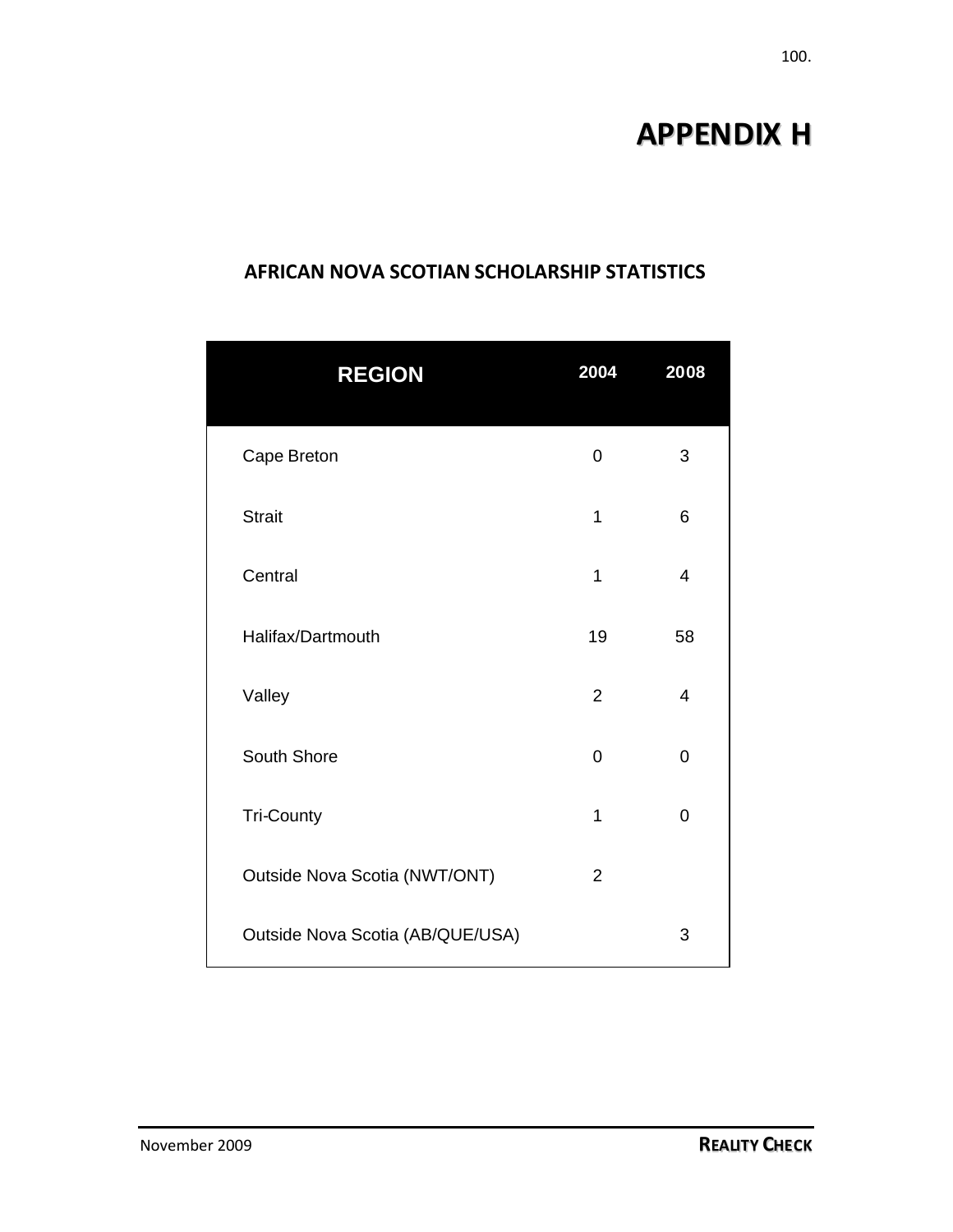# **APPENDIX I**

101.

ORDER NUMBER:145740<br>ORDER DATE:04/02/09

|         |                       | NOVA SCOTIA SCHOOL BOOK BUREAU 10 ACADIA STREET |               |                |                |              |          |
|---------|-----------------------|-------------------------------------------------|---------------|----------------|----------------|--------------|----------|
| 054327D |                       | DARTMOUTH, NS                                   |               |                |                |              |          |
|         | REF:054327D           | <b>B2Y 4H3</b>                                  |               |                |                |              |          |
| Bin     | Lin Stock<br>No. Code | Description                                     | Text          | Qtv<br>Ord     | Qtv<br>Shpd    |              | Amount   |
|         | 041801391926          | <b>AMAZING GRACE</b>                            | 9780590460095 | $\overline{2}$ | 2.             |              | 10.00    |
|         | 041804 5 91927        | <b>OMA'S GUILT</b>                              | 9781553376255 | $\overline{2}$ | 2V             |              | 0.00     |
|         | 042818191925          | FOR EVERY CHILD                                 | 9780099408659 | $\overline{2}$ | $\mathbf{2}$   |              | 0.00     |
|         | 043403 33 91941       | THE COLORS OF US                                | 0605071636    | $\overline{c}$ |                |              | 0.00     |
|         | 060115 29 91939       | THE LADY IN THE BOX                             | 9781890515010 | $\overline{2}$ | $\mathbf{2}$   | Y.           | 0.00     |
|         | 090602 35 91942       | N IS FOR WORLD: A ROUND-THE-WORLD ABC           | 1845073142    | $\overline{c}$ | 2.             |              | 0.00     |
|         | 090605 21 91935       | ALL FAMILIES ARE SPECIAL                        | 007521752     | $\overline{2}$ | $\overline{2}$ |              | 0.00     |
|         | 091518 11 91930       | CANADA 123 (PAPERBACK)                          | 9781554532353 | $\overline{2}$ | $\overline{2}$ |              | 0.00     |
|         | 091601 15 91932       | ELIZABETI'S SCHOOL (PAPERBACK)                  | 1600602347    | $\overline{2}$ | $\overline{2}$ | $\checkmark$ | 0.00     |
|         | 101321 31 91940       | HOPE YOU'RE HAPPY                               | 9780921156628 | $\overline{2}$ | $\overline{2}$ | V.           | 0.00     |
|         | 101601 13 91931       | <b>ELIZABETI'S DOLL</b>                         | 1584300817    | 2              | $2^{\circ}$    |              | 0.00     |
|         | 101603 17 91933       | MAMA ELIZABETI                                  | 1584302364    | $\overline{2}$ |                |              | 0.00     |
|         | 101604 7 91928        | <b>SUKI'S KIMONO</b>                            | 9781553377528 | 2              | $2^{\circ}$    |              | 0.00     |
|         | 101615 23 91936       | ALPHABET CITY (PAPERBACK)                       | 9780140559040 | $\overline{2}$ | $\mathbf{2}$   |              | 0.00     |
|         | 101617 25 91937       | SOMETHING BEAUTIFUL                             | 0440412102    | $\overline{2}$ | $\overline{2}$ |              | 0.00     |
|         | 101618 27 91938       | ALL KINDS OF CHILDREN                           | 0807502812    | $\overline{2}$ | $\mathbf{2}$   |              | t / 0.00 |
|         | 121801 1991934        | RAINBOW JOE AND ME                              | 9781584300502 | $\overline{2}$ | $\overline{2}$ | V            | 0.00     |
|         | 144524991929          | ABC OF CANADA                                   | 9781553376059 | $\overline{2}$ | $2^{\circ}$    |              | 0.00     |

SHIP VIA  $\gamma$  SHIP DATE WEIGHT \* OF CARTONS : \_\_<br>WAY BILL 4 :

TOTAL COST OF SHIPPED ITEMS:

 $0.00$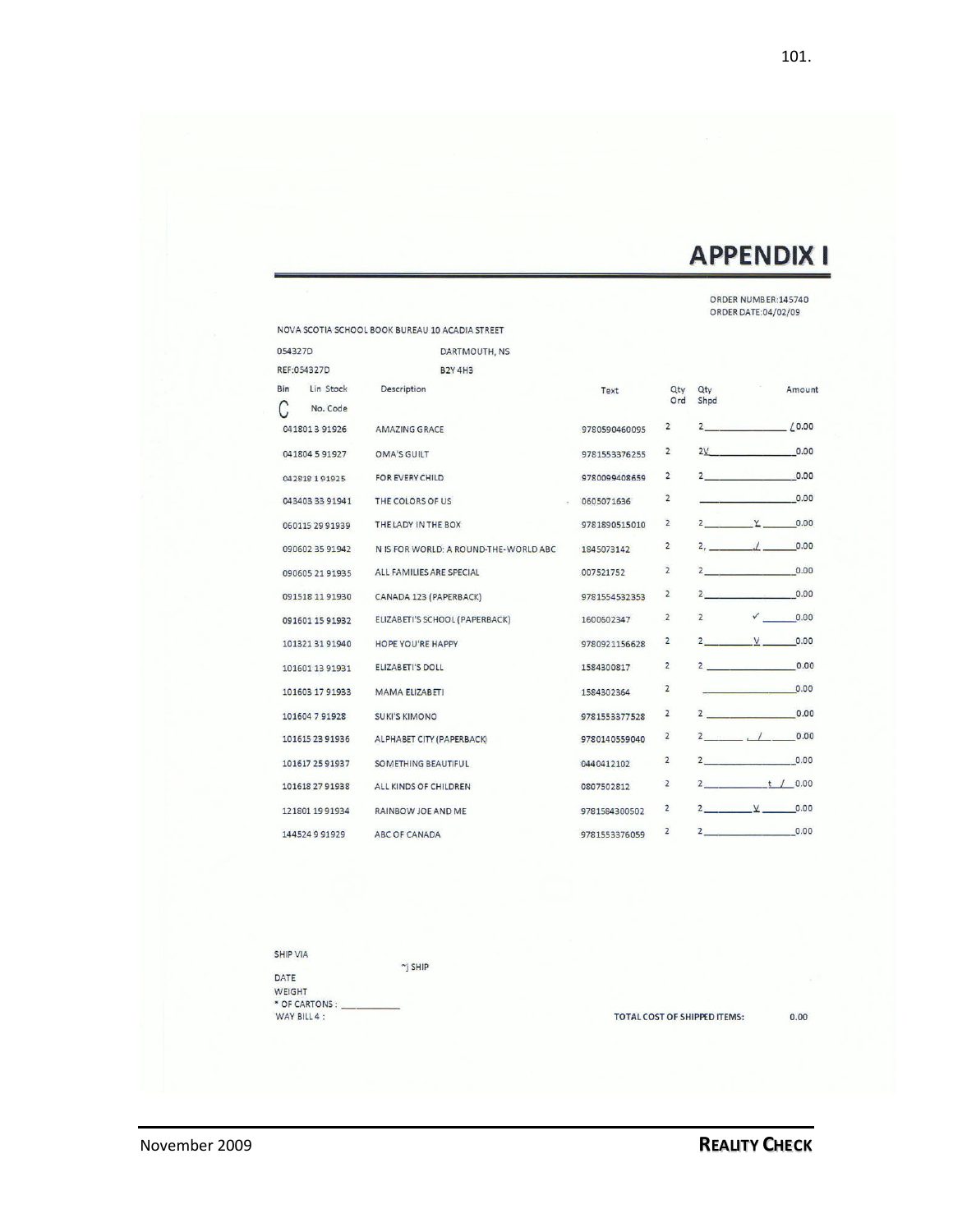# **APPENDIX J**

#### **PRINCIPAL'S CHECKLIST**

This checklist is dedicated to the principal who said: "*I'd like a checklist for the BLAC Report I can pull out and start using on Monday morning."*

- $\Box$  Collect quantitative data with regard to African Nova Scotian learners in terms of placement; instructional and curriculum opportunities; access to culturally responsive services; experience with equitable school environment; participation in school activities and academic achievement. *(Reeves, 2009)*
- $\Box$  Educate students and families about the data gathering process with the assistance of those who are already connected to the community. *(Henderson et al, 2007)*
- $\Box$  Provide resources to permit the Race Relations, Cross Cultural Understanding and Human Rights (RCH) teams to discharge all their responsibilities. *(Fullan, 2007)*
- $\Box$  Ensure that evaluation of professional development on cultural competence is connected to the impact on the learning of African Nova Scotian learners. *(Guskey, 2000)*
- $\Box$  Review the Individual Program Plan status of all African Nova Scotian learners in terms of instruction, curriculum, assessment and climate to which the students are exposed in order to determine, review or change status of students.
- $\Box$  Plan to work strategically with Regional Educators to enhance outreach to families of African Nova Scotian learners.
- $\Box$  Encourage staff to make connections with site coordinators of the Cultural and Academic Enrichment Program and complement their efforts in the After School Program to build literacy among African Nova Scotian students. *(Foster, 2004)*
- $\Box$  Ensure that your school acquires and uses the African-centred resources made available by the African Canadian Services Division and monitor the impact on students. *(Hillard, 2003; Marshall, 1993)*
- $\Box$  Ensure that the student support worker in your school has adequate space for working with African Nova Scotian students; is integrated into the important structures and systems of the school and able to take a proactive role in the educational experience of African Nova Scotian students in such areas as course selection. *(Lee, 1999)*
- $\Box$  Track students' experience and achievement by race, especially African Nova Scotian students with an Individual Program Plan.
- $\Box$  Track International Baccalaureate, student of the week, literacy and numeracy scores, instances of school leadership, suspensions.
- $\Box$  Integrate equity support team (student support workers and RCH coordinators) into the structure of the school.
- $\Box$  Address all charges of racism and continually review school structures and climate from an anti-racist perspective.
- $\Box$  Connect with families from an assets-based point-of-view.
- $\Box$  Examine the extent to which African Nova Scotian students have access to technically-skilled instruction and a culturally-responsive curriculum.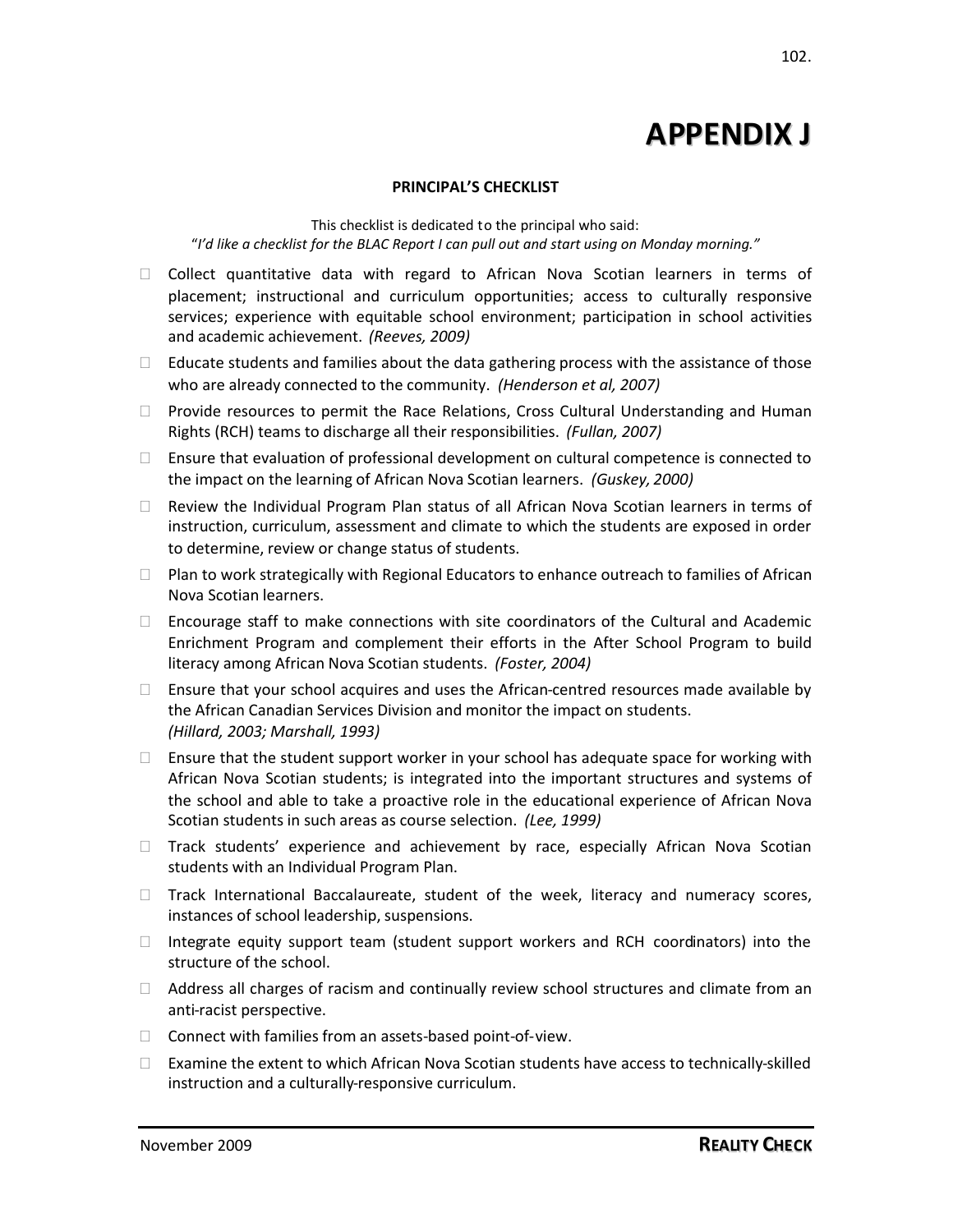# **REFERENCES**

Banks, James. "Approaches to Multicultural Curriculum Reform." Multicultural Leader. Volume I. Number 2. Educational Materials & Services Center, 1988.

Collins, Patricia Hill. *Another Kind of Public Education: Race, Schools, the Media, and Democratic Possibilities*. Boston, MA: Beacon Press, 2009.

Cummins, Jim et al. *Literacy, Technology, and Diversity: Teaching Success in Changing Times*. Toronto: Pearson, 2007.

Darling Hammond, Linda. "New Standards and Old Inequalities: School Reform and the Education of African American Students." In, King, Joyce E. Ed. *Black Education: A Transformative Research and Action Agenda for the New Century*. NJ: Lawrence Erlbaum Publishers, 2005.

Dei, George Sefa. *Anti-Racism Education*. Halifax: Fernwood Publishing, 1996.

Delpit, Lisa. *Language, Diversity and Learning*. NY: The New Press, 1995.

Duigan, Patrick and Gurr, David. *Leading Australia's Schools*. Melbourne, Australia: ACEL, 2007.

Earick, Mary E. *Racially Equitable Teaching: Beyond the Whiteness of Professional Development for Early Childhood Educators*. NY: Peter Lang Publishing, 2009.

Evans,Doris and Tynes, Gertrude. *Telling the Truth, Reflections: Segregated Schools in Nova Scotia*. Hantsport, NS: Lancelot Press, 1995.

Fine, Michelle et al. *Echoes of Brown: Youth Documenting and Performing the Legacy of Brown v. Board of Education*. New York: City U, 2004

Guskey, Thomas R. *Evaluating Professional Development*. CA: Sage Publications, 2000.

Henderson Anne T., et al. *Beyond the Bake Sale: The Essential Guide to Family-School Partnerships*. NY: The New Press, 2007.

Henry, Annette. Taking Back Control: African Canadian Women Teachers' Lives and Practice. NY: SUNY Press, 1998.

Hilliard, Asa. "No Mystery: Closing the Achievement Gap Between Africans and Excellence." In, Perry, Theresa et al. *Young Gifted And Black: Promoting High Achievement Among African-American Students*. Boston: Beacon Hill, 2003.

King, Joyce E. *Black Education: A Transformative Research and Action Agenda for the New Century*. NJ: Lawrence Erlbaum Publishers, 2005.

Ladson-Billings, Gloria. *The Dreamkeepers: Successful Teachers of African American Children*. SF: Jossey-Bass Publishers, 1994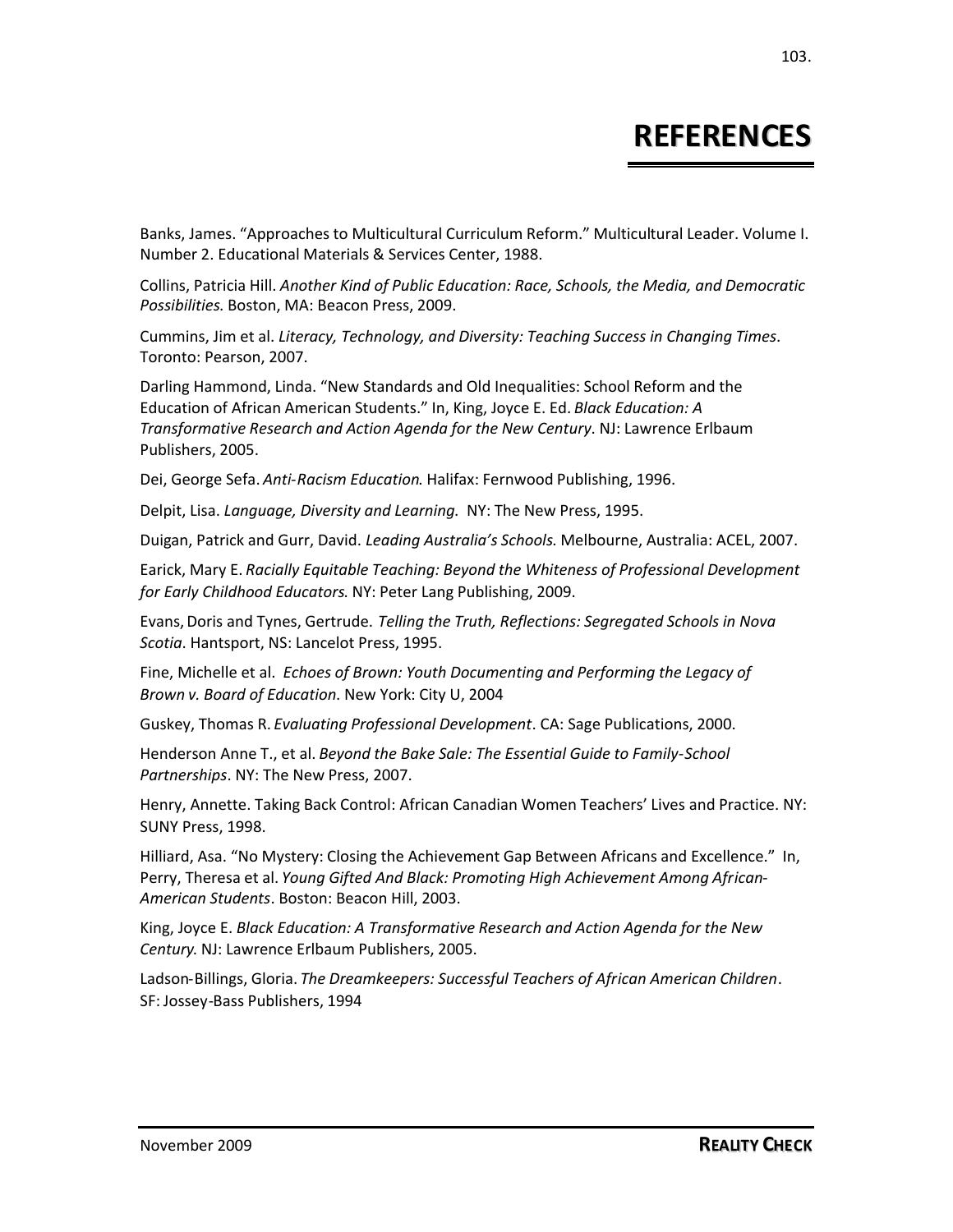Lee, Enid. "Looking Through an Anti-Racist Lens." In, Lee, Enid et al. *Beyond Heroes and Holidays: A Practical Guide to K-12 Anti-Racist, Multicultural Education and Staff Development*. Washington, DC: Teaching For Change: 2008.

Marshall, Menkowra Manga Clem. *Talking Cheddo: Liberating PanAfrikanism*. NY: Atropos Press, 2008.

Neito, Sonia. "Affirmation, Solidarity and Critique: Moving Beyond Tolerance in Education." In, Lee, Enid et al. *Beyond Heroes and Holidays: A Practical Guide to K-12 Anti-Racist, Multicultural Education and Staff Development*. Washington, DC: Teaching For Change: 2008.

Nelson, Jennifer. *Razing Africville: A Geography of Racism*. Toronto: University of Toronto CACE Press, 2008

Perry, Theresa et al. *Young Gifted And Black: Promoting High Achievement Among African-American Students*. Boston: Beacon Hill, 2003.

Popham, W. James. *Transformative Assessment*. Alexander, VA: ASCD, 2008.

Porter, Michael. *Kill Them Before They Grow. Misdiagnosis of African American Boys in American Classrooms*. Chicago: African American Images, 1997.

Reeves, Douglas B. *Leading Change in Your School: How to Conquer Myths, Build Commitment, and Get Results*. Alexander, VA: ASCD, 2009.

Reeves, Douglas. *Looking Deeper into the Data. The Learning Leader*. Vol. 66. No. 4. December, 2008.

Reeves, Douglas B. *Reframing Teacher Leadership to Improve Your School*. Alexander, VA: ASCD, 2008.

Rothstein-Fisch, Carrie and Trumbull, Elise. *Managing Diverse Classrooms: How to Build on Students' Cultural Strengths*. Alexandria, VA: ASCD, 2008.

Sadlier, Rosemary et al. *Black History: Africa, The Caribbean, and the Americas*. Toronto: Emond Montgomery Publications, 2009.

Saunders, Charles R. *Share and Care: The Story of the Nova Scotia Home for Colored Children*. Halifax, NS: Nimbus Books, 1994.

Tomlinson, Carol Ann and Allan, Susan Demirsky. *Leadership for Differentiating Schools and Classrooms*. Alexandria,VA: Association for Supervision and Curriculum Development, 2000.

Walker, J.S.G. *Racial Discrimination in Canada: The Black Experience"*. Ottawa: The Canadian Historical Association, 1985.

Wilmot, Sheila. *Taking Responsibility, Taking Direction: White Anti-Racism in Cana*da. Winnipeg: Arbeiter Ring Publishers, 2005.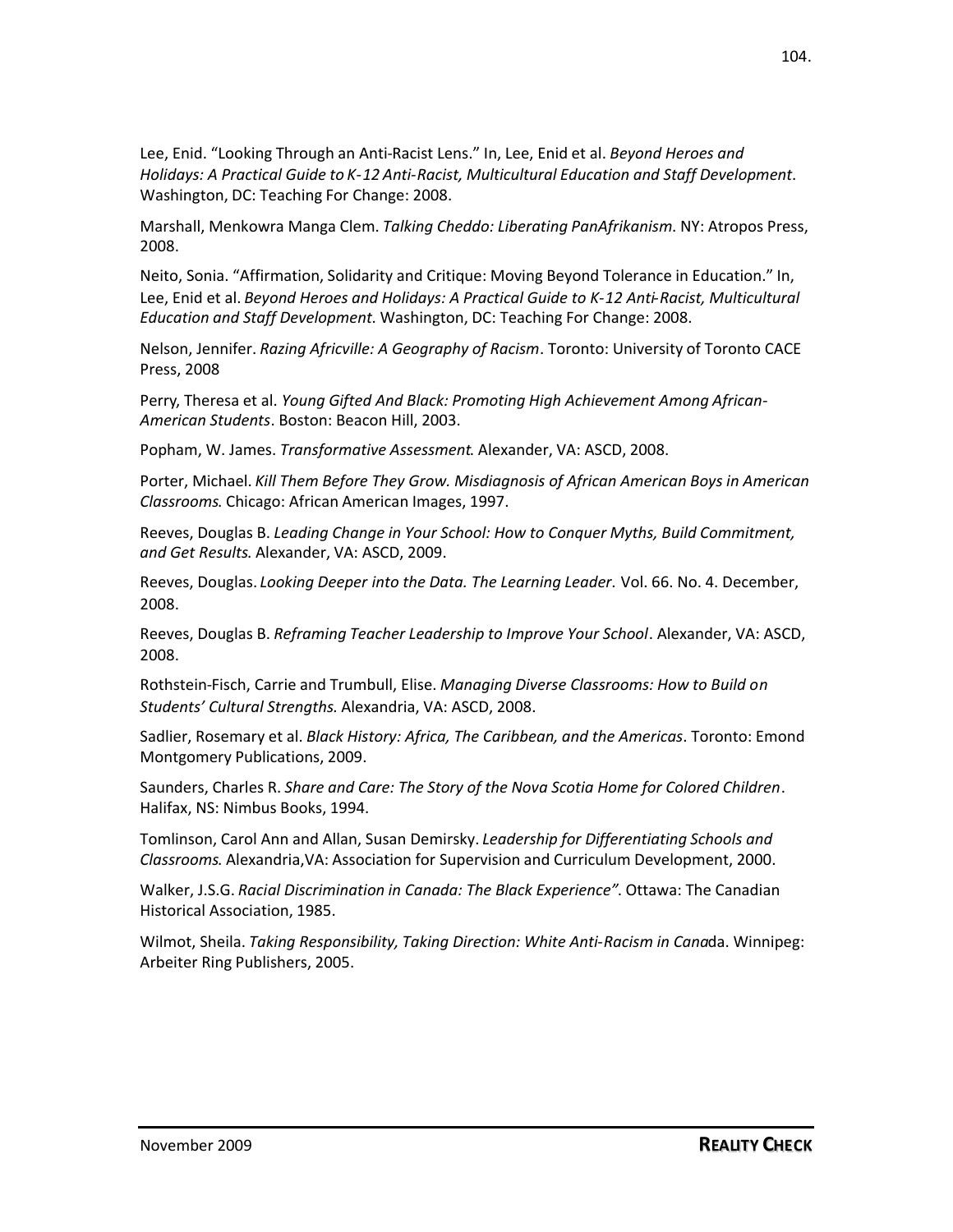Student Support Workers Orientation, 2005

Student Support Worker Guidelines for Standards Evaluation, February 2006

#### REGIONAL EDUCATORS REPORTS:

| Dartmouth Region:                                      | Jan-June 2007                                                       |  |  |  |
|--------------------------------------------------------|---------------------------------------------------------------------|--|--|--|
| Halifax Region:                                        | April-Nov 2007<br>Feb•Mar•Jun, 2008                                 |  |  |  |
| Northern Region:                                       | Feb•Mar•Oct•Dec 2007<br>Jan-Mar•May-July•Sept•Nov 2008<br>Jan 2009. |  |  |  |
| <b>Strait Region:</b>                                  | Oct 2008                                                            |  |  |  |
| Antigonish/Guysborough:<br><b>Monthly Staff Report</b> | Jan-Jun•Dec 2007<br>Jan-Feb 2008                                    |  |  |  |
| COMMUNITY INVOLVEMENT REPORT                           |                                                                     |  |  |  |
| SITE COORDINATORS REPORTS:<br>$M$ a $m$ auth           |                                                                     |  |  |  |

Weymouth

Lucasville

Antigonish

| Wallace/ Lucas Centre: | Oct-Dec 2007         |
|------------------------|----------------------|
|                        | Jan•May•Oct•Nov 2008 |
| Valley:                | Feb-Apr-Jun-Dec 2007 |
|                        | Jan-Mar•Jun-Dec 2008 |
|                        | Jan 2009             |
| Digby:                 | Oct.Nov 2008         |
| Yarmouth:              | Nov 2007             |
|                        | Feb 2008             |
| Kentville:             | Mar-May 2008         |
| Glace Bay:             | Nov 2007             |
|                        | Feb 2008             |
| New Glasgow:           | Jan•Feb 2008         |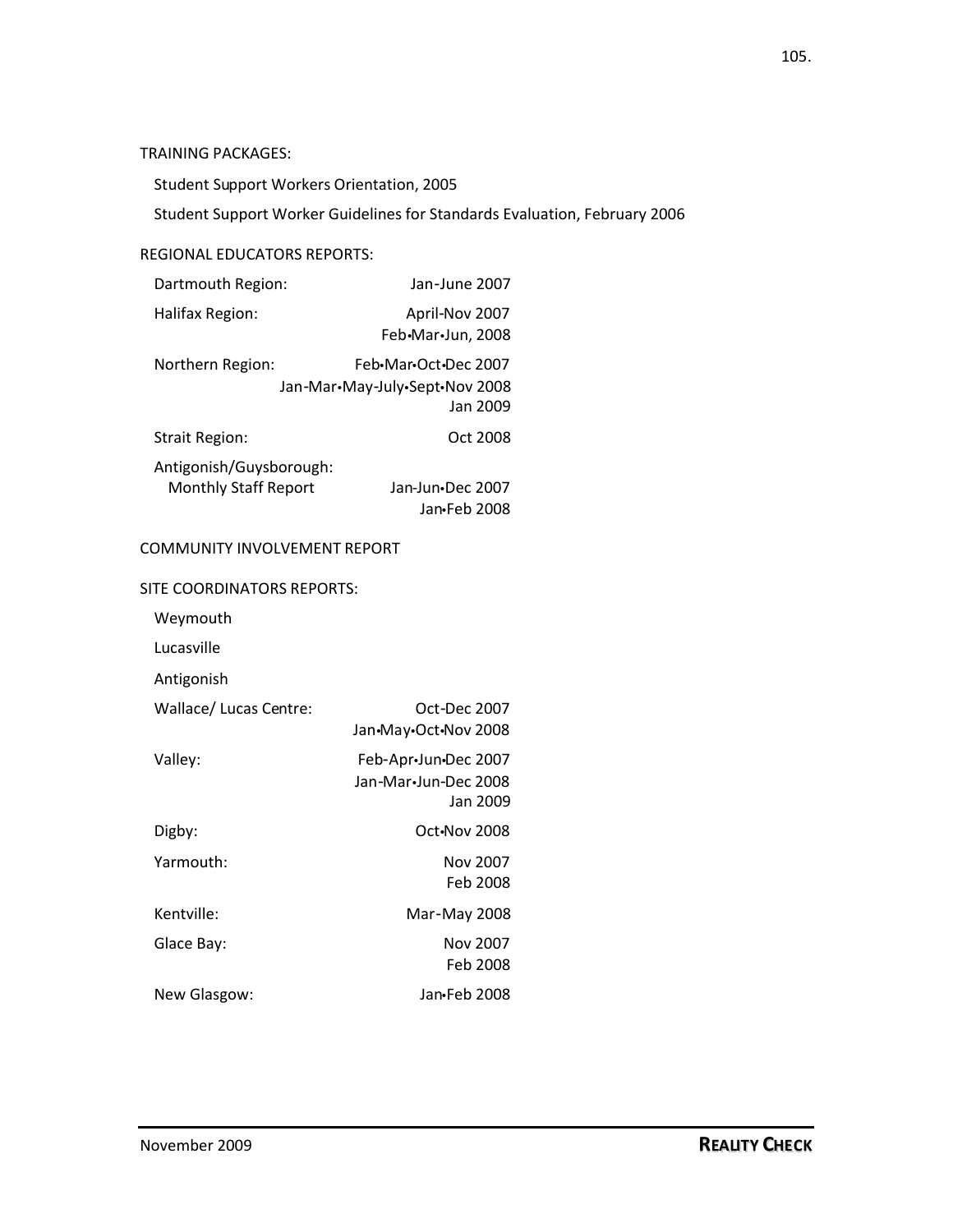African Nova Scotian Advisory Committee. "Response to *Actions Speak Louder Than Words*". Halifax Regional School Board. June 6, 2006.

Annapolis Valley Regional School Board. "RCH Progress Report to the Board (Race Relations, Cross Cultural Understanding and Human Rights). November 2008.

ANS Advisory Committee. "Annual Report: Actions Speak Louder Than Words." February 2006.

ASCD. "Developing School Leaders." Vol. 67 No. 2. October 2009.

At-Amron Consultant Services. CACE. "African Nova Scotian Education Summit #3." May 13-14, 2004.

BarJun Consultants. CACE. "African Nova Scotian Education Summit #2." November 27-28, 2002.

Barton, Brad. "Moving The Agenda of Africa Nova Scotian teachers and Administrators to the Next Level: A consultation Initiated by the Halifax Regional School Board, 2007-2008."

Black EducatorsAssociation. "BEA Math Camp Follow-Up Survey." Compiled July-August 2008.

Brown, Robert S. & Sinay, Erhan. "2006 Student Census: Linking Demographic Data with Student Achievement." 07/08-06. April 2008.

Edwards, Harriet. "The Evolution of the Permanent Liaison Committee." February 1999.

Frank, B. "Southwest Regional School Board: External Review of Digby Regional High School." August 1998.

Fulton, Jude. "The African Nova Scotian Student Forum Digby Regional High School -April 25, 2003." Report #80-03, May 27, 2003.

Kuumba Counselling and Consulting. CACE. "Implementation Plan for the ALI Youth Programs Africentric Learning Institute Community Education Development Component: Final Report." January 2006.

Nova Scotia Dept. of Education. "African Nova Scotian Scholarship Program Survey: Report of Findings". 2006.

Nova Scotia Dept. of Education. "BLAC Report on Education: Redressing Inequity–Empowering Black Learners". December 1994.

Nova Scotia Department of Education. "Report and Recommendations of the Education Professional Development Committee." September 2009.

Nova Scotia Department of Education, "Report of the BLAC Implementation Review Committee." CACE. September, 2003.

Nova Scotia Department of Education. "The Education Act: Chapter 1 of the Acts of 1995-96." Halifax, Nova Scotia.

Nova Scotia Department of Education and Culture. "Regulations Under the Education Act." June 1997.